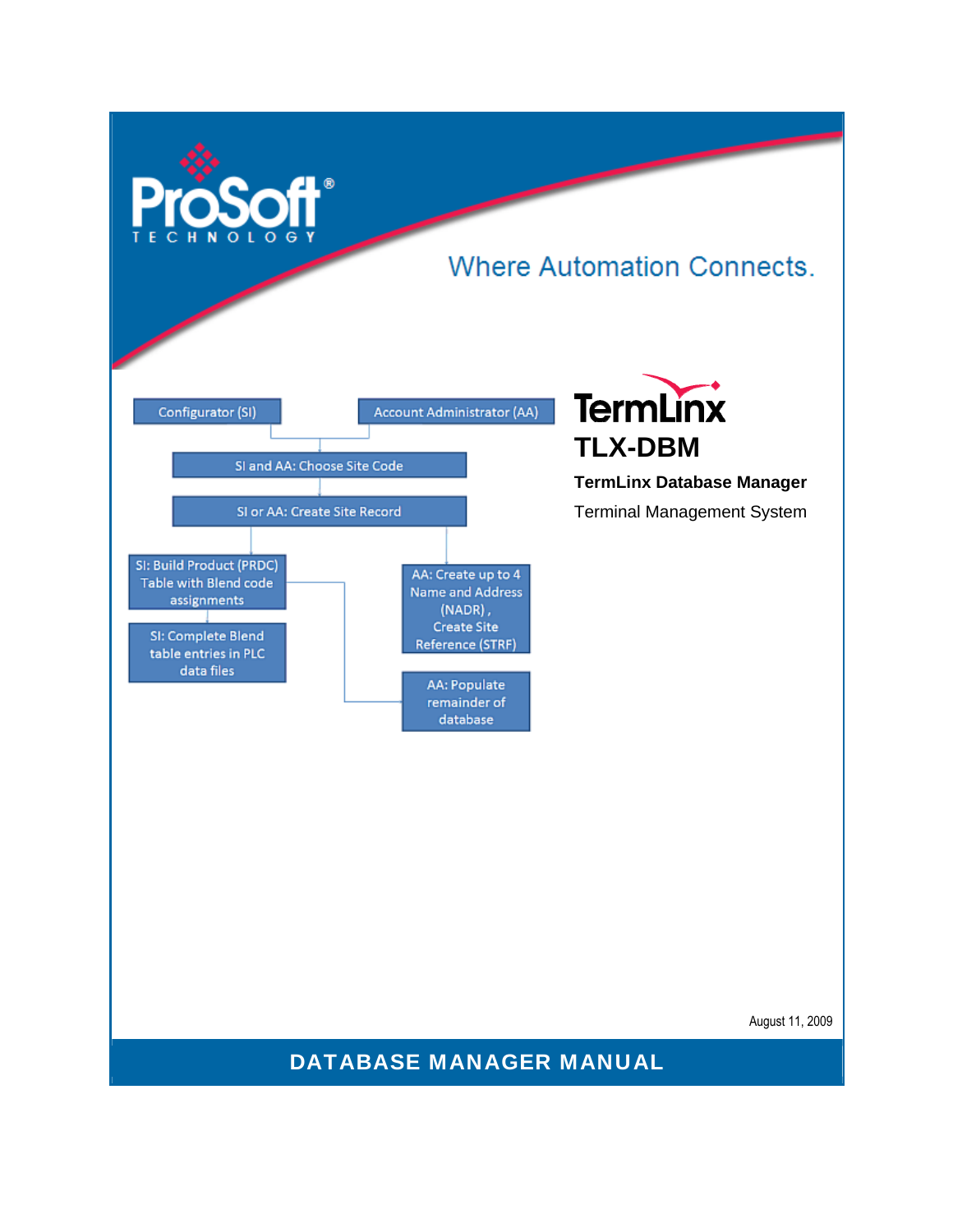## <span id="page-1-0"></span>**Your Feedback Please**

We always want you to feel that you made the right decision to use our products. If you have suggestions, comments, compliments or complaints about the product, documentation, or support, please write or call us.

#### **ProSoft Technology**

5201 Truxtun Ave., 3rd Floor Bakersfield, CA 93309 +1 (661) 716-5100 +1 (661) 716-5101 (Fax) www.prosoft-technology.com

Copyright © ProSoft Technology, Inc. 2009. All Rights Reserved.

TLX-DBM Database Manager Manual August 11, 2009

ProSoft Technology  $^\circ$ , ProLinx  $^\circ$ , inRAx  $^\circ$ , ProTalk $^\circ$ , and RadioLinx  $^\circ$  are Registered Trademarks of ProSoft Technology, Inc. All other brand or product names are or may be trademarks of, and are used to identify products and services of, their respective owners.

## **ProSoft Technology® Product Documentation**

In an effort to conserve paper, ProSoft Technology no longer includes printed manuals with our product shipments. User Manuals, Datasheets, Sample Ladder Files, and Configuration Files are provided on the enclosed CD-ROM, and are available at no charge from our web site: www.prosoft-technology.com

Printed documentation is available for purchase. Contact ProSoft Technology for pricing and availability.

North America: +1.661.716.5100

Asia Pacific: +603.7724.2080

Europe, Middle East, Africa: +33 (0) 5.3436.87.20

Latin America: +1.281.298.9109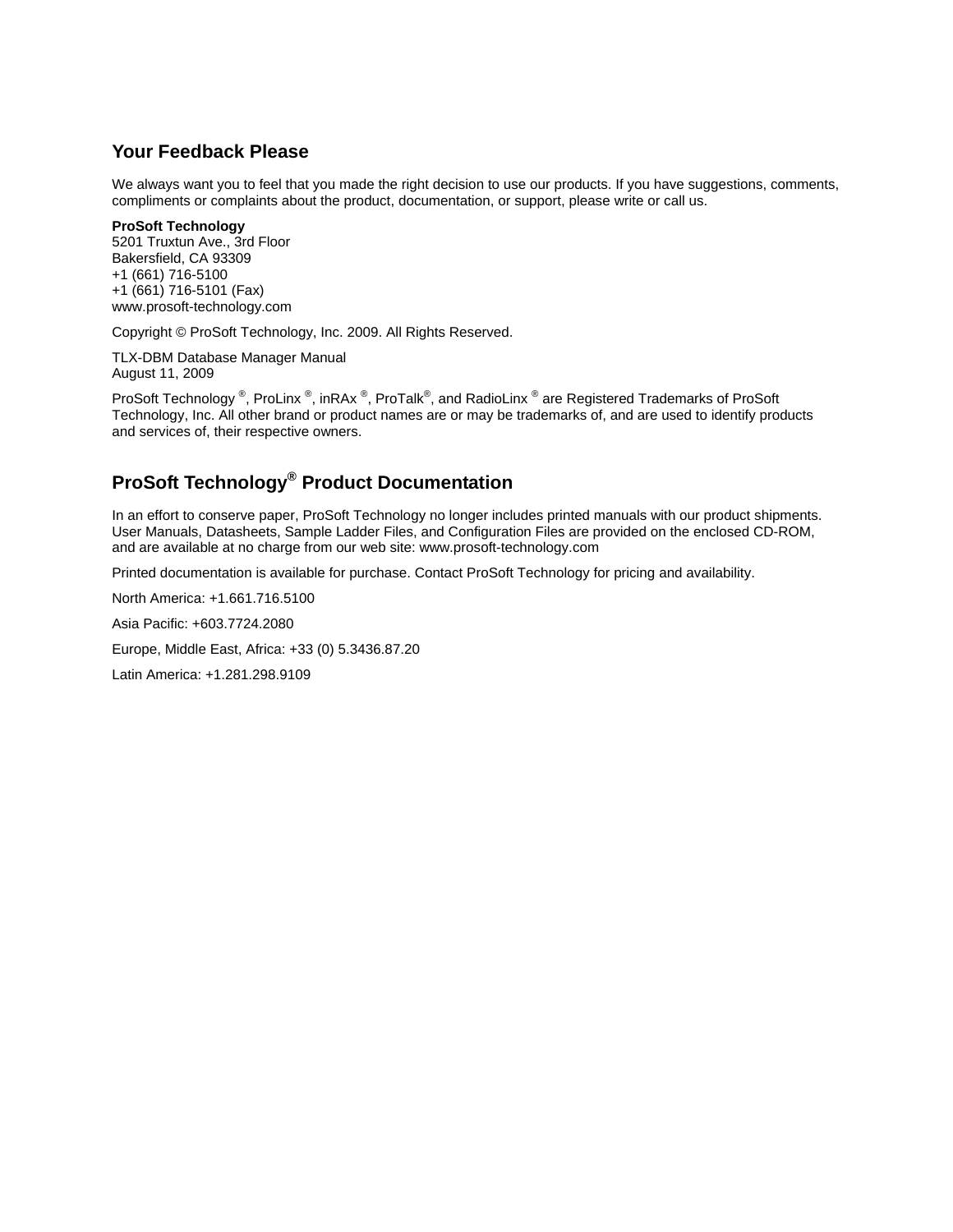# **Contents**

| 1            |                                                      | <b>Guide to the - User Manual</b>                                                            | 5  |  |  |
|--------------|------------------------------------------------------|----------------------------------------------------------------------------------------------|----|--|--|
| $\mathbf{2}$ |                                                      | <b>Product Specifications</b>                                                                | 7  |  |  |
|              | 2.1                                                  |                                                                                              |    |  |  |
| 3            | <b>Administrator Roles</b>                           |                                                                                              | 9  |  |  |
|              | 3.1<br>3.2                                           |                                                                                              |    |  |  |
| 4            |                                                      | <b>Using the TermLinx Database Manager</b><br><u> 1980 - Johann Stein, marwolaethau a bh</u> | 13 |  |  |
|              | 4.1<br>4.2<br>4.3<br>4.4<br>4.5<br>4.6               |                                                                                              |    |  |  |
| 5            |                                                      | <b>TermLinx Data Model</b>                                                                   | 23 |  |  |
|              | 5.1<br>5.2<br>5.3<br>5.4<br>5.5<br>5.6<br>5.7<br>5.8 |                                                                                              |    |  |  |
| 6            | <b>Reference</b>                                     |                                                                                              | 85 |  |  |
|              | 6.1<br>6.2<br>6.3<br>6.4<br>6.5<br>6.6<br>6.7        |                                                                                              |    |  |  |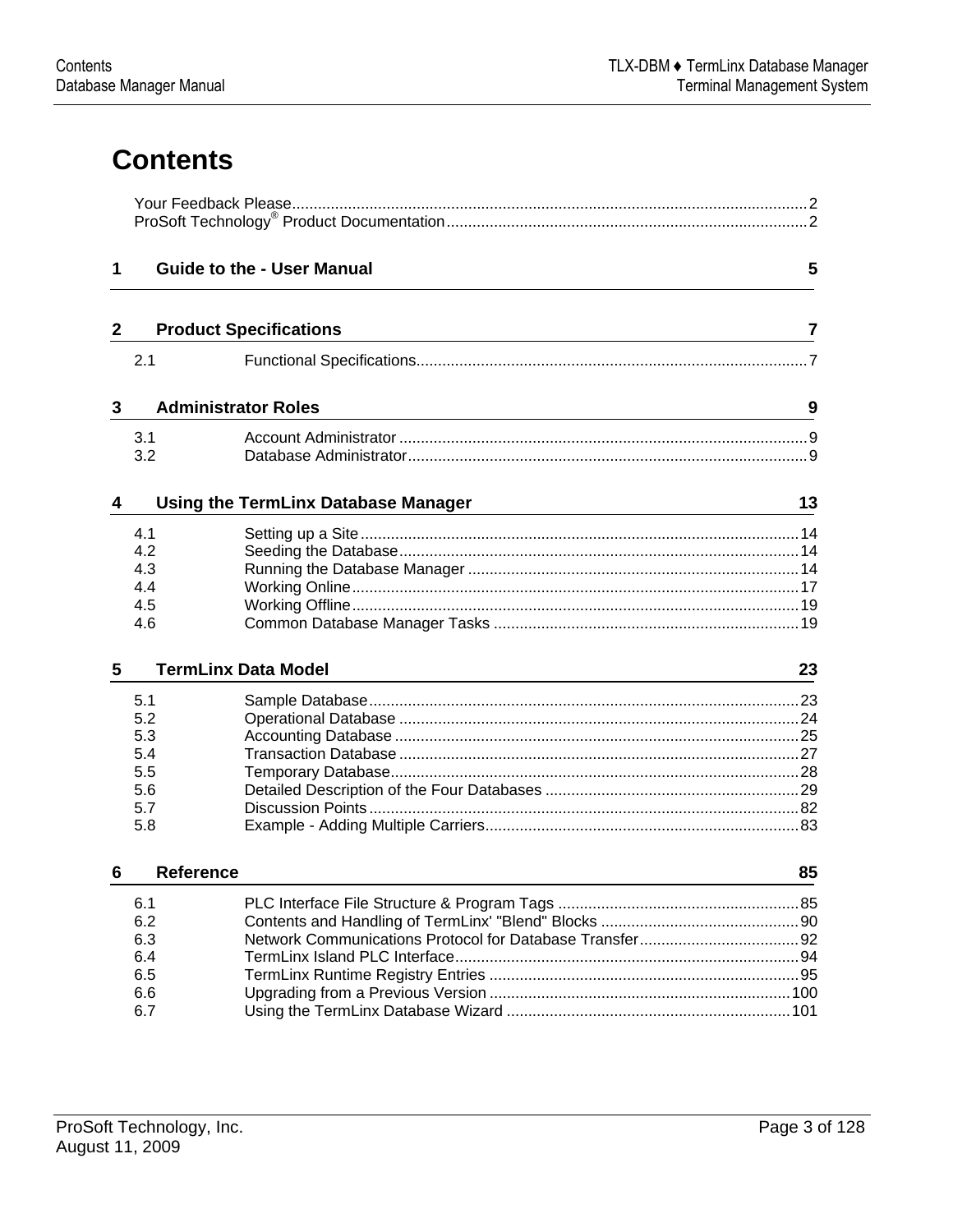| $\overline{7}$ | <b>ProSoft TermLinx Agreement</b> | 117 |
|----------------|-----------------------------------|-----|
| 71             |                                   |     |
| 72             |                                   |     |
| 7.3            |                                   |     |
| 74             |                                   |     |
| Index          |                                   |     |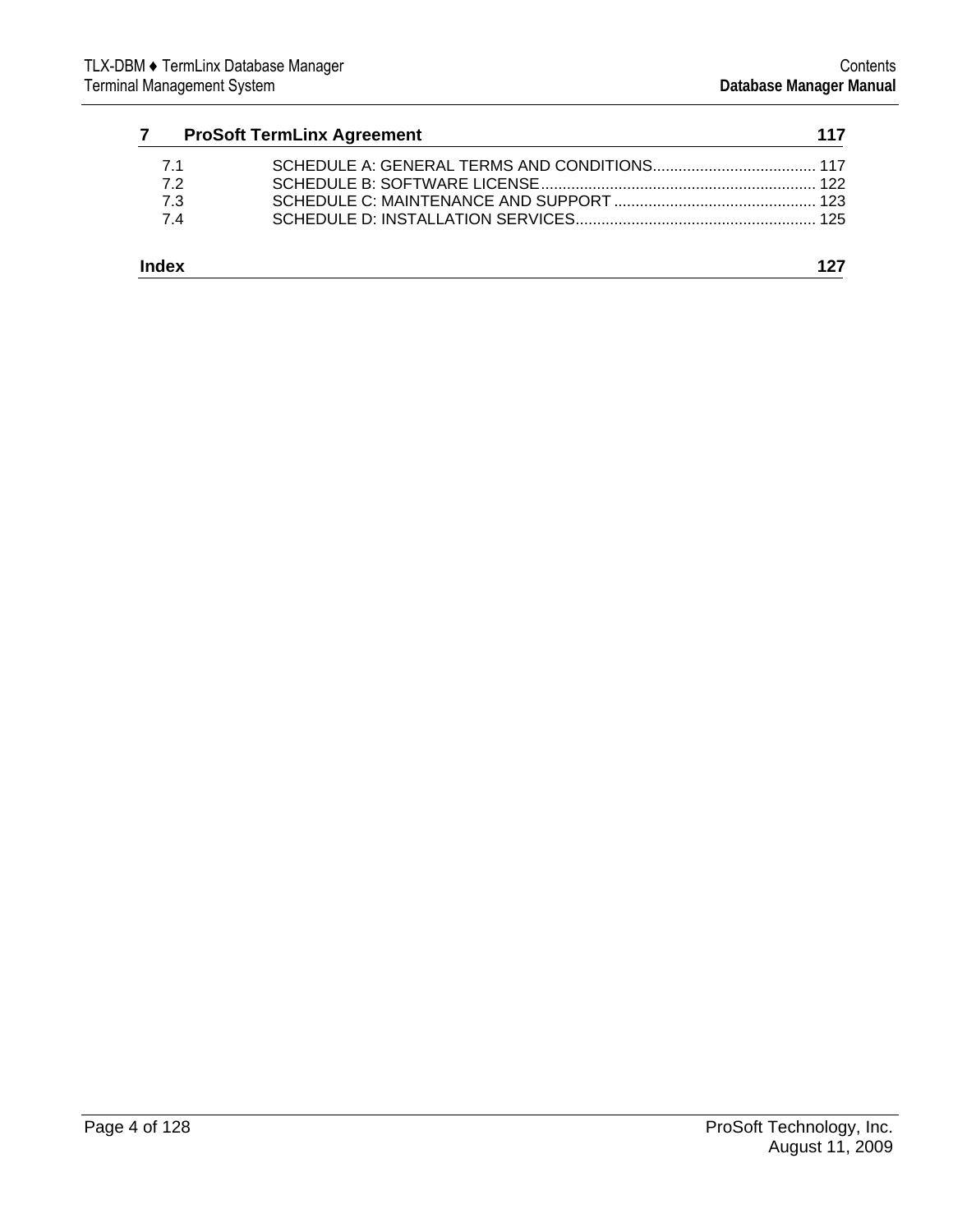## <span id="page-4-0"></span>**1 Guide to the - User Manual**

| <b>Function</b>                   |               | <b>Section to Read</b>                              | <b>Details</b>                                                                                                                                                                    |
|-----------------------------------|---------------|-----------------------------------------------------|-----------------------------------------------------------------------------------------------------------------------------------------------------------------------------------|
| Introduction<br>(Must Do)         | $\rightarrow$ | Product<br>Specifications (page<br>7)               | This section gives the customer an overview of<br>the TermLinx Terminal Management System,<br>including features and benefits as well as<br>functional specifications.            |
| Configuration                     | $\rightarrow$ | Using the TermLinx<br>Database Wizard               | These sections describe how to set up and<br>maintain the TermLinx database.                                                                                                      |
| (Must Do)                         |               | (page 101)                                          |                                                                                                                                                                                   |
|                                   |               | Using the TermLinx<br>Database Manager<br>(page 13) |                                                                                                                                                                                   |
|                                   |               |                                                     |                                                                                                                                                                                   |
| Reference                         | $\rightarrow$ | Reference (page 85)                                 | These sections contain general references<br>associated with this software, including PLC<br>interface file structure and in-depth discussion<br>of the TermLinx database tables. |
|                                   |               |                                                     |                                                                                                                                                                                   |
| License, Warranty, and<br>Support | $\rightarrow$ | License, Warranty<br>and Support (page              | This section contains License, Warranty, and<br>Support information.                                                                                                              |
| Index                             |               | 117)                                                | Index of chapters.                                                                                                                                                                |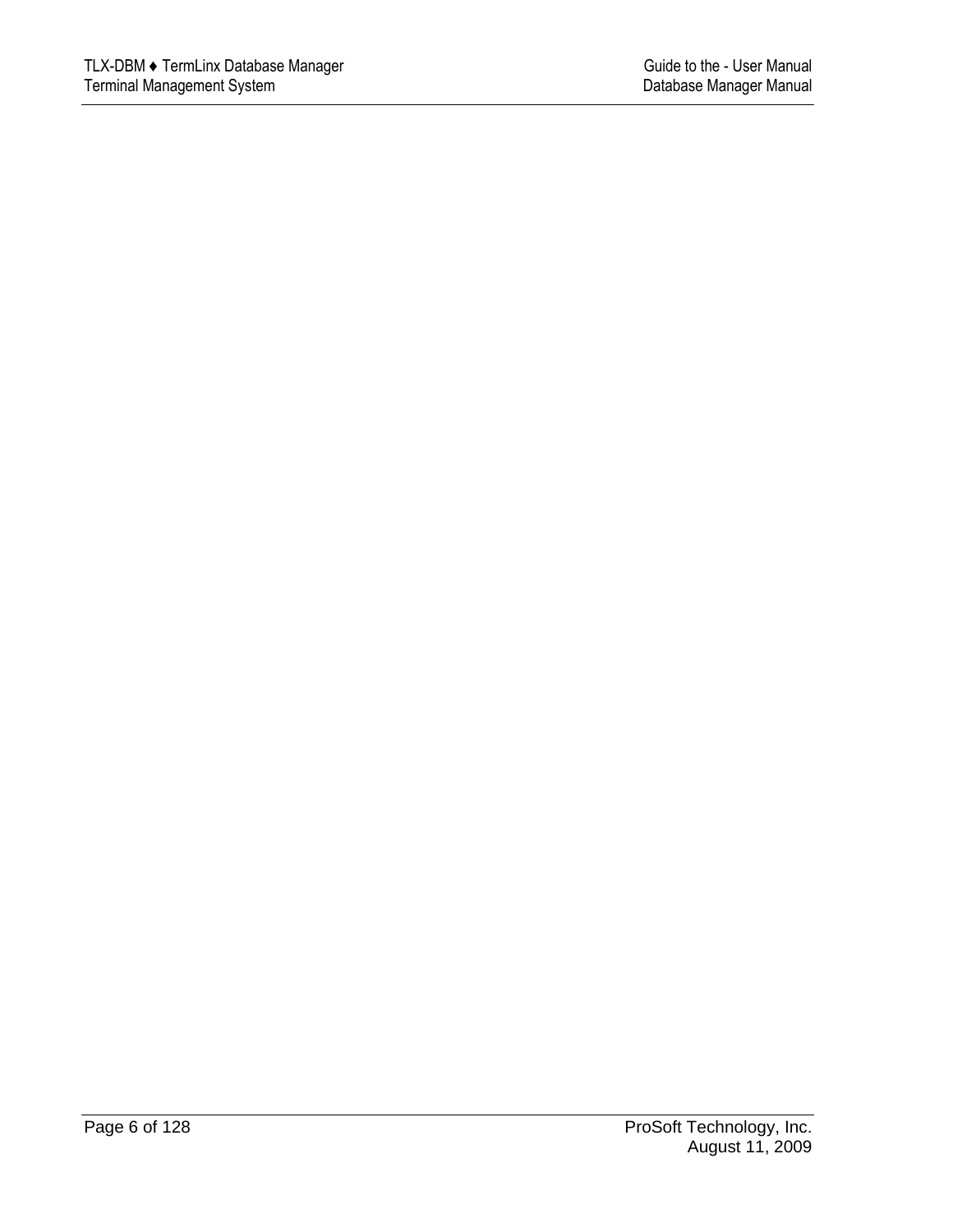# <span id="page-6-0"></span>**2 Product Specifications**

## *In This Chapter*

[Functional Specifications](#page-6-0).........................................................................[7](#page-6-0)

TermLinx™ is an innovative Terminal Management System (TMS) designed for the Microsoft™ Windows™ XP platform. It meets the growing industry demand for seamless database connectivity to the corporate host management systems. At the same time, it has been designed for cost effective stand-alone operation. One of its outstanding features is its use of non-proprietary, globally available hardware and software platforms, which make it relatively easy to support. TermLinx integrates tightly with Rockwell Automation™ PLCs for its system functions (with a direct data link) and communication interface to the AccuLoad™ Batch Controllers and Set-Stop unit. Because the same PLC can be used for the overall terminal control, TermLinx eliminates the need for additional hardware for station control.

- **Easy to use Touch Screen interface**
- Display status and alarm information in your HMI
- Uses ORACLE<sup>™</sup> database
- **Patented Water Cut Technology**
- **Field Configurable**
- **Field Expandable**

## **2.1 Functional Specifications**

- **Operating system:** Microsoft Windows XP
- **Controller:** Industrial grade non-proprietary platform with global presence (Rockwell Automation PLC)
- **TermLinx, Database Server, System Computer:** Industrial grade touch screen Pentium™ PC
- **Open System Architecture:** ODBC & ACTIVE-X Object module integrated into an HMI Container (Rockwell Software™ RSView32™, Wonderware™, and so on)
- **Well established client/server type relational database engine:** ORACLE XE 10g
- Flexible and expandable database tables to accommodate wide range operating data file structures
- **Ethernet, TCP/IP, LAN/WAN, and PPP connectivity**
- Corporate Database access to Multiple TermLinx applications at remote locations
- **Tightly integrated with terminal automation PLC system**
- Current Transaction data (audit trail) written to PLC data file for HMI or PLC host using RSLinx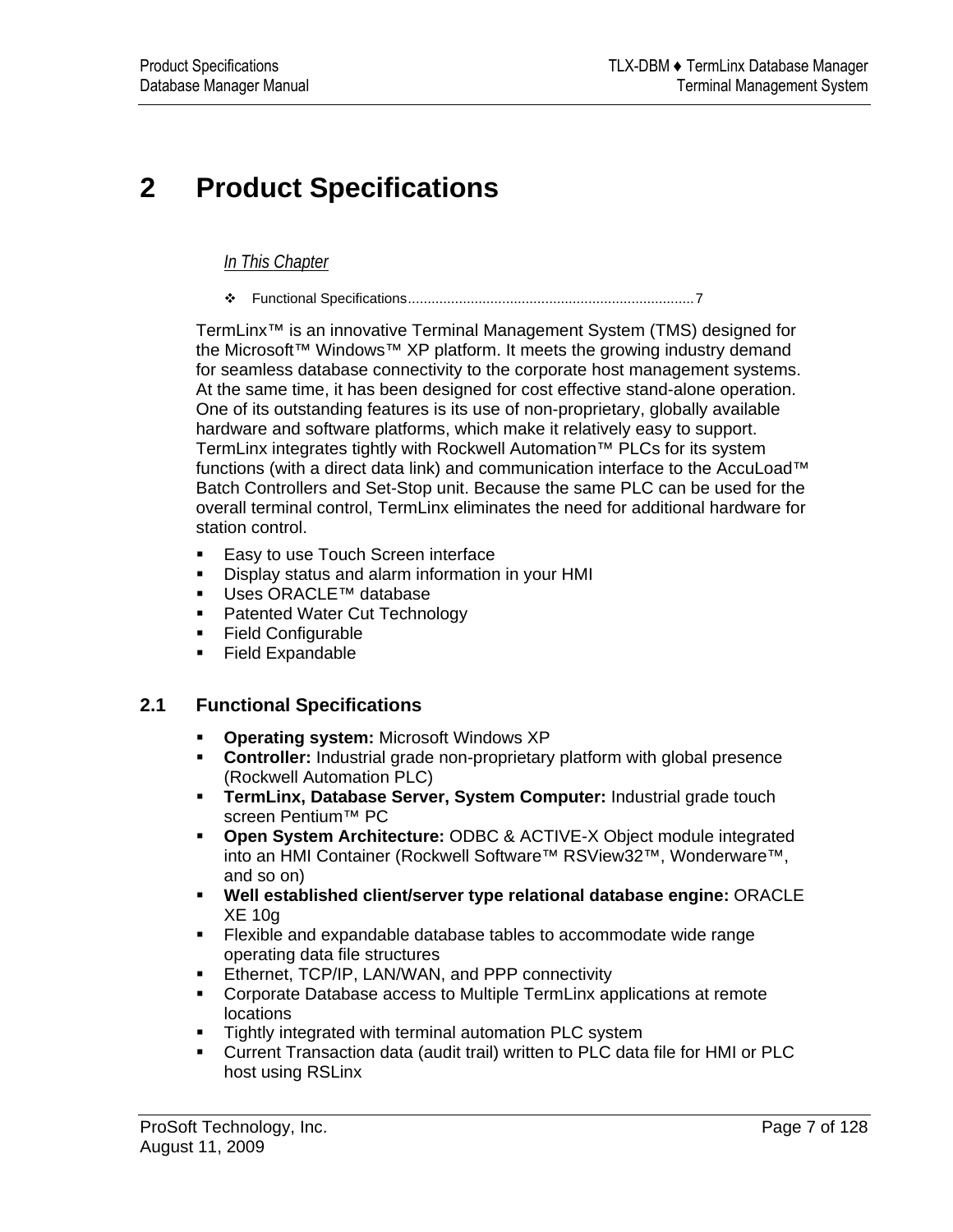- Communication interfaces for Set-Stop units (AccuLoad)
- Option for using powerful internal functions for replacing external Set-Stop units for product volume measurement and batch control using ProSoft's inchassis flow computer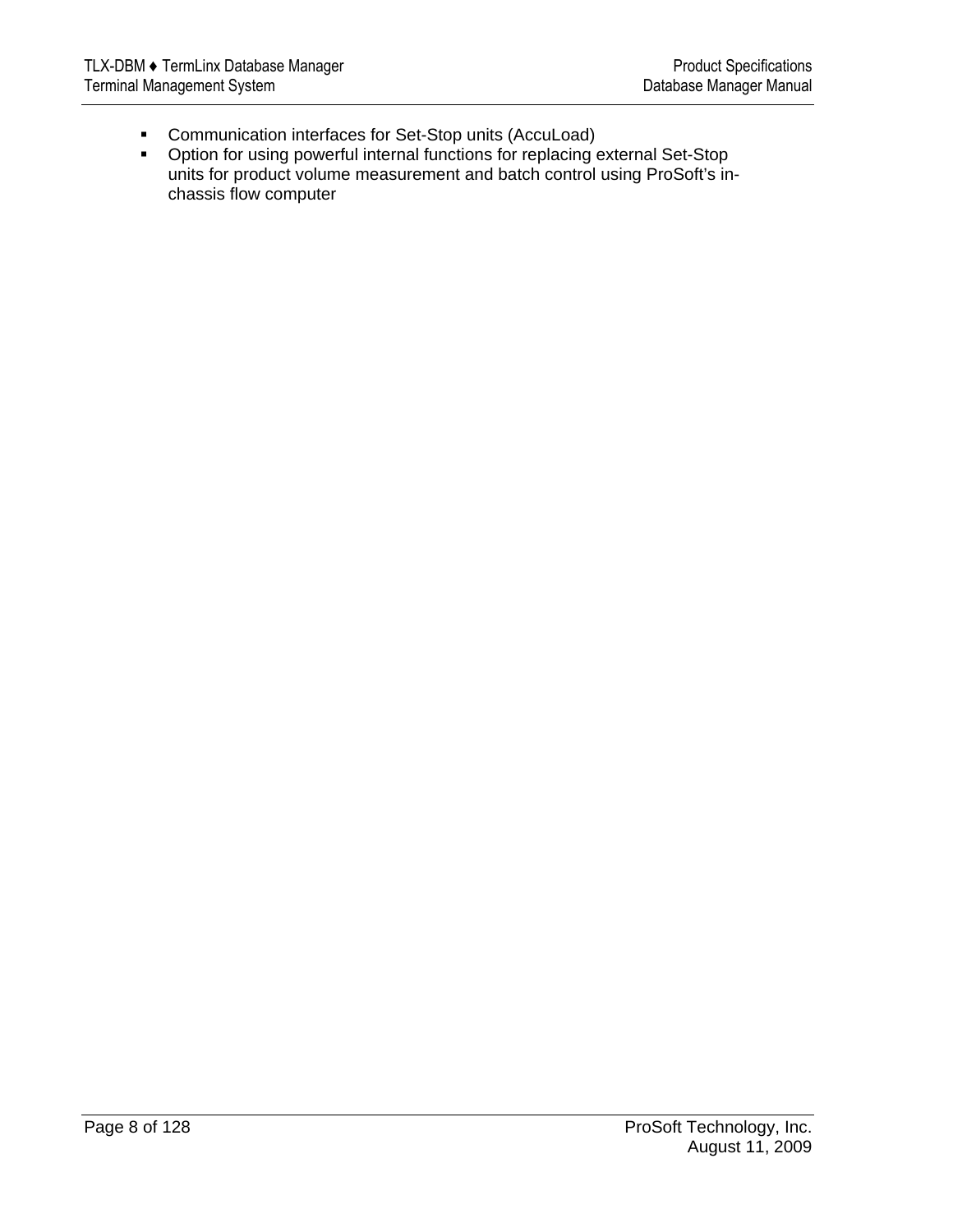# <span id="page-8-0"></span>**3 Administrator Roles**

### *In This Chapter*

|--|--|--|--|

[Database Administrator](#page-8-0)...........................................................................[9](#page-8-0)

## **3.1 Account Administrator**

The Account Administrator (AA) is responsible most of the initial population of the data in the TermLinx database, and for ongoing data updates. He maintains the timeliness of the Accounting Database that is used for creation and validation of accountable transactions (for example, a new Quota when a new delivery contract has been signed, and changes to the list of truckers who can log in and create transactions according to changes in carriers' employee lists). He is also responsible for retrieving the completed transactions and preparing billing invoices to customers from them (or payment orders to suppliers). He should also inspect the retrieved transactions for any that indicate unauthorized flow, and report them to the Maintenance Engineer if their amounts are excessive. The AA may use TermLinx Database Manager for this.

In the event of a power failure at the site, or lost or dropped network connection, and if any transactions were performed manually while the TermLinx system was down, the corporate office may find it necessary to manually enter those transactions into the TermLinx database. It is the responsibility of the Account Administrator to analyze the database differences and manually enter the transactions.

Once the site code has been assigned and entered into TermLinx, the Account Administrator can proceed with populating the database.

## **3.2 Database Administrator**

The Database Administrator is responsible for maintaining the health of the database, including regular backups, and maintenance of network connectivity where necessary. He creates scripts, triggers, or other possible automated or manual database actions to synchronize the site's TermLinx data with the corporate master data. He ensures these functions are run. There are no TermLinx tools specifically for this. The database administrator normally works at the corporate office.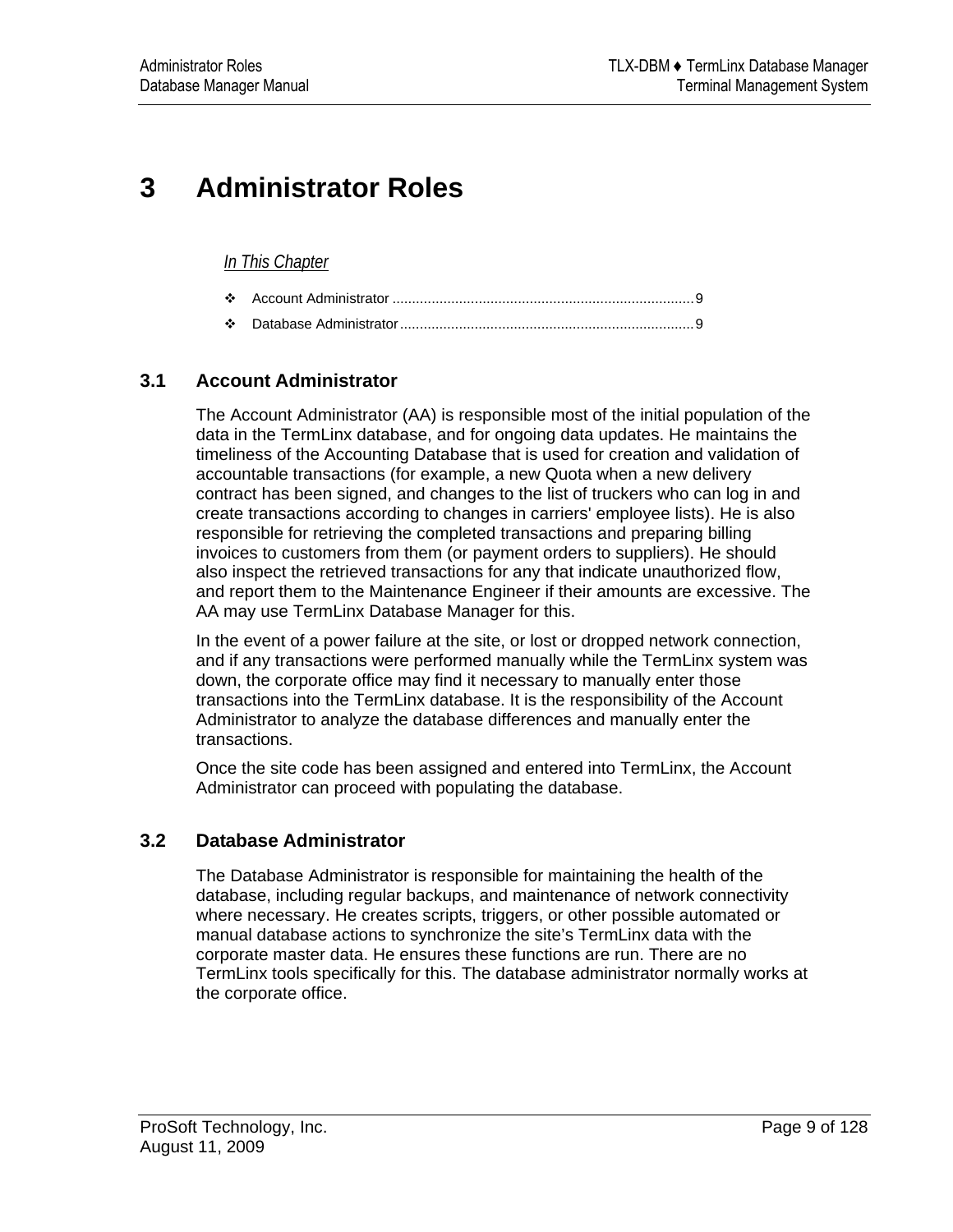In the event of a lost or disconnected network connection, TermLinx will automatically continue to operation with the database it has. When the network connection is regained, the corporate office needs to re-synchronize the data. The Database Administrator needs to provide database scripts to accomplish this.

If customization of the TermLinx database is required to support other corporate or site systems, the database administrator may add additional fields to the existing TermLinx tables. This will not cause harm to the operation of TermLinx. TermLinx supplies no tools to specifically do this. ProSoft Technology's technical support will not be able to support any custom additions you make to the TermLinx database, nor can ProSoft ensure product upgrade and/or backwards compatibility. Thus, you do this at your own risk.

### *Database Population*

At the time of site setup, the System Integrator works with the Account Administrator to perform initial population of the database.



To start off the process, there must be a site code assigned and put into the system. Then the SI can populate the Product table with the Blend code information, and then the Account Administrator can input the rest of the information in the database. The SI needs to coordinate the Blend information in the Product table with the PLC data file. Additionally, the Account Administrator needs to set site Name and Address information.

#### *Name and Address, and Site Reference*

TermLinx can hold up to 4 names and addresses for this one site. For example, one entry may be for the site location, and another may be for the contact office for the operator of the site who is not necessarily at the site.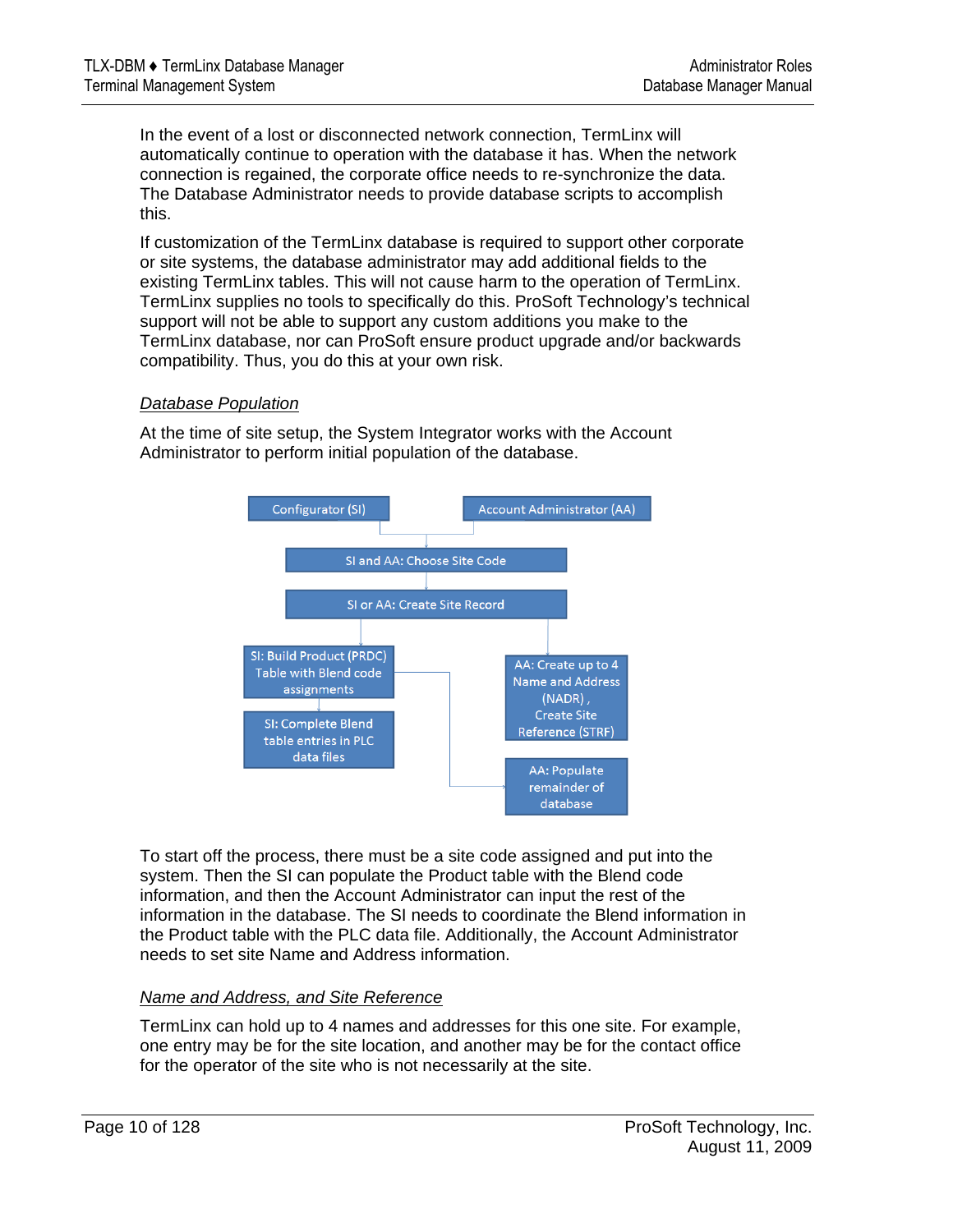## *Populating the Accounting Database*

| The Accounting Database consists of these 17 tables: |  |  |  |
|------------------------------------------------------|--|--|--|
|                                                      |  |  |  |

| <b>Logical Name</b>                  | <b>Actual Table Name</b> |
|--------------------------------------|--------------------------|
| Site                                 | <b>SITE</b>              |
| Name and Address                     | <b>NADR</b>              |
| Site Reference                       | <b>STRF</b>              |
| Product                              | <b>PRDC</b>              |
| Carrier                              | CARR                     |
| Driver                               | <b>DRVR</b>              |
| Driver - Carrier Cross Reference     | <b>DCXR</b>              |
| Vehicle                              | <b>VHCL</b>              |
| Province / State                     | <b>PVST</b>              |
| Location                             | <b>LOCN</b>              |
| Lift Quota                           | QOTL                     |
| Dump Quota                           | QOTD                     |
| Lift Quota - Carrier Cross Reference | QLCX                     |
| Dump Quota - Carrier Cross Reference | QDCX                     |
| Carrier - Hirer Cross Reference      | <b>CHXR</b>              |
| Customer - Consignee Cross Reference | <b>CCXR</b>              |
| Supplier - Producer Cross Reference  | <b>SPXR</b>              |

The AA is responsible for populating the data in these tables. He can use the TermLinx Database Manager to do this. As new accounts, contracts, and so on. are created or deleted in the corporate system, the AA ensures the local TermLinx site reflects that.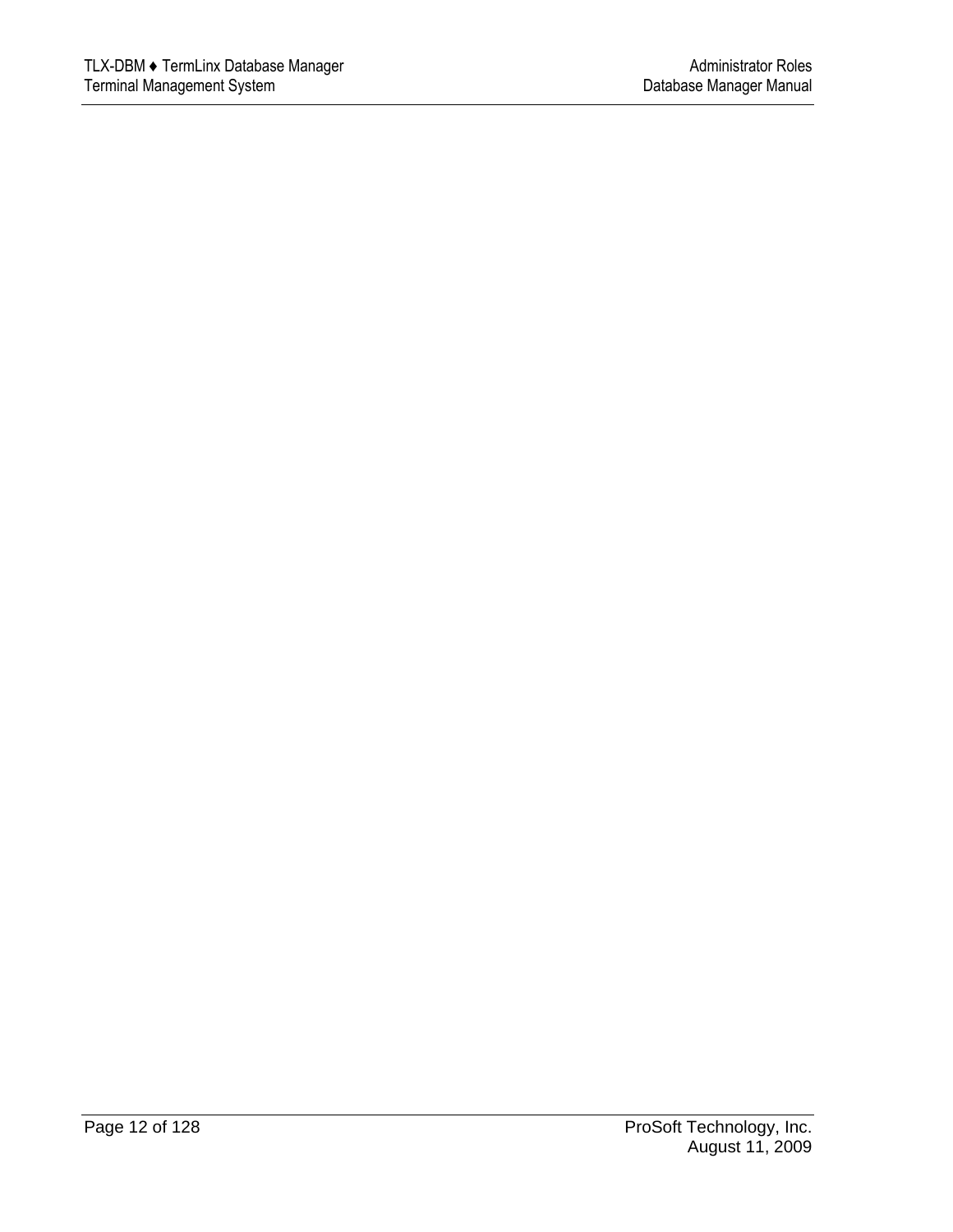## <span id="page-12-0"></span>**4 Using the TermLinx Database Manager**

### *In This Chapter*

Use the TermLinx Database Manager (DBM) to:

- Create a complete TermLinx (ORACLE) database for a single or multiple sites in an online or offline mode
- Modify, update, delete or add records to an existing site database
- **Create backup copies of all data records in the TermLinx database**
- Restore a corrupted TermLinx database from the backup copy<br>Export the database from the "live" TermLinx database and Imr
- Export the database from the "live" TermLinx database and Import it into the remote TermLinx DBM host computer
- **Generate database and transaction reports**
- Create automatic scheduled (hourly, daily and so on) backups for all or selected database tables
- Generate automatic scheduled (hourly, daily, and so on) hard copy reports
- **Reprint any BOL ticket from the Transaction Database**

TermLinx Database Manager (DBM) is a stand-alone application that allows you to monitor and maintain the TermLinx Accounting Database.

You can use the TermLinx Database Manager in Online and Offline modes.

- In Online mode, the DBM is connected to a TermLinx database to manipulate data and get reports.
- In Offline mode, the DBM is not connected to any TermLinx database. You can view, print saved data and saved reports, and add new records to the saved data.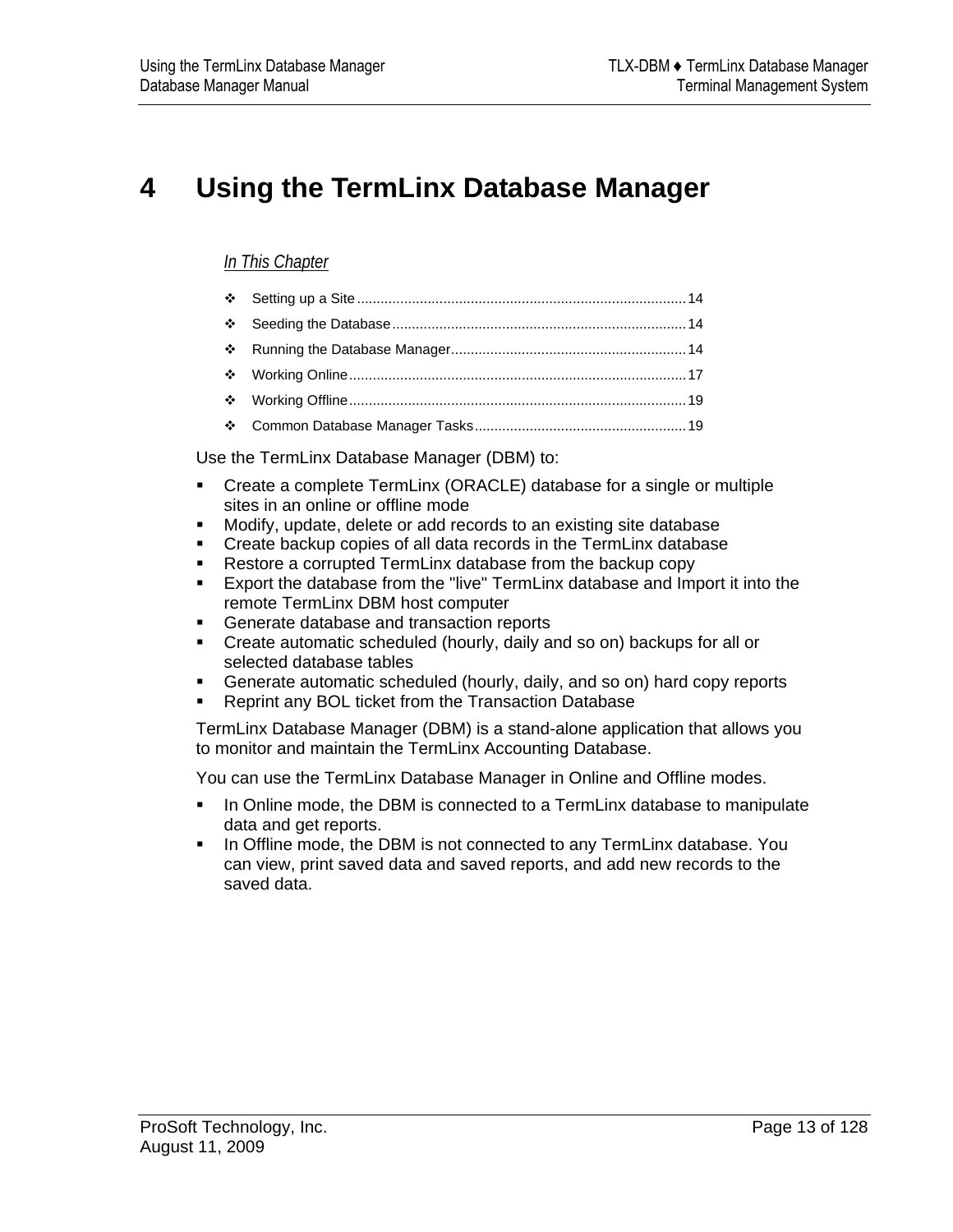## <span id="page-13-0"></span>**4.1 Setting up a Site**

At site setup time, the System Integrator (SI) works with the Account Administrator to perform initial population of the database.

To start off the process, there must be a site code assigned and entered in the system. Then the SI can populate the Product table with the Blend code information, and then the Account Administrator can put in the rest of the information in the database. The SI needs to coordinate the Blend information in the Product table with the PLC data file. Additionally, the Account Administrator must set site Name and Address information.

## **4.2 Seeding the Database**

Refer to C:\TermLinx\SQL\TESTDB.SQL. This SQL script is used to populate the sample database provided with TermLinx. The SITE, NADR, STRF, and PRDC tables need to have some initial data in them. Towards the top of the TESTDB.SQL file, you'll see the initial seeding that's done, and you can use this as a starting point for seeding your database. You'll want to change 'ProSoft' to be whatever your Site ID is.

## **4.3 Running the Database Manager**

**Important:** Although the TermLinx Database Manager fully supports the standard Windows point and click interface, it may be simpler in some cases to use the equivalent keyboard commands, so the following procedure describes how to access the database manager using only a keyboard.

**Basic Menu Navigation** 

- Press **[F10]** to use the Main Menu.
- Use left and right arrow keys to navigate the main menu entries.
- Use the down arrow key to expand the selected entry. Navigate the expanded list with the left and right arrow keys.
- Use the right arrow key to expand a submenu.
- **Press [Enter]** to execute the selected menu command.
- To return from the Main Menu to the current dialog box, press **[Esc]**. Depending on the level of menu navigation, you may have to press **[Esc]**  multiple times to exit the menu system.
- **Press [Tab]** to navigate between fields in a dialog box.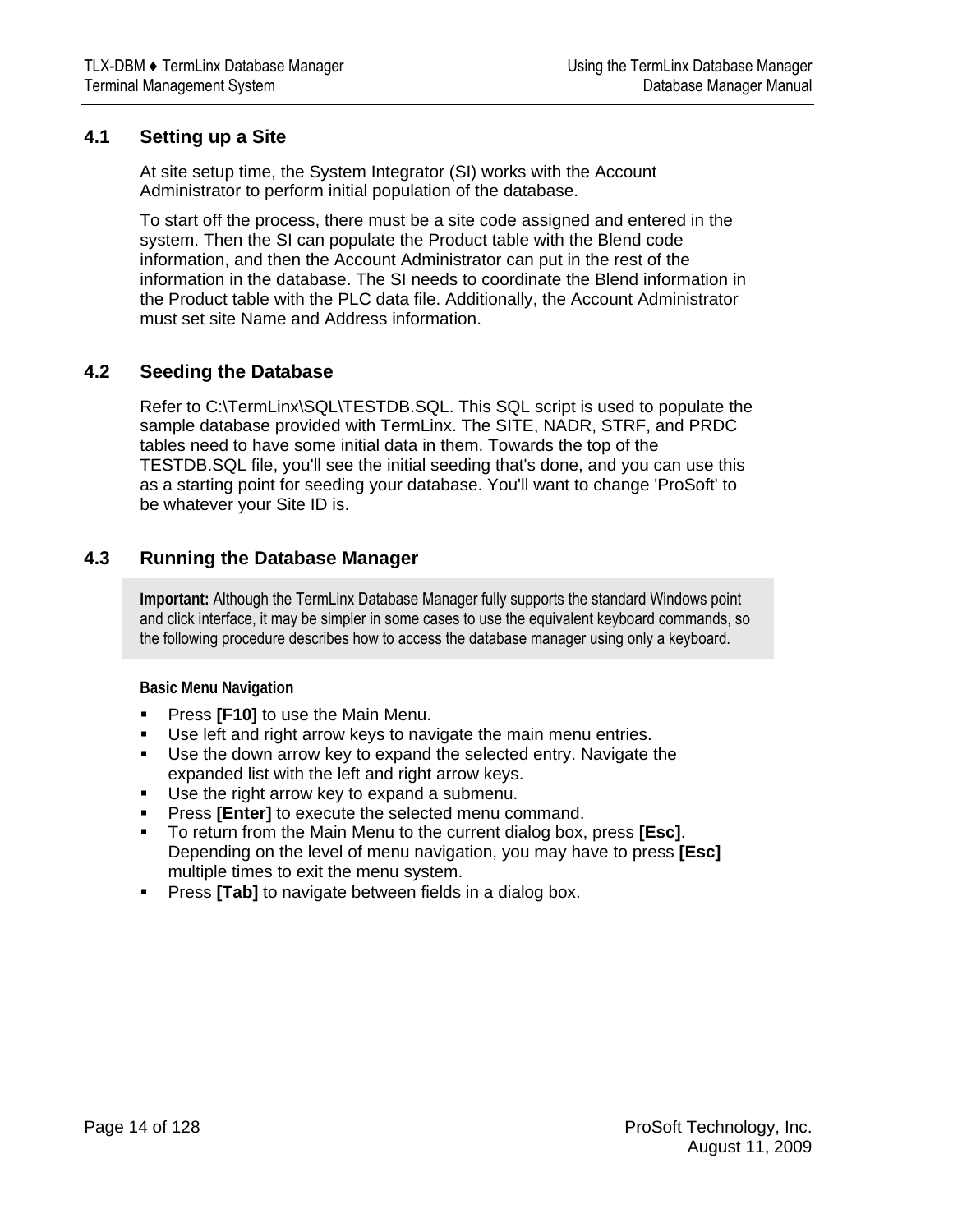Using the external keyboard:

- **1** Press and hold the **[Esc]** key then press **[Ctrl]** to open the Start Menu.
- **2** Touch the screen or use the arrow keys to navigate to Programs > ProSoft Technology > TermLinx > TermLinx Database Manager.

|             |                | Set Program Access and Defaults |        |                                                           |      |                                                               |   |                                                                  |
|-------------|----------------|---------------------------------|--------|-----------------------------------------------------------|------|---------------------------------------------------------------|---|------------------------------------------------------------------|
|             |                | Windows Catalog                 |        |                                                           |      |                                                               |   |                                                                  |
|             |                | Windows Update                  |        |                                                           |      |                                                               |   |                                                                  |
|             |                | WinZip                          |        |                                                           |      |                                                               |   |                                                                  |
|             | <b>FH</b>      | Programs                        | m<br>m | Accessories<br>Microsoft Office                           |      |                                                               |   |                                                                  |
|             | z              | Documents                       | 匾      | Mozilla Firefox                                           |      |                                                               |   |                                                                  |
| Professiona |                | Settings                        | m      | RadioLinx<br>Startup                                      |      |                                                               |   |                                                                  |
|             |                | Search                          | ▶  田   | Powertoys for Windows XP                                  |      |                                                               |   |                                                                  |
| 맞           | Ø              | Help and Support                | 匾      | ProSoft Technology<br>Oracle Database 10g Express Edition | • 61 | ProLinx Exe Download Utility<br>ProSoft Configuration Builder |   |                                                                  |
|             | $\sqrt{-1}$    | Run                             |        | Rockwell Software                                         | ∤ ⊗। | ProSoft Wireless Designer                                     |   |                                                                  |
| Windows     |                | Shut Down                       |        |                                                           | 匾    | <b>TERMLINX</b>                                               |   | TermLinx Database Manager<br>头<br>TermLinx Configuration Manager |
|             | <b>B</b> Start | Inbox - Microsoft Outlook       |        |                                                           |      |                                                               | 족 | TermLinx Database Wizard                                         |

**3** The TermLinx Database Manager displays. Press **[Enter]** to dismiss this window and open the ODBC Logon dialog box.

| <b>About TermLinx Database Manager</b>                                                                                                                                                                              | ×<br><b>Where Automation Connects</b>                                                                                    |
|---------------------------------------------------------------------------------------------------------------------------------------------------------------------------------------------------------------------|--------------------------------------------------------------------------------------------------------------------------|
| TermLinx Database Manager<br>≘≘<br>Version 4.50.0                                                                                                                                                                   | OK                                                                                                                       |
| ProSoft Technology<br>1675 Chester Ave, Fourth Floor<br>Bakersfield, CA 93301 USA.<br>Phone:<br>$+1661 - 716 - 5100$<br>+1 661-716-5101<br>Fax:<br>Web:<br>www.prosoft-technolo<br>prosoft@prosoft-techr<br>e-mail: | <b>ODBC Logon</b><br><b>Connection Values</b><br>Schema:<br><b>TERMLINX</b>                                              |
| Copyright© 2008 ProSoft Technology I<br>This computer program is protected<br>treaties. Unauthorized reproduction or<br>portion of it, may result in severe civil<br>prosecuted to the maximum extent pe            | <b>TermLinx</b><br>DSN:<br>termlinx_mgr<br>UserId:<br><b>stototototototokskokokokokokok</b><br>Password:<br>Cancel<br>OK |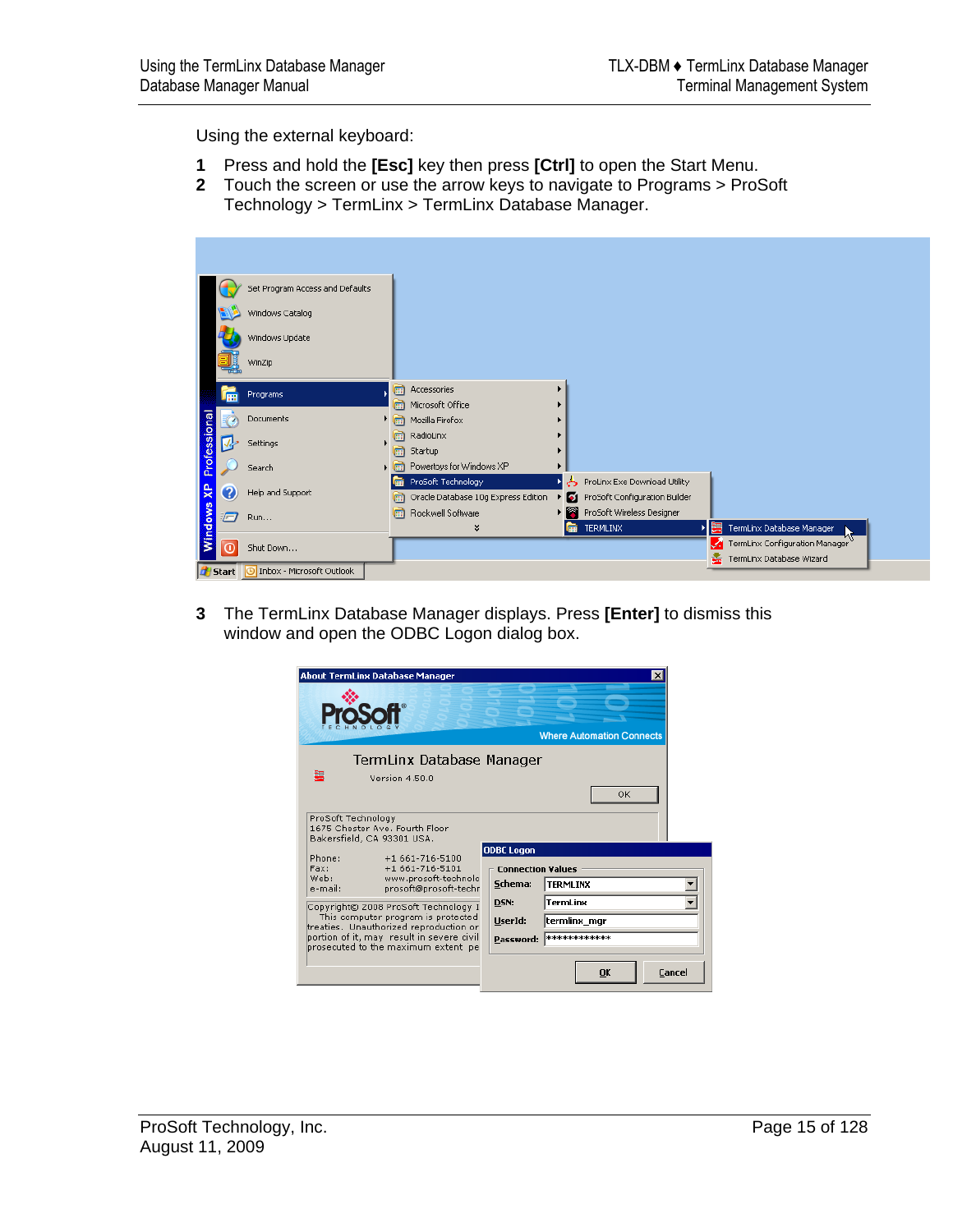- **4** In the ODBC Logon dialog box, enter:
	- $\circ$  Schema = "TERMLINX"
	- o DSN = "TermLinx"
	- $\circ$  UserId = "termlinx mgr"
	- $\circ$  Password = "termlinx mgr"

## *4.3.1 Internal Database Dependencies ("Foreign Key" References)*

Some fields in some tables contain primary keys of records in other tables. When such a reference is non-null, the referenced (target) record must exist. Unresolvable references are not permitted. This condition is called "referential integrity".

For example, each table except SITE has a hidden field that contains the ID of your currently selected Site. This field is maintained automatically by the Database Manager, and it is this field that allows TermLinx to differentiate tables belonging to one site from tables of the same name belonging to other sites.

Other cases are more explicit. For example, in order for a new driver to dump a load, the driver must be entered into the database as a driver (in the DRVR table) and must also be associated with a carrier (in the DXCR table).

The Oracle database services enforce referential integrity. This means that, for example, you cannot add the DXCR record without first adding the DRVR record that our DCXR record will refer to. This also means that if you delete the driver from DRVR, the driver's carrier association is deleted from DCXR automatically.

In other cases, such as a reference from an account (Dump Quota, QOTD) to a supplier (NADR), the presence of the QOTD record will prevent the NADR record from being deleted, and in order to delete the NADR the QOTD must be deleted first.

**Tip:** The order of the entries in the "Administration / Table Maintenance" menu can be helpful for determining dependencies. Tables lower in the list may refer to tables higher in the list, but never the other way round. So, to add a multi-table item, add to the listed tables in top-down order, and when deleting, delete from the listed tables bottom-up.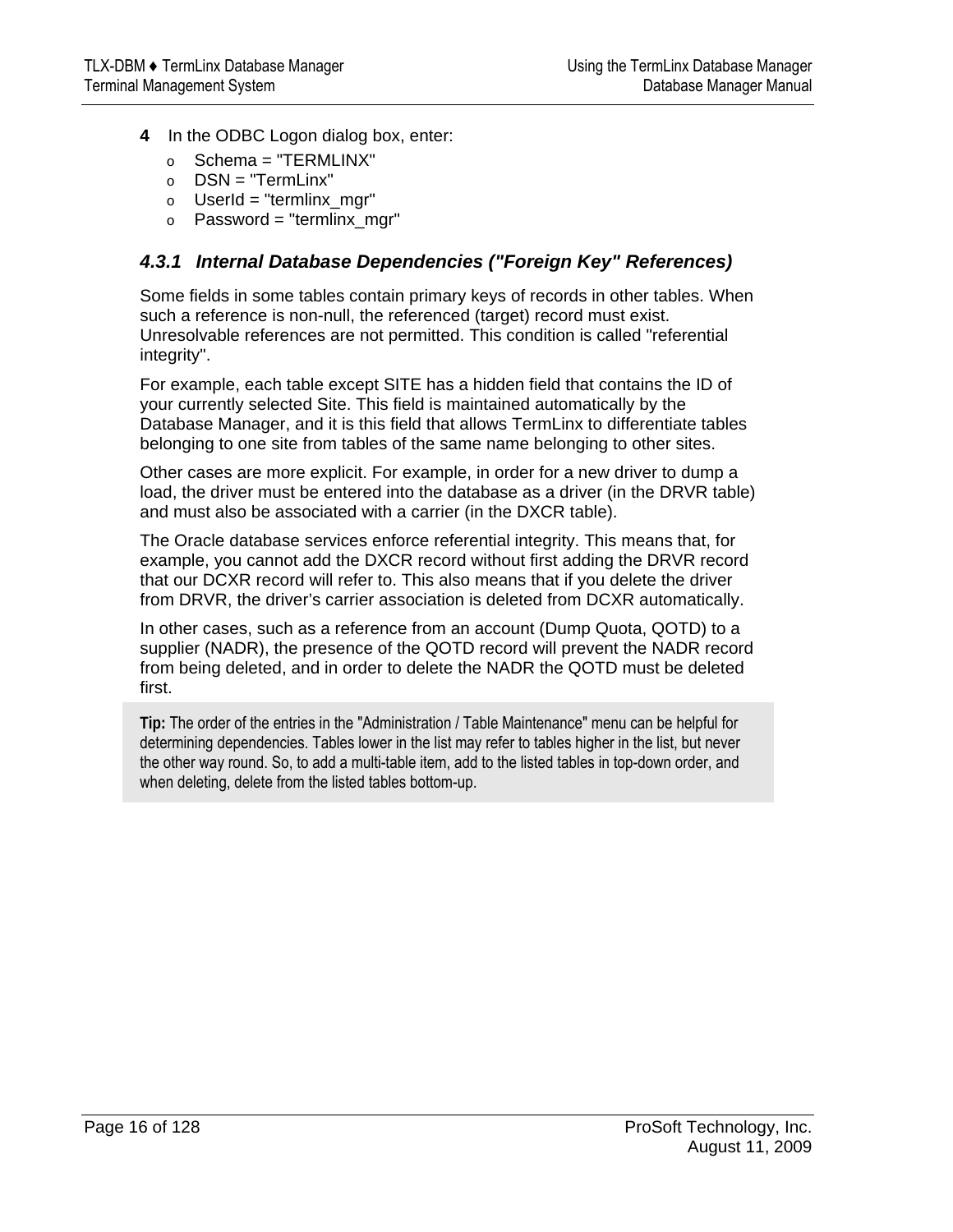## <span id="page-16-0"></span>**4.4 Working Online**

Working Online means that you have a connection to the "live" TermLinx database. The changes you make will take effect as soon as you use the Delete, Update, or Add buttons on the Table Maintenance dialog boxes.

#### *To work online you must first connect to a TermLinx database:*

- **1** Open the Administration menu, and then choose Database Connection. This action opens the ODBC Login dialog box.
- **2** In the ODBC Logon dialog box, enter:

DSN = "TermLinx" UserId = "TermLinx\_mgr Password = "TermLinx\_mgr

**3** Click OK to connect to the database.

#### *To add new records which have been entered in offline mode:*

You can add and modify records to the database even when you do not have a database connection. TermLinx Database Manager saves your work in CSV (Comma Separated Values) files, which you can use to update the "live" TermLinx database the next time you connect to the database.

- **1** Open the File menu, and then choose Open. This action opens a standard File Open dialog box.
- **2** Locate the file you saved during your offline section, and click Open. This action opens a Table Maintenance dialog box corresponding with the table data you saved during your offline session.
- **3** Select the first new record in the list window, and then click Add to add the record to the database. The help window at the bottom of the dialog box will confirm when the record has been added.
- **4** Repeat steps 2 and 3 for each record that must be added.

**Tip:** The order of the entries in the "Administration / Table Maintenance" menu can be helpful for determining dependencies. Tables lower in the list may refer to tables higher in the list, but never the other way round. So, to add a multi-table item, add to the listed tables in top-down order, and when deleting, delete from the listed tables bottom-up.

*To add new records:*

- **1** Open the Administration menu, and choose Table Maintenance. This action opens a submenu with a list of tables you can edit.
- **2** In the Table Maintenance submenu, choose the table to edit. This action opens a Table Maintenance dialog box that allows you to view and edit the contents of records in each table.
- **3** To create a new record, select <New record>.
- **4** Fill in the fields in the dialog box, and then click Add to save the record.

**Important:** The primary key for each record must be unique. You cannot create a new record that has the same primary key as an existing record. You cannot change the primary key for an existing record to be the same as the primary key for another record.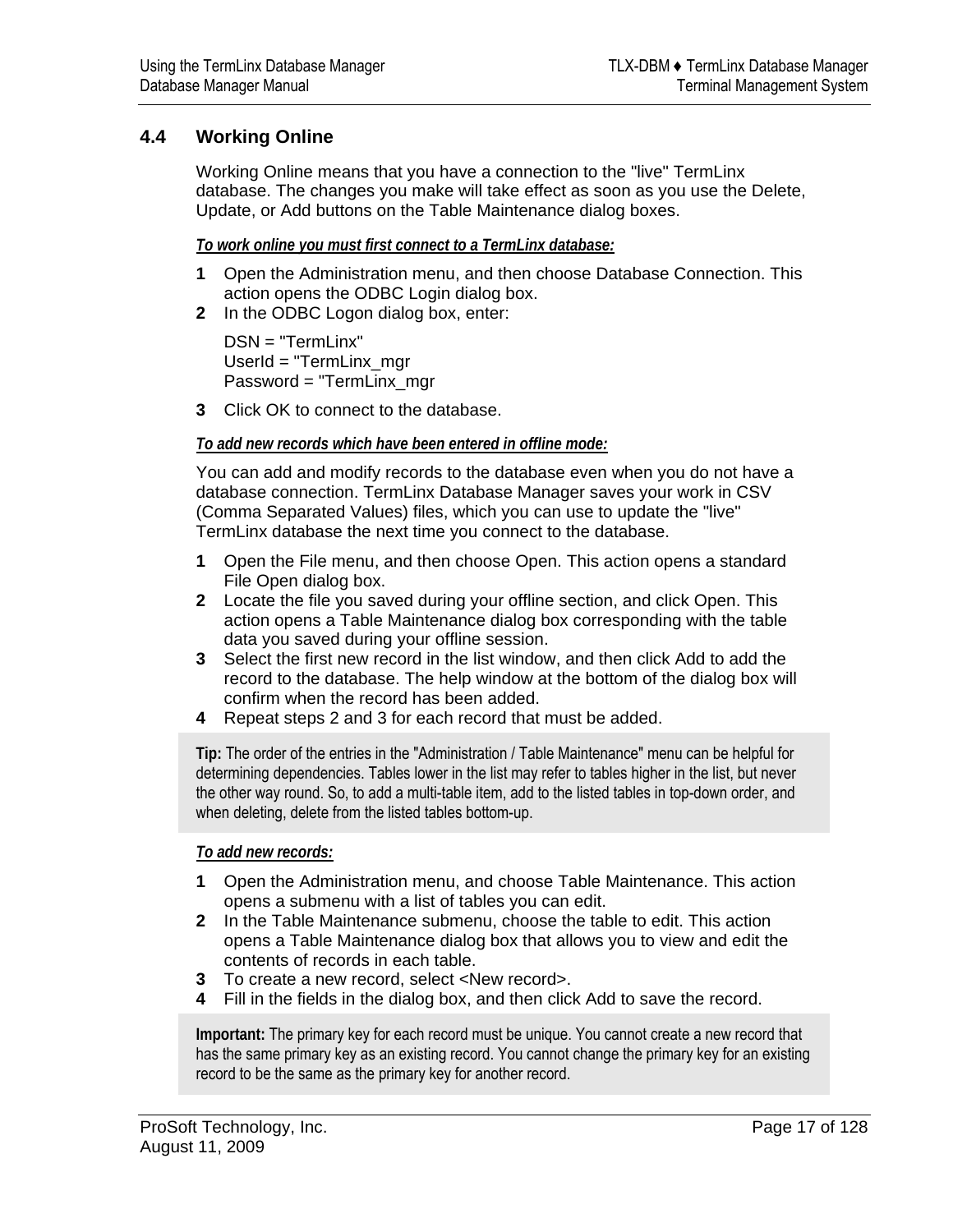#### *To update or correct data:*

- **1** Open the Administration menu, and choose Table Maintenance. This action opens a submenu with a list of tables you can edit.
- **2** In the Table Maintenance submenu, choose the table to edit. This action opens a Table Maintenance dialog box that allows you to view and edit the contents of records in each table.
- **3** Click the **Find** button to populate the list window on the left side of the dialog box, and then select the record to edit. Modify the fields in the dialog box, then click Update to save the record.

#### *To delete (permanently remove) records:*

- **1** Open the Administration menu, and choose Table maintenance. This action opens a submenu with a list of tables you can edit.
- **2** In the Table Maintenance submenu, choose the table to edit. This action opens a Table Maintenance dialog box that allows you to view and edit the contents of records in each table.
- **3** Select a record and click Delete.

**Tip:** The order of the entries in the "Administration / Table Maintenance" menu can be helpful for determining dependencies. Tables lower in the list may refer to tables higher in the list, but never the other way round. So, to add a multi-table item, add to the listed tables in top-down order, and when deleting, delete from the listed tables bottom-up.

**Note:** After making changes to the database, click the Refresh button to re-read table data from the database so that you can view, save, or print the newest data.

#### *To save or print data:*

- Open the File menu and choose Save to save all the data in the current table in .CSV format.
- Open the File menu and choose Print to print all the data in the current table to the default Windows printer.

**Tip:** You can save or print all fields in a table, or only selected fields. Selected fields are colored **black** in the Table Maintenance dialog box. To un-select a field, click the field name, and notice that the text changes from black to white. Unselected fields will not be saved or printed.

Create a log file of changes to the current table, by opening the File Menu and clicking Log. A log file listing all changes you have made to the current table during this editing session will be stored in .CSV format in C:\TermLinx\Programs\Data.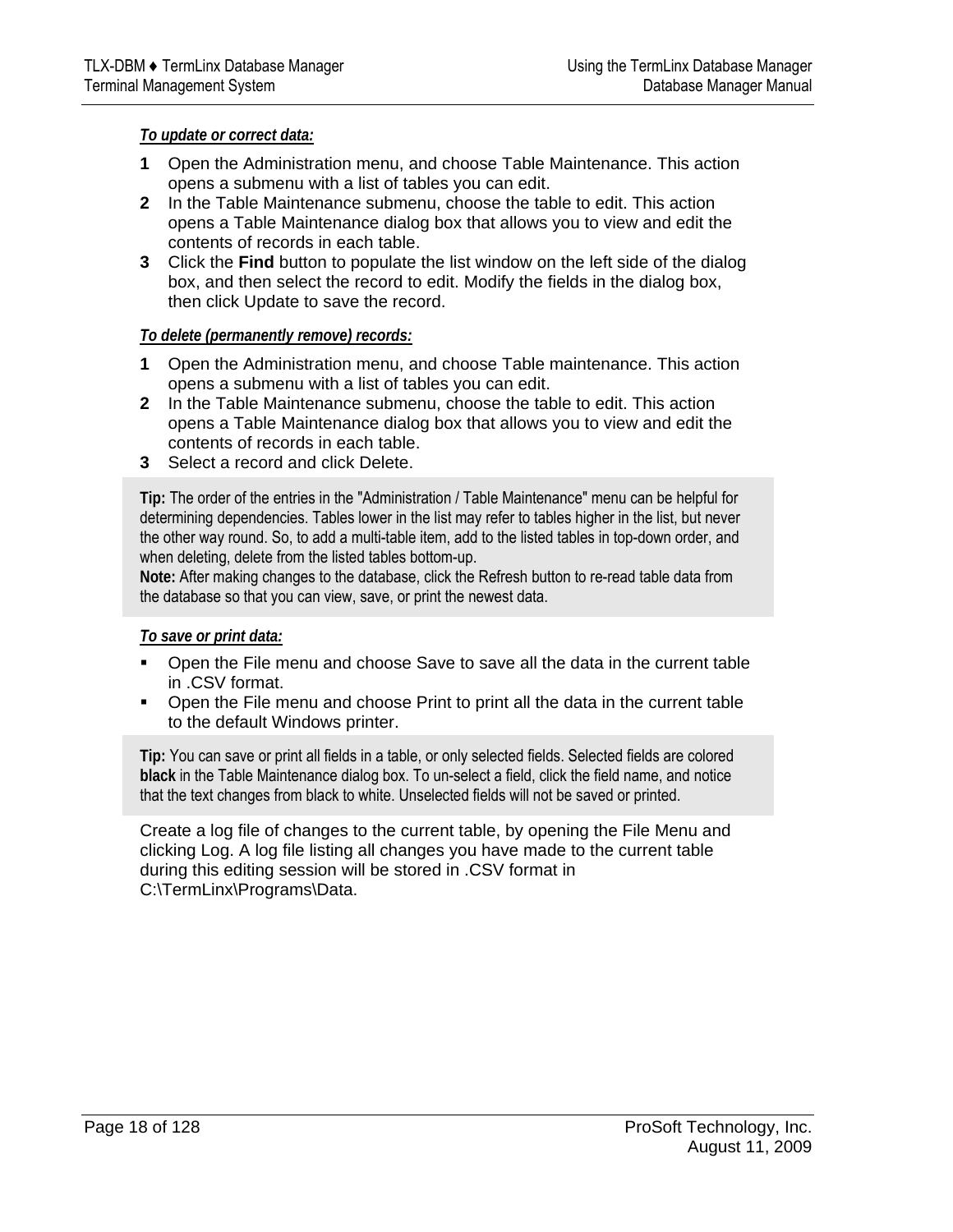## <span id="page-18-0"></span>**4.5 Working Offline**

You can add and modify records to the database even when you do not have a database connection. TermLinx Database Manager saves your work in CSV (Comma Separated Values) files, which you can use to update the "live" TermLinx database the next time you connect to the database. This feature is useful if you are adding records while in the field, or if you delegate data entry tasks to a worker without a database connection.

#### *To view saved data and saved report templates:*

- **1** Open the File menu and choose Open. This action opens a standard File Open dialog box.
- **2** Select the file to view and then click Open.
- **3** When the file window is opened, you can view and print it (to print select File | Print).

#### *To add new records:*

- **1** Open the Administration menu, and choose Table Maintenance. This action opens a submenu with a list of tables you can edit.
- **2** In the Table Maintenance submenu, choose the table to edit. This action opens a Table Maintenance dialog box that allows you to view and edit the contents of records in each table.
- **3** Select <New record>. Fill in the fields in the dialog box, and then click Add to save the record.
- **4** Repeat steps 2 and 3 until you have entered all the new records.
- **5** Records are saved in .CSV format so that you can open them later when you connect to the database. Enter the name for your data, and then click Save.

**Note:** For data integrity reasons, you cannot modify existing records - you can only add new ones. You must be Online to modify existing records.

## **4.6 Common Database Manager Tasks**

## *4.6.1 Selecting a Site to Work on*

On systems where more than one site is configured, it is important to choose the correct site to work on before making any changes to the database.

To choose a site:

- **1** Open the Administration menu and choose Site Selection. This action opens the Site Selection dialog box, with a list of sites configured for your TermLinx system.
- **2** On the Site Selection dialog box, select the site to edit, and then click OK.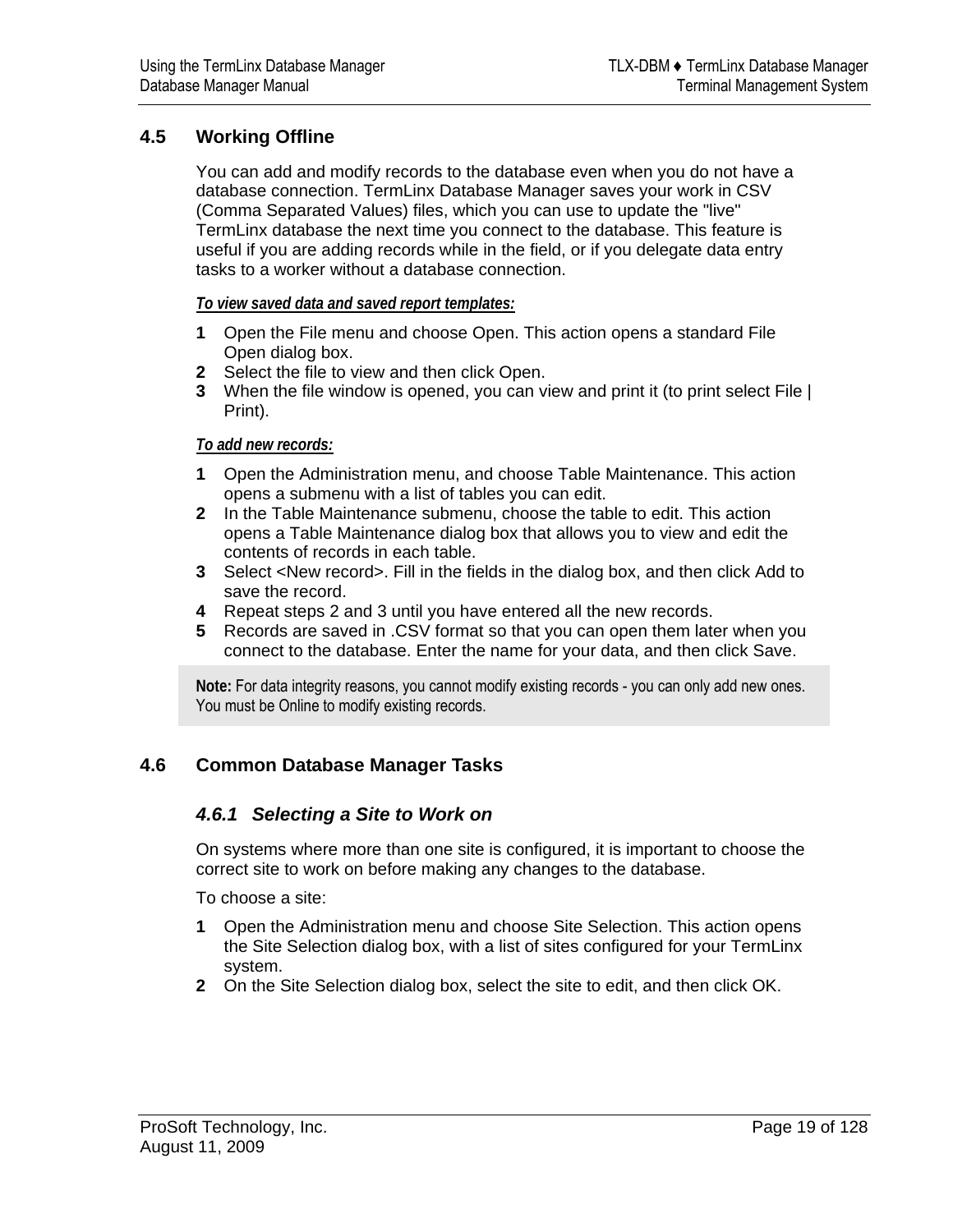## *4.6.2 Table Maintenance*

- **1** Open the Administration menu, and choose Table maintenance. This action opens a submenu with a list of tables you can edit.
- **2** In the Table Maintenance submenu, choose the table to edit. This action opens a Table Maintenance dialog box that allows you to view and edit the contents of records in each table.
	- o To edit an existing record, use the **Find** button to populate the list window on the left side of the dialog box, and then select the record to edit. Modify the fields in the dialog box, then click Update to save the record.
	- o To create a new record, select <New record>. Fill in the fields in the dialog box, and then click Add to save the record.

**Tip:** To "clone" an existing record, select a record to copy, edit the data fields, being sure to change the Primary Key for the record, and then click Add.

o To delete (permanently remove) a record, select the record to delete and then click Delete.

**Important:** The primary key for each record must be unique. You cannot create a new record that has the same primary key as an existing record. You cannot change the primary key for an existing record to be the same as the primary key for another record.

The window at the bottom of the dialog box always contains help text related to the current task.

**3** When you are finished editing a table, click Close, or press [Ctrl][F4] to close the dialog box.

#### *Adding a new carrier*

- **1** Add a new record to the Name and Address (NADR) table, following the Table Maintenance steps above. You must complete these fields in the tabbed panel:
	- o Part 1 Tab: Name and Address Code (primary key) Obtain a unique 5-digit number from Head Office.
	- o Part 1 Tab: Name
	- This item appears on documents and in drop-down lists for the driver.
	- o Part 2 Tab: Carrier Put a single "X" in this box. Make sure all other (small) boxes are empty.
- **2** Add a new record to the Carrier (CARR) table, completing these fields:
	- o Name and Address Code (primary key) Use the same 5-digit number you used for the NADR record.

The carrier is now available for receiving assignments of plants and drivers.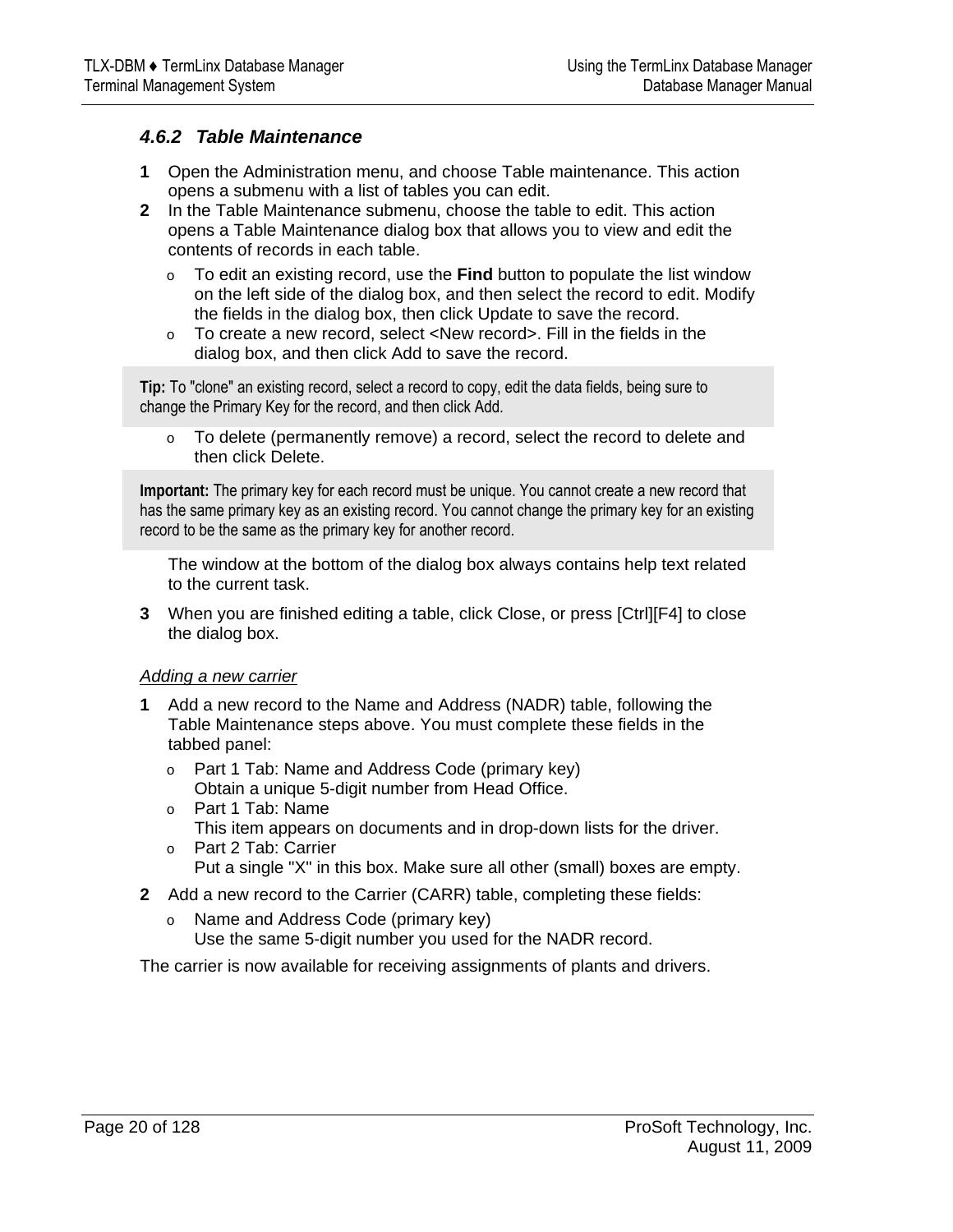#### *Adding a new plant and its account*

**Note**: The following steps are for sites where only one carrier is authorized to haul from the new plant. For sites using multiple carriers, refer to Adding Multiple Carriers (page [83\)](#page-82-0).

- **1** Add a new record to the Name and Address (NADR) table, completing these fields:
	- o Part 1 Tab: Name and Address Code (primary key)
	- o Part 1 Tab: Name
		- This item appears on documents and in drop-down lists for the driver.
	- o Part 2 Tab: Enter an X in the box next to Supplier
- **2** Click Add to add the record to the database.
- **3** Next, add a new record to the Dump Quota (QOTD) table, completing these fields:
	- o Part 1 Tab: Base Quota Number Enter 0.
	- o Part 1 Tab: Quota Confirmation Code (primary key part 1) Enter the same plant name you entered into NADR. This item appears on documents and in drop-down lists for the driver.
	- o Part 1 Tab: Effective Date and Time (primary key part 2) Enter the date and time for account to become active, using the format "yyyy-mm-dd HH:nn:ss" (four-digit year, numeric month, 24-hour clock).
	- o Part 1 Tab: Expiration Date and Time Enter the date and time for account to become inactive, using the format "yyyy-mm-dd HH:nn:ss" (four-digit year, numeric month, 24-hour clock).
	- o Part 1 Tab: Enter an X in the box next to Disable Allocation Control
	- o Part 3 Tab: Product Code
		- Enter "C3+". This is a reference to the Product (PRDC) table.
	- o Part 3 Tab: Carrier Code Enter the carrier code for the carrier that hauls from this plant (refers to the Carrier (CARR) table).
	- o Part 4 Tab: Name and Address (Receiver) Enter the NADR code of the entity that will receive the shipment from this carrier.
	- o Part 4 Tab: Name and Address (Supplier)

Enter the 5-digit code of the newly added plant.

Leave all other fields blank. If you are cloning an existing record, you should clear all other fields on the Part 4 Tab.

The account is now available for selection by drivers working for the carrier that lifts product at the plant.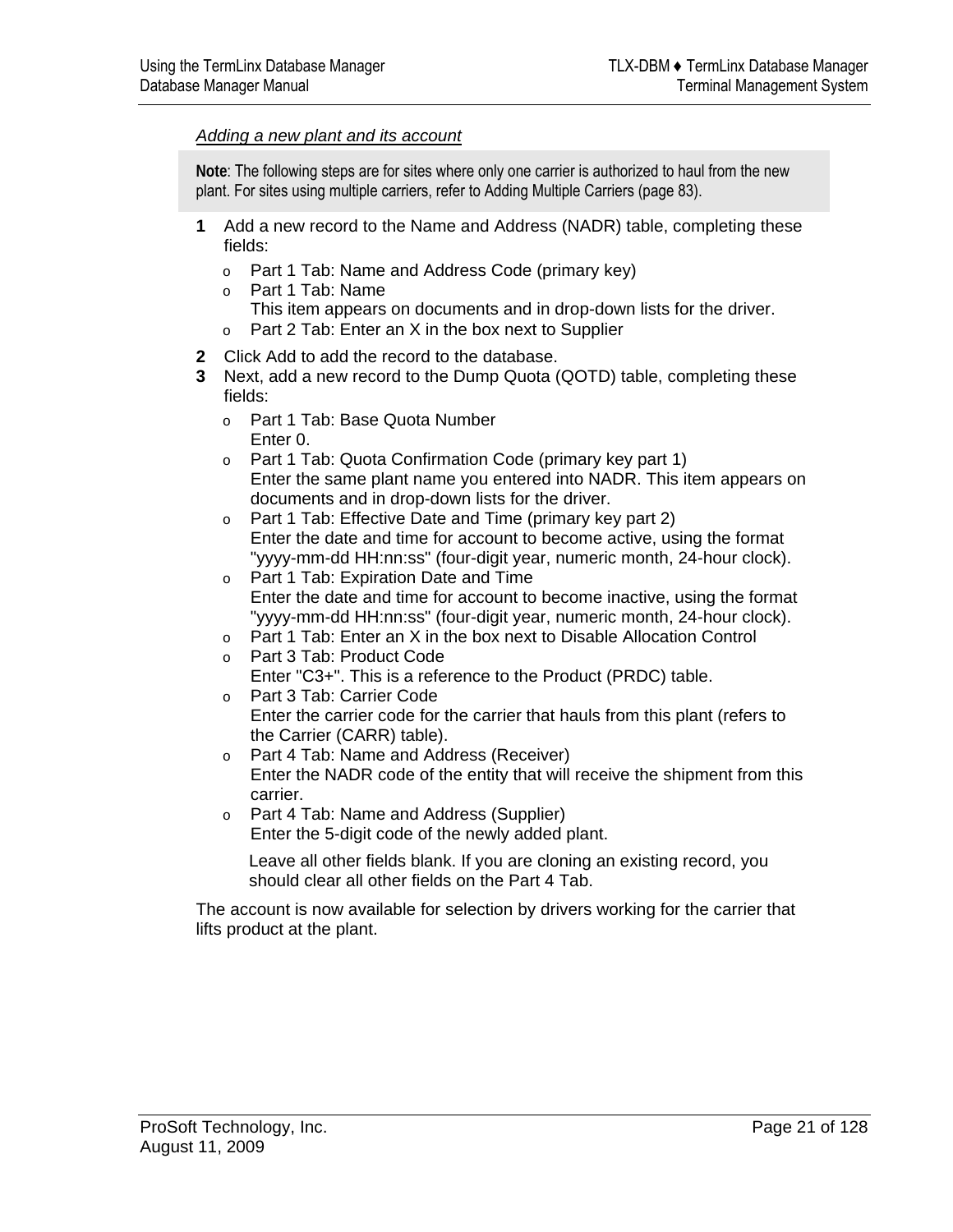#### *Adding a new driver*

- **1** Add a new record to the Driver (DRVR) table, completing these fields:
	- o Part 1 Tab: Driver Number (primary key) Choose a unique number to identify the driver. This is the Driver ID the driver will use to log in.
	- o Part 1 Tab: Driver Code Enter the same number.
	- o Part 2 Tab: Personal Identification No. This is the Personal Identification Number (PIN or password) the driver will use to log in.
	- o Part 2 Tab: Driver Name. Displayed to the driver during a session, and printed on documents.
- **2** Add a new record to the Driver-Carrier Cross-Reference (DCXR) table, completing these fields:
	- o Driver Number (primary key part 1) The driver number you entered above.
	- o Carrier Code (primary key part 2) The identifier of the carrier in the Carrier (CARR) table.

The driver may now log in and dump loads from any plant from which the driver's carrier is authorized to haul.

#### *Recovering from a system failure*

**Important:** If TermLinx crashes, it is possible that the last ticket number in the database will be duplicated when TermLinx starts up again.

To avoid duplicate ticket numbers after a system crash, run the procedure RPL\_SQNC.SQL to reset the ticket numbers. After you run that procedure, you can start TermLinx again.

You can find the file RPL\_SQNC.SQL in the TermLinx installation folder, normally C:\TermLinx\SQL. Open the file in NotePad.exe and read the instructions and warnings before running it.

#### *Changing User Names and Passwords*

The script file "CREATUSR.SQL" of the TermLinx database schema defines the roles and several typical User IDs Comments in that file outline the purpose of each role.

An administrator can change, create or delete User IDs for any user except the schema owner. The following User IDs must exist in order for TermLinx to run successfully.

- user TERMLINX\_KRN of role TERMLINX\_SRVR
- **EXECTERMLINX MGR of role TERMLINX USER.**

Use the TermLinx Configuration Manager to manage these User IDs.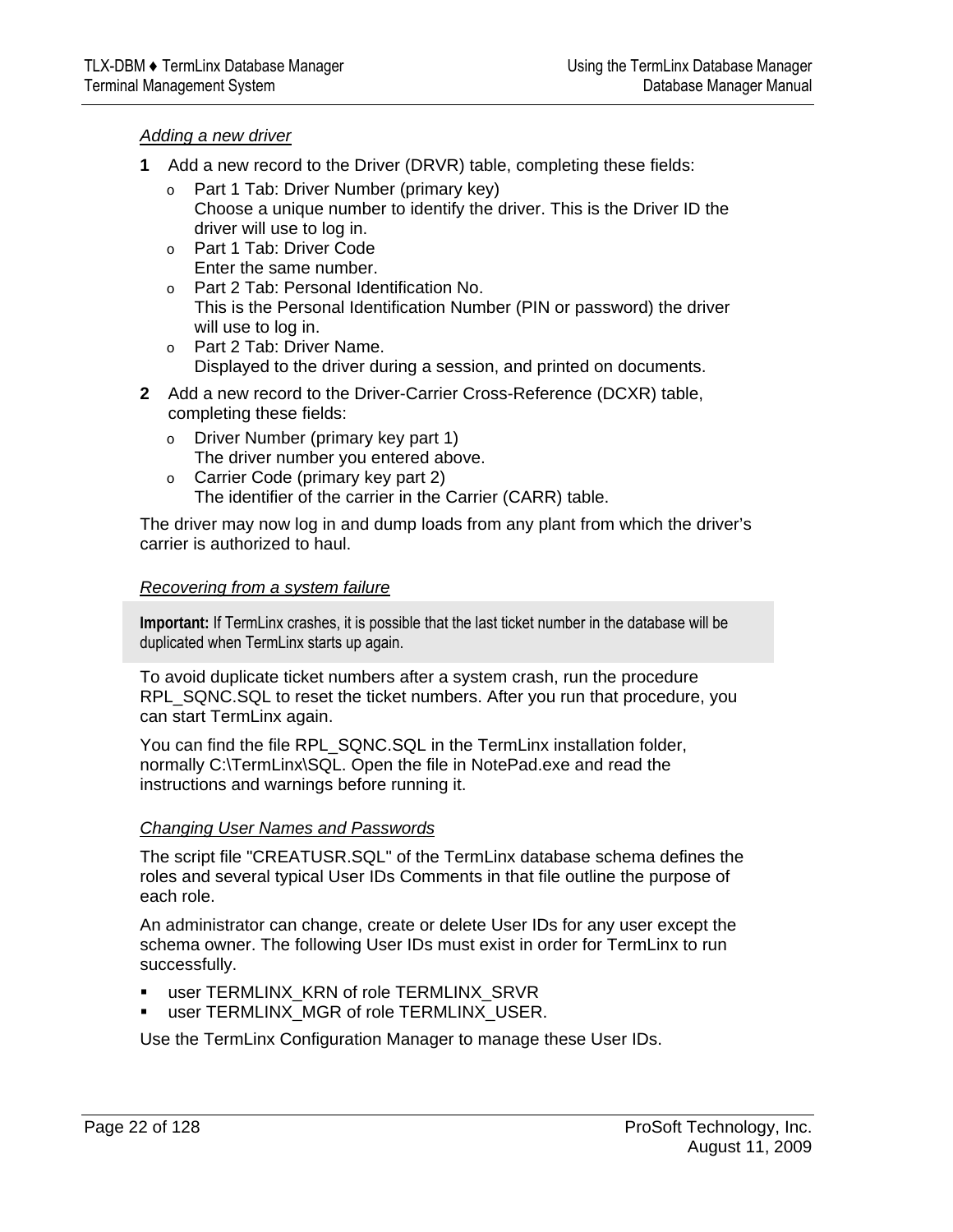## <span id="page-22-0"></span>**5 TermLinx Data Model**

## *In This Chapter*

| $\mathcal{L}_{\mathcal{C}}$ |  |
|-----------------------------|--|
|                             |  |

The database is separated into five sub-databases:

- Operational Database Operational characteristics of the Site.
- **Version Database**

The version number of the SQL schema describing the remaining databases.

- Accounting Database Relational database of Product-transfer contracts and the parties thereto.
- **Transaction Database** Record of Product transfers; a satellite of the Accounting Database.
- **Version Database** The version number of the SQL schema describing the next two databases.

## **5.1 Sample Database**

A sample database is installed with your software. The sample database site ID is "ProSoft". The sample database allows you to see how the tables should be set up, however, you must set up your own site and database for the product to work correctly.

Once you begin create a Site ID in the Site table, it's easy to toggle between the sample site and your site for comparison.

*To switch between sites:* 

- **1** Go to the Administration menu and choose Site Selection.
- **2** In the Site Selection dialog box, select a site and click OK.

The name of the site you selected will appear in the DBM window title bar.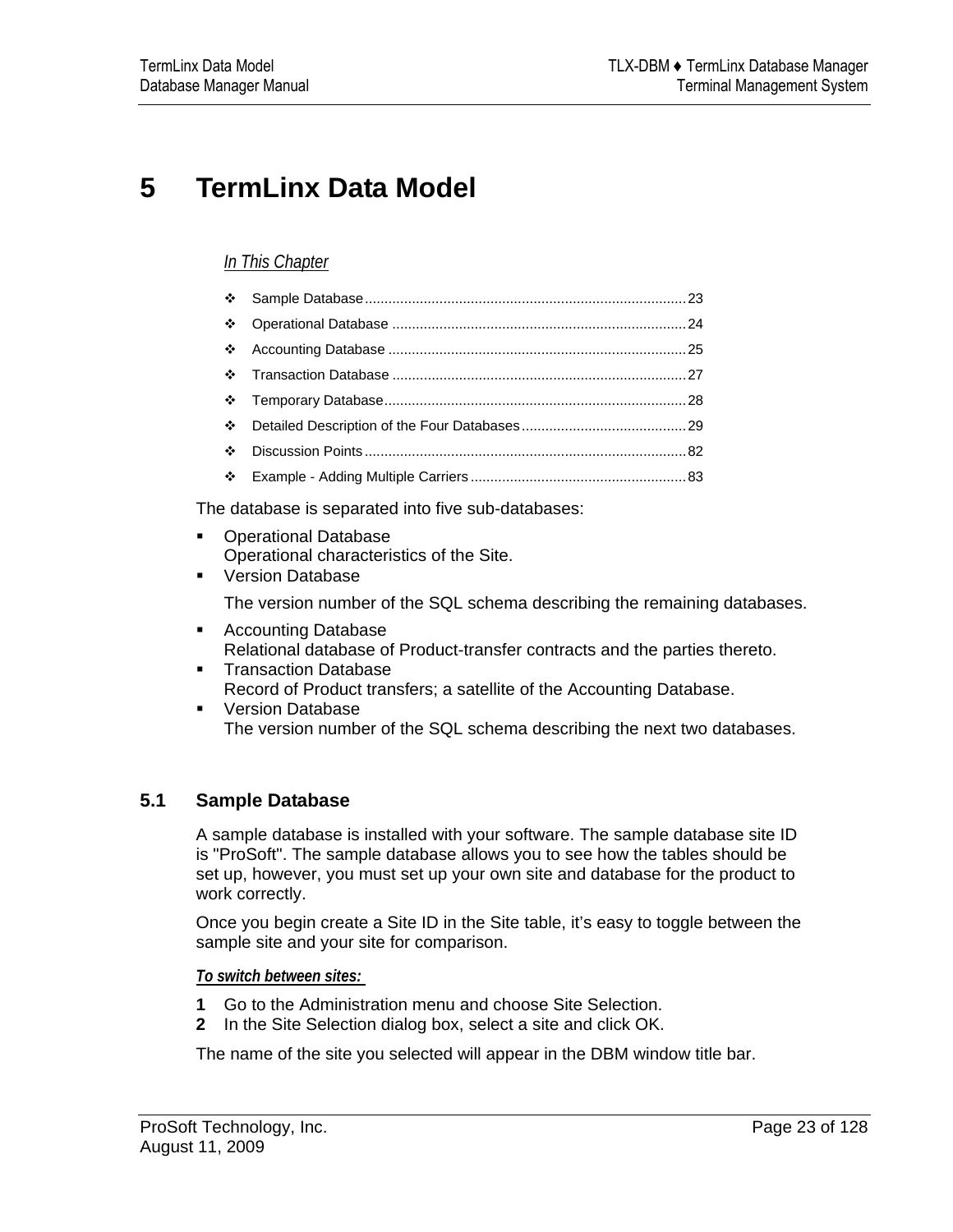#### <span id="page-23-0"></span>*Entero Users*

**Warning:** Entero systems will not work if the ProSoft Site ID is in the database.

You can view the sample database before connecting to Entero, but you must rename the "ProSoft" Site ID to a numeric value *before connecting to Entero*. Run script [CHNGSTID.SQL] in the C:\TermLinx\Sql folder to give the Site ID a numeric value.

## **5.2 Operational Database**

Describes the physical configuration of the Site, and is more-or-less closely tied to PLC data files and associated ladder logic.

Changes to the Operational Database are usually associated with physical changes to the Site, or with changes to operational procedures at the Site, and thus are normally performed by operations personnel.

This database describes one Site only. It resides on the same machine as the instance of TermLinx that manages that Site.

| <b>Table</b> | <b>Description</b>                                                                                                                                                                                                                                                                                                |
|--------------|-------------------------------------------------------------------------------------------------------------------------------------------------------------------------------------------------------------------------------------------------------------------------------------------------------------------|
| <b>SITE</b>  | Site "table"                                                                                                                                                                                                                                                                                                      |
|              | Specifies operational characteristics of the Site as a whole. This "table" contains<br>exactly one "row".                                                                                                                                                                                                         |
| <b>BLND</b>  | Blend "table"                                                                                                                                                                                                                                                                                                     |
|              | Identifies operational characteristics of Products that may be transferred at the Site.<br>This "table" contains a limited number of "rows". Its primary key as seen from the<br>Accounting Database is a numeric integer starting at 1.                                                                          |
| <b>ISLD</b>  | Island "table"                                                                                                                                                                                                                                                                                                    |
|              | Identifies and characterizes metering assemblies through which Product is Lifted<br>from or Dumped at the Site. This "table" contains a limited number of "rows". Its<br>primary key as seen from the Accounting Database is a numeric integer starting at<br>1, stored as a two-digit string, for example, "01". |

The operational configuration of the Site is isolated from Accounting by the partition described here. Where necessary, Accounting Database entries refer to the operational configuration by means of primary key references to BLND and ISLD only.

In contrast to the remaining databases, the Operational Database is not implemented as a "standard" relational database, and consequently (in this version of TermLinx) is not accessible by standard database tools that use SQL.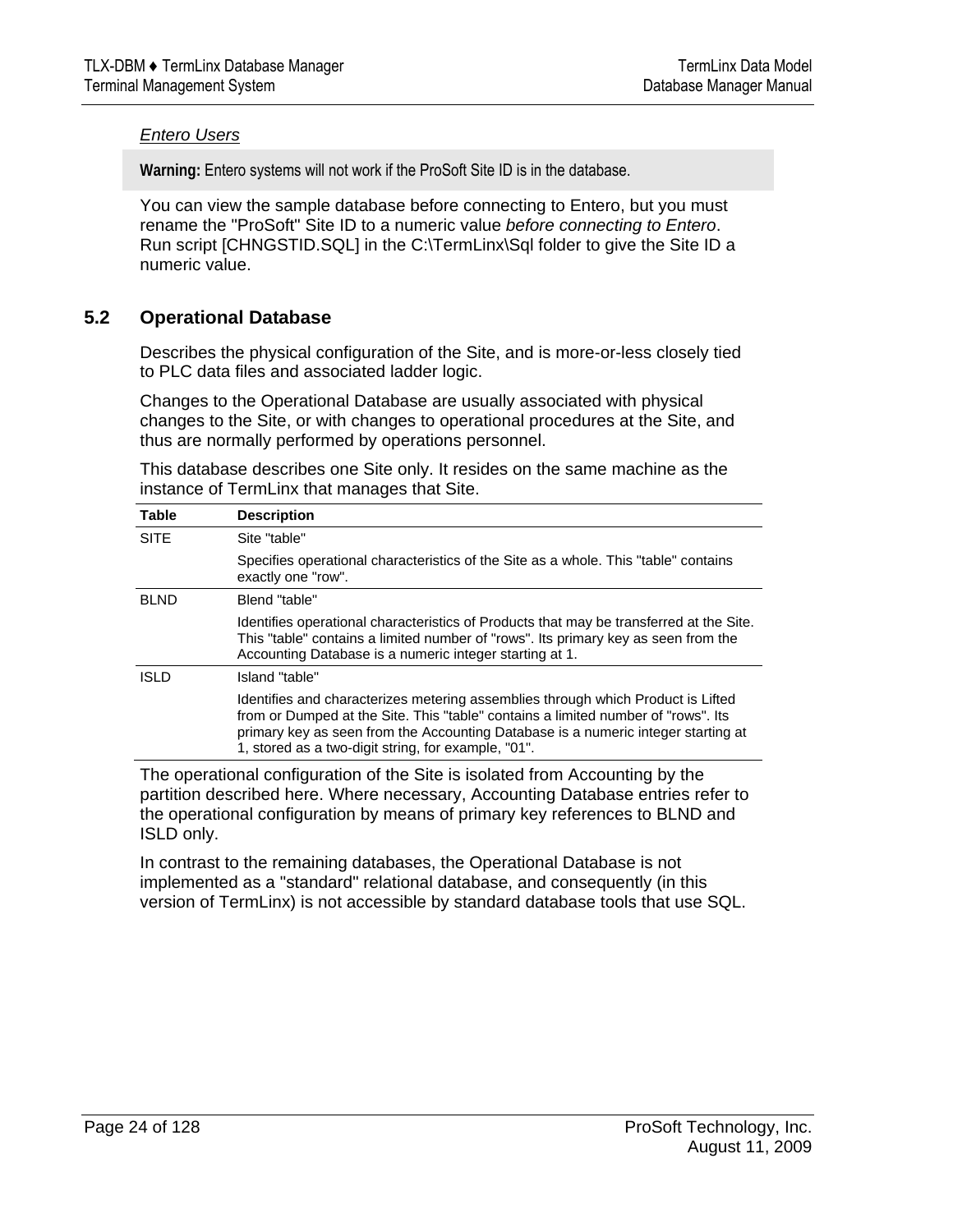## <span id="page-24-0"></span>**5.3 Accounting Database**

The Accounting Database describes relationships among the entities involved in and by contracts for the transfer of Products at each Site and the constraints upon transactional activity against those contracts.

Changes to the Accounting Database reflect corresponding changes in the described relationships and (in the case of Quotas) changes in inventory status and forecasts, and are normally performed by accounting personnel.

This database describes any number of independent Sites. It may reside on any machine accessible by a TermLinx instance using a local or network connection. For robustness, recommended configuration is a single-Site database on the local machine. The remainder of the TermLinx Data Model section is written from the point of view of a single site.

| <b>Table</b> | <b>Description</b>                                                                                                                                                                                                                   |
|--------------|--------------------------------------------------------------------------------------------------------------------------------------------------------------------------------------------------------------------------------------|
| <b>VRSN</b>  | Version table                                                                                                                                                                                                                        |
|              | Contains the schema version number in various representations.                                                                                                                                                                       |
| <b>SITE</b>  | Site table                                                                                                                                                                                                                           |
|              | Holds values that concern each Site as a whole. In a single-site database, this table<br>contains exactly one row. Though this table has the same name as a similar "table"<br>of the Operational Database, the tables are distinct. |
| <b>NADR</b>  | Name and Address table                                                                                                                                                                                                               |
|              | A common store for Carriers, Producers, Suppliers, Receivers, Marketers,<br>Customers, Consignees, and so on, and Sites, and the roles, possibly multiple,<br>which each entity may assume.                                          |
| <b>STRF</b>  | Site Reference table                                                                                                                                                                                                                 |
|              | Holds references from the Site to the Name and Address table. Logically part of the<br>Site table; physically separate to eliminate mutual foreign key references with NADR.                                                         |
| <b>PRDC</b>  | Product table                                                                                                                                                                                                                        |
|              | Identifies Products that may be transported to or from the Site.                                                                                                                                                                     |
| CARR         | Carrier table                                                                                                                                                                                                                        |
|              | Identifies entities that have been hired by a contracting party for transport of<br>Products from or to the Site. An extension of NADR for Carrier-only information.                                                                 |
| <b>DRVR</b>  | Driver table                                                                                                                                                                                                                         |
|              | Identifies individuals who, acting as agents for Carriers, perform the actual<br>contracted transport of Products.                                                                                                                   |
| <b>DCXR</b>  | Driver-Carrier cross-reference table                                                                                                                                                                                                 |
|              | Identifies which Drivers act as agents for which Carriers.                                                                                                                                                                           |
| <b>VHCL</b>  | Vehicle table                                                                                                                                                                                                                        |
|              | Identifies the mobile vessels which are operated by Carriers for the transport of<br>Products.                                                                                                                                       |
| <b>PVST</b>  | Province/state table                                                                                                                                                                                                                 |
|              | Identifies jurisdictions where Liftings are to be delivered and where Dumpings are<br>being delivered from.                                                                                                                          |
| <b>LOCN</b>  | Location table                                                                                                                                                                                                                       |
|              | Identifies geographic locations where Liftings are to be delivered and where<br>Dumpings are being delivered from.                                                                                                                   |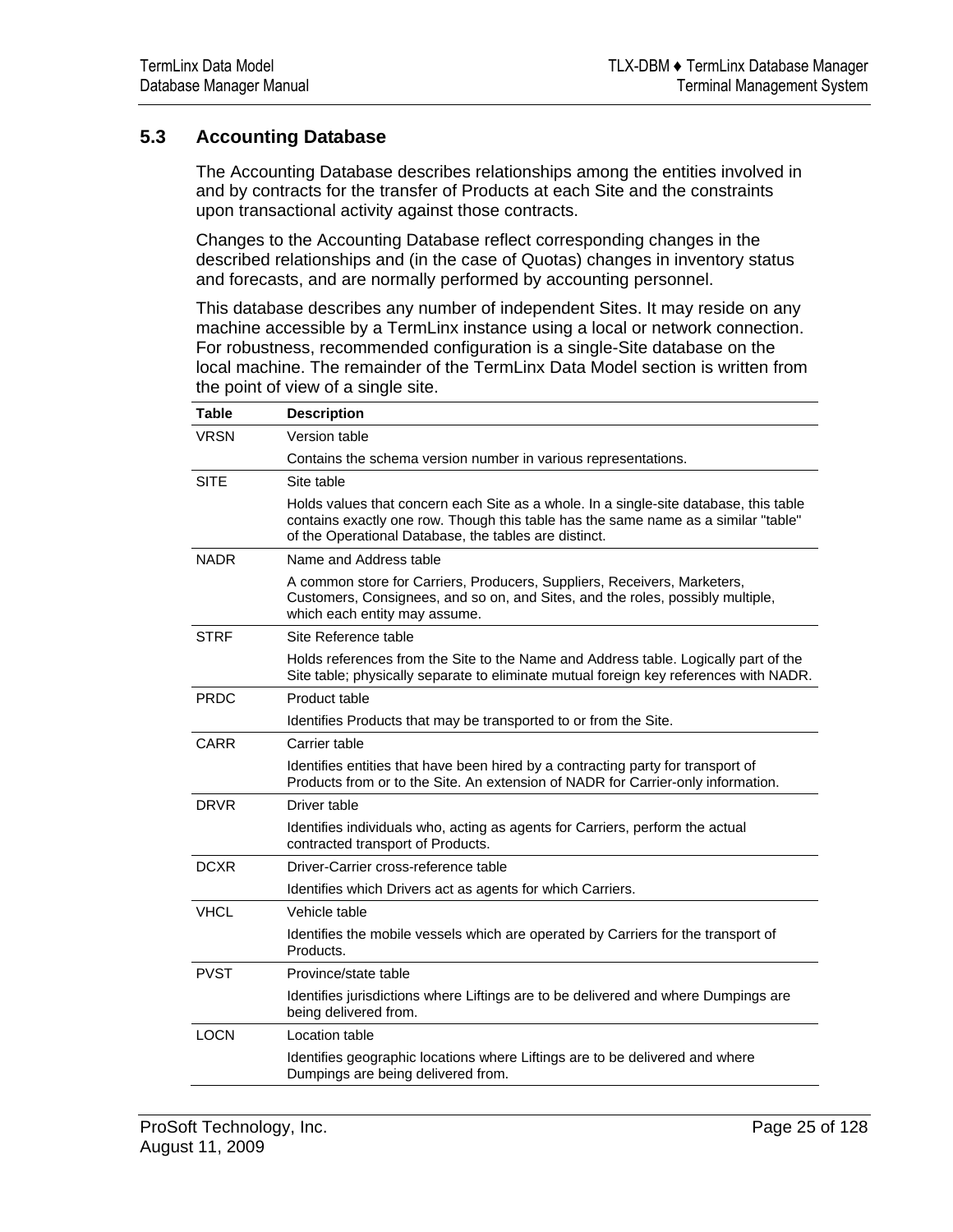| <b>Table</b> | <b>Description</b>                                                                                                                                                                                                                                                                                                                                                                                                                                                                                                                                                                                                |
|--------------|-------------------------------------------------------------------------------------------------------------------------------------------------------------------------------------------------------------------------------------------------------------------------------------------------------------------------------------------------------------------------------------------------------------------------------------------------------------------------------------------------------------------------------------------------------------------------------------------------------------------|
| QOTL         | Quota table (Lift)                                                                                                                                                                                                                                                                                                                                                                                                                                                                                                                                                                                                |
|              | Identifies Lifting contracts, which are contracts for sale of a quantity of a Product by a<br>Marketer to a Customer, and its delivery from the Site to a Consignee, with foreign<br>transport facilitated by a Broker, an Exporter, and an Export-fees-payer, by a Carrier<br>hired by one of the contracting parties, and specifies time-dependent allocations,<br>pre-bookings, and forecasts of such quantities. Certain portions of this table are<br>maintained by TermLinx and are changeable by accounting personnel only<br>according to protocols that preserve the accounting integrity of the system. |
| QOTD         | Quota table (Dump)                                                                                                                                                                                                                                                                                                                                                                                                                                                                                                                                                                                                |
|              | Identifies Dumping contracts, which are contracts for purchase of a quantity of a<br>Product by a Receiver from a Supplier, and its delivery to the Site from a Producer,<br>by a Carrier hired by one of the contracting parties, and specifies time-dependent<br>allocations, pre-bookings, and forecasts of such quantities. Certain portions of this<br>table are maintained by TermLinx and are changeable by accounting personnel only<br>according to protocols that preserve the accounting integrity of the system.                                                                                      |
| <b>QLCX</b>  | Lift-Quota-Carrier cross-reference table                                                                                                                                                                                                                                                                                                                                                                                                                                                                                                                                                                          |
|              | An optional table that identifies the Carriers that may haul loads against Lift Quotas.<br>If this table is present and contains at least one row for a given Lift Quota that does<br>not specify a Carrier directly, then this cross-reference is used in preference to that<br>determined by column QOTL.RLHR and table CHXR (see below).                                                                                                                                                                                                                                                                       |
| <b>QDCX</b>  | Dump-Quota-Carrier cross-reference table                                                                                                                                                                                                                                                                                                                                                                                                                                                                                                                                                                          |
|              | An optional table that identifies the Carriers that may haul loads against Dump<br>Quotas. If this table is present and contains at least one row for a given Dump Quota<br>that does not specify a Carrier directly, then this cross-reference is used in<br>preference to that determined by column QOTD.RLHR and table CHXR (see below).                                                                                                                                                                                                                                                                       |
| <b>CHXR</b>  | Carrier-Hirer cross-reference table                                                                                                                                                                                                                                                                                                                                                                                                                                                                                                                                                                               |
|              | When a Quota does not specify a Carrier directly, it specifies the contracting role of<br>the entity that hired the Carrier. This table completes such references.                                                                                                                                                                                                                                                                                                                                                                                                                                                |
| <b>CCXR</b>  | Customer-Consignee cross-reference table                                                                                                                                                                                                                                                                                                                                                                                                                                                                                                                                                                          |
|              | When a Lift Quota does not specify a Consignee directly, the Consignee is<br>determined from this table.                                                                                                                                                                                                                                                                                                                                                                                                                                                                                                          |
| <b>SPXR</b>  | Supplier-Producer cross-reference table                                                                                                                                                                                                                                                                                                                                                                                                                                                                                                                                                                           |
|              | When a Dump Quota does not specify a Producer directly, the Producer is<br>determined from this table.                                                                                                                                                                                                                                                                                                                                                                                                                                                                                                            |
| <b>TXCP</b>  | When a Driver creates a new Transaction, the Quotas available to him for selection<br>can be limited according to the contents of this table in conjunction with certain<br>settings for the Site in the Operational Database. Besides being fully editable by<br>authorized personnel, this table is also populated by TermLinx itself, which copies to<br>this table limited information from Transactions that are terminated under specific<br>abnormal conditions, thereby implementing automatic and dynamic lockout of<br>Quotas associated with abnormal Transaction terminations.                        |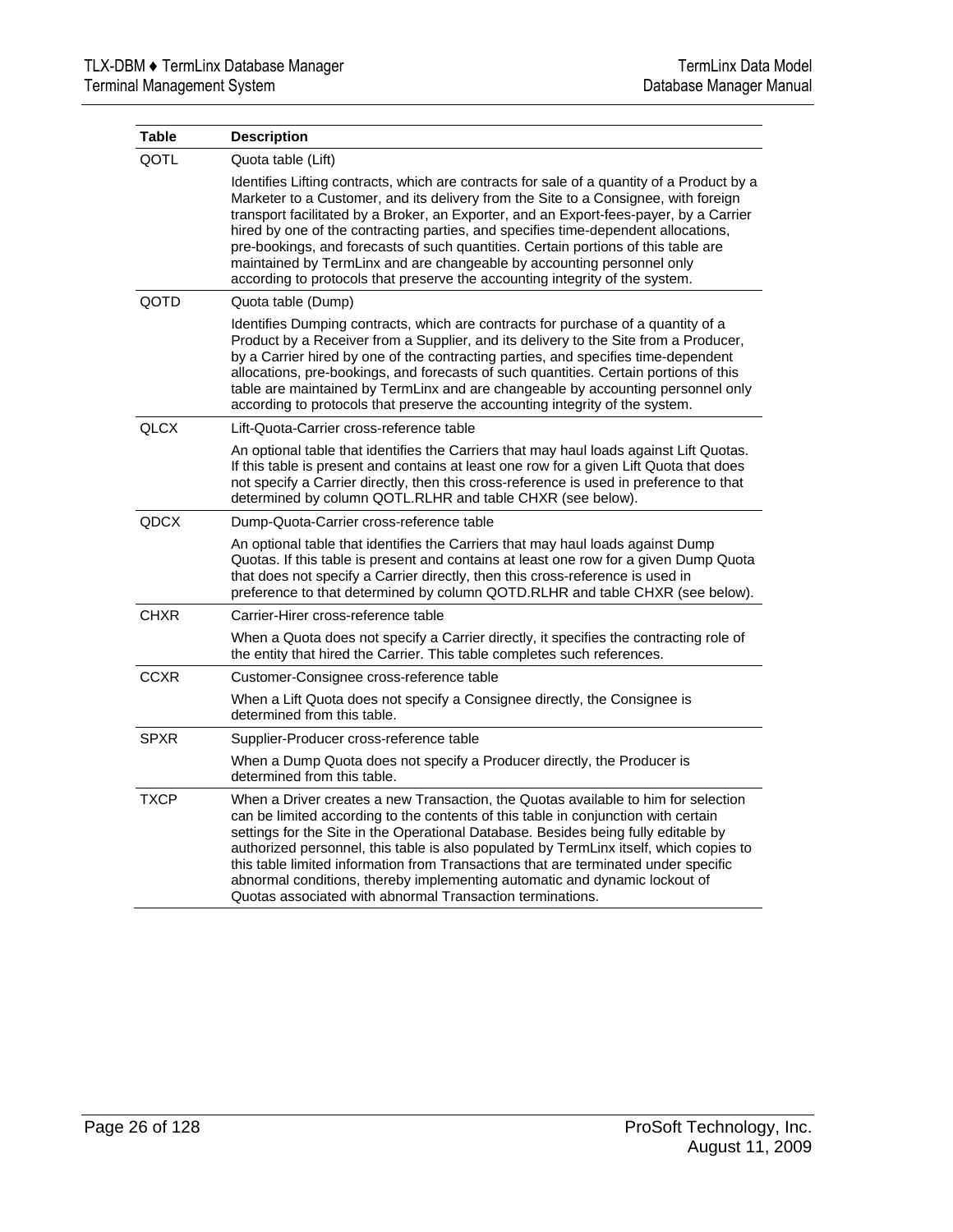## <span id="page-26-0"></span>**5.4 Transaction Database**

The Transaction Database records product transfers (Liftings and Dumpings) occurring at the Site.

Changes to the Transaction Database are made only by TermLinx, except for specific activity permitted to authorized personnel.

Like the Accounting Database, the Transaction Database may reside either locally or on the network. For robustness, it should be local. In the current implementation of TermLinx, the Transaction Database is physically part of the Accounting Database, and so they must reside together.

A Transaction is in one of five states:

- **Tentative** 
	- The Transaction has been created and is undergoing validation.
- **Standby** The Transaction has been validated but not yet activated ("started").
- **Active** The Transaction is in progress and being actively maintained by TermLinx.
- **Terminated and incomplete** The Transaction was cancelled (or abandoned) by the Driver or rejected by TermLinx prior to activation.
- **Terminated and complete** The Transaction was created by the Driver and has run its proper course, or it was internally created by TermLinx or the PLC.

These five states are partitioned in the database into two tables:

| <b>Table</b> | <b>Description</b>                                                                                                                                                                                                                                                                                                                                                                                                                                                   |
|--------------|----------------------------------------------------------------------------------------------------------------------------------------------------------------------------------------------------------------------------------------------------------------------------------------------------------------------------------------------------------------------------------------------------------------------------------------------------------------------|
| <b>CTRN</b>  | <b>Current Transaction table</b>                                                                                                                                                                                                                                                                                                                                                                                                                                     |
|              | This table holds all Transactions that are in progress, that is, that have been<br>created but not yet terminated, and comprises states "tentative", "standby", and<br>"active". A Current Transaction holds incompletely expanded references to the<br>Accounting Database for its validation parameters, expecting those references to<br>remain intact until termination.                                                                                         |
| <b>TRNS</b>  | <b>Terminated Transaction table</b>                                                                                                                                                                                                                                                                                                                                                                                                                                  |
|              | This table holds all Transactions that have been terminated, and comprises states<br>"terminated and incomplete" and "terminated and complete". A terminated<br>Transaction includes not only validation references and batch totals, but also an<br>archive of its referential expansion into the Accounting Database (missing<br>references are not expanded). This version of TermLinx retains only "complete"<br>Transactions, discarding all "incomplete" ones. |

A Transaction is created in the CTRN table, capturing selected information from the Accounting Database, and remains there until it is terminated ("posted"), at which time it is removed from the CTRN table and expanded into the TRNS table, capturing additional Accounting details.

The only columns editable from outside TermLinx itself are in the TRNS table: UPLD, ADJ1, and ADJ2.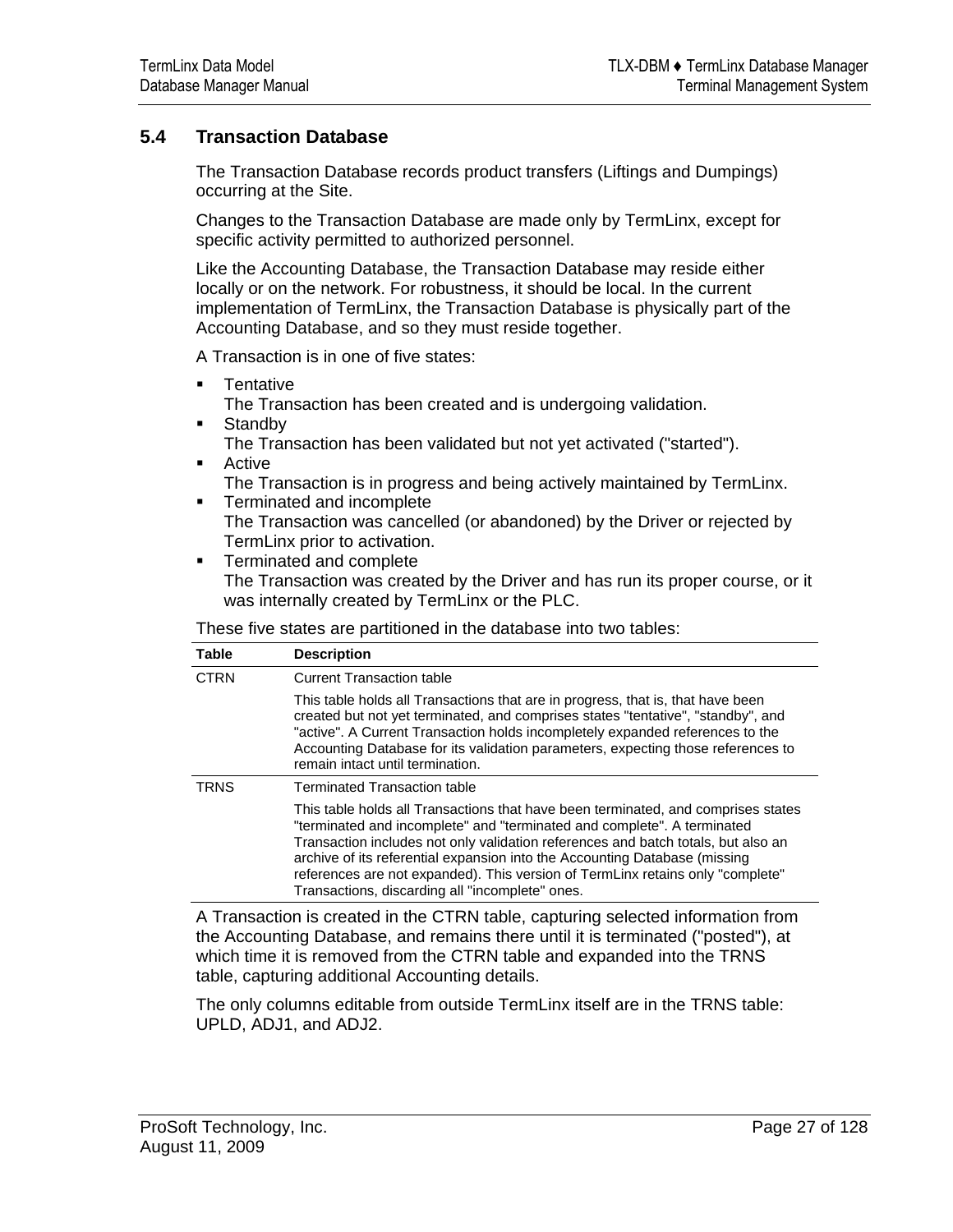## <span id="page-27-0"></span>**5.5 Temporary Database**

The Temporary Database is used as a work area for preparing a Transaction for printing of formal documents ("tickets"). As its contents are highly volatile, it is not intended as permanent storage to be interrogated from outside the TermLinx software.

It is possible for several Transactions (up to 9 "batches") to be reported on a single ticket. For this to occur, the Transactions for all batches must be created at the same time so that they have common accounting information. Upon completion, all the Terminated Transactions for the collection of batches receive the same ticket number.

When a Transaction is selected for printing of a ticket (or when the multiple Transactions for the batches of a single ticket are selected), the Temporary Database is emptied and then repopulated with the information in the selected Transaction(s) in a form that the ticket-printing software can use. That software (Crystal Reports) interrogates only the tables of the Temporary Database and does not access any other part of the TermLinx database. When the Transaction(s) are expanded into the Temporary Database, each target table receives at most one row.

| Table            | <b>Description</b>                                                                                                   |
|------------------|----------------------------------------------------------------------------------------------------------------------|
| <b>RTRN</b>      | <b>Report Transaction table</b>                                                                                      |
|                  | Contains common and summary information for the ticket as a whole,<br>encompassing all batches together.             |
| BTC <sub>1</sub> | Batch table, batch 1                                                                                                 |
| BTC <sub>2</sub> | Batch table, batch 2                                                                                                 |
| BTC <sub>3</sub> | Batch table, batch 3                                                                                                 |
| BTC4             | Batch table, batch 4                                                                                                 |
| BTC <sub>5</sub> | Batch table, batch 5                                                                                                 |
| BTC <sub>6</sub> | Batch table, batch 6                                                                                                 |
| BTC7             | Batch table, batch 7                                                                                                 |
| BTC8             | Batch table, batch 8                                                                                                 |
| BTC <sub>9</sub> | Batch table, batch 9                                                                                                 |
|                  | Contains detailed information specific to a single batch of the ticket. Up to 9<br>batches per ticket are supported. |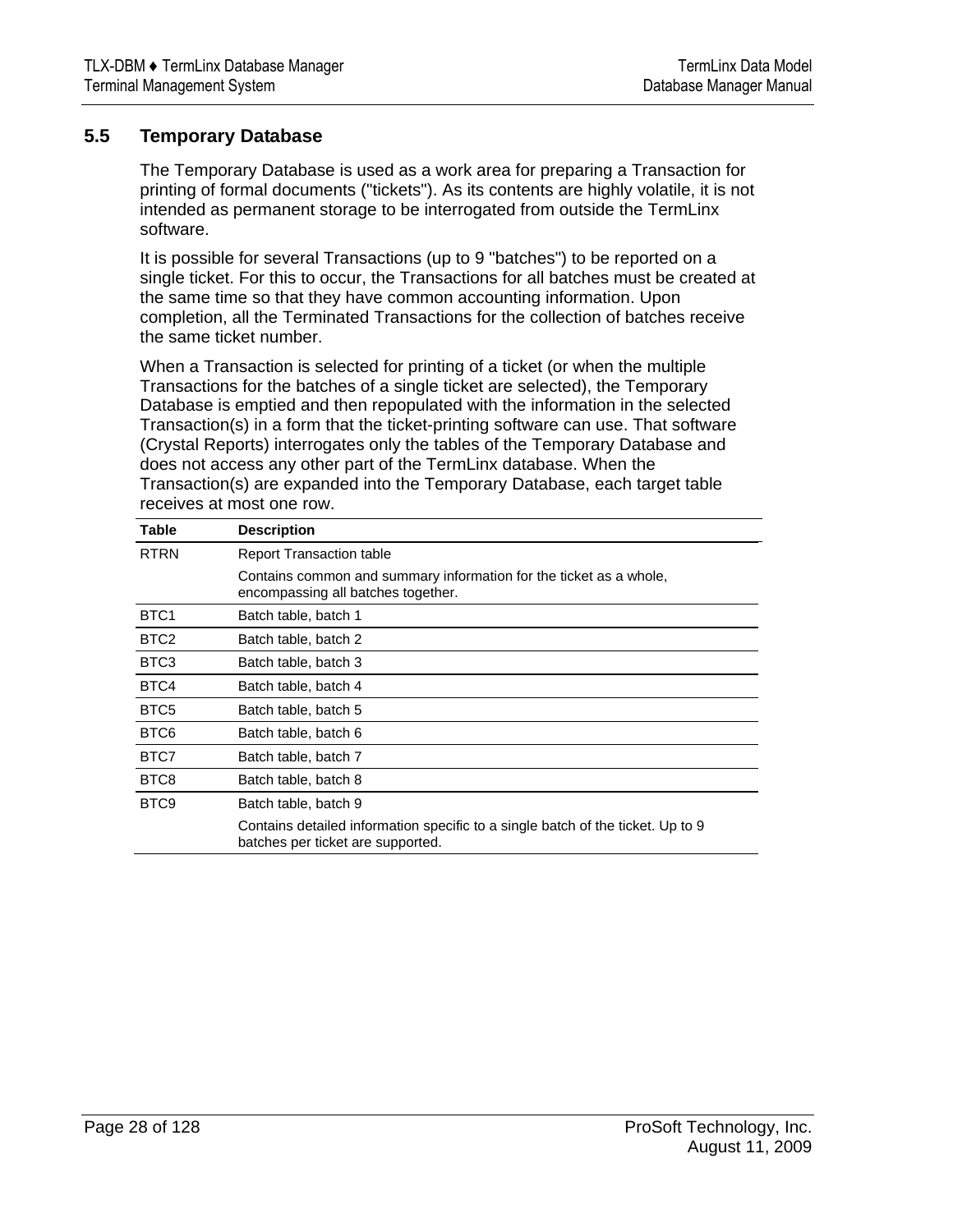## <span id="page-28-0"></span>**5.6 Detailed Description of the Four Databases**

Each table is first summarized, giving a list of all its columns with their attributes, and then each column is described in detail.

| Type:                          | Data type                                                                                                                                                                                                                                                                                                                     |
|--------------------------------|-------------------------------------------------------------------------------------------------------------------------------------------------------------------------------------------------------------------------------------------------------------------------------------------------------------------------------|
| b                              | Boolean ("true" or "false")                                                                                                                                                                                                                                                                                                   |
|                                | Because Oracle does not have a "boolean" data type, this type is represented as a<br>single character whose value is interpreted as "false" if space and "true" if non-<br>space. Where TermLinx assigns a value to a boolean, the value "X" is used for<br>"true". TermLinx triggers an INSERTed or UPDATEd NULL to a space. |
| m                              | Bitmap (collection of booleans)                                                                                                                                                                                                                                                                                               |
|                                | Whereas a boolean is an actual column in a SQL table, a bitmap is not, but is<br>merely a means of referring to the booleans as a group.                                                                                                                                                                                      |
| v < n >                        | String of up to <n> characters</n>                                                                                                                                                                                                                                                                                            |
| c< n>                          | String of exactly <n> characters</n>                                                                                                                                                                                                                                                                                          |
| n                              | (Signed) decimal integer                                                                                                                                                                                                                                                                                                      |
| u                              | Unsigned decimal integer                                                                                                                                                                                                                                                                                                      |
| n < n >                        | (Signed) decimal integer of up to <n> digits</n>                                                                                                                                                                                                                                                                              |
| u < n >                        | Unsigned decimal integer of up to $\langle n \rangle$ digits                                                                                                                                                                                                                                                                  |
| n <sub>nn</sub> < <sub>5</sub> | (Signed) decimal number of up to <n> digits with <f> fractional digits</f></n>                                                                                                                                                                                                                                                |
| u < n > 0 < f > 0              | Unsigned decimal number of up to <n> digits with <f> fractional digits</f></n>                                                                                                                                                                                                                                                |
| е                              | Enumeration (list of valid values)                                                                                                                                                                                                                                                                                            |
| f                              | <b>Numeric Floating Point</b>                                                                                                                                                                                                                                                                                                 |
| d                              | Date                                                                                                                                                                                                                                                                                                                          |
| dt                             | Timestamp (date and time)                                                                                                                                                                                                                                                                                                     |
| LKey:                          | Local key                                                                                                                                                                                                                                                                                                                     |
|                                | Not a key                                                                                                                                                                                                                                                                                                                     |
| P                              | Primary key (or portion thereof) to current table                                                                                                                                                                                                                                                                             |
| FKey:                          | Foreign key                                                                                                                                                                                                                                                                                                                   |
|                                | Not a key                                                                                                                                                                                                                                                                                                                     |
| <b>TABL</b>                    | Upper case: "strong" foreign key reference to primary key of identified table;<br>referential integrity enforced by DBMS                                                                                                                                                                                                      |
| tabl                           | Lower case: "weak" foreign key reference to primary key of identified table;<br>referential integrity not enforced by DBMS, hence may be violated, usually through<br>"orphaned" references                                                                                                                                   |
| Sr:                            | Data source                                                                                                                                                                                                                                                                                                                   |
| Κ                              | Configuration/operations                                                                                                                                                                                                                                                                                                      |
| Α                              | Accounting                                                                                                                                                                                                                                                                                                                    |
| D                              | Driver, or thru Driver validation sequence                                                                                                                                                                                                                                                                                    |
| т                              | TermLinx                                                                                                                                                                                                                                                                                                                      |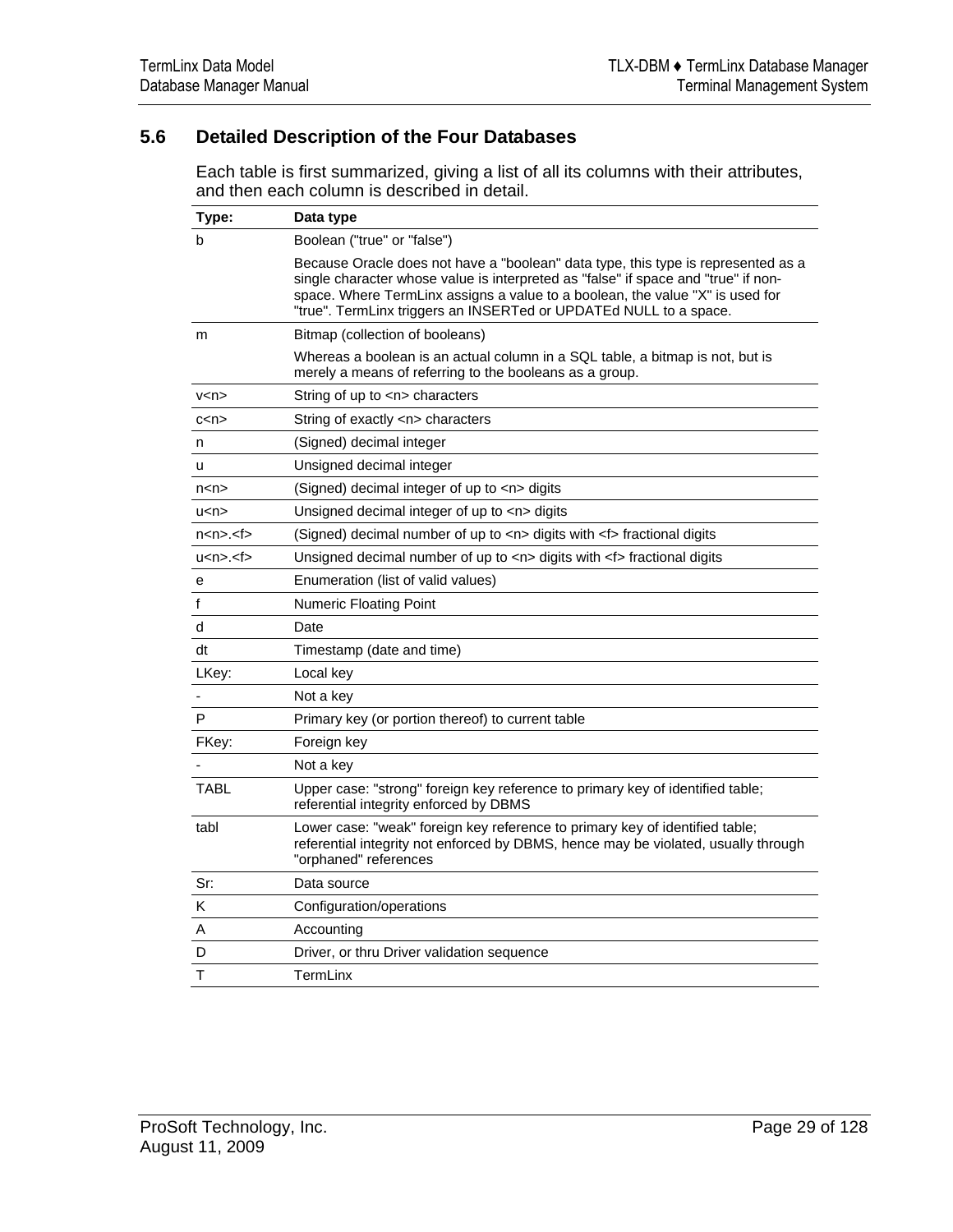## *5.6.1 Notes*

- **1** Columns of multi-column keys are ordered most-to-least significant.
- **2** The primary key of each table is unique. Primary keys are used for identification by Head Office and to implement inter-table references. Where a table identifier is displayed to the Driver, the primary key is used (with one exception, PRDC.DSPC); for such tables an additional column is available for separate Head Office identification, but TermLinx does not enforce uniqueness on this "key".
- **3** Where character strings are trimmed, variable-length strings have no leading or trailing whitespace, and fixed-length strings have no leading whitespace.
- **4** Unless otherwise noted, NULL values are permitted and are interpreted by TermLinx as being equivalent to:

| <b>Type</b>     | Interpretation         |
|-----------------|------------------------|
| b               | False                  |
| v < n >         | Empty string           |
| c< n            | Exactly <n> spaces</n> |
| $nnn$ $ltfn$    | 0.0                    |
| u < n > . < f > | 0.0                    |
|                 | 0.0                    |
| d               | No date                |
| dt              | No timestamp           |

Where a default is given, NULL is not permitted. Unless otherwise noted, no component of a primary key may be NULL or blank.

**5** Unless otherwise noted, NULL foreign key references are permitted and are interpreted by TermLinx as being equivalent to a reference to a hypothetical row in which each column is NULL or has its default value. Non-NULL "strong" references must satisfy the usual integrity constraint. Non-NULL "weak" references that violate integrity are deemed to be NULL for referential purposes.

The VRSN table is special because its contents depend only upon the database schema, being populated during database creation (and possibly repopulated during schema upgrade) but otherwise remaining unchanged. It contains exactly one row, whose values are the schema version number or portions thereof in various formats. No user except the schema owner has the ability to modify this table.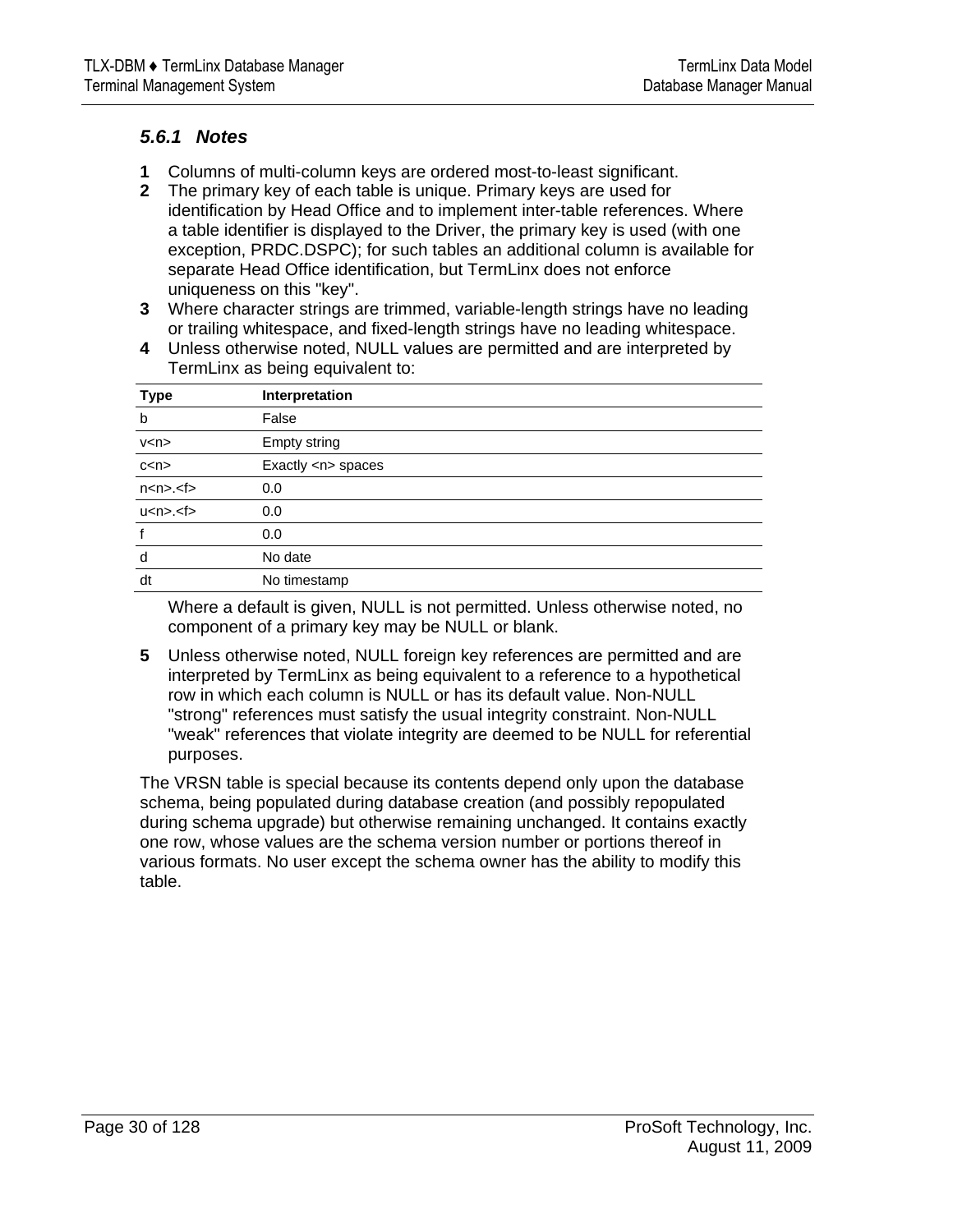| Column         | Type | LKey                     | <b>FKey</b>              | Sr | <b>Description</b>           |
|----------------|------|--------------------------|--------------------------|----|------------------------------|
| <b>JUNK</b>    | v4   | ۰                        | $\blacksquare$           |    | Placeholder                  |
| VRSN BN        | n10  | $\overline{\phantom{0}}$ | $\blacksquare$           |    | Version code, binary numeric |
| VRSN MJ        | n3   |                          | $\overline{\phantom{a}}$ |    | Version number, major        |
| VRSN MN        | n3   |                          | $\overline{\phantom{a}}$ |    | Version number, minor        |
| <b>VRSN RL</b> | n5   | ٠                        | $\overline{\phantom{0}}$ |    | Version number, release      |
| <b>VRSN ST</b> | v20  | $\overline{\phantom{0}}$ | $\overline{\phantom{0}}$ |    | Version code, string         |

VRSN.JUNK Placeholder

This table restricts version number definition to a single location in the database scriptset (as default values to the columns of VRSN). An SQL "INSERT" statement cannot insert a row of all default values, but must explicitly set at least one value. "JUNK" has a value that is not a part of the version number.

VRSN.VRSN\_BN Version code, binary numeric VRSN.VRSN\_MJ Version number, major VRSN.VRSN\_MN Version number, minor VRSN.VRSN\_RL Version number, release VRSN.VRSN\_ST Version code, string

The version number of this TermLinx schema. The version number has the form "jj.nn.rrr", where "jj" is the major part, "nn" is the minor part, and "rrr" is the revision part. VRSN\_BN is an unsigned 32-bit integer that stores "jj" in the most significant 8 bits (bits 24 to 31), "nn" in the next most significant 8 bits (bits 16 to 23), and "rrr" in the least significant 16 bits (bits 0 to 15). VRSN\_ST replaces any leading zero of "jj" with a space.

Each additional table of the Accounting Database contains these three columns, of which only CHGC is used by TermLinx:

XSYS External system support

This column can be used as synchronization support for external systems such as Head Office ("HO"), and may contain any value (including NULL).

#### RREF Row reference

This column may contain any text (including NULL) useful to the database administrator to help identify specific rows.

CHGC Change count

This column counts changes applied via the TermLinx Local Host software. Whenever the row is updated by the Local Host, the change count is incremented by 1 (initial INSERT sets it to 1). If Head Office always writes 0 into this column whenever it performs an INSERT or an UPDATE, then it can detect changes made by the Local Host. Also, the Local Host timestamps each change (including deletions) by an update to SITE.CHGD. Head Office may compare this against its last known value to determine whether the Local Host has made any change to the database. This timestamp is the only record of deletions that the Local Host leaves.

Unless otherwise noted, all engineering quantities having numerical significance to TermLinx (accumulations and allocations) use the SI (metric) system of units (volumes in liters, masses in grams), which may be scaled from the base SI units by TermLinx configuration options.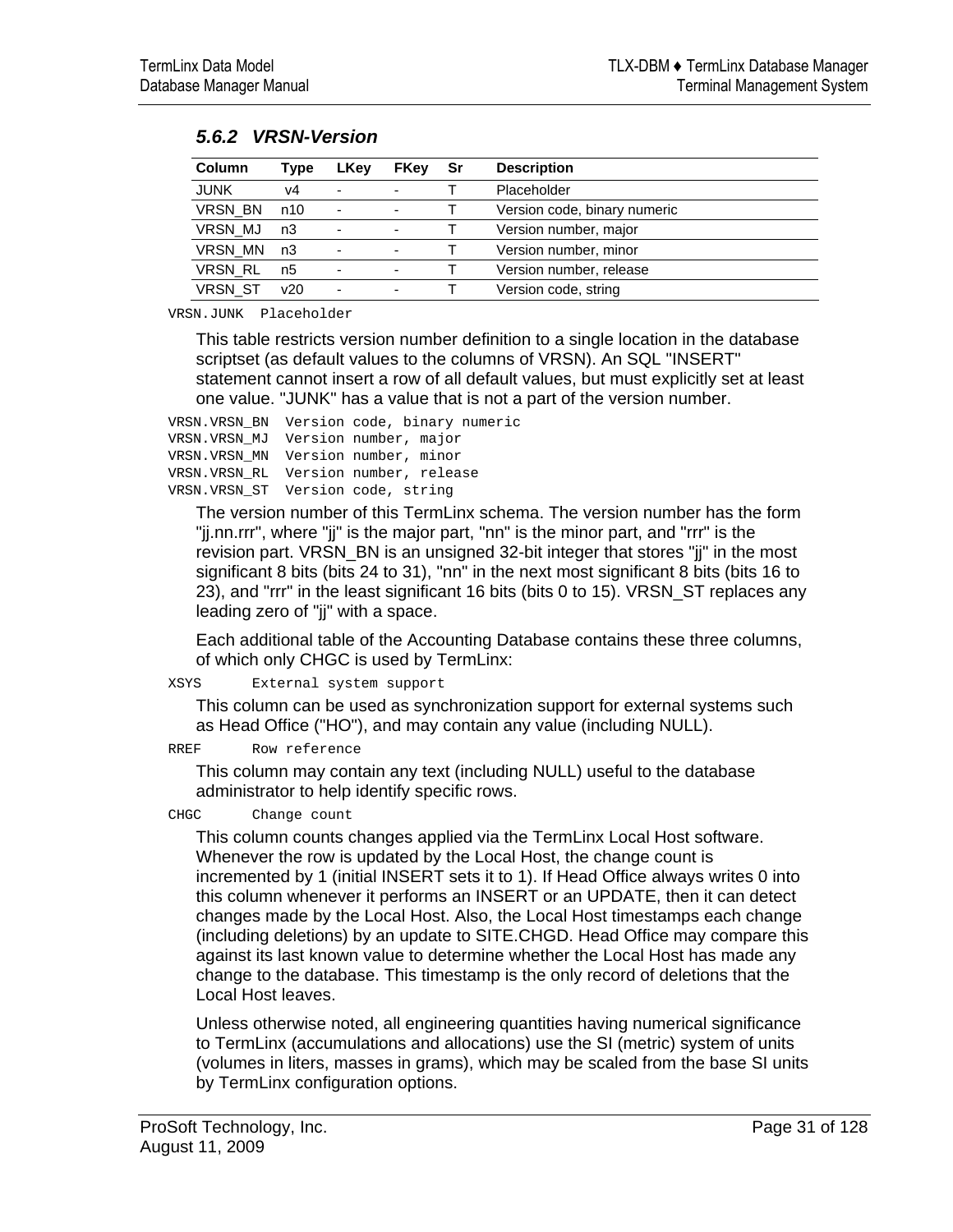| Column      | Type           | <b>LKey</b>                  | <b>FKey</b> | Sr | <b>Description</b>                             |
|-------------|----------------|------------------------------|-------------|----|------------------------------------------------|
| <b>XSYS</b> | n <sub>8</sub> |                              | -           | A  | External system support                        |
| <b>RREF</b> | v20            |                              | ä,          | A  | Row reference                                  |
| <b>CHGC</b> | u8             | $\overline{\phantom{m}}$     | -           | A  | Change count                                   |
| CODE        | v20            | P                            | ٠           | A  | Site id                                        |
| <b>CHGD</b> | d              | ٠                            | -           | A  | Last change date                               |
| <b>MGNC</b> | b              | ÷,                           | ٠           | A  | Driver emergency override enable               |
| <b>ICXW</b> | u3             | $\blacksquare$               | ä,          | A  | Insurance certificate expiration warning       |
| <b>WCXW</b> | u3             | -                            | -           | A  | WCB expiration warning                         |
| <b>TCXW</b> | u3             | ٠                            | -           | A  | TDG certification expiration warning           |
| <b>DLXW</b> | u3             |                              | ä,          | A  | Driver's license expiration warning            |
| <b>LCXW</b> | u3             | $\overline{\phantom{0}}$     | -           | A  | Employee liability coverage expiration warning |
| <b>SOXW</b> | u3             | ٠                            | -           | A  | Site orientation expiration warning            |
| M5DW        | u3             | ٠                            | -           | A  | M5 inspection due warning (lift only)          |
| <b>VIDW</b> | u3             | $\qquad \qquad \blacksquare$ | -           | A  | Visual inspection due warning (lift only)      |
| <b>QLUW</b> | u3             | ä,                           | ä,          | A  | Lift quota usage count exhaustion warning      |
| <b>QLAW</b> | u3             | $\qquad \qquad \blacksquare$ | -           | A  | Lift quota allocation exhaustion warning       |
| <b>QLXW</b> | u3             | -                            | -           | A  | Lift quota duration expiration warning         |
| QDUW        | u3             | ä,                           | -           | A  | Dump quota usage count exhaustion warning      |
| QDAW        | u3             | ÷,                           | -           | A  | Dump quota allocation exhaustion warning       |
| QDXW        | u3             | ÷                            | -           | A  | Dump quota duration expiration warning         |
| <b>TTOL</b> | u8             | ٠                            | -           | A  | Vehicle tare weight tolerance, kg              |
| <b>MOTD</b> | v80            | ٠                            | -           | A  | Message-of-the-day                             |
| <b>TRNR</b> | u6             |                              | ä,          | T  | Last vehicle train number                      |
| <b>TKLN</b> | u8             | $\overline{\phantom{0}}$     | -           | T  | Last ticket number, lift                       |
| <b>TKLD</b> | d              | ٠                            | ٠           | T  | Last ticket date, lift                         |
| <b>TKDN</b> | u8             | ٠                            | -           | T  | Last ticket number, dump                       |
| <b>TKDD</b> | d              |                              | -           | T  | Last ticket date, dump                         |

#### *5.6.3 SITE-Site*

SITE.XSYS External system support SITE.RREF Row reference

Not used by TermLinx.

SITE.CHGC Change count

Incremented by the Local Host when it updates the row.

SITE.CODe site id

Primary key. This code identifies the Site and is propagated through each table in both the Accounting and Transaction Databases as both a foreign key to SITE and the most significant component (STID) of the table's primary key.

SITE.CHGD Last change date

Timestamp of the latest change to the database made by the Local Host.

SITE.MGNC Driver emergency override enable

Enables selection for drop-down lists of QOT\*.MGNC. Default is space.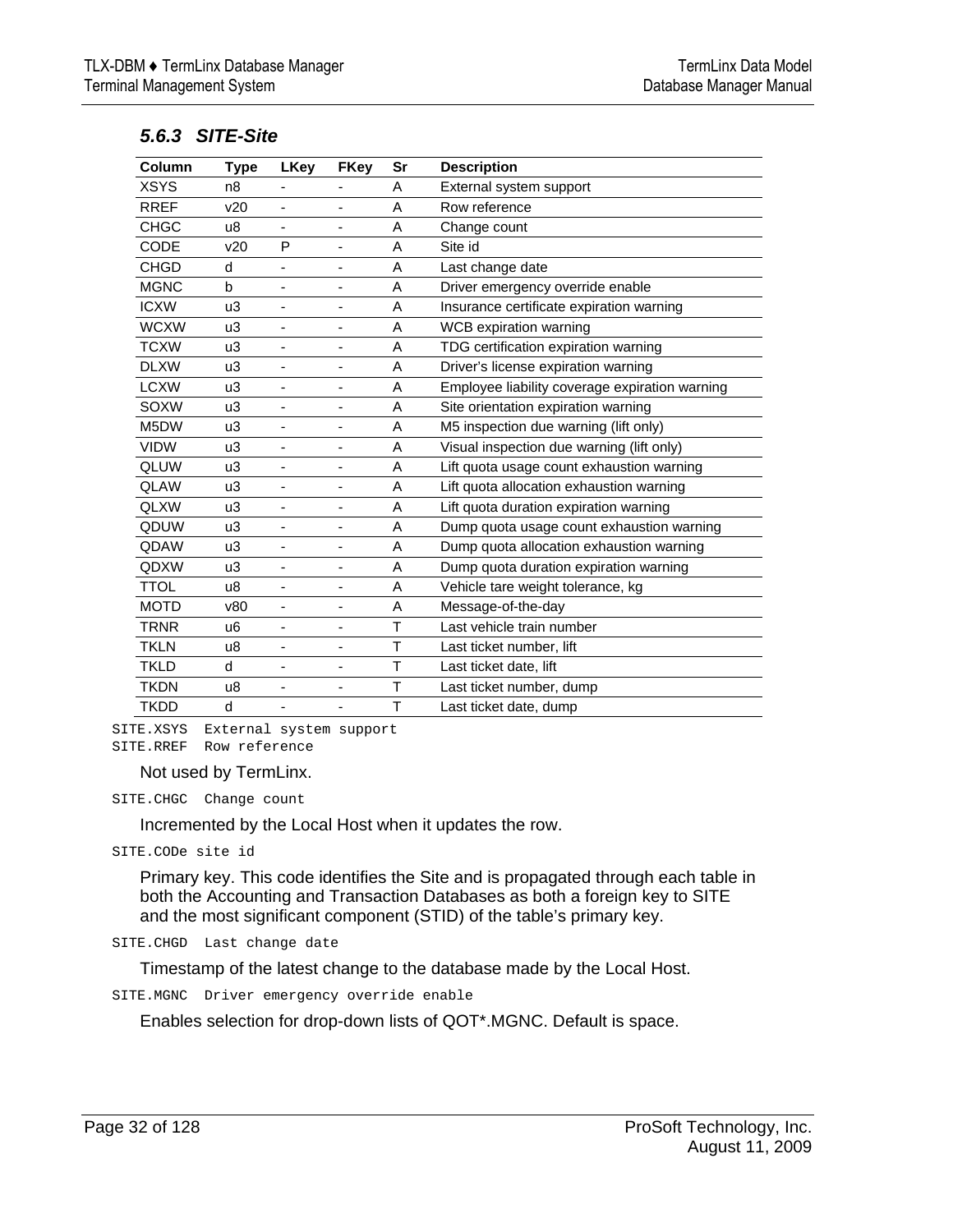```
SITE.ICXW Insurance certificate expiration warning 
SITE.WCXW WCB expiration warning 
SITE.TCXW TDG certification expiration warning 
SITE.DLXW Driver's license expiration warning 
SITE.LCXW Employee liability coverage expiration warning 
SITE.SOXW Site orientation expiration warning 
SITE.M5DW M5 inspection due warning (lift only) 
SITE.VIDW Visual inspection due warning (lift only) 
SITE.QLUW Lift quota usage count exhaustion warning 
SITE.QLAW Lift quota allocation exhaustion warning 
SITE.QLXW Lift quota duration expiration warning 
SITE.QDUW Dump quota usage count exhaustion warning 
SITE.QDAW Dump quota allocation exhaustion warning 
SITE.QDXW Dump quota duration expiration warning
```
The number of days prior to expiration/due after which to remind the driver. Default value is 0 for each (meaning no warning is issued).

The warning message that displays in TermLinx can be modified for the following columns:

- SITE.ICXW
- SITE.WCXW
- SITE.TCXW
- SITE.DLXW
- SITE.LCXW
- SITE.SOXW
- SITE.M5DW
- SITE.VIDW

Note: The bold letters in the above list correspond with letters in the text file that you'll learn about in the next section.

#### *To modify a warning message:*

- **1** Go to the directory where TermLinx is installed, for example, C:\Prosoft\TermLinx.
- **2** Open the Instance folder, and then open the XpireDue.txt file. The text file displays a list of letters followed by a definition in quotation marks.
- **3** Find the abbreviation for the warning message that you want to modify, and then type your text between the appropriate set of quotation marks.
- **4** Save the text file.
- **5** Restart TermLinx to ensure that the warning message displays properly.

```
SITE.TTOL Vehicle tare weight tolerance, kg 
x The number of days prior to expiration/due after which to remind the driver. 
x Default value is 0 for each (meaning no warning is issued). 
SITE.MOTD Message-of-the-day
```
Used to generate the Message of the Day to inform drivers of important information.

Not currently used.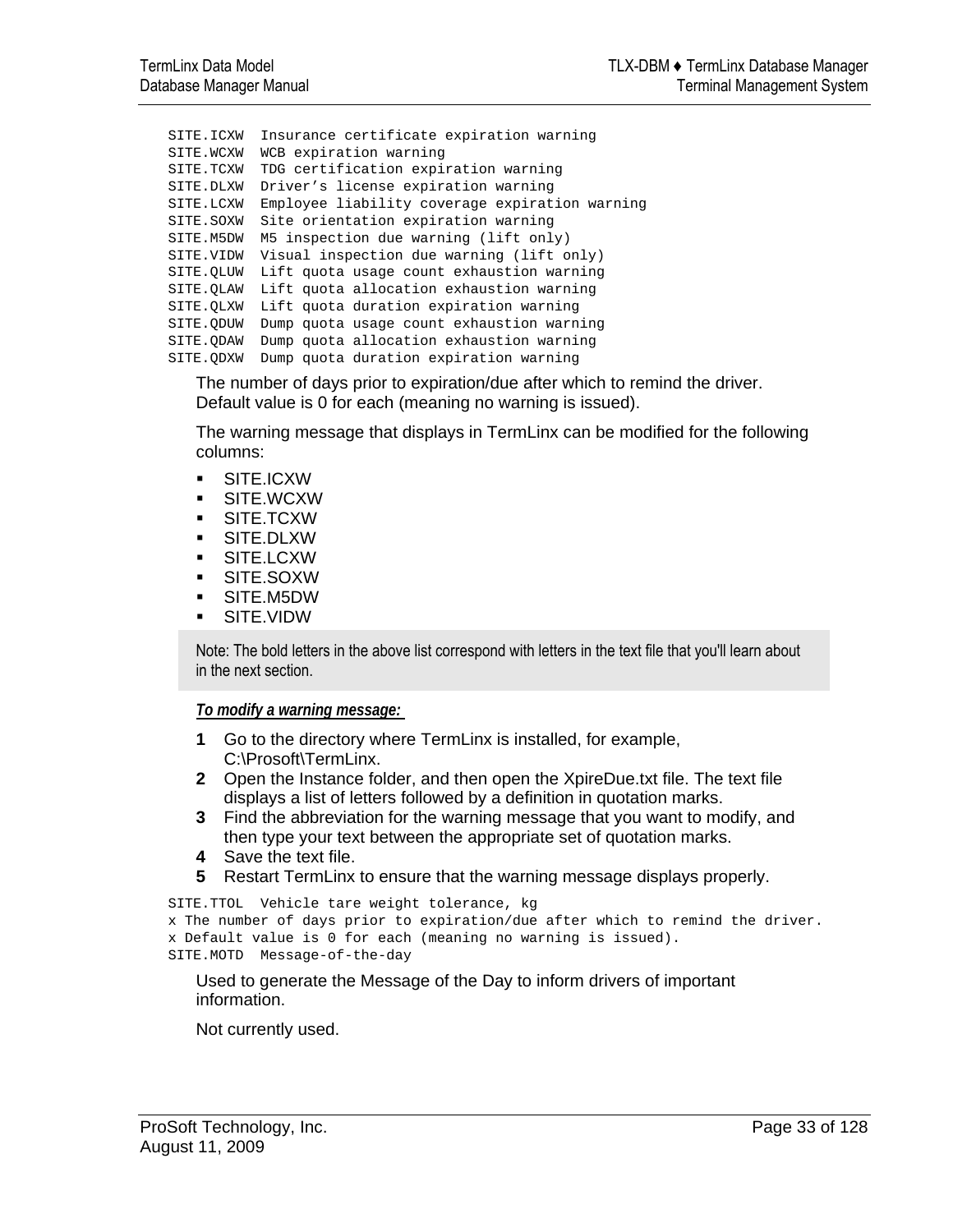SITE.TRNR Last vehicle train number SITE.TKLN Last ticket number, lift SITE.TKLD Last ticket date, lift SITE.TKDN Last ticket number, dump SITE.TKDD Last ticket date, dump

The "effective" date and number of the latest terminated Transaction, for lift and dump respectively, and the last train number assigned to a multiple-vehicle train. See TRNS.TKCN and TRNS.TKCD for more detail. These columns are for reference only. External changes to them have no effect.

| Column           | <b>Type</b>     | <b>LKey</b>              | <b>FKey</b>              | Sr | <b>Description</b>         |
|------------------|-----------------|--------------------------|--------------------------|----|----------------------------|
| <b>XSYS</b>      | n <sub>8</sub>  |                          |                          | A  | External system support    |
| <b>RREF</b>      | v20             | ٠                        | $\overline{\phantom{a}}$ | A  | Row reference              |
| <b>CHGC</b>      | u8              |                          | $\overline{\phantom{a}}$ | A  | Change count               |
| <b>STID</b>      | v20             | P                        | <b>SITE</b>              | A  | Site id                    |
| CODE             | v20             | P                        | -                        | A  | Name and address code      |
| <b>RSFG</b>      | m               |                          | -                        | A  | Role selection flags       |
| <b>SITE</b>      | b               | ۰                        | $\overline{\phantom{a}}$ | A  | <b>Site</b>                |
| <b>SOPR</b>      | b               | ٠                        | $\overline{a}$           | A  | Site Operator              |
| <b>CARR</b>      | $\mathbf b$     | ٠                        | $\overline{\phantom{a}}$ | A  | Carrier                    |
| <b>RCVR</b>      | b               | ٠                        | $\overline{\phantom{a}}$ | A  | Receiver                   |
| <b>SPLR</b>      | b               | ٠                        | $\overline{\phantom{a}}$ | A  | Supplier                   |
| <b>PDCR</b>      | b               | ٠                        | $\overline{\phantom{a}}$ | A  | Producer                   |
| <b>MKTR</b>      | b               | ۰                        | $\overline{\phantom{a}}$ | A  | Marketer                   |
| <b>CSTR</b>      | b               | ٠                        | $\overline{\phantom{a}}$ | A  | Customer                   |
| <b>CNSG</b>      | b               |                          | $\overline{a}$           | A  | Consignee                  |
| <b>BRKR</b>      | b               | ٠                        | $\overline{\phantom{a}}$ | Α  | <b>Broker</b>              |
| <b>XPTR</b>      | b               | ٠                        | $\overline{\phantom{a}}$ | A  | Exporter                   |
| <b>XPFP</b>      | $\mathbf b$     |                          | $\overline{\phantom{a}}$ | A  | Export fees payer          |
| <b>MGNC</b>      | $\mathbf b$     | ä,                       | -                        | Α  | <b>Emergency selection</b> |
| <b>NAME</b>      | V <sub>40</sub> | $\overline{\phantom{m}}$ | $\overline{\phantom{a}}$ | A  | Name                       |
| ADR1             | v40             |                          | $\overline{\phantom{a}}$ | A  | Address line 1             |
| ADR <sub>2</sub> | V <sub>40</sub> | ٠                        | $\overline{a}$           | A  | Address line 2             |
| <b>CITY</b>      | v40             | $\overline{\phantom{0}}$ | $\overline{\phantom{a}}$ | A  | City name                  |
| <b>PVST</b>      | v <sub>6</sub>  |                          | $\overline{\phantom{a}}$ | A  | Province/state code        |
| <b>PZIP</b>      | v9              | ٠                        | -                        | A  | Postal/zip code            |
| <b>TELE</b>      | v18             | -                        | $\overline{\phantom{a}}$ | A  | Telephone number           |
| <b>ATTN</b>      | v20             |                          | $\overline{\phantom{a}}$ | A  | To the attention of        |
|                  |                 |                          |                          |    |                            |

## *5.6.4 NADR-Name and Address*

NADR.XSYS External system support NADR.RREF Row reference

Not used by TermLinx.

NADR.CHGC Change count

Incremented by the Local Host when it updates the row.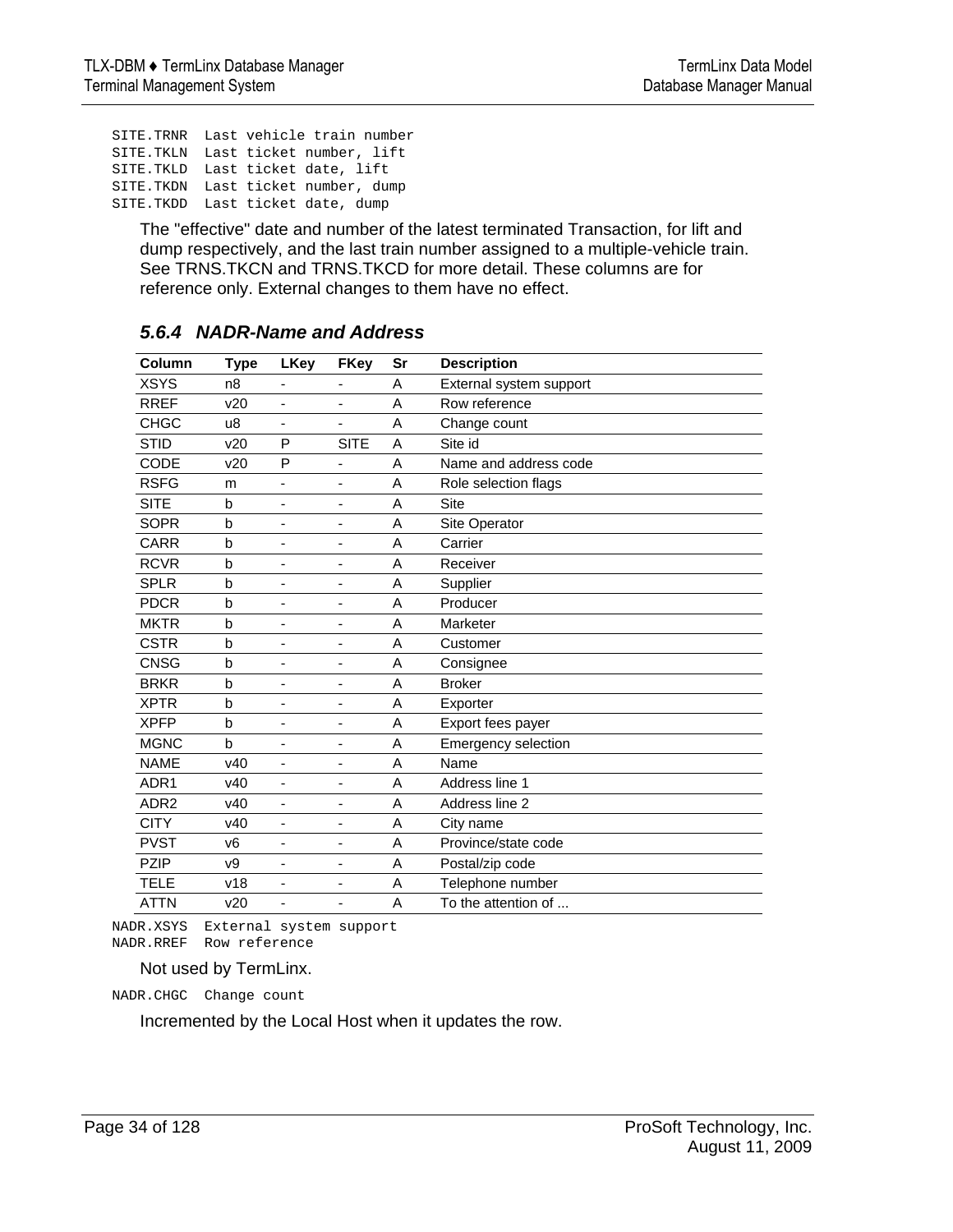NADR.STID Site id NADR.CODE Name and address code

> Primary key. If new rows for this table are created by the TermLinx Database Wizard, the value of CODE is assigned from a database sequence generator dedicated to that purpose.

NADR.RSFG Role selection flags

\*\* This is not a table column.

The booleans in this group indicate the role(s) that the entity may assume in product-transfer transactions. The general integrity constraint is that any row in this table that has a foreign reference to it must select the role that the foreign reference represents.

NADR.SITe site

The name and address of a lifting/dumping terminal. Two other tables, SITE and STRF, contain additional Site-only information; each Site is described by a combination of one row from each of the three tables SITE, STRF, and NADR where the row of NADR has NADR.SITE selected. Default is space.

NADR.SOPR Site Operator

The Site Operator is responsible for the day-to-day operation and maintenance of the Site, and need not have the same address as that of the Site itself. For example, a Site might be owned and used by a consortium, one partner of which is contracted to maintain the Site and supply operations personnel. Default is space.

NADR.CARR Carrier

A Carrier is hired by a contracting party to perform delivery of Product to be transferred under the contract. A Carrier is responsible for (and usually owns) the Vehicles used for the delivery, and hires Drivers to operate them. An extension table, CARR, contains additional Carrier-only information; the rows of CARR correspond with rows of NADR that have NADR.CARR selected. Default is space.

NADR.RCVR Receiver NADR.SPLR Supplier NADR.PDCR Producer

> These three roles are the parties to a Dumping (offloading) contract, in which the Receiver accepts from the Supplier custody of the Product which is to be delivered from the Producer to the Site. A typical dumping Site will have only one Receiver, its owner-operator, though larger Sites may be shared. For each, default is space.

NADR.MKTR Marketer NADR.CSTR Customer NADR.CNSG Consignee

> These three roles are the major parties to a Lifting (loading) contract, in which the Marketer transfers to the Customer custody of the Product which is to be delivered from the Site to the Consignee. A typical lifting Site will have only one Marketer, its owner-operator, though larger Sites may be shared. For each, default is space.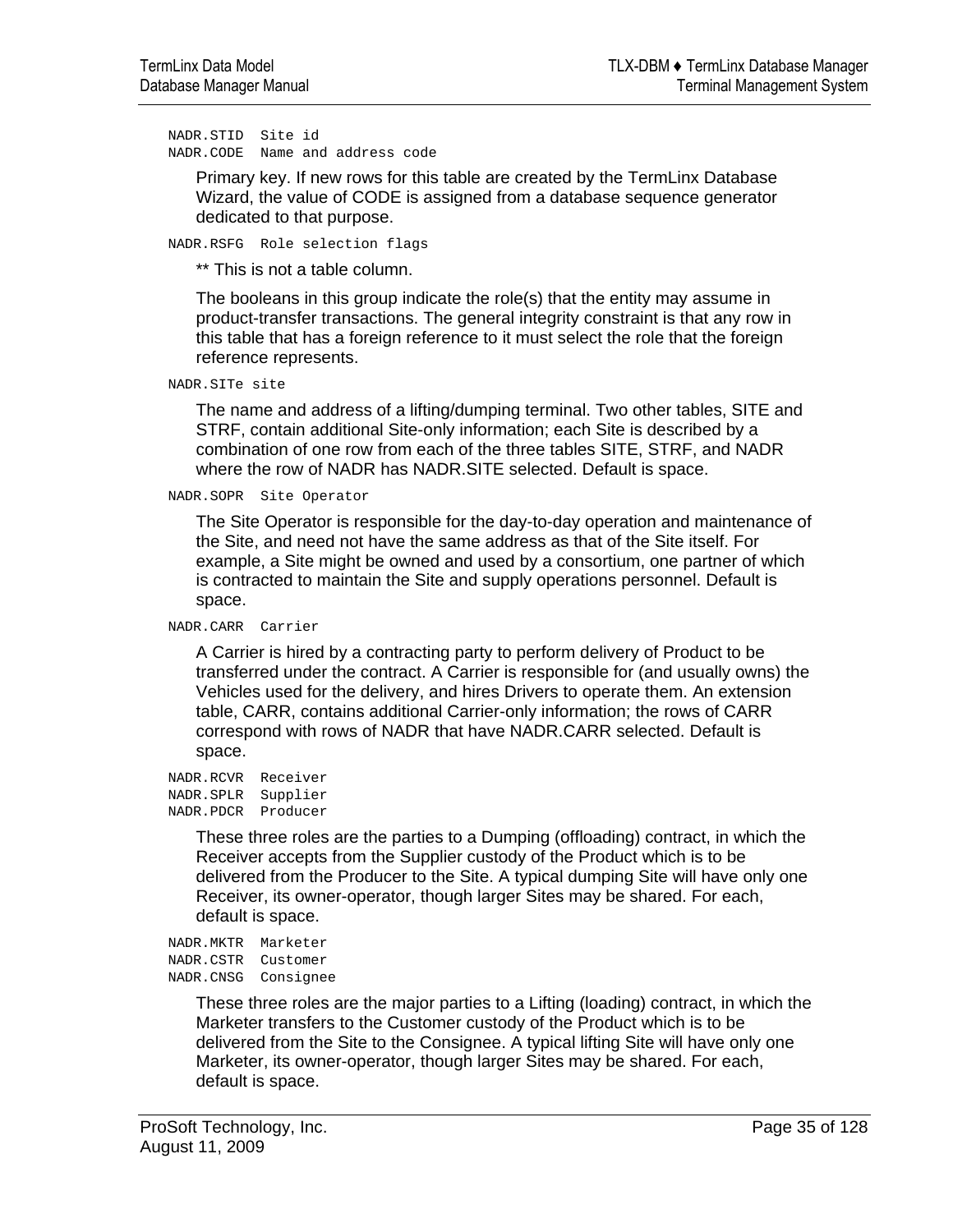NADR.BRKR Broker NADR.XPTR Exporter NADR.XPFP Export fees payer

> When the destination of a lifting lies in a foreign country, certain additional formal documentation may be required by customs agents. These three roles provide additional entity identification required by U.S. Customs. For each, default is space.

NADR.MGNC Emergency selection

Selectable for drop-down lists only if DRVR.MGNC is set. Default is space.

NADR.NAME Name

Available for printing on formal documents. The TermLinx Database Wizard assumes that rows in the NADR table can be distinguished by the values of this column, and assigns the value of the actual primary key (NADR.CODE) for new rows from a database sequence generator dedicated to that purpose. The database schema, however, does not enforce uniqueness of NADR.NAME, so you should avoid using duplicate names. This column is trimmed.

```
NADR.ADR1 Address line 1 
NADR.ADR2 Address line 2 
NADR.CITY City name 
NADR.PVST Province/state code 
NADR.PZIP Postal/zip code 
NADR.TELE Telephone number 
NADR.ATTN To the attention of ...
```
These columns are typical letterhead items which are available for printing on formal documents. Their use is optional. PVST is not a foreign reference to the PVST table. These columns are trimmed.

| Column      | Type | <b>LKey</b>              | <b>FKey</b> | Sr | <b>Description</b>                  |
|-------------|------|--------------------------|-------------|----|-------------------------------------|
| <b>XSYS</b> | n8   |                          |             | A  | External system support             |
| <b>RREF</b> | v20  | $\overline{\phantom{a}}$ | ۰           | A  | Row reference                       |
| <b>CHGC</b> | u8   |                          | ۰           | A  | Change count                        |
| <b>STID</b> | v20  | P                        | <b>SITE</b> | A  | Site id                             |
| <b>NADR</b> | v20  |                          | <b>NADR</b> | A  | Name and address (Site)             |
| <b>SOPR</b> | v20  |                          | <b>NADR</b> | A  | Name and address (Site Operator)    |
| <b>MKTR</b> | v20  |                          | <b>NADR</b> | A  | Default name and address (Marketer) |
| <b>RCVR</b> | v20  |                          | <b>NADR</b> | A  | Default name and address (Receiver) |

## *5.6.5 STRF-Site Reference*

STRF.XSYS External system support STRF.RREF Row reference

Not used by TermLinx.

STRF.CHGC Change count

Incremented by the Local Host when it updates the row.

STRF.STID Site id

Primary key.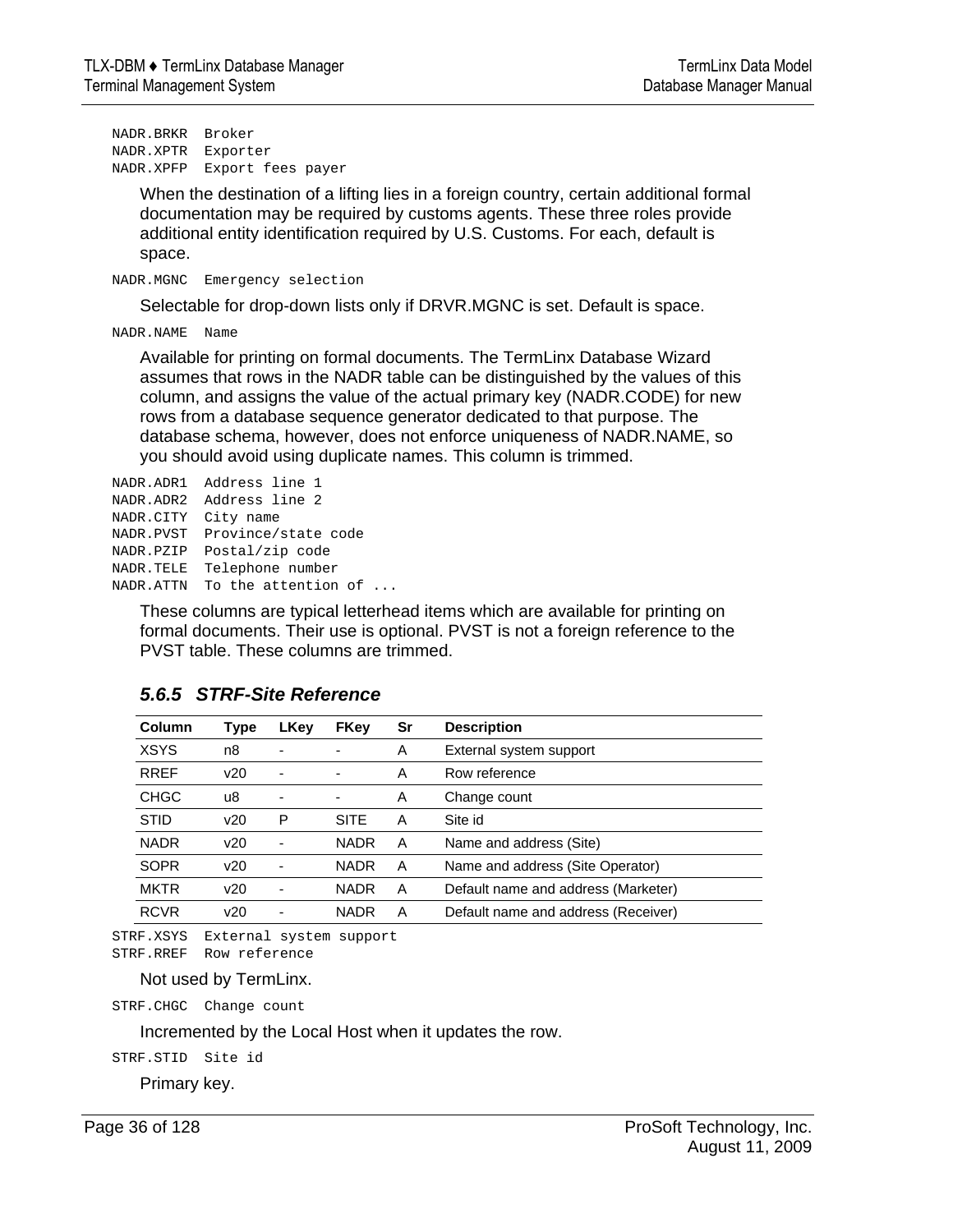STRF.NADR Name and address (Site)

Foreign reference to storage of letterhead items for the Site.

STRF.SOPR Name and address (Site Operator)

Foreign reference to storage of letterhead items for the Site Operator.

STRF.MKTR Default name and address (Marketer)

For Lift Quotas in which QOTL.MKTR is NULL, this value resolves the reference, which in such a case is non-NULL.

STRF.RCVR Default name and address (Receiver)

For Dump Quotas in which QOTD.RCVR is NULL, this value resolves the reference, which in such a case is non-NULL.

| Column           | Type             | LKey                     | <b>FKey</b>              | Sr | <b>Description</b>               |
|------------------|------------------|--------------------------|--------------------------|----|----------------------------------|
| XSYS             | n8               |                          |                          | A  | External system support          |
| <b>RREF</b>      | v20              | -                        |                          | A  | Row reference                    |
| <b>CHGC</b>      | u8               |                          |                          | A  | Change count                     |
| <b>STID</b>      | v20              | P                        | <b>SITE</b>              | A  | Site id                          |
| CODE             | v8               | P                        |                          | A  | Product code                     |
| <b>DSPC</b>      | v32              | -                        | -                        | A  | Product display code             |
| <b>CPTS</b>      | u1               | -                        |                          | A  | Number of significant components |
| <b>BLND</b>      | u <sub>2</sub>   | $\overline{\phantom{0}}$ | <b>BLND</b>              | K  | <b>Blend code</b>                |
| <b>CPCF</b>      | u <sub>5.4</sub> | ۰                        | ۰                        | A  | Capacity factor (innage)         |
| DSC <sub>1</sub> | v64              |                          |                          | A  | Product description line 1       |
| DSC <sub>2</sub> | v64              |                          |                          | A  | Product description line 2       |
| DSC <sub>3</sub> | v64              | $\overline{\phantom{m}}$ | -                        | A  | Product description line 3       |
| DSC4             | v64              | ۰                        | ۰                        | A  | Product description line 4       |
| DSC <sub>5</sub> | v64              | -                        | ۰                        | A  | Product description line 5       |
| DSC <sub>6</sub> | v64              | -                        | ۰                        | A  | Product description line 6       |
| DSC7             | v64              | ä,                       | $\overline{\phantom{a}}$ | A  | Product description line 7       |
| DSC <sub>8</sub> | v64              | -                        | -                        | A  | Product description line 8       |
| DSC <sub>9</sub> | v64              |                          | ۰                        | A  | Product description line 9       |
| <b>DSCA</b>      | v64              |                          |                          | A  | Product description line 10      |
| <b>CHTC</b>      | v16              | -                        | -                        | A  | Customs harmonized tariff code   |
| <b>PRBC</b>      | v20              |                          |                          | A  | Product bar code                 |

### *5.6.6 PRDC-Product*

PRDC.XSYS External system support PRDC.RREF Row reference

Not used by TermLinx.

PRDC.CHGC Change count

Incremented by the Local Host when it updates the row.

PRDC.STID Site id PRDC.CODE Product code

Primary key. Identifies the Product to Head Office.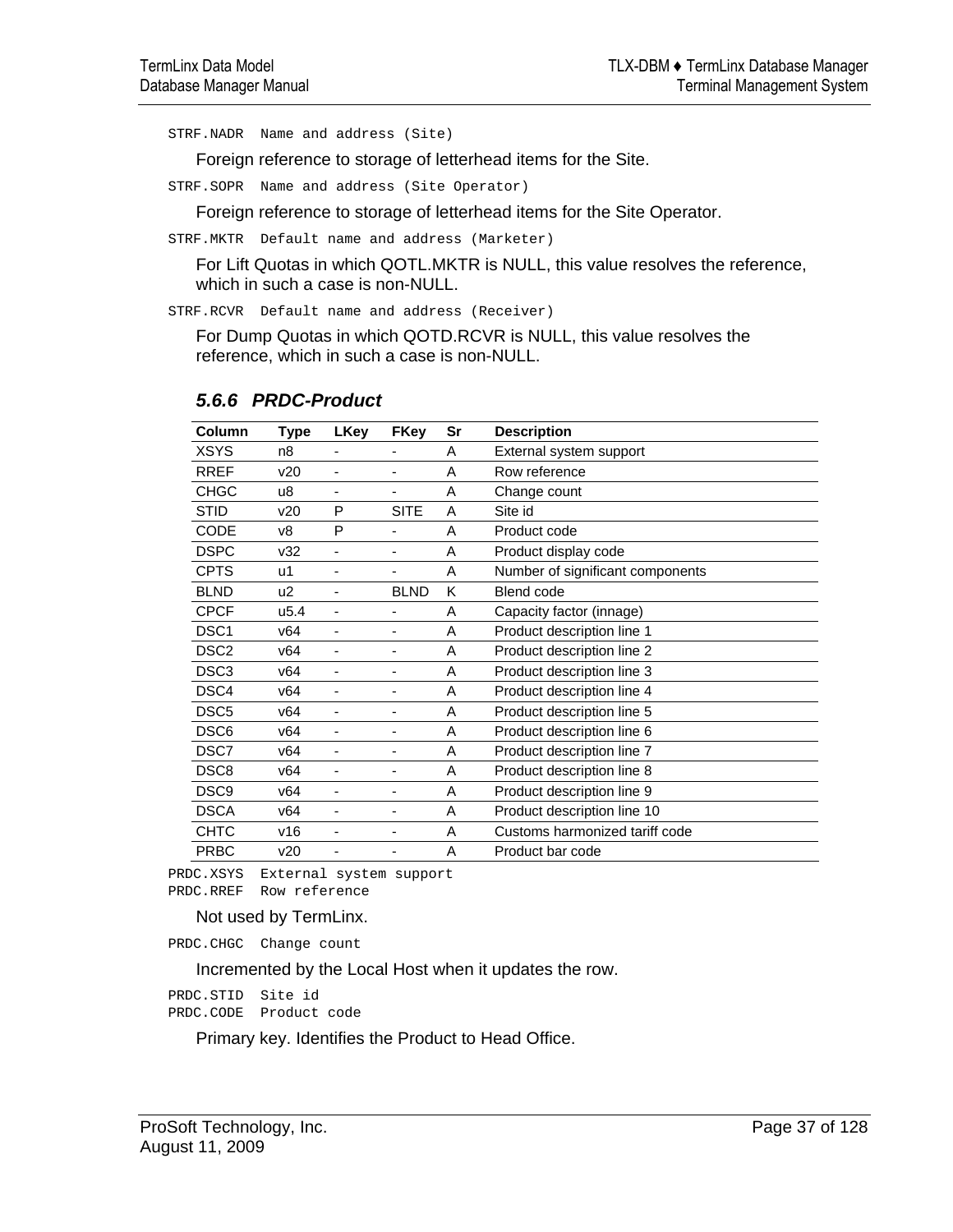PRDC.DSPC Product display code

Identifies the Product to the Driver, but TermLinx does not enforce uniqueness. This column is trimmed.

PRDC.CPTS Number of significant components

The number of components of the Product reported in the Transaction (TRNS.CPTn) that are significant for formal documents. Used, for example, to determine whether to report injected odorant on a BOL, or water content on a BOU. Default is 0. Currently not used.

PRDC.BLND Blend code

Foreign reference to corresponding entry in the Operational Database BLND "table". The user's Accounting and Operations groups must agree on the assignment of Product codes to Blend numbers.

PRDC.CPCF Capacity factor (innage)

A factor applied to the rated capacity of the Vehicle being loaded, for determining the actual maximum load. Intended to allow for thermal expansion of the Product in the vessel after loading. Default is 1.0. Mandated value for propane (C3) at a loading temperature of 15°C is 0.8911.

```
PRDC.DSC1 Product description line 1 
PRDC.DSC2 Product description line 2 
PRDC.DSC3 Product description line 3 
PRDC.DSC4 Product description line 4 
PRDC.DSC5 Product description line 5 
PRDC.DSC6 Product description line 6 
PRDC.DSC7 Product description line 7 
PRDC.DSC8 Product description line 8 
PRDC.DSC9 Product description line 9 
PRDC.DSCA Product description line 10 
PRDC.CHTC Customs harmonized tariff code 
PRDC.PRBC Product bar code
```
Items for printing on formal documents only. These columns are trimmed. The description items may include Emergency Response Plan telephone numbers, placard requirements, and so on.

| Column      | Type | <b>LKey</b> | <b>FKey</b>                  | Sr | <b>Description</b>                          |
|-------------|------|-------------|------------------------------|----|---------------------------------------------|
| <b>XSYS</b> | n8   |             |                              | A  | External system support                     |
| <b>RREF</b> | v20  | ٠           | $\overline{\phantom{0}}$     | A  | Row reference                               |
| <b>CHGC</b> | u8   | -           | -                            | A  | Change count                                |
| <b>STID</b> | v20  | P           | <b>SITE</b>                  | A  | Site id                                     |
| <b>NADR</b> | v20  | Р           | <b>NADR</b>                  | A  | Carrier code & Name and address (Carrier)   |
| <b>LKOT</b> | b    | ۰           |                              | A  | Carrier locked out                          |
| <b>ICXD</b> | d    |             |                              | A  | Insurance certificate expiration date       |
| <b>WCXD</b> | d    | ٠           | $\qquad \qquad \blacksquare$ | A  | WCB expiration date                         |
| LCXD        | d    |             |                              | A  | Employee liability coverage expiration date |

### *5.6.7 CARR-Carrier*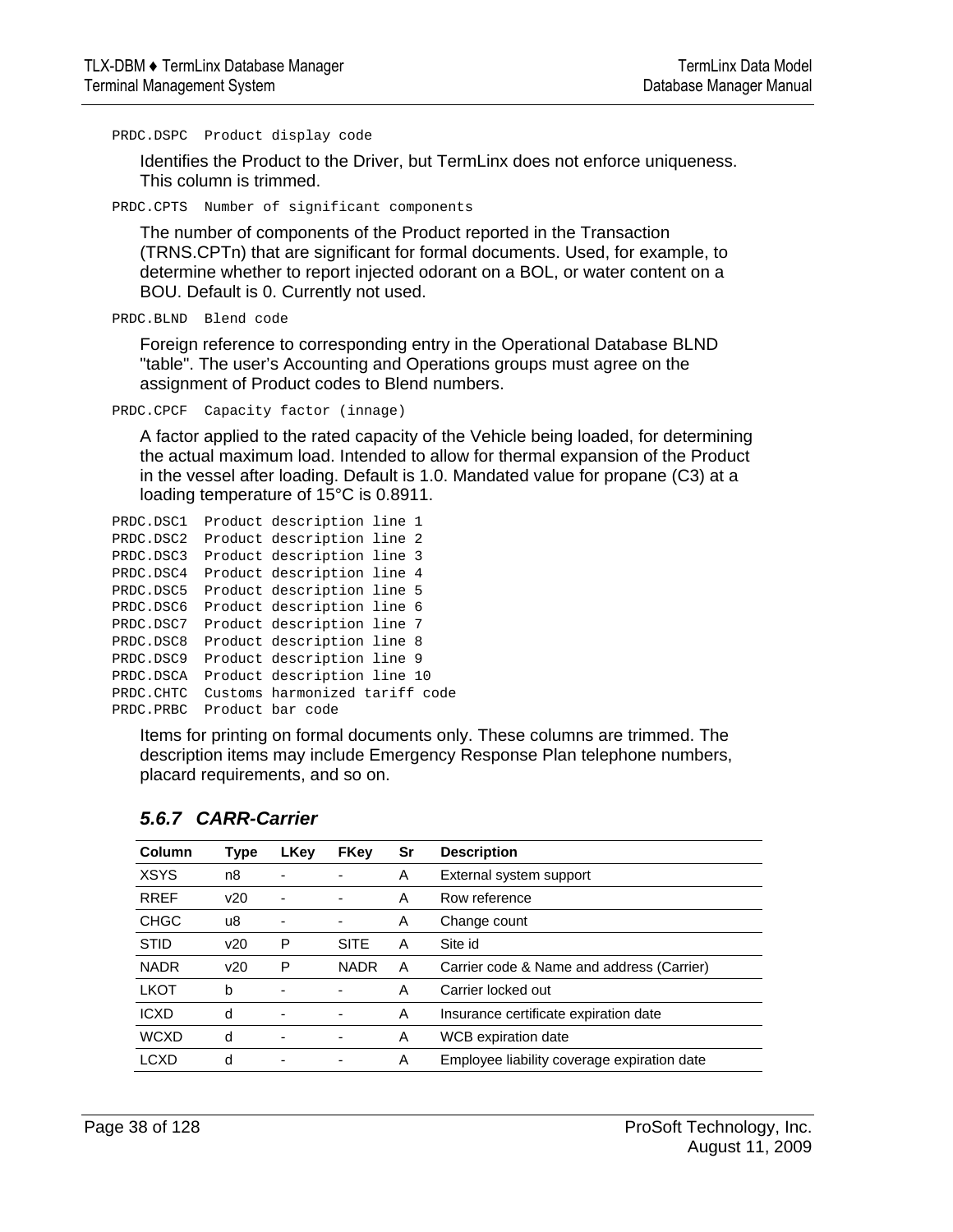CARR.XSYS External system support CARR.RREF Row reference

Not used by TermLinx.

CARR.CHGC Change count

Incremented by the Local Host when it updates the row.

CARR.STID Site id

CARR.NADR Carrier code & Name and address (Carrier)

Both primary key to CARR and foreign reference to NADR. The NADR reference supplies the name and address for formal documents.

CARR.LKOT Carrier locked out

The Carrier is disallowed from using the system. Default is space.

CARR.ICXD Insurance certificate expiration date CARR.WCXD WCB expiration date CARR.LCXD Employee liability coverage expiration date

If any date has expired, the Driver is notified by a message box, and Transactions for this Carrier are disallowed.

### *5.6.8 DRVR-Driver*

| Column      | Type | <b>LKey</b> | <b>FKey</b> | Sr | <b>Description</b>                |
|-------------|------|-------------|-------------|----|-----------------------------------|
| <b>XSYS</b> | n8   |             |             | Α  | External system support           |
| <b>RREF</b> | v20  |             |             | Α  | Row reference                     |
| <b>CHGC</b> | u8   |             |             | Α  | Change count                      |
| <b>STID</b> | v20  | P           | <b>SITE</b> | Α  | Site id                           |
| <b>CODE</b> | u8   |             |             | Α  | Driver code                       |
| <b>DVNR</b> | u8   | P           |             | A  | Driver number                     |
| <b>CNFG</b> | m    |             | ۰           | Α  | Driver configuration              |
| <b>LKOT</b> | b    |             |             | Α  | Driver locked out                 |
| <b>MGNC</b> | b    |             |             | A  | Emergency authority               |
| <b>PGMR</b> | b    |             | ۰           | A  | Programmer authority              |
| <b>PINR</b> | u6   |             |             | Α  | Personal identification number    |
| <b>NAME</b> | v40  |             |             | A  | Driver name                       |
| <b>TCXD</b> | d    |             | -           | Α  | TDG certification expiration date |
| <b>DLXD</b> | d    |             |             | A  | Driver's license expiration date  |
| SOXD        | d    |             |             | Α  | Site orientation expiration date  |

DRVR.XSYS External system support DRVR.RREF Row reference

#### Not used by TermLinx.

DRVR.CHGC Change count

Incremented by the Local Host when it updates the row.

DRVR.STID Site id

First component of primary key.

DRVR.CODE Driver code

Identifies the Driver to Head Office; uniqueness not enforced.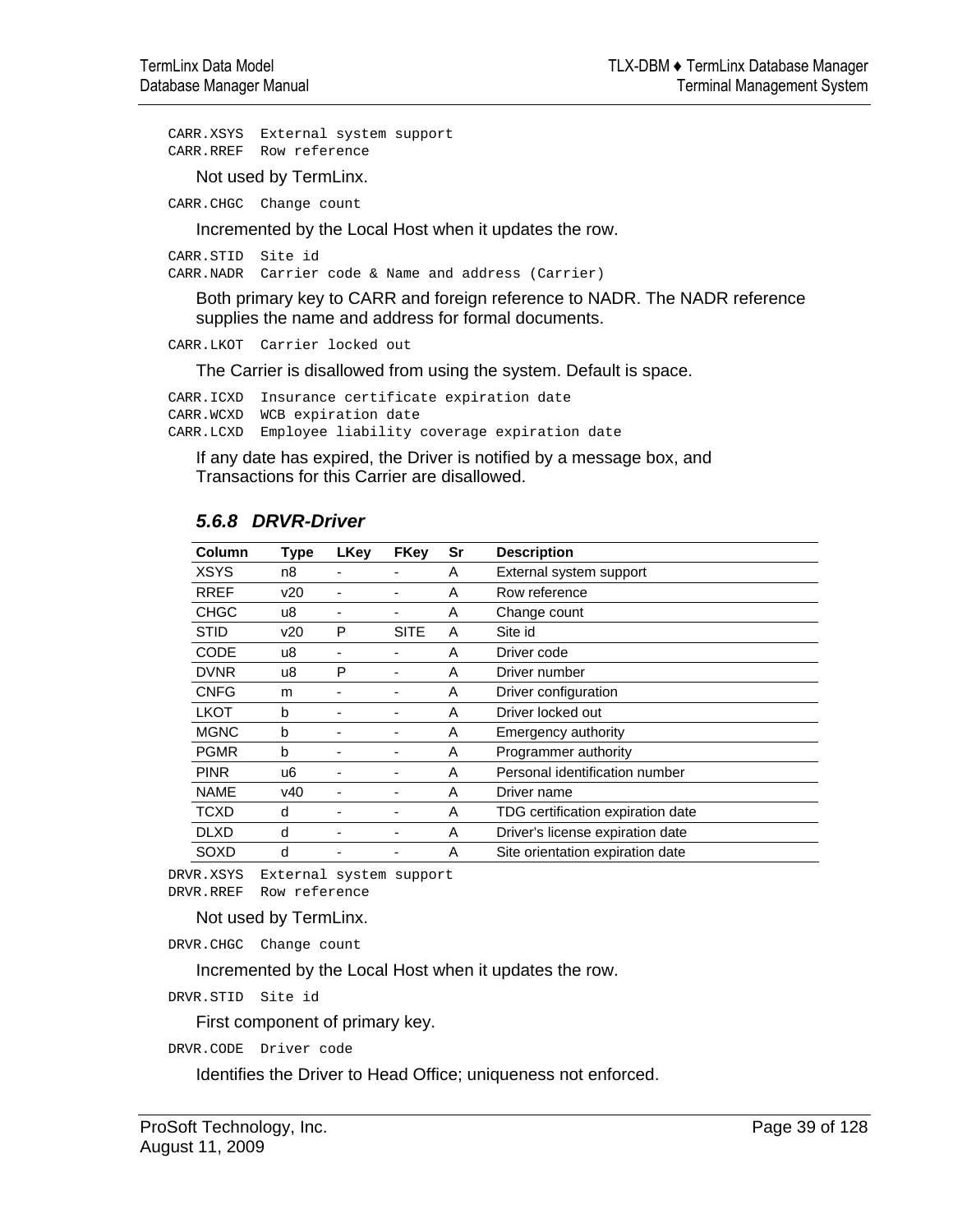DRVR.DVNR Driver number

Second component of primary key. The Driver logs into the system with this number and a Personal Identification Number (PIN).

DRVR.CNFG Driver configuration

\*\* This is not a table column.

The booleans in this group select various options.

DRVR.LKOT Driver locked out

The Driver is disallowed from using the system. Default is space.

DRVR.MGNC Emergency authority

Enables selection for drop-down lists of NADR.MGNC and QOT\*.MGNC. Default is space.

DRVR.PGMR Programmer authority

Enables functions for Site troubleshooting and maintenance. Default is space.

Warning: These functions allow unrestricted access to the database. Improper use may result in data loss.

DRVR.PINR Personal identification number

The PIN or Password used by the Driver to log in. Default is 0.

DRVR.NAME Driver name

Used for identifying to the Driver the conversation with the TMS, and for printing on formal documents. This column is trimmed.

DRVR.TCXD TDG certification expiration date DRVR.DLXD Driver's license expiration date DRVR.SOXD Site orientation expiration date

If any date has expired, the Driver is notified and Transactions are disallowed.

| Column      | Type | LKev                     | <b>FKey</b>              | Sr | <b>Description</b>      |
|-------------|------|--------------------------|--------------------------|----|-------------------------|
| <b>XSYS</b> | n8   | ۰                        | ۰                        | Α  | External system support |
| <b>RREF</b> | v20  | $\overline{\phantom{a}}$ | $\overline{\phantom{a}}$ | A  | Row reference           |
| <b>CHGC</b> | u8   | -                        | ٠                        | A  | Change count            |
| <b>STID</b> | v20  | P                        | <b>SITE</b>              | А  | Site id                 |
| <b>DRVR</b> | u8   | P                        | <b>DRVR</b>              | Α  | Driver code             |
| <b>CARR</b> | v20  | P                        | CARR                     | А  | Carrier code            |

# *5.6.9 DCXR-Driver-Carrier Cross-Reference*

DCXR.XSYS External system support DCXR.RREF Row reference

Not used by TermLinx.

DCXR.CHGC Change count

Incremented by the Local Host when it updates the row.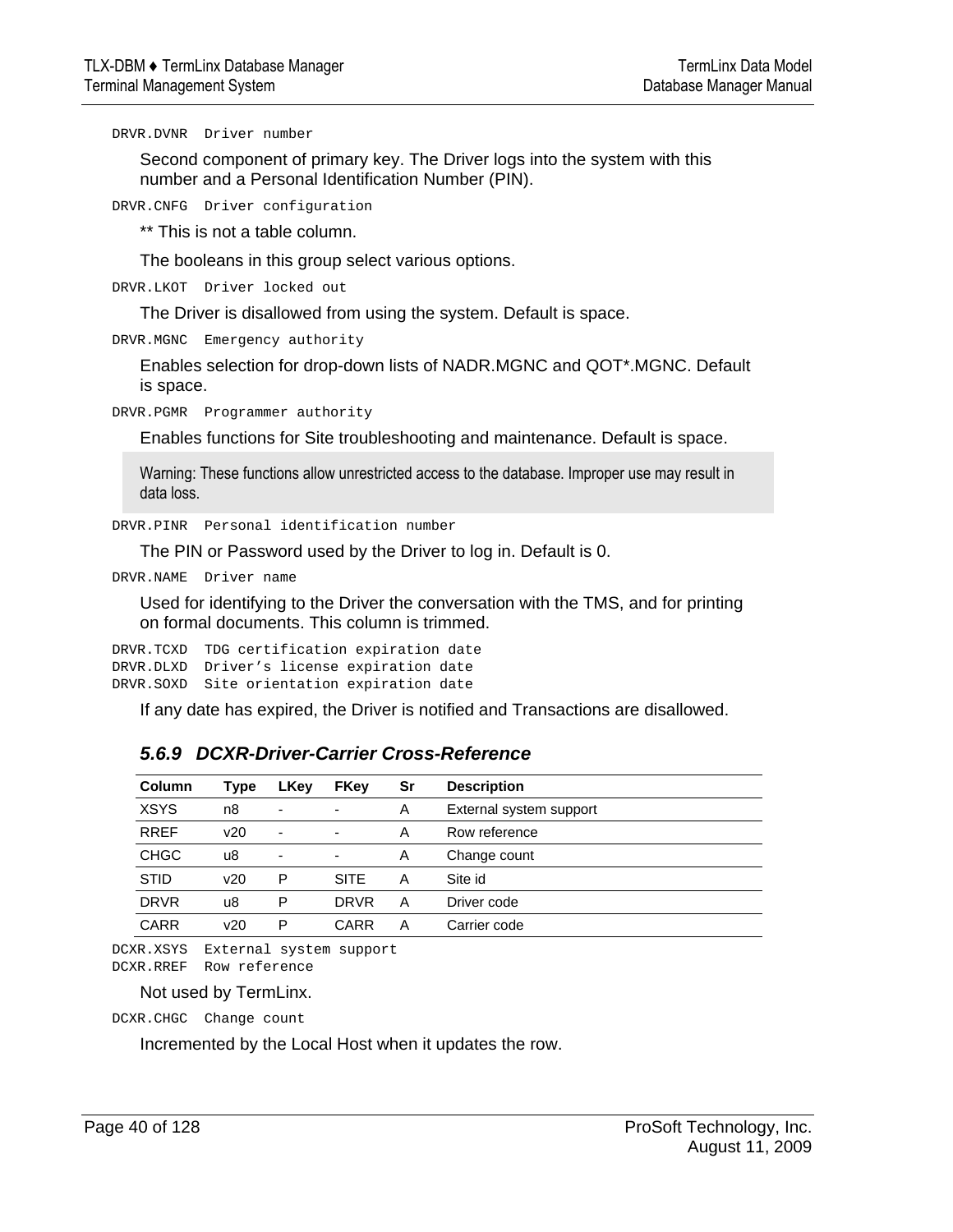DCXR.STID Site id DCXR.DRVR Driver code DCXR.CARR Carrier code

Primary key. This Driver works for this Carrier.

| <b>Column</b> | <b>Type</b> | <b>LKey</b> | <b>FKey</b> | Sr | <b>Description</b>                     |
|---------------|-------------|-------------|-------------|----|----------------------------------------|
| <b>XSYS</b>   | n8          |             |             | A  | External system support                |
| <b>RREF</b>   | v20         |             |             | A  | Row reference                          |
| <b>CHGC</b>   | u8          |             |             | A  | Change count                           |
| <b>STID</b>   | v20         | P           | <b>SITE</b> | A  | Site id                                |
| <b>CARR</b>   | v20         | P           | <b>CARR</b> | A  | Carrier code                           |
| CODE          | v10         |             |             | A  | Vehicle code                           |
| <b>VHCD</b>   | v10         | P           |             | A  | Vehicle display code                   |
| <b>EQPC</b>   | v10         |             |             | A  | Equipment class                        |
| <b>EQPT</b>   | v10         |             |             | A  | Equipment type (subclass)              |
| TRKT          | b           |             |             | A  | Tractor or other non-vessel            |
| TARE          | u9          |             |             | A  | Listed tare weight, kg                 |
| <b>GROS</b>   | u9          |             |             | A  | Listed gross weight, kg                |
| <b>CPCY</b>   | u8          |             |             | A  | Capacity                               |
| AXLS          | u1          |             |             | A  | Number of axles                        |
| M5DT          | d           |             |             | A  | M5 inspection due date (lift only)     |
| <b>VIDT</b>   | d           |             |             | A  | Visual inspection due date (lift only) |

VHCL.XSYS External system support VHCL.RREF Row reference

Not used by TermLinx.

VHCL.CHGC Change count

Incremented by the Local Host when it updates the row.

VHCL.STID Site id VHCL.CARR Carrier code

> First two components of primary key; also a foreign reference to the Vehicle's owner.

VHCL.CODE Vehicle code

Identifies the Vehicle to Head Office; uniqueness not enforced.

VHCL.VHCD Vehicle display code

Third component of primary key. This code is the serial number or fleet number that uniquely identifies the Vehicle to its owner. Because CARR is also a component of this key, VHCD need be unique only within each Carrier. This column is trimmed.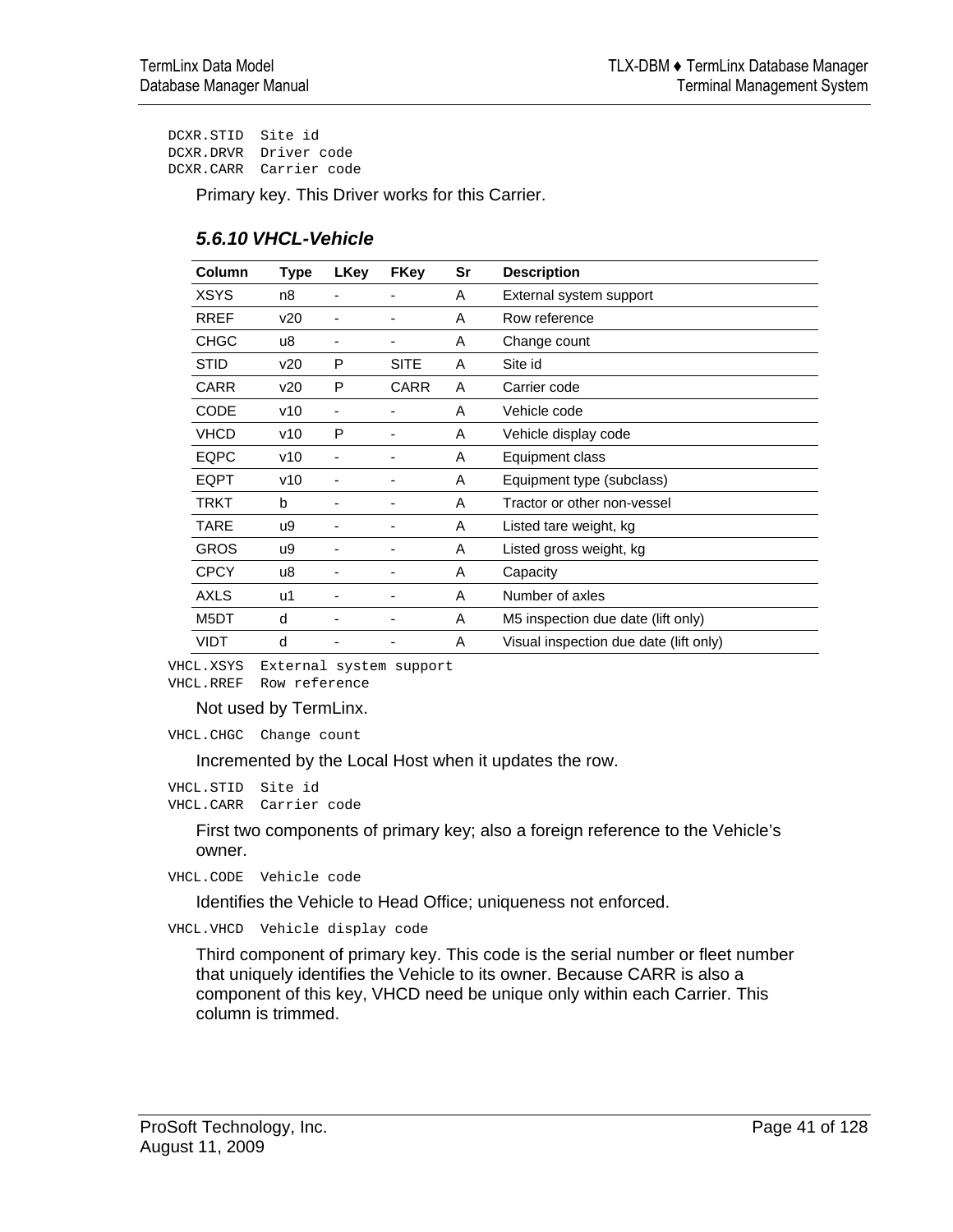VHCL.EQPC Equipment class VHCL.EQPT Equipment type (subclass)

For configuration and choosing procedures according to Vehicle type, and for Vehicle identification on formal documents. These columns are trimmed. Each island may be configured to restrict its use to a single equipment class (for example, "road vehicle" or "railcar"); the subclass permits further classification (for example, "lead" or "pup").

VHCL.TRKT Tractor or other non-vessel

If non-space, this vehicle is not a container capable of hauling Product on its own, but it does have weight which must be recorded and compensated for in weigh-scale operations. Default is space, meaning that this vehicle can be selected as a container.

VHCL.TARE Listed tare weight, kg VHCL.GROS Listed gross weight, kg

The listed weights of the vehicle, for use in weigh-scale operations. May be null.

VHCL.CPCY Capacity

The rated volume capacity of the Vehicle in liters, prior to application of PRDC.CPCF. Default is 0, meaning that liftings are not limited by capacity.

VHCL.AXLS Number of axles

Optional.

VHCL.M5DT M5 inspection due date (lift only) VHCL.VIDT Visual inspection due date (lift only)

If either date has expired, the Driver is notified and Transactions are disallowed.

| <b>Column</b> | Type | LKey                     | FKey                     | Sr | <b>Description</b>                   |
|---------------|------|--------------------------|--------------------------|----|--------------------------------------|
| <b>XSYS</b>   | n8   | ۰                        | $\blacksquare$           | Α  | External system support              |
| <b>RREF</b>   | v20  | ٠                        | $\blacksquare$           | Α  | Row reference                        |
| <b>CHGC</b>   | u8   | ٠                        | ٠                        | A  | Change count                         |
| <b>STID</b>   | v20  | P                        | <b>SITE</b>              | А  | Site id                              |
| CODE          | v6   | P                        | $\blacksquare$           | Α  | Province/state code                  |
| <b>PNAM</b>   | v24  | $\overline{\phantom{0}}$ | $\blacksquare$           | Α  | Province/state name                  |
| <b>FRGN</b>   | b    | ۰                        | $\overline{\phantom{a}}$ | A  | Foreign (international) jurisdiction |

### *5.6.11 PVST-Province / State*

PVST.XSYS External system support PVST.RREF Row reference

Not used by TermLinx.

PVST.CHGC Change count

Incremented by the Local Host when it updates the row.

PVST.STID Site id PVST.CODE Province/state code

Primary key. Typically the standard postal abbreviation.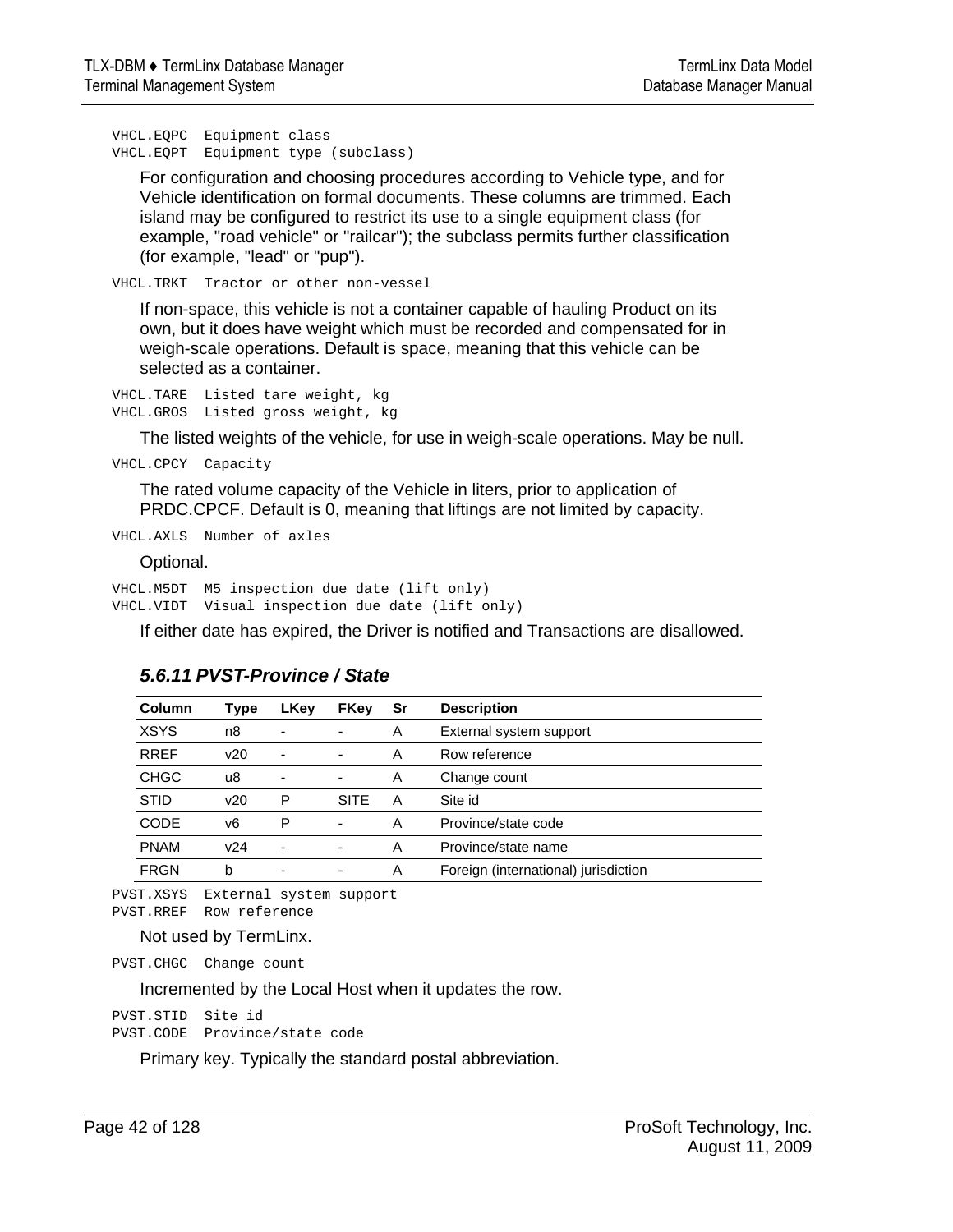PVST.PNAM Province/state name

The full name of the jurisdiction. Must be non-NULL. This column is trimmed.

PVST.FRGN Foreign (international) jurisdiction

Determines whether additional formal documents (for customs) are required for an international Lifting. Default is space.

### *5.6.12 LOCN-Location*

| Column      | Type | LKey | FKey                     | Sr | <b>Description</b>      |
|-------------|------|------|--------------------------|----|-------------------------|
| <b>XSYS</b> | n8   | ٠    | $\overline{\phantom{a}}$ | Α  | External system support |
| <b>RREF</b> | v20  | ۰    | $\overline{\phantom{a}}$ | A  | Row reference           |
| <b>CHGC</b> | u8   | ۰    | -                        | A  | Change count            |
| <b>STID</b> | v20  | P    | <b>SITE</b>              | А  | Site id                 |
| <b>PVST</b> | v6   | P    | <b>PVST</b>              | A  | Province/state code     |
| CITY        | v40  | P    | $\overline{\phantom{a}}$ | A  | City name               |

LOCN.XSYS External system support LOCN.RREF Row reference

Not used by TermLinx.

LOCN.CHGC Change count

Incremented by the Local Host when it updates the row.

LOCN.STID Site id LOCN.PVST Province/state code LOCN.CITY City name

Primary key. Selection is required for a BOL, and may be required for a BOU.

# *5.6.13 QOTL-Lift Quota (account/allocation/booking)*

**• common to both Lift and Dump Quotas:** 

| Column      | Type | LKey | <b>FKey</b> | Sr | <b>Description</b>                   |
|-------------|------|------|-------------|----|--------------------------------------|
| XSYS        | n8   |      |             | A  | External system support              |
| <b>RREF</b> | v20  |      |             | A  | Row reference                        |
| <b>CHGC</b> | u8   |      |             | A  | Change count                         |
| <b>STID</b> | v20  | P    | <b>SITE</b> | A  | Site id                              |
| <b>CODE</b> | u12  | -    |             | A  | Base Quota number                    |
| QCFC        | v20  | P    |             | A  | Quota confirmation code              |
| <b>EFFD</b> | dt   | P    |             | A  | Effective date and time              |
| <b>EXPD</b> | dt   |      |             | A  | Expiration date and time             |
| <b>CFST</b> | m    |      |             | A  | Quota configuration and status       |
| <b>MGNC</b> | b    |      |             | A  | Emergency selection                  |
| <b>LKOT</b> | b    |      |             | A  | Locked out                           |
| <b>ALCX</b> | b    |      |             | A  | Disable allocation control           |
| <b>OVRN</b> | b    |      |             | Α  | Allow allocation overrun on last use |
| <b>FOBR</b> | b    |      |             | Α  | FOB remote                           |
| TMNT        | b    |      |             | AT | Terminated                           |
| <b>UPLD</b> | n8   |      |             | Α  | Uploaded                             |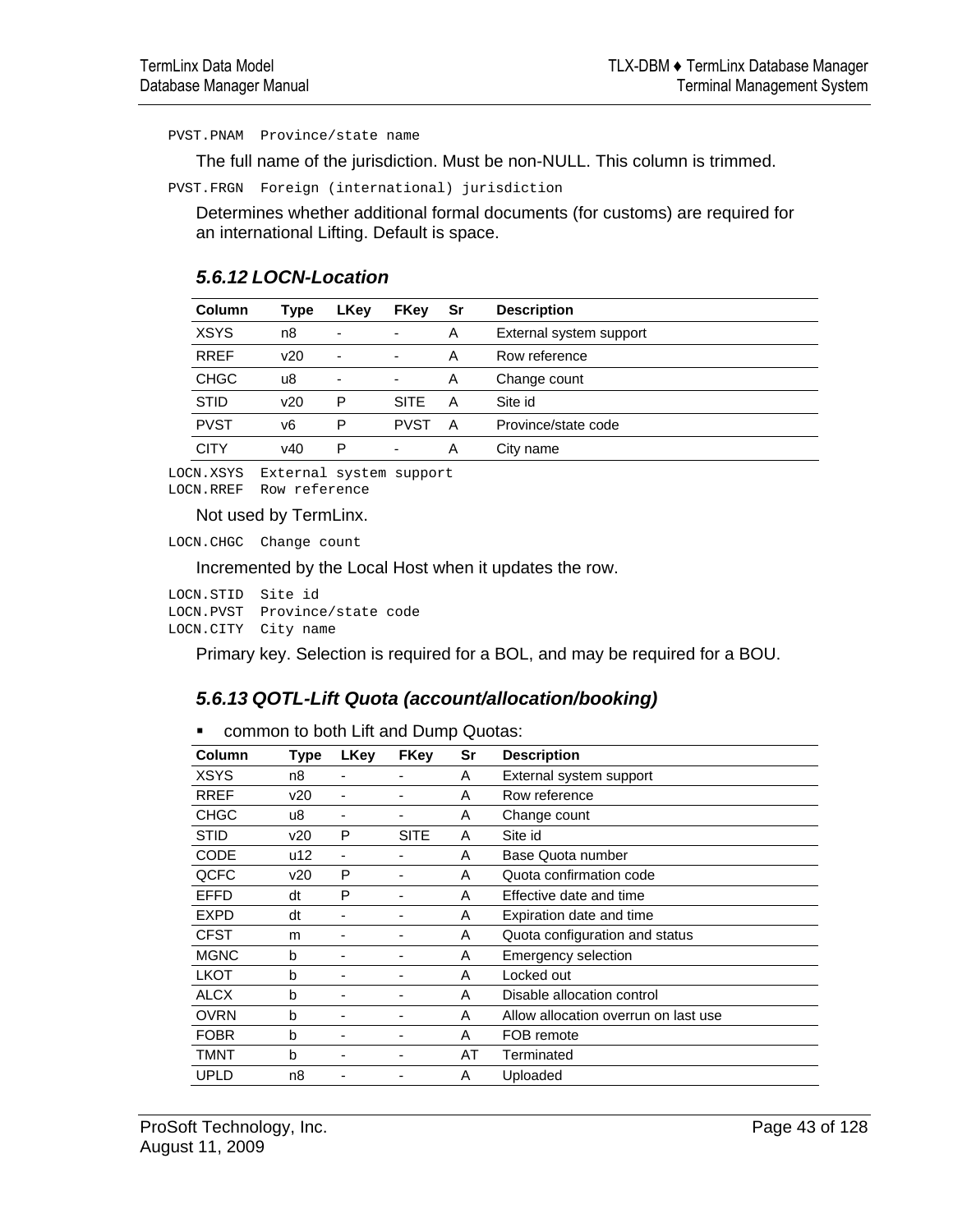| Column           | <b>Type</b>    | LKey                     | <b>FKey</b>              | Sr | <b>Description</b>                           |
|------------------|----------------|--------------------------|--------------------------|----|----------------------------------------------|
| <b>TMDT</b>      | dt             | -                        | -                        | AT | Termination timestamp                        |
| <b>ACCT</b>      | u4             | ٠                        | ٠                        | A  | Account number                               |
| TCV1             | f              | ä,                       | ۰                        | A  | Transaction control value 1                  |
| TCV <sub>2</sub> | f              |                          |                          | A  | Transaction control value 2                  |
| TCV <sub>3</sub> | f              |                          |                          | A  | Transaction control value 3                  |
| <b>CTNR</b>      | v40            | ٠                        | $\blacksquare$           | A  | External contract number                     |
| <b>CMNT</b>      | v80            | $\overline{\phantom{0}}$ | $\overline{\phantom{0}}$ | A  | Comment                                      |
| <b>PRDC</b>      | v8             | $\overline{\phantom{0}}$ | <b>PRDC</b>              | A  | Product code                                 |
| <b>CARR</b>      | v20            | $\overline{\phantom{0}}$ | <b>CARR</b>              | A  | Carrier code                                 |
| <b>RLHR</b>      | e              | ÷                        | $\overline{\phantom{a}}$ | A  | Role of Carrier hirer                        |
| <b>PVST</b>      | v <sub>6</sub> | ٠                        | <b>PVST</b>              | A  | Destination/source province/state code       |
| <b>CITY</b>      | v40            | ÷                        | <b>LOCN</b>              | A  | Destination/source city name                 |
| <b>NUSE</b>      | u4             | $\blacksquare$           | $\blacksquare$           | A  | Maximum allowed number of uses (0 unlimited) |
| <b>ALIM</b>      | u9             | ٠                        | $\overline{\phantom{m}}$ | A  | Allocation limit (0 unlimited)               |
| <b>AUSE</b>      | u9             | ÷,                       | $\overline{\phantom{a}}$ | T  | Allocation used                              |
| <b>LUSD</b>      | dt             | ÷,                       | $\overline{\phantom{0}}$ | Τ  | Timestamp of last usage                      |
| <b>NUSD</b>      | u4             | ٠                        | -                        | Τ  | Actual number of uses-for liftings:          |
| <b>MKTR</b>      | v20            | ÷,                       | <b>NADR</b>              | A  | Name and address (Marketer)                  |
| <b>CSTR</b>      | v20            | ÷                        | <b>NADR</b>              | A  | Name and address (Customer)                  |
| <b>CNSG</b>      | v20            | ٠                        | <b>NADR</b>              | A  | Name and address (Consignee)                 |
| <b>BRKR</b>      | v20            | ä,                       | <b>NADR</b>              | A  | Name and address (Broker)                    |
| <b>EXPT</b>      | v20            | $\overline{\phantom{0}}$ | <b>NADR</b>              | A  | Name and address (Exporter)                  |
| <b>XPFP</b>      | v20            | ÷,                       | <b>NADR</b>              | A  | Name and address (Export fees payer)         |
| <b>EXPN</b>      | v20            | ٠                        | $\blacksquare$           | A  | Export permit number                         |
| <b>CTPO</b>      | v20            | ٠                        |                          | A  | Customer purchase order number               |

**• common to both Lift and Dump Quotas:** 

QOTL.XSYS External system support QOTL.RREF Row reference

Not used by TermLinx.

QOTL.CHGC Change count

Incremented by the Local Host when it updates the row.

QOTL.STID Site id

First component of primary key.

QOTL.CODE Base quota number

Identifies the Quota to Head Office; uniqueness not enforced.

QOTL.QCFC Quota confirmation code QOTL.EFFD Effective date and time

Last two components of primary key. QCFC is the text displayed to the Driver in the Quota drop-down list; this column is trimmed. EFFD may be null.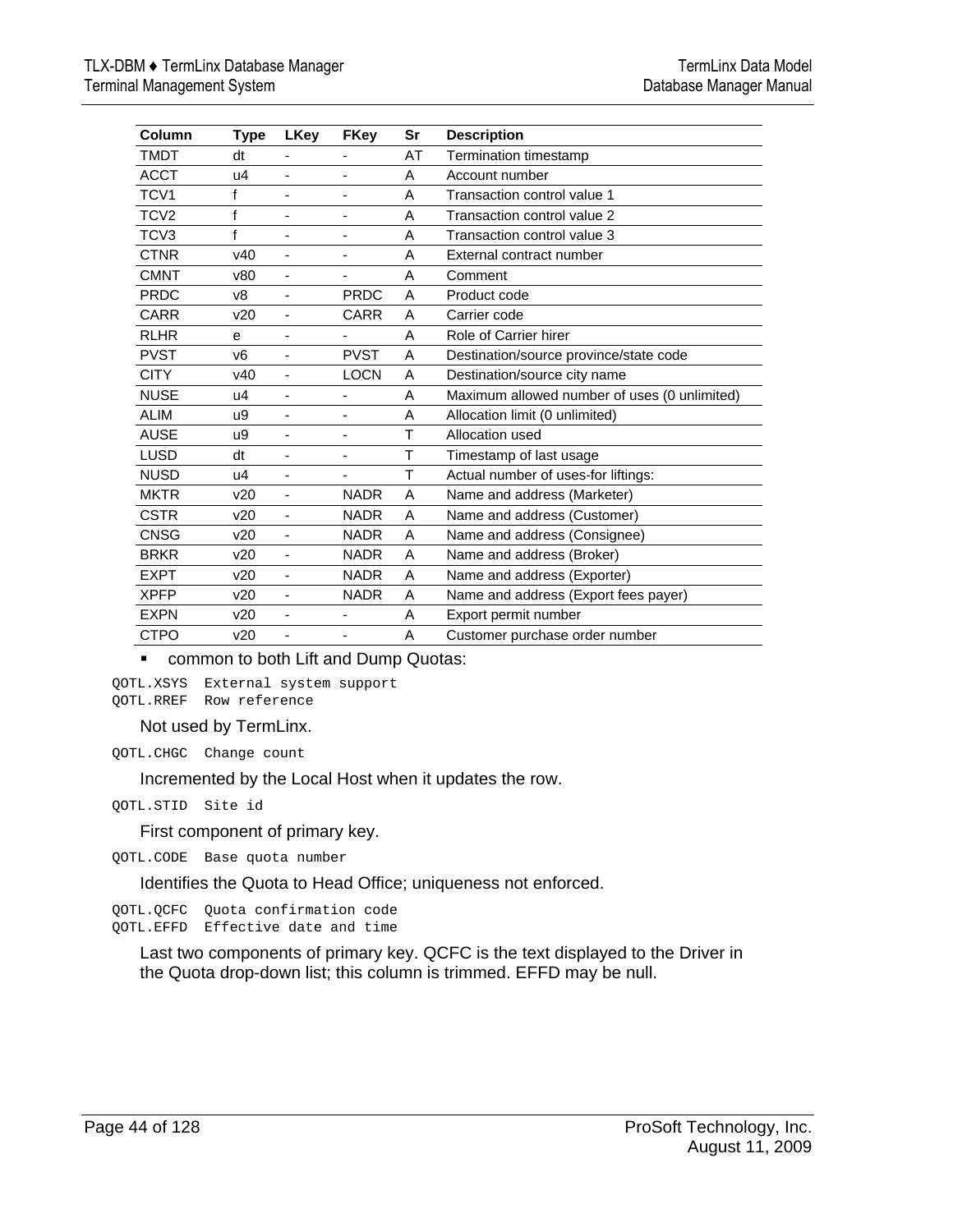QOTL.EXPD Expiration date and time

The Quota is valid only during the period from EFFD to EXPD. A NULL EFFD is deemed to be the beginning of time and a NULL EXPD the end of time. Different periods may be chosen for the same base Quota number by inserting multiple rows into this table. For any base Quota number, the row selected for the Driver's drop-down list is the one with the latest EFFD that has already arrived; if also EXPD has expired, the Quota is not selected. This scheme implements semipermanent Quotas, in which an ongoing contract may undergo several changes throughout its life (for example, change of authorized Carrier); changes to Quotas may be downloaded ahead of time, and the changes automatically take effect on the effective date.

QOTL.CFST Quota configuration and status

\*\* This is not a table column.

The booleans in this group select various options and show various status.

QOTL.MGNC Emergency selection

Selectable for drop-down lists only if DRVR.MGNC or SITE.MGNC is set. Default is space.

QOTL.LKOT Locked out

Disallows selection for the Driver's drop-down list. Default is space.

QOTL.ALCX Disable allocation control

Allocation limits are not enforced. Default is space.

QOTL.OVRN Allow allocation overrun on last use

May be used to distinguish allocations (true) from pre-bookings (false). Default is space.

```
QOTL.FOBR FOB remote
```
Determines whether the "shipper" (the legal owner of the product during transport) is the Customer (FOBR false) or the Marketer (FOBR true). Default is space.

```
QOTL.TMNT Terminated
```
Set by TermLinx when:

- the Quota reaches its maximum use count;
- the draw against the Quota reaches or exceeds its allocation;
- the Quota has passed its expiration time.

Alterable by Head Office. Default is space.

QOTL.UPLD Uploaded

Set non-zero by Head Office upon upload, and makes the Quota a candidate for purging by TermLinx (if TMNT is set and TMDT is sufficiently old). Default is 0.

```
QOTL.TMDT Termination timestamp
```
Set by TermLinx when it sets TMNT. Alterable by Head Office.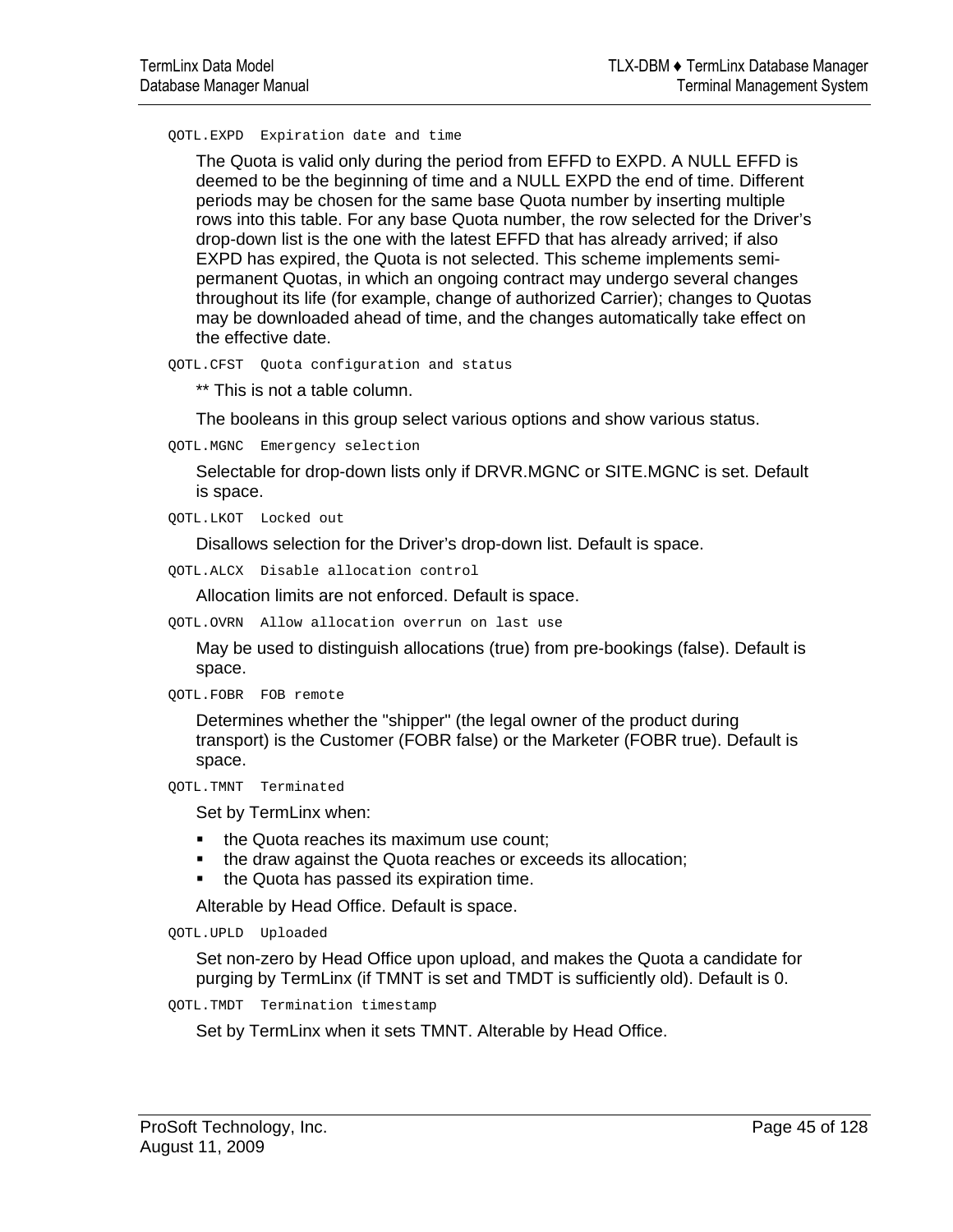QOTL.ACCT Account number

For Head Office reference, as desired. Transactions not derived from a Quota (via Driver conversation) receive an "account number" between 1 and 99 determined by TermLinx or the PLC (see TRNS below). For Quota-derived Transactions, the "account number" is taken from this column. Default is 0.

QOTL.TCV1 Transaction control value 1 QOTL.TCV2 Transaction control value 2 QOTL.TCV3 Transaction control value 3

These values are transferred to the PLC for transactions authorized against this Quota, in order to provide the PLC with Quota-specific information for specialized control functions.

QOTL.CTNR External contract number

For Head Office reference and printing on formal documents. This column is trimmed.

QOTL.CMNT Comment

This is optional text associated with the Quota that is to be printed on formal documents. This column is trimmed.

QOTL.PRDC Product code

Foreign reference to the Product implied by this Quota.

QOTL.CARR Carrier code QOTL.RLHR Role of carrier hirer

> Specifies the Carrier(s) authorized for this Quota, determined by evaluating the following rules in sequence. When the first condition is satisfied, further evaluation is halted. Items marked "[-]" are assertions only, and do not by themselves select Carriers or cause sequence termination:

(a) If CARR is non-NULL, it is a foreign reference to CARR, and RLHR is NULL; this Carrier is the only authorized Carrier.

[-] CARR is NULL, and RLHR is one of "NULL", "MKTR", "CSTR" and "CNSG". Note that the 4-character value "NULL" is distinct from a missing value which is said to be NULL.

(b) If table QLCX contains any rows that refer to this Quota, then the authorized Carriers are those given on those rows.

[-] Table QLCX does not exist, or contains no rows that refer to this Quota.

(c) If RLHR is "NULL", then all Carriers are authorized.

[-] RLHR is one of "MKTR", "CSTR" and "CNSG", which specifies the role of the entity that hired the Carrier (information obtainable from the contract).

(d) RLHR selects the corresponding NADR reference in the Quota, then both are applied through CHXR to determine the authorized Carriers. If RLHR is "CNSG", then QOTL.CNSG must not be NULL.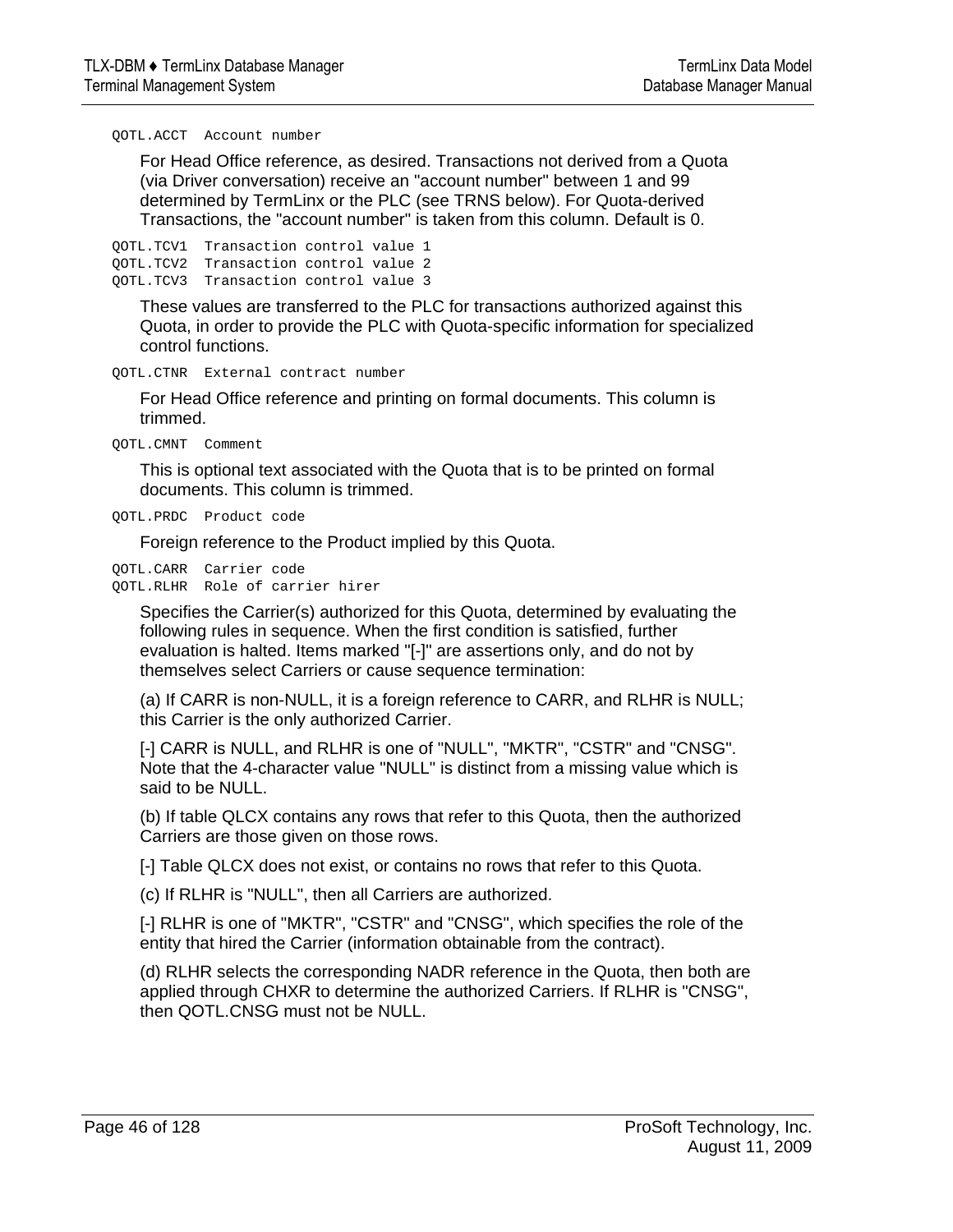QOTL.PVST Destination/source province/state code QOTL.CITY Destination/source city name

The city and jurisdiction of the destination for this Quota, if known. If PVST is NULL, CITY is ignored.

QOTL.NUSE Maximum allowed number of uses (0 unlimited)

Default is 0.

QOTL.ALIM Allocation limit (0 unlimited)

Maximum volume draw against this Quota. Default is 0.

QOTL.AUSE Allocation used

Total actual volume draw against this Quota. Compared to ALIM to determine allocation remaining. Default is 0.

QOTL.LUSD Timestamp of last usage

Set by TermLinx.

QOTL.NUSD Actual number of uses

Set by TermLinx. Default is 0.

**for liftings:** 

```
QOTL.MKTR Name and address (Marketer) 
QOTL.CSTR Name and address (Customer) 
QOTL.CNSG Name and address (Consignee)
```
Foreign references to NADR for the three primary roles in a Lifting contract. For each Lift Quota, CSTR is required, MKTR if NULL defaults to SITE.MKTR (which is then required), and if CNSG is NULL the Consignee is determined by a dropdown list derived via CCXR.

```
QOTL.BRKR Name and address (Broker) 
QOTL.EXPT Name and address (Exporter) 
QOTL.XPFP Name and address (Export fees payer) 
QOTL.EXPN Export permit number
```
Additional requirements for an international Lifting contract, in order to complete additional formal documents. EXPN is trimmed.

QOTL.CTPO Customer purchase order number

Available for printing on formal documents. This column is trimmed.

QOTD-Dump Quota (account/allocation/booking)

| Column      | Type | LKey                     | <b>FKey</b> | Sr | <b>Description</b>             |
|-------------|------|--------------------------|-------------|----|--------------------------------|
| <b>XSYS</b> | n8   | ۰                        |             | Α  | External system support        |
| <b>RREF</b> | v20  | $\overline{\phantom{a}}$ | ٠           | A  | Row reference                  |
| <b>CHGC</b> | u8   | -                        | ٠           | A  | Change count                   |
| <b>STID</b> | v20  | P                        | <b>SITE</b> | Α  | Site id                        |
| <b>CODE</b> | u12  | ۰                        |             | Α  | Base Quota number              |
| QCFC        | v20  | P                        |             | Α  | Quota confirmation code        |
| <b>EFFD</b> | dt   | P                        |             | A  | Effective date and time        |
| <b>EXPD</b> | dt   | ۰                        |             | A  | Expiration date and time       |
| <b>CFST</b> | m    | ۰                        |             | A  | Quota configuration and status |
|             |      |                          |             |    |                                |

**EXECOMMON to both Lift and Dump Quotas:**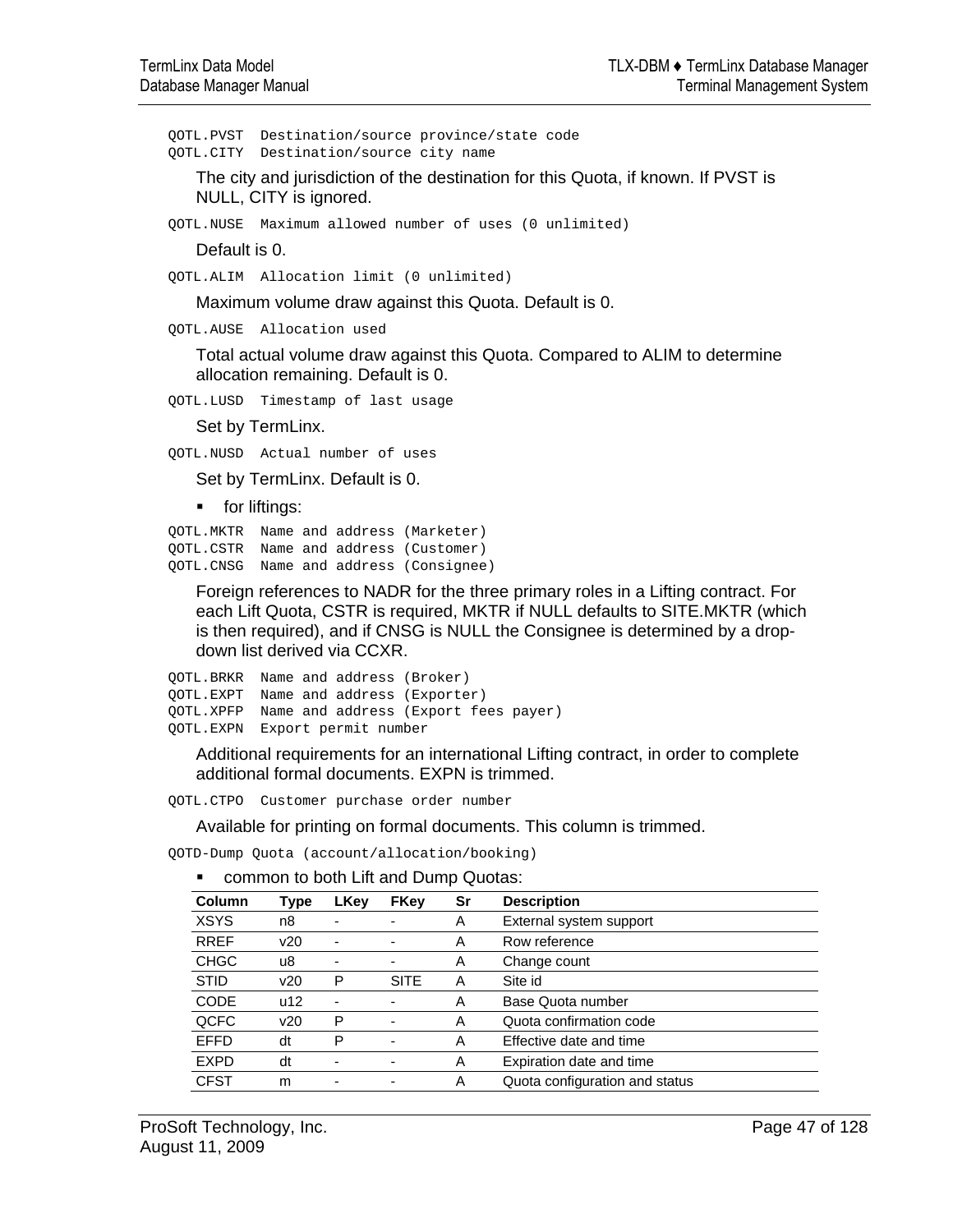| Column           | Type            | <b>LKey</b>                  | <b>FKey</b>                  | Sr | <b>Description</b>                           |
|------------------|-----------------|------------------------------|------------------------------|----|----------------------------------------------|
| <b>MGNC</b>      | b               |                              |                              | A  | Emergency selection                          |
| <b>LKOT</b>      | b               | ä,                           | $\qquad \qquad \blacksquare$ | A  | Locked out                                   |
| <b>ALCX</b>      | b               | ÷,                           | $\overline{\phantom{a}}$     | A  | Disable allocation control                   |
| <b>OVRN</b>      | b               | ÷,                           | $\overline{\phantom{a}}$     | A  | Allow allocation overrun on last use         |
| <b>FOBR</b>      | $\mathsf{b}$    | ä,                           | ٠                            | A  | FOB remote                                   |
| <b>WOLK</b>      | b               | ÷,                           | $\overline{\phantom{a}}$     | AT | Water overlimit lockout (Dump only)          |
| <b>TMNT</b>      | $\mathbf b$     | $\qquad \qquad \blacksquare$ | ٠                            | AT | Terminated                                   |
| <b>UPLD</b>      | n <sub>8</sub>  | $\overline{\phantom{a}}$     | ٠                            | A  | Uploaded                                     |
| <b>TMDT</b>      | dt              | ÷,                           | $\qquad \qquad \blacksquare$ | AT | Termination timestamp                        |
| <b>ACCT</b>      | u4              | ä,                           | $\overline{\phantom{a}}$     | A  | Account number                               |
| TCV1             | f               | ÷,                           | ٠                            | A  | Transaction control value 1                  |
| TCV <sub>2</sub> | f               | $\blacksquare$               | $\overline{\phantom{a}}$     | A  | Transaction control value 2                  |
| TCV <sub>3</sub> | f               | ÷,                           | $\qquad \qquad \blacksquare$ | A  | Transaction control value 3                  |
| <b>CTNR</b>      | V <sub>40</sub> |                              | $\overline{\phantom{a}}$     | A  | External contract number                     |
| <b>CMNT</b>      | v80             | $\overline{\phantom{a}}$     | $\overline{\phantom{a}}$     | A  | Comment                                      |
| <b>PRDC</b>      | v8              | ٠                            | <b>PRDC</b>                  | A  | Product code                                 |
| <b>CARR</b>      | v20             | ä,                           | <b>CARR</b>                  | A  | Carrier code                                 |
| <b>RLHR</b>      | е               | ÷,                           |                              | A  | Role of Carrier hirer                        |
| <b>PVST</b>      | v <sub>6</sub>  | ä,                           | <b>PVST</b>                  | A  | Destination/source province/state code       |
| <b>CITY</b>      | v40             | $\blacksquare$               | <b>LOCN</b>                  | A  | Destination/source city name                 |
| <b>NUSE</b>      | u4              |                              | $\overline{\phantom{a}}$     | A  | Maximum allowed number of uses (0 unlimited) |
| <b>ALIM</b>      | u9              | $\qquad \qquad \blacksquare$ | $\overline{\phantom{a}}$     | A  | Allocation limit (0 unlimited)               |
| <b>AUSE</b>      | u9              | $\qquad \qquad \blacksquare$ | $\overline{a}$               | Τ  | Allocation used                              |
| <b>LUSD</b>      | dt              | ÷,                           | ٠                            | T  | Timestamp of last usage                      |
| <b>NUSD</b>      | u4              | ÷,                           | $\overline{\phantom{a}}$     | T  | Actual number of uses                        |
| ■                | for dumpings:   |                              |                              |    |                                              |
| Column           | Type            | <b>LKey</b>                  | <b>FKey</b>                  | Sr | <b>Description</b>                           |
| <b>RCVR</b>      | v20             |                              | <b>NADR</b>                  | A  | Name and address (Receiver)                  |

# WOVC u2 - - T Water overruns, count **• common to both Lift and Dump Quotas:**

QOTD.XSYS External system support QOTD.RREF Row reference

### Not used by TermLinx.

QOTD.CHGC Change count

Incremented by the Local Host when it updates the row.

QOTD.STID Site id

First component of primary key.

QOTD.CODE Base quota number

Identifies the Quota to Head Office; uniqueness not enforced.

SPLR v20 - NADR A Name and address (Supplier) PDCR v20 - NADR A Name and address (Producer)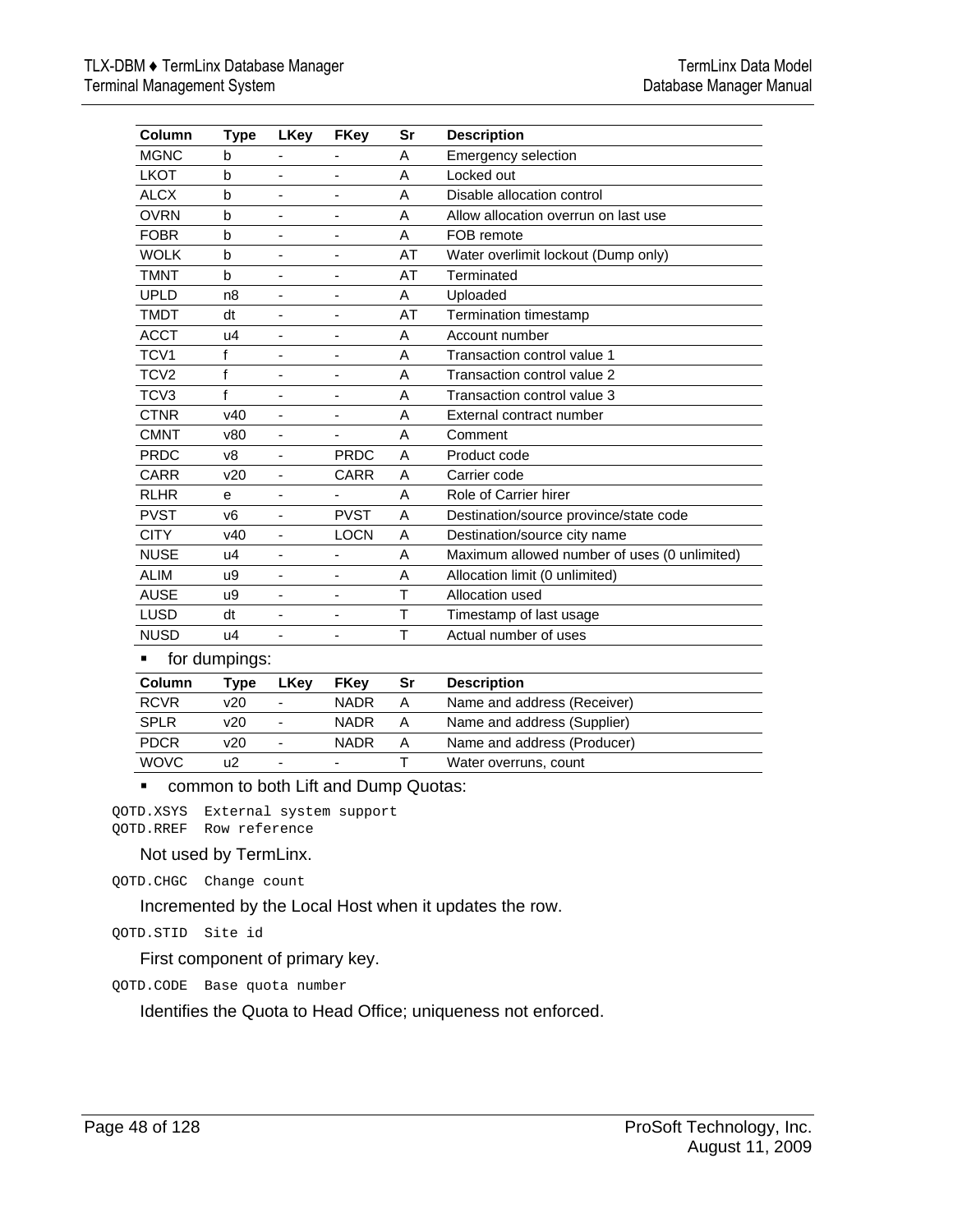QOTD.QCFC Quota confirmation code QOTD.EFFD Effective date and time

Last two components of primary key. QCFC is the text displayed to the Driver in the Quota drop-down list; this column is trimmed. EFFD may be null.

QOTD.EXPD Expiration date and time

The Quota is valid only during the period from EFFD to EXPD. A NULL EFFD is deemed to be the beginning of time and a NULL EXPD the end of time. Different periods may be chosen for the same base Quota number by inserting multiple rows into this table. For any base Quota number, the row selected for the Driver's drop-down list is the one with the latest EFFD that has already arrived; if also EXPD has expired, the Quota is not selected. This scheme implements semipermanent Quotas, in which an ongoing contract may undergo several changes throughout its life (for example, change of authorized Carrier); changes to Quotas may be downloaded comfortably ahead of time, and the changes automatically take effect upon the effective date.

QOTD.CFST Quota configuration and status

\*\* This is not a table column.

The booleans in this group select various options and show various status.

QOTD.MGNC Emergency selection

Selectable for drop-down lists only if DRVR.MGNC or SITE.MGNC is set. Default is space.

QOTD.LKOT Locked out

Disallows selection for the Driver's drop-down list. Default is space.

QOTD.ALCX Disable allocation control

Allocation limits are not enforced. Default is space.

QOTD.OVRN Allow allocation overrun on last use

May be used to distinguish allocations (true) from pre-bookings (false). Default is space.

QOTD.FOBR FOB remote

Determines whether the "shipper" (the legal owner of the product during transport) is the Supplier (FOBR false) or the Receiver (FOBR true). Default is space.

QOTD.WOLK Water overlimit lockout (Dump only)

Operations may set a limit on the number of high-water shutdowns allowed. When the limit is exceeded, TermLinx sets this flag, and clears it 24 hours later. Intended to prevent a Driver from dumping an entire wet load through repeated Transaction starts. Default is space.

QOTD.TMNT Terminated

Set by TermLinx when:

(a) the Quota reaches its maximum use count;

(b) the draw against the Quota reaches or exceeds its allocation;

(c) the Quota has passed its expiration time.

Alterable by Head Office. Default is space.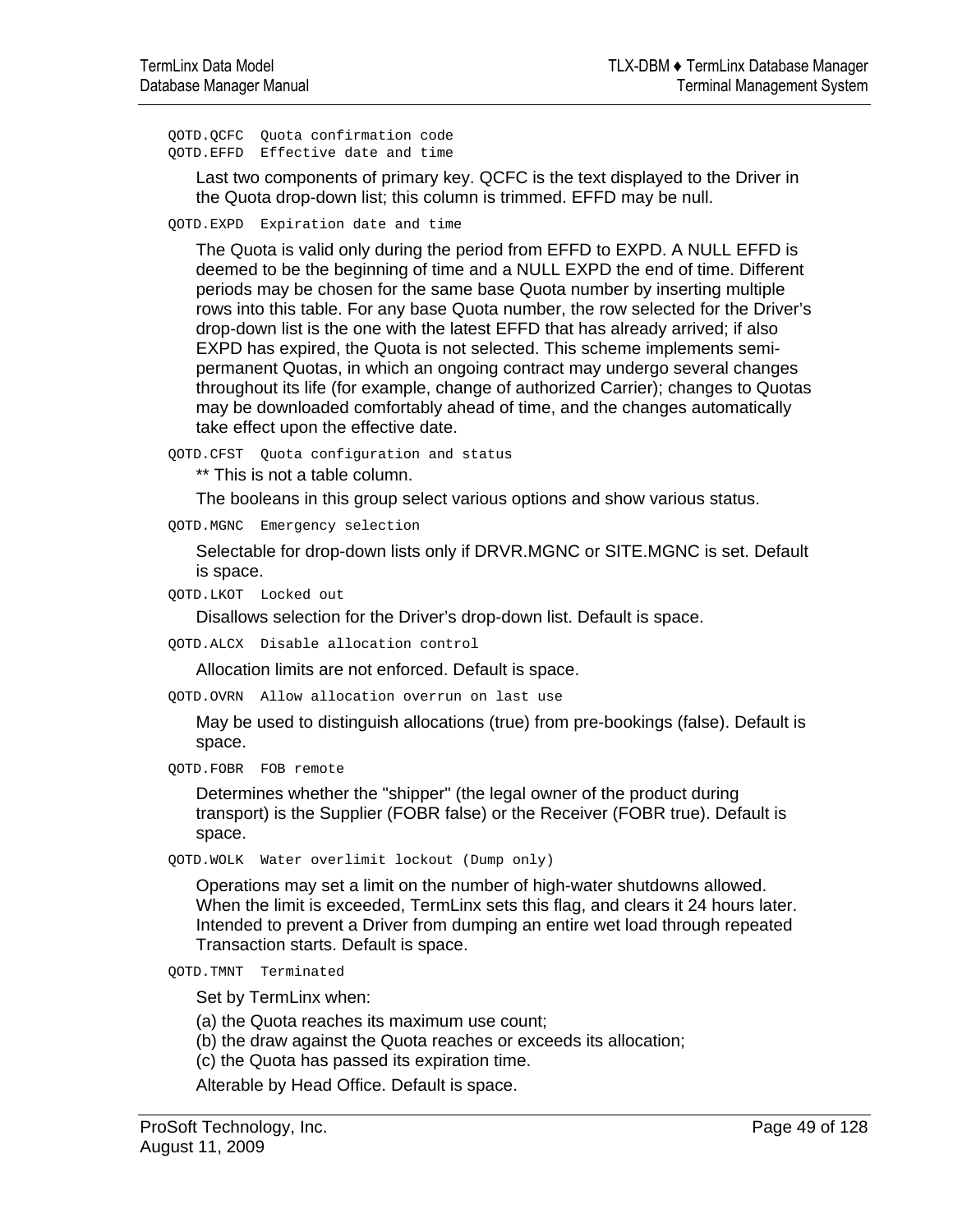QOTD.UPLD Uploaded

Set non-zero by Head Office upon upload, and makes the Quota a candidate for purging by TermLinx (if TMNT is set and TMDT is sufficiently old). Default is 0.

QOTD.TMDT Termination timestamp

Set by TermLinx when it sets TMNT. Alterable by Head Office.

QOTD.ACCT Account number

For Head Office reference, as desired. Transactions not derived from a Quota (via Driver conversation) receive an "account number" between 1 and 99 determined by TermLinx or the PLC (see TRNS below). For Quota-derived Transactions, the "account number" is taken from this column. Default is 0.

QOTD.TCV1 Transaction control value 1 QOTD.TCV2 Transaction control value 2 QOTD.TCV3 Transaction control value 3

These values are transferred to the PLC for transactions authorized against this Quota, in order to provide the PLC with Quota-specific information for specialized control functions.

QOTD.CTNR External contract number

For Head Office reference and printing on formal documents. This column is trimmed.

QOTD.CMNT Comment

This is optional text associated with the Quota that is to be printed on formal documents. This column is trimmed.

QOTD.PRDC Product code

Foreign reference to the Product implied by this Quota.

QOTD.CARR Carrier code QOTD.RLHR Role of carrier hirer

> Specifies the Carrier(s) authorized for this Quota, determined by evaluating the following rules in sequence. When the first condition is satisfied, further evaluation is halted. Items marked "[-]" are assertions only, and do not by themselves select Carriers or cause sequence termination:

> (a) If CARR is non-NULL, it is a foreign reference to CARR, and RLHR is NULL; this Carrier is the only authorized Carrier.

> [-] CARR is NULL, and RLHR is one of "NULL", "RCVR", "SPLR" and "PDCR". Note that the 4-character value "NULL" is distinct from a missing value which is said to be NULL.

> (b) If table QDCX contains any rows that refer to this Quota, then the authorized Carriers are those given on those rows.

[-] Table QDCX does not exist, or contains no rows that refer to this Quota.

(c) If RLHR is "NULL", then all Carriers are authorized.

[-] RLHR is one of "RCVR", "SPLR" and "PDCR", which specifies the role of the entity that hired the Carrier (information obtainable from the contract).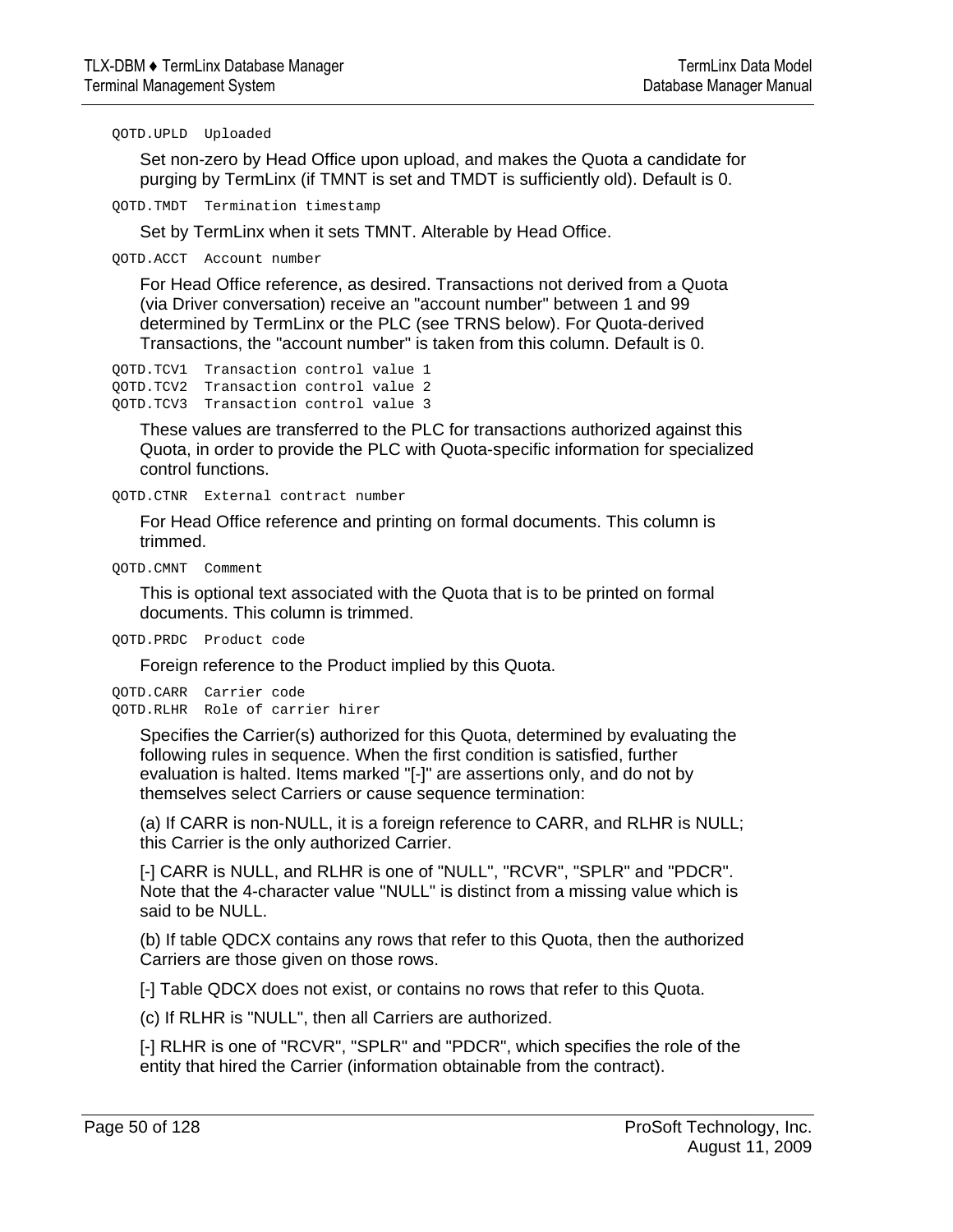(d) RLHR selects the corresponding NADR reference in the Quota, then both are applied through CHXR to determine the authorized Carriers. If RLHR is "PDCR", then QOTD.PDCR must not be NULL.

QOTD.PVST Destination/source province/state code QOTD.CITY Destination/source city name

The city and jurisdiction of the source for this Quota, if known. If PVST is NULL, CITY is ignored.

QOTD.NUSE Maximum allowed number of uses (0 unlimited)

Default is 0.

QOTD.ALIM Allocation limit (0 unlimited)

Maximum volume draw against this Quota. Default is 0.

QOTD.AUSE Allocation used

Total actual volume draw against this Quota. Compared to ALIM to determine allocation remaining. Default is 0.

QOTD.LUSD Timestamp of last usage

Set by TermLinx.

QOTD.NUSD Actual number of uses

Set by TermLinx. Default is 0.

**for dumpings:** 

QOTD.RCVR Name and address (Receiver) QOTD.SPLR Name and address (Supplier) QOTD.PDCR Name and address (Producer)

Foreign references to NADR for the three primary roles in a Dumping contract. For each Dump Quota, SPLR is required, RCVR if NULL defaults to SITE.RCVR (which is then required), and if PDCR is NULL the Producer is determined by a drop-down list derived via SPXR.

QOTD.WOVC Water overruns, count

Maintained by TermLinx. Default is 0. Currently not used.

| <b>Column</b> | Type | LKey           | <b>FKey</b>              | Sr | <b>Description</b>      |
|---------------|------|----------------|--------------------------|----|-------------------------|
| <b>XSYS</b>   | n8   | $\blacksquare$ |                          | Α  | External system support |
| <b>RREF</b>   | v20  | $\blacksquare$ | $\overline{\phantom{a}}$ | Α  | Row reference           |
| <b>CHGC</b>   | u8   | $\blacksquare$ |                          | Α  | Change count            |
| <b>STID</b>   | v20  | P              | <b>SITE</b>              | А  | Site id                 |
| <b>QCFC</b>   | v20  | P              | aotl                     | Α  | Quota confirmation code |
| CARR          | v20  | P              | CARR                     | А  | Carrier code            |

# *5.6.14 QLCX-Lift-Quota-Carrier Cross-Reference*

This optional table implements a simple system for determining the Lift Quotas authorized for the Drivers of a given Carrier. If the Carrier is not specified by the Quota directly, then the Quota is authorized if QLCX contains a row having a matching QOTL and a matching CARR, or if QLCX contains no rows with a matching QOTL and the Quota is authorized by table CHXR (below).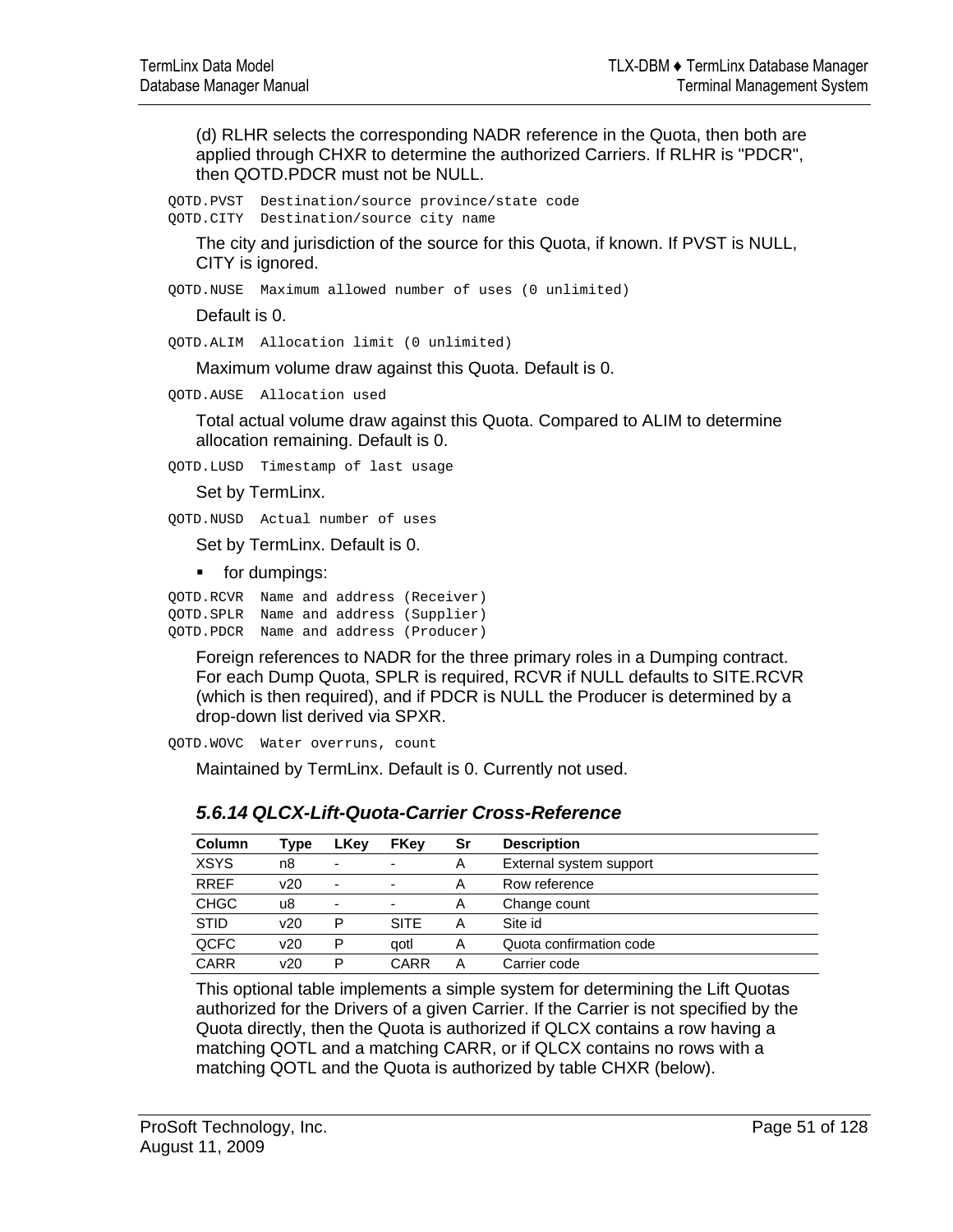QLCX.XSYS External system support QLCX.RREF Row reference

Not used by TermLinx.

QLCX.CHGC Change count

Incremented by the Local Host when it updates the row.

QLCX.STID Site id QLCX.QCFC Quota confirmation code QLCX.CARR Carrier code

Primary key.

# *5.6.15 QDCX-Dump-Quota-Carrier Cross-Reference*

| Column      | Type | LKey                     | <b>FKey</b> | Sr | <b>Description</b>      |
|-------------|------|--------------------------|-------------|----|-------------------------|
| <b>XSYS</b> | n8   | $\overline{\phantom{0}}$ |             | A  | External system support |
| <b>RREF</b> | v20  | $\overline{\phantom{0}}$ |             | A  | Row reference           |
| <b>CHGC</b> | u8   | $\overline{\phantom{0}}$ | ۰           | A  | Change count            |
| <b>STID</b> | v20  | P                        | <b>SITE</b> | A  | Site id                 |
| QCFC        | v20  | P                        | qotd        | A  | Quota confirmation code |
| CARR        | v20  | P                        | CARR        | A  | Carrier code            |

This optional table implements a simple system for determining the Dump Quotas authorized for the Drivers of a given Carrier. If the Carrier is not specified by the Quota directly, then the Quota is authorized if QDCX contains a row having a matching QOTD and a matching CARR, or if QDCX contains no rows with a matching QOTL and the Quota is authorized by table CHXR (below).

QDCX.XSYS External system support QDCX.RREF Row reference

### Not used by TermLinx.

QDCX.CHGC Change count

Incremented by the Local Host when it updates the row.

QDCX.STID Site id QDCX.QCFC Quota confirmation code QDCX.CARR Carrier code

Primary key.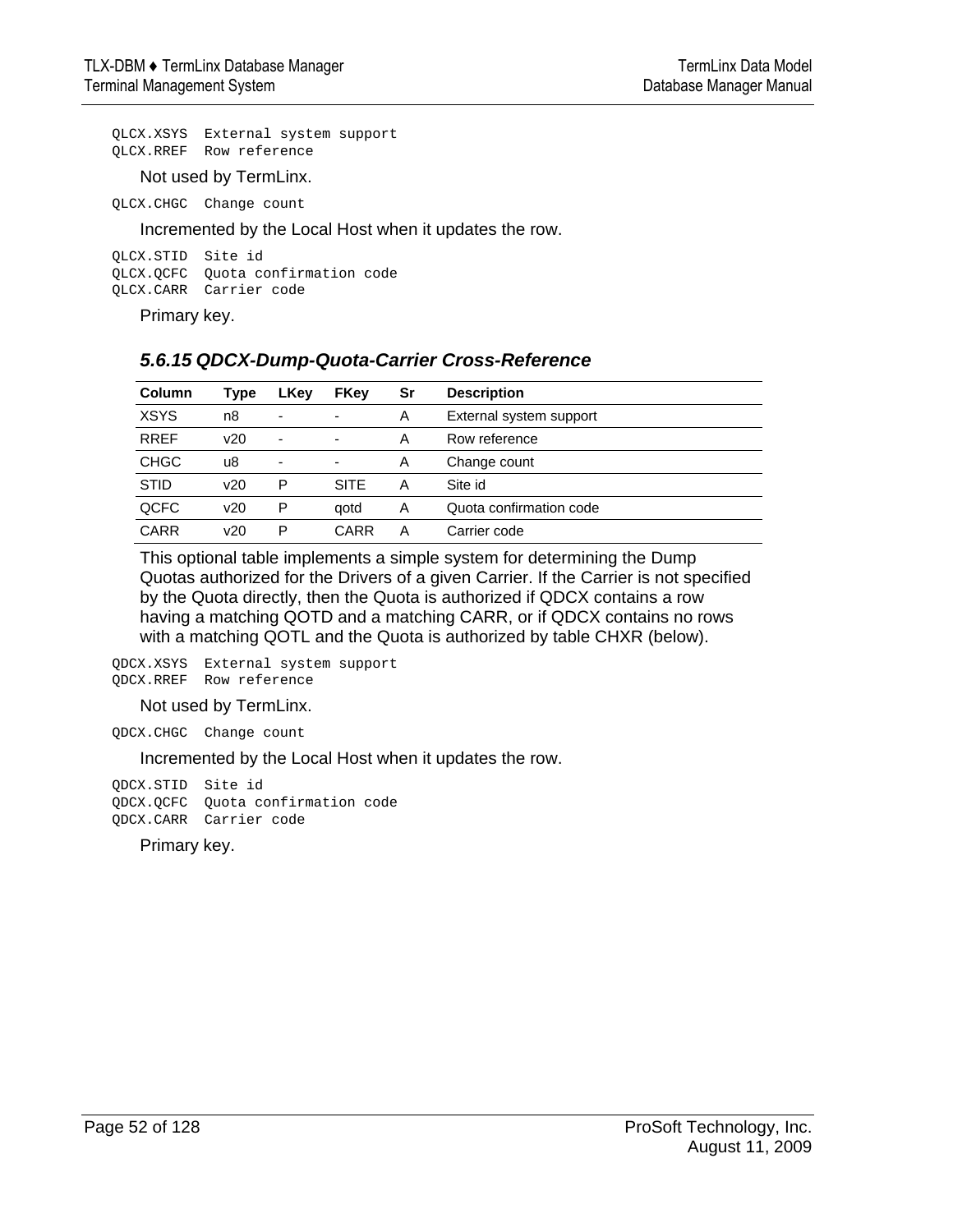| Column      | Type | LKey                     | <b>FKey</b>              | Sr | <b>Description</b>       |
|-------------|------|--------------------------|--------------------------|----|--------------------------|
| <b>XSYS</b> | n8   | $\overline{\phantom{a}}$ |                          | Α  | External system support  |
| <b>RREF</b> | v20  | $\overline{\phantom{a}}$ | ٠                        | Α  | Row reference            |
| <b>CHGC</b> | u8   | $\overline{\phantom{a}}$ | $\overline{\phantom{a}}$ | Α  | Change count             |
| <b>STID</b> | v20  | P                        | <b>SITE</b>              | А  | Site id                  |
| <b>CARR</b> | v20  | P                        | CARR                     | А  | Carrier code             |
| <b>NADR</b> | v20  | P                        | <b>NADR</b>              | А  | Name and address (hirer) |
| <b>RLHR</b> | e    | Р                        |                          | Α  | Role of carrier hirer    |

### *5.6.16 CHXR-Carrier-Hirer Cross-Reference*

This table implements a flexible system for determining the Quotas authorized for the Drivers of a given Carrier. If the Carrier is not specified by the Quota directly, and if the Quota is not authorized by the QLCX or QDCX table, then the Quota is authorized if its RLHR contains the string "NULL" or if CHXR contains a row having a matching CARR, a matching RLHR, and a NADR matching the Quota's NADR reference selected by RLHR.

CHXR.XSYS External system support CHXR.RREF Row reference

Not used by TermLinx.

CHXR.CHGC Change count

Incremented by the Local Host when it updates the row.

| CHXR.STID Site id |                                    |
|-------------------|------------------------------------|
|                   | CHXR.CARR Carrier code             |
|                   | CHXR.NADR Name and address (hirer) |
|                   | CHXR.RLHR Role of carrier hirer    |

Primary key. RLHR is one of "MKTR", "CSTR", "CNSG", "RCVR", "SPLR", "PDCR".

### *5.6.17 CCXR-Customer-Consignee Cross-Reference*

| Type | LKey                     | <b>FKey</b>              | Sr | <b>Description</b>      |
|------|--------------------------|--------------------------|----|-------------------------|
| n8   | $\overline{\phantom{0}}$ | -                        | Α  | External system support |
| v20  | $\overline{\phantom{a}}$ | $\overline{\phantom{a}}$ | Α  | Row reference           |
| u8   | $\overline{\phantom{0}}$ | ٠                        | Α  | Change count            |
| v20  | P                        | <b>SITE</b>              | А  | Site id                 |
| v20  | P                        | <b>NADR</b>              | А  | Customer code           |
| v20  | P                        | <b>NADR</b>              | Α  | Consignee code          |
|      |                          |                          |    |                         |

CCXR.XSYS External system support CCXR.RREF Row reference

#### Not used by TermLinx.

CCXR.CHGC Change count

Incremented by the Local Host when it updates the row.

CCXR.STID Site id CCXR.CSTR Customer code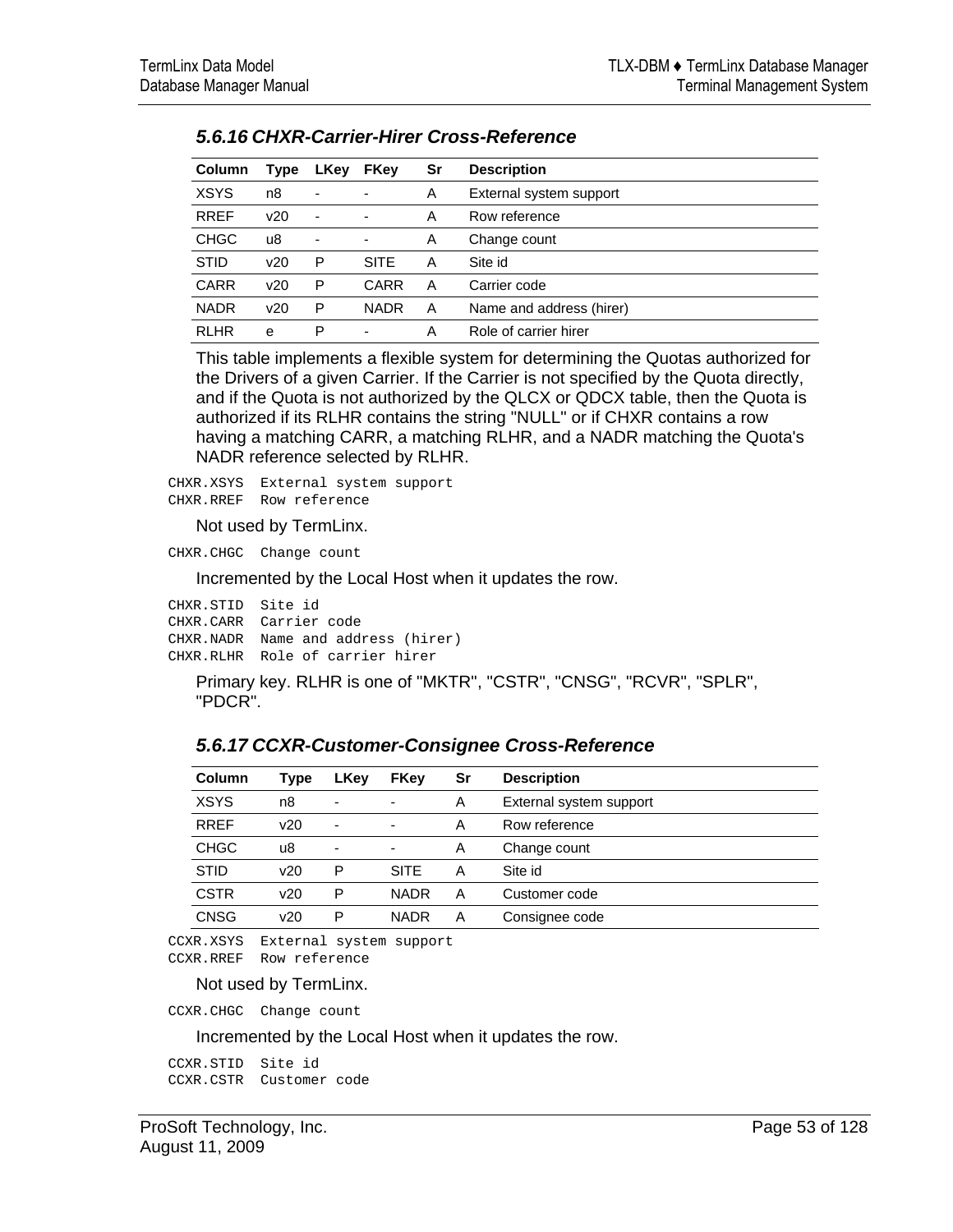CCXR.CNSG Consignee code

Primary key. A non-specific Lift Quota for this Customer may deliver to this Consignee.

| Column      | Type | <b>LKey</b>              | <b>FKey</b> | Sr | <b>Description</b>      |
|-------------|------|--------------------------|-------------|----|-------------------------|
| <b>XSYS</b> | n8   | $\overline{\phantom{a}}$ |             | A  | External system support |
| <b>RREF</b> | v20  | ٠                        |             | A  | Row reference           |
| <b>CHGC</b> | u8   | $\overline{\phantom{a}}$ |             | A  | Change count            |
| <b>STID</b> | v20  | P                        | <b>SITE</b> | A  | Site id                 |
| <b>SPLR</b> | v20  | Р                        | <b>NADR</b> | A  | Supplier code           |
| <b>PDCR</b> | v20  | Р                        | <b>NADR</b> | A  | Producer code           |
|             |      |                          |             |    |                         |

### *5.6.18 SPXR-Supplier-Producer Cross-Reference*

SPXR.XSYS External system support SPXR.RREF Row reference

Not used by TermLinx.

SPXR.CHGC Change count

Incremented by the Local Host when it updates the row.

SPXR.STID Site id SPXR.SPLR Supplier code SPXR.PDCR Producer code

> Primary key. A non-specific Dump Quota for this Supplier may deliver from this Producer.

| Column      | <b>Type</b> | <b>LKey</b> | <b>FKey</b>      | Sr | <b>Description</b>         |
|-------------|-------------|-------------|------------------|----|----------------------------|
| <b>XSYS</b> | n8          |             |                  | A  | External system support    |
| <b>RREF</b> | v20         |             |                  | A  | Row reference              |
| <b>CHGC</b> | u8          |             |                  | A  | Change count               |
| <b>STID</b> | v20         | P           | <b>SITE</b>      | A  | Site id                    |
| <b>SEQN</b> | u8          | P           |                  |    | Sequence number            |
| <b>DUMP</b> | c1          |             |                  |    | Direction (Lift/Dump)      |
| <b>DTPS</b> | dt          |             |                  |    | Post timestamp             |
| <b>RJCD</b> | u2          |             |                  |    | Transaction rejection code |
| QCFC        | v20         |             | qot <sup>*</sup> | D  | Quota confirmation code    |

### *5.6.19 TXCP-Transaction Exception*

Most columns of this table derive their values from corresponding columns of TRNS. The foreign key reference to the QOTx table is "weak".

TXCP.XSYS External system support TXCP.RREF Row reference

Not used by TermLinx.

TXCP.CHGC Change count

Incremented by the Local Host when it updates the row.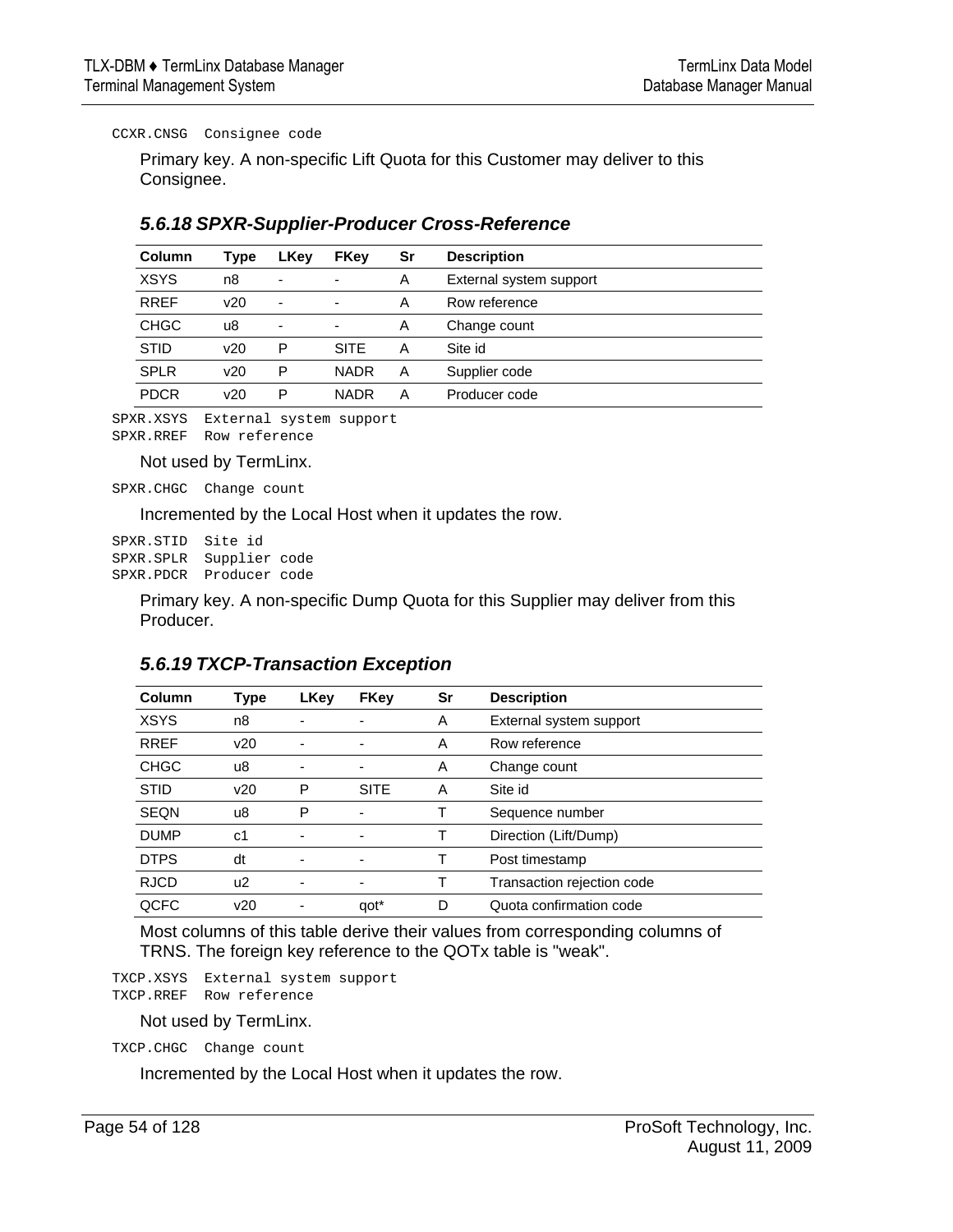TXCP.STID Site id TXCP.SEQN Sequence number

> Primary key. When the row is inserted by TermLinx itself, SEQN is that of the originating TRNS.

TXCP.DUMP Direction (Lift/Dump) TXCP.DTPS Post timestamp TXCP.RJCD Transaction rejection code TXCP.QCFC Quota confirmation code

When the row is inserted by TermLinx itself, these columns are copies of the corresponding columns of the originating TRNS; see documentation of the TRNS table for detail. TermLinx copies a TRNS automatically only when RJCD is nonzero. When the row is inserted manually, no associated TRNS need exist, though the constraints on column values (as documented for TRNS) are still applicable.

| Column      | <b>Type</b>    | <b>LKey</b>                  | <b>FKey</b> | Sr | <b>Description</b>                     |
|-------------|----------------|------------------------------|-------------|----|----------------------------------------|
| <b>STID</b> | v20            | P                            | site        | т  | Site id                                |
| <b>SEQN</b> | u8             | P                            | Ĭ.          | T  | Sequence number                        |
| <b>DUMP</b> | c <sub>1</sub> |                              | ٠           | Τ  | Direction (Lift/Dump)                  |
| <b>TPTY</b> | u1             | ä,                           | ٠           | Τ  | Transaction posting type               |
| <b>ACST</b> | u <sub>2</sub> | ä,                           | ٠           | T  | Transaction activity state             |
| <b>SPLT</b> | u8             |                              | ٠           | T  | <b>Split Transaction</b>               |
| <b>ISLD</b> | v15            | ÷,                           | isld        | D  | Island code                            |
| <b>PRDC</b> | v8             | $\qquad \qquad \blacksquare$ | prdc        | D  | Product code                           |
| <b>DSPC</b> | v32            |                              |             | D  | Product display code                   |
| <b>BLND</b> | u <sub>2</sub> | $\overline{\phantom{0}}$     | blnd        | D  | Blend code                             |
| <b>ACCT</b> | u4             | $\blacksquare$               | ٠           | D  | Account number                         |
| <b>RJCD</b> | u <sub>2</sub> |                              | ٠           | Τ  | Transaction rejection code             |
| <b>DTAR</b> | dt             | ä,                           | ÷           | Τ  | Arrival timestamp                      |
| <b>DTST</b> | dt             | ä,                           | ÷           | Τ  | Start timestamp                        |
| <b>TARE</b> | u10            |                              | ٠           | Τ  | Measured train tare, g                 |
| <b>AUZR</b> | u8             |                              |             | D  | Driver code, authorizer                |
| <b>AUZN</b> | u8             | $\overline{\phantom{a}}$     | drvr        | D  | Driver number, authorizer              |
| <b>MGNC</b> | b              |                              | ٠           | T  | Driver emergency authority, authorizer |
| <b>DRVR</b> | u8             | ٠                            |             | D  | Driver code, shipper                   |
| <b>DVNR</b> | u8             | ٠                            | drvr        | D  | Driver number, shipper                 |
| CARR        | v20            |                              | carr        | D  | Carrier code                           |
| <b>TRNR</b> | u6             | ä,                           | ٠           | D  | Vehicle train number                   |
| <b>BTCH</b> | u1             | ÷,                           | ä,          | D  | Batch number                           |
| <b>VTRK</b> | v10            | $\blacksquare$               | vhcl        | D  | <b>Tractor Vehicle code</b>            |
| <b>TTAR</b> | u9             | ä,                           | ÷           | D  | Listed tare weight, tractor, kg        |
| <b>VHCL</b> | v10            | ÷,                           | ٠           | D  | Vehicle code                           |
| <b>VHCD</b> | v10            |                              | vhcl        | D  | Vehicle display code                   |

# *5.6.20 CTRN-Current Transaction*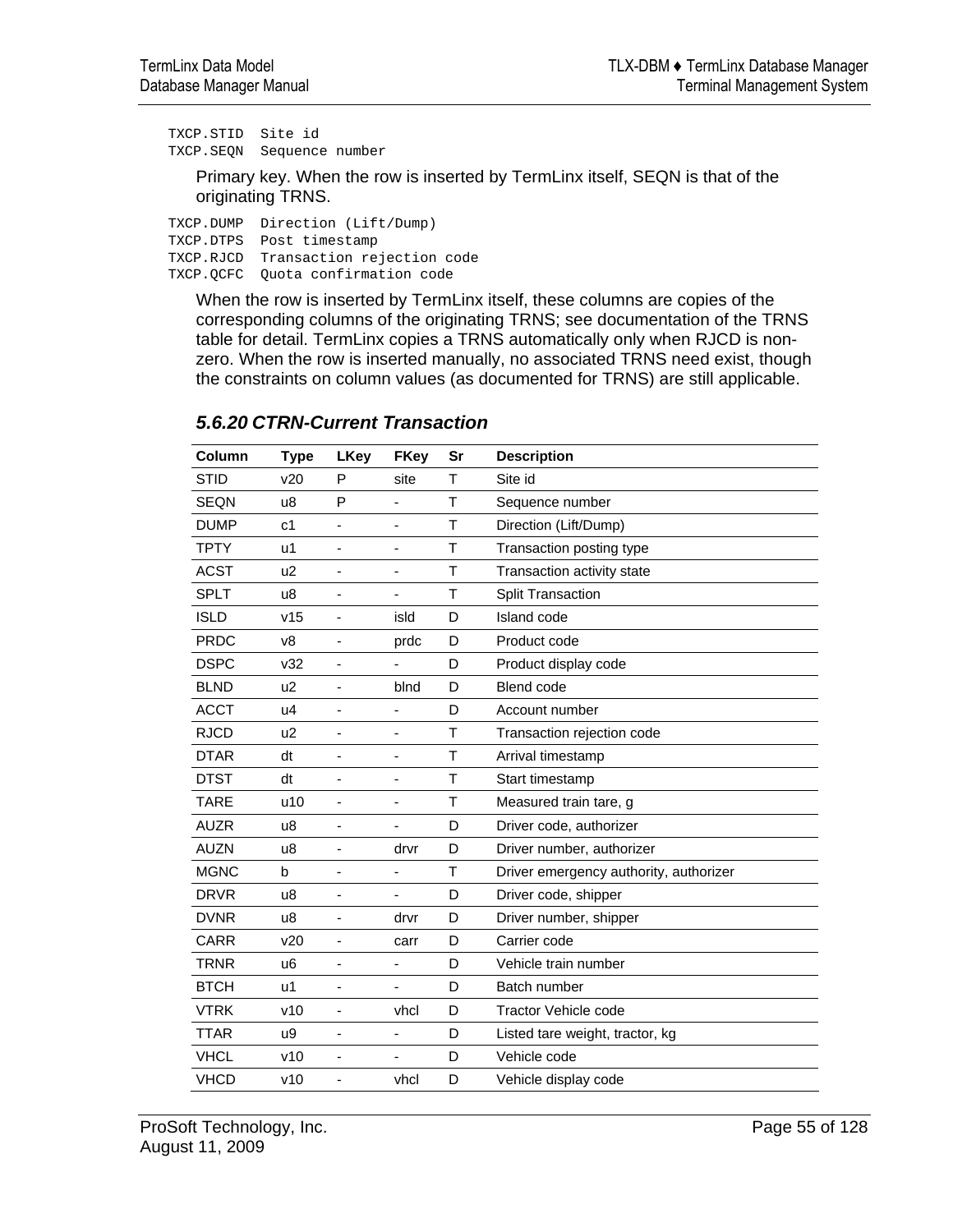| Column           | <b>Type</b>     | <b>LKey</b> | <b>FKey</b>                  | Sr | <b>Description</b>                     |
|------------------|-----------------|-------------|------------------------------|----|----------------------------------------|
| EQPC             | v10             |             |                              | D  | Equipment class                        |
| <b>EQPT</b>      | v10             |             |                              | D  | Equipment type (subclass)              |
| <b>VTAR</b>      | u9              |             |                              | D  | Listed tare weight, vessel, kg         |
| <b>VGRS</b>      | u9              | ä,          |                              | D  | Listed gross weight, vessel, kg        |
| QOTA             | u12             | ٠           | $\qquad \qquad \blacksquare$ | D  | Quota number                           |
| QCFC             | v20             | ٠           | qot*                         | D  | Quota confirmation code                |
| <b>EFFD</b>      | dt              |             | qot*                         | D  | Quota effective date and time          |
| <b>CTNR</b>      | V <sub>40</sub> | -           |                              | D  | External contract number               |
| <b>MKRC</b>      | v20             | ٠           | nadr                         | D  | Marketer/Receiver                      |
| <b>CSSP</b>      | v20             |             | nadr                         | D  | Customer/Supplier                      |
| <b>CNPD</b>      | v20             | ٠           | nadr                         | D  | Consignee/Producer                     |
| <b>PVST</b>      | V <sub>6</sub>  |             | pvst                         | D  | Destination/source province/state code |
| <b>CITY</b>      | V <sub>40</sub> | ÷,          | locn                         | D  | Destination/source city name           |
| <b>FOBR</b>      | b               | ÷,          | ٠                            | D  | FOB remote                             |
| <b>CTPO</b>      | v20             | ٠           | $\qquad \qquad \blacksquare$ | D  | Customer purchase order number         |
| <b>ERVE</b>      | u8              | ٠           | $\qquad \qquad \blacksquare$ | D  | Estimated/requested volume             |
| <b>DBOL</b>      | v20             | -           | ٠                            | D  | Driver's BOL number (Dump only)        |
| LDAR             | dt              | ٠           | -                            | D  | Load arrival timestamp (Dump only)     |
| <b>LDST</b>      | dt              |             | ٠                            | D  | Load start timestamp (Dump only)       |
| LDEN             | dt              |             |                              | D  | Load end timestamp (Dump only)         |
| <b>TRCK</b>      | v10             |             | vhcl                         | D  | Truck number                           |
| TRL1             | v10             | ÷,          | vhcl                         | D  | Trailer 1 number                       |
| TRL <sub>2</sub> | v10             | ÷,          | vhcl                         | D  | Trailer 2 number                       |
| <b>RDBN</b>      | u3              | ÷           |                              | D  | Road ban %                             |
| <b>BSWR</b>      | f               | ÷,          | $\overline{\phantom{m}}$     | D  | Sediment & water sample % (Dump only)  |

Most columns of this table give rise to the values of corresponding columns of TRNS. All foreign keys to the Accounting Database are "weak".

CTRN.STID Site id CTRN.SEQN Sequence number

> Primary key. SEQN is assigned sequentially upon Transaction creation, and is unrelated to the similarly-named column of the TRNS table; separate sequences are used for each.

CTRN.DUMP Direction (Lift/Dump)

Distinguishes between Lift and Dump Transactions. This value is determined by the mode (Lift or Dump) selected during Transaction validation, which in turn constrains the selection of the island during Transaction activation. Values are "L" and "D", and non-NULL.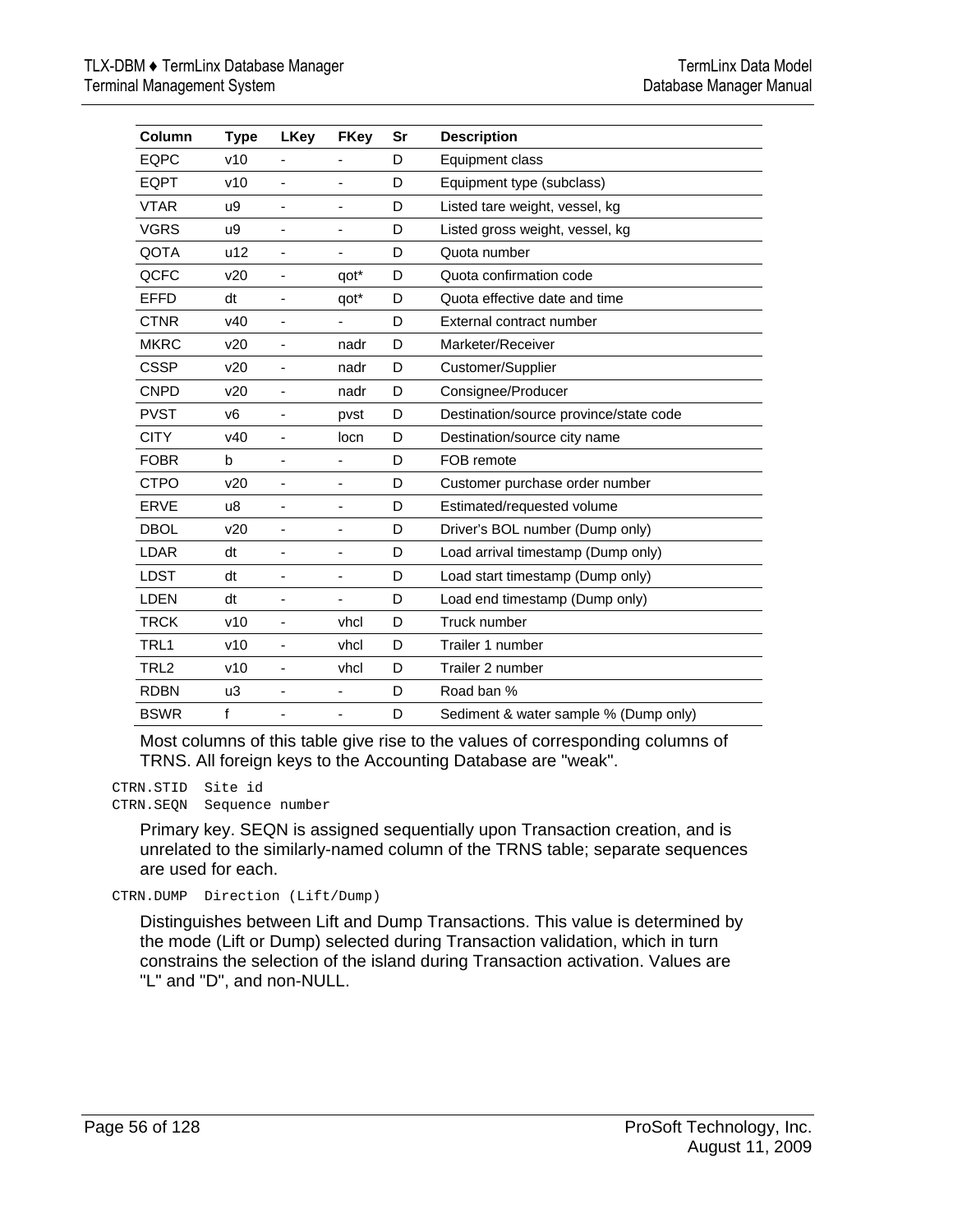CTRN.TPTY Transaction posting type

Indicates the original source of the Transaction. Values are:

3-Accountable

Transactions of this type are created through the usual Driver authorization, and represent normal custody-transfer Transactions.

```
4-Documentable
```
An accountable Transaction becomes documentable when flow has been initiated by the batch controller, indicating that a BOL or BOU must be made available to the Driver.

Only types 3 and 4 occur in the CTRN table; for other types, refer to the TRNS table. Value is never NULL.

CTRN.ACST Transaction activity state

This code is used internally by TermLinx to track the stages through which the Transaction proceeds on its way to termination. If non-zero, the Transaction is not yet terminated; cleared to zero upon termination. Default is 0.

```
CTRN.SPLT Split Transaction
```
If non-zero (and non-NULL), this Transaction was created as an almost-clone of another by a "Split Transaction" operation; the value is the sequence number TRNS.SEQN of the Transaction that was split.

CTRN.ISLD Island code

Foreign reference to corresponding entry in the Operational Database ISLD "table".

CTRN.PRDC Product code CTRN.DSPC Product display code

Foreign references to the relevant Product.

CTRN.BLND Blend code

Extended from the selected row of the Product table.

CTRN.ACCT Account number

This value is taken from QOT\*.ACCT. Values 1 thru 99 should be used with care; see TRNS.ACCT.

CTRN.RJCD Transaction rejection code

This code, assigned by TermLinx upon incomplete termination of the Transaction, gives the reason for Transaction termination. Default is 0.

CTRN.DTAR Arrival timestamp CTRN.DTST Start timestamp CTRN.TARE Measured train tare, g

Assigned by TermLinx as Transaction progresses. The "arrival" timestamp is either the Driver's gate entry time if a gate is present, or the creation time of a Transaction record. The "start" timestamp is Transaction activation; "start" is NULL for a Transaction still on standby.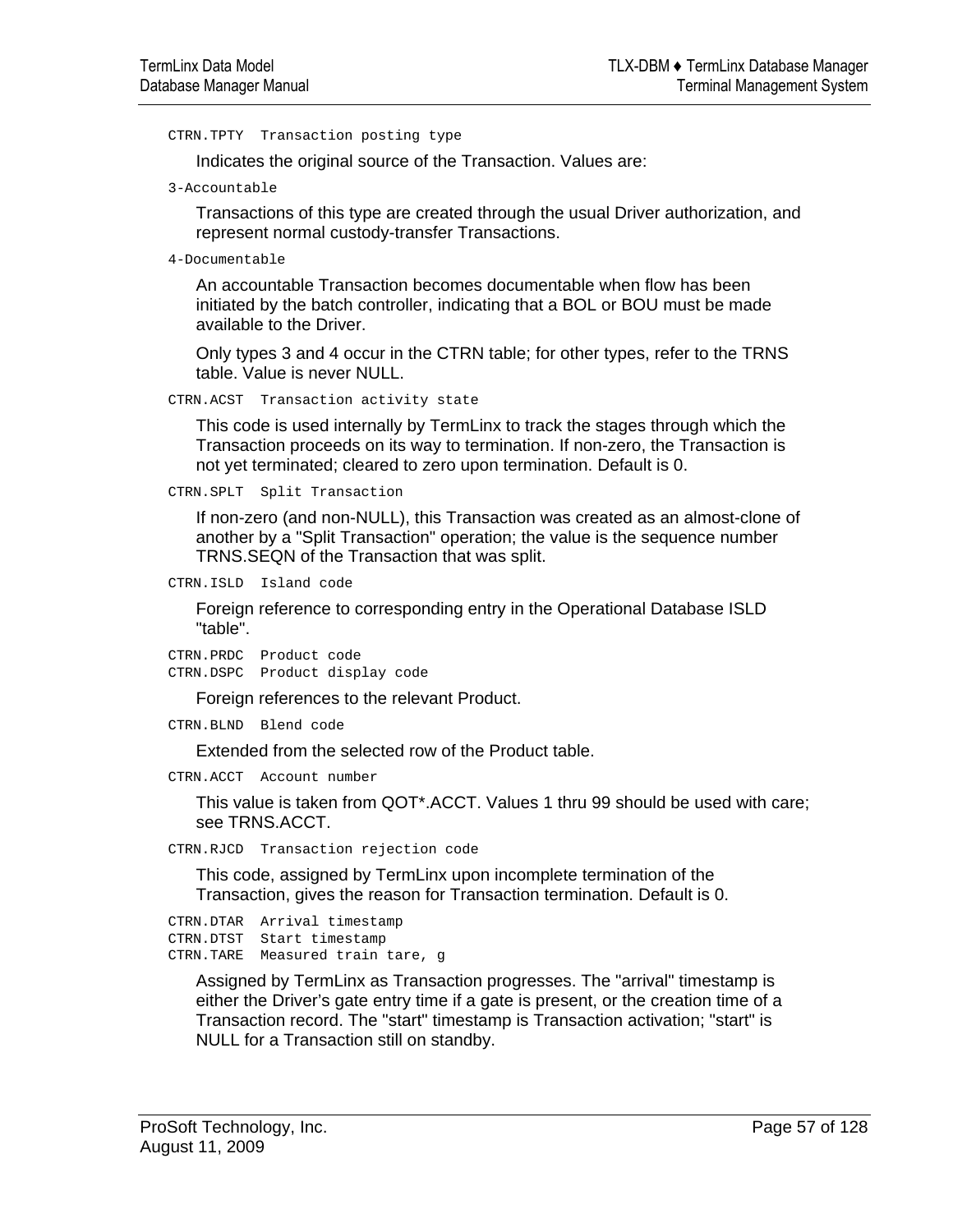CTRN.AUZR Driver code, authorizer CTRN.AUZN Driver number, authorizer CTRN.MGNC Driver emergency authority, authorizer CTRN.DRVR Driver code, shipper CTRN.DVNR Driver number, shipper CTRN.CARR Carrier code CTRN.TRNR Vehicle train number CTRN.BTCH Batch number CTRN.VTRK Tractor Vehicle code CTRN.TTAR Listed tare weight, tractor, kg CTRN.VHCL Vehicle code CTRN.VHCD Vehicle display code CTRN.EQPC Equipment class CTRN.EQPT Equipment type (subclass) CTRN.VTAR Listed tare weight, vessel, kg CTRN.VGRS Listed gross weight, vessel, kg CTRN.QOTA Quota number CTRN.QCFC Quota confirmation code CTRN.EFFD Quota effective date and time CTRN.CTNR External contract number

Assigned by drop-down list during Transaction validation. QOTA+EFFD and QCFC+EFFD are foreign references to the same row of either QOTL or QOTD (depending on the value of DUMP). MGNC is extended from the row of DRVR for the Driver that creates this transaction (AUZR/AUZN); if AUZR does not have MGNC, then DRVR = AUZR (and DVNR = AUZN), else DRVR/DVNR is selected from a drop-down list. For Sites or Modes that do not require Vehicle validation, VHCL/VHCD are null; any Vehicle references are then obtained via the Transaction Details screen and placed into CTRN.TRCK/TRL1/TRL2.

x \$\$\$ TRNR, BTCH, VTRK CTRN.MKRC Marketer/Receiver CTRN.CSSP Customer/Supplier CTRN.CNPD Consignee/Producer

> Extended from the Quota or assigned by drop-down list during Transaction validation.

CTRN.PVST Destination/source province/state code CTRN.CITY Destination/source city name

The city and jurisdiction of the destination (Lifting) or source (Dumping) of the product, extended from the Quota, selected from a drop-down list, or keyed in by the Driver. Violation of referential integrity to the LOCN table is specifically permitted.

CTRN.FOBR FOB remote

Extended from QOT\*.

CTRN.CTPO Customer purchase order number

Extended from QOT\*, or entered by the Driver. This column is trimmed.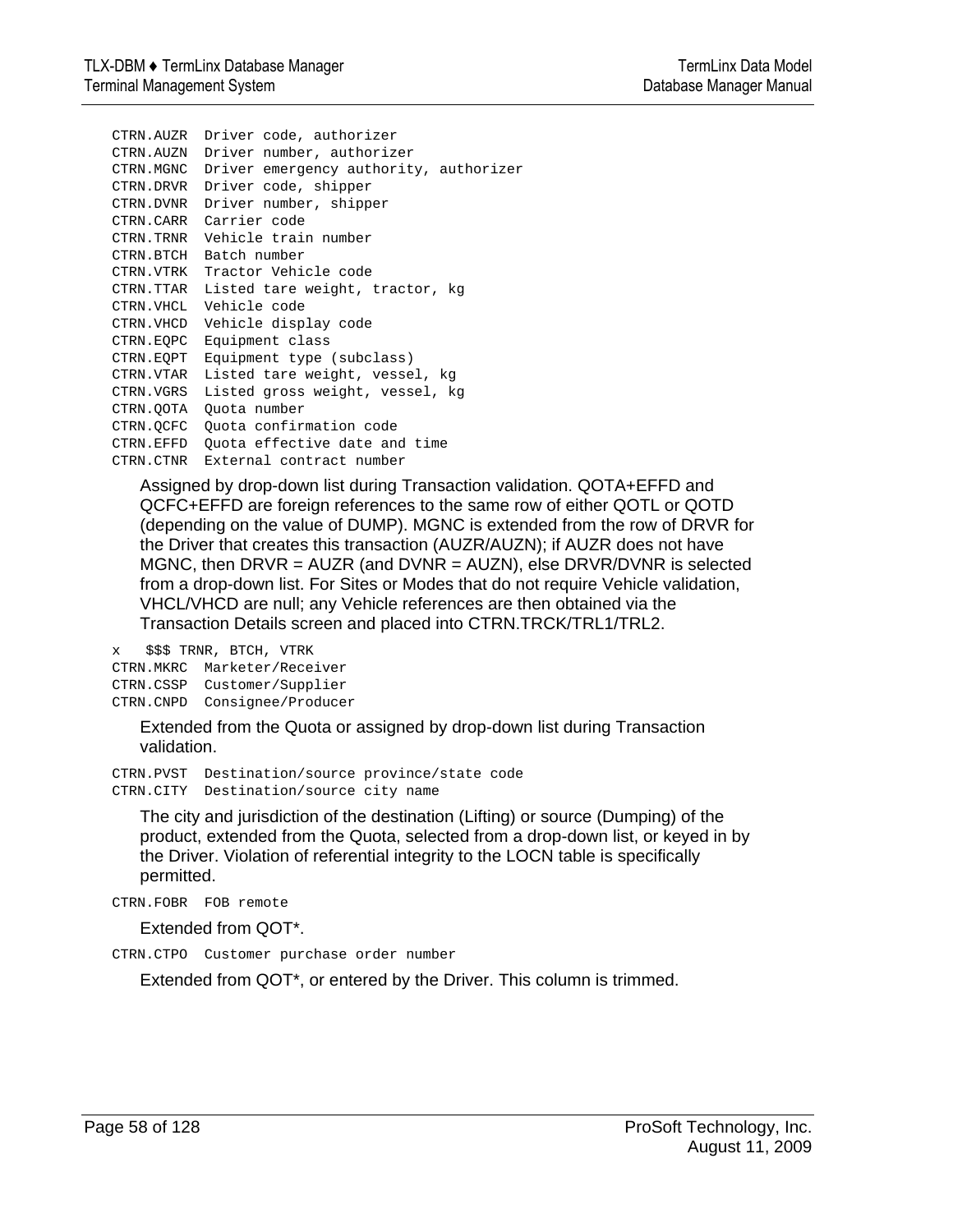CTRN.ERVE Estimated/requested volume

Entered by the Driver. For Dumpings, "estimated" (entered in units of m3, possibly with a fractional part) may be used by the batch controller for flow control. For Liftings, "requested" (entered in units of liters) may also be limited by capacity and allocation constraints. Value is stored in the database in units of liters.

CTRN.DBOL Driver's BOL number (Dump only)

For Dumpings, "Driver's BOL" is entered by the Driver as a link to the BOL from the TermLinx-issued BOU.

```
CTRN.LDAR Load arrival timestamp (Dump only) 
CTRN.LDST Load start timestamp (Dump only) 
CTRN.LDEN Load end timestamp (Dump only)
```
Entered by the Driver, for Dumpings only. These are the times associated with the original lifting of the load.

CTRN.TRCK Truck number CTRN.TRL1 Trailer 1 number CTRN.TRL2 Trailer 2 number

> Foreign references to VHCL. These values, obtained via the Transaction Detail data entry screen, are requested only for Sites/Modes that do not require Vehicle validation. For such Sites, multiple compartments may be transferred via a single Transaction. When Vehicle validation is required, however, each compartment requires its own Transaction. Violation of referential integrity is specifically permitted.

CTRN.RDBN Road ban % CTRN.BSWR Sediment & water sample % (Dump only)

Entered by the Driver.

### *5.6.21 TRNS-Transaction*

**For all Transactions:** 

| Column      | <b>Type</b> | <b>LKey</b> | <b>FKey</b> | Sr | <b>Description</b>         |
|-------------|-------------|-------------|-------------|----|----------------------------|
| <b>STID</b> | v20         | Р           | site        | т  | Site id                    |
| <b>SEQN</b> | u8          | P           |             |    | Sequence number            |
| <b>DUMP</b> | c1          | -           |             | т  | Direction (Lift/Dump)      |
| <b>TPTY</b> | u1          |             |             | т  | Transaction posting type   |
| <b>SPLT</b> | u8          |             |             | т  | <b>Split Transaction</b>   |
| <b>DTPS</b> | dt          |             |             | т  | Post timestamp             |
| <b>UPLD</b> | n8          |             | -           | A  | Uploaded                   |
| <b>ISLD</b> | v15         |             | isld        | D  | Island code                |
| <b>PRDC</b> | v8          |             | prdc        | D  | Product code               |
| <b>DSPC</b> | v32         |             |             | D  | Product display code       |
| <b>ACCT</b> | u4          |             |             | D  | Account number             |
| <b>RJCD</b> | u2          |             |             |    | Transaction rejection code |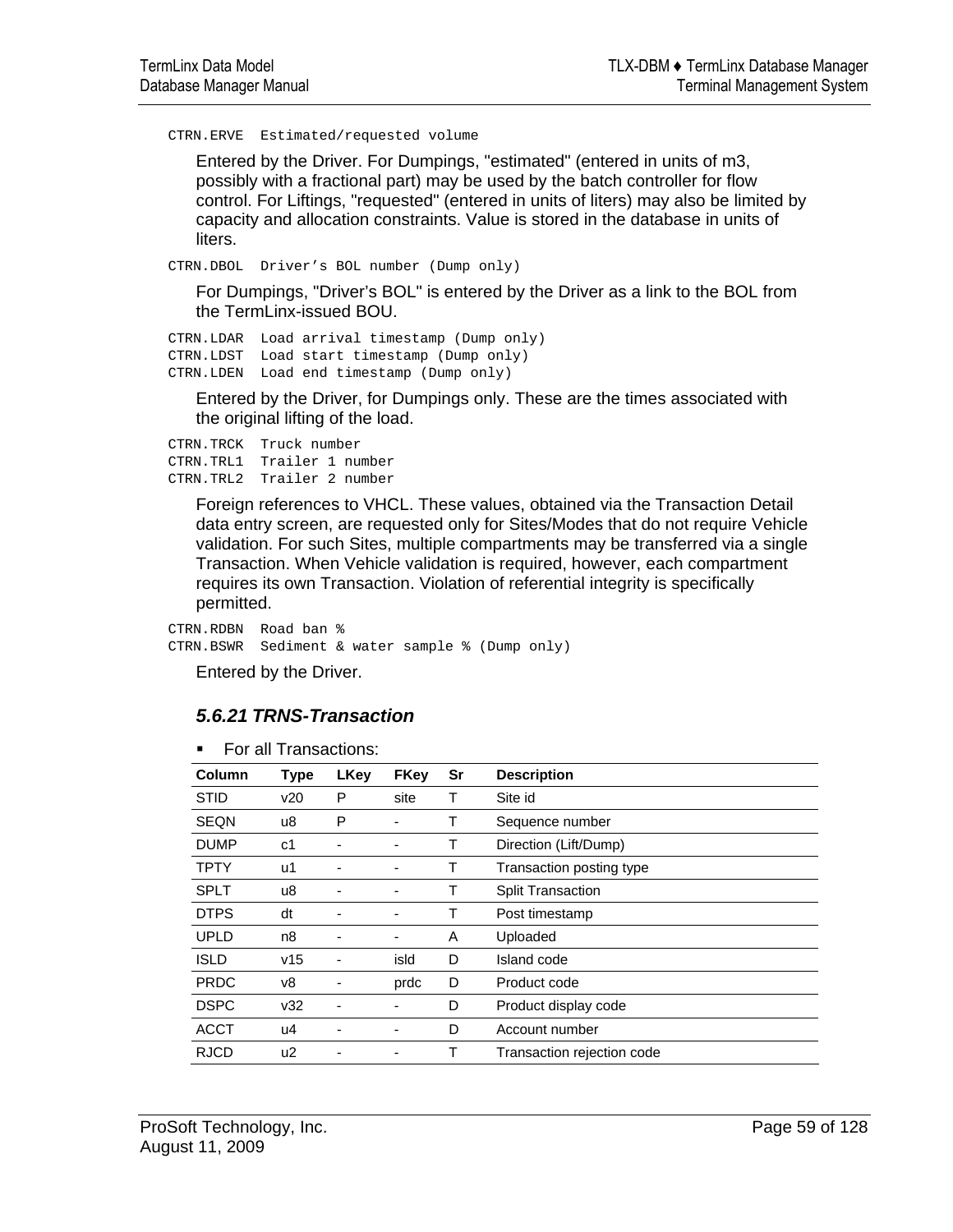| Column           | <b>Type</b> | i or all completed mansactions.<br><b>LKey</b> | <b>FKey</b>                  | Sr | <b>Description</b>                        |
|------------------|-------------|------------------------------------------------|------------------------------|----|-------------------------------------------|
| <b>TALM</b>      | u10         |                                                | $\overline{\phantom{a}}$     | T  | Transaction alarms, short                 |
| <b>TLRM</b>      | v87         | $\overline{\phantom{a}}$                       | -                            | T  | Transaction alarms, long                  |
| <b>TKCD</b>      | d           |                                                | $\overline{a}$               | T  | <b>Ticket date</b>                        |
| <b>TKCN</b>      | u8          | $\frac{1}{2}$                                  | $\qquad \qquad \blacksquare$ | T  | Ticket number                             |
| <b>MTOP</b>      | u10         | $\qquad \qquad \blacksquare$                   |                              | T  | Meter open                                |
| <b>MTCL</b>      | u10         | $\qquad \qquad \blacksquare$                   | $\qquad \qquad \blacksquare$ | Τ  | Meter close                               |
| <b>MTCT</b>      | u10         | $\blacksquare$                                 | $\overline{\phantom{a}}$     | T  | Raw count                                 |
| <b>MTIC</b>      | u10         | $\blacksquare$                                 |                              | T  | Indicated volume                          |
| <b>MTGR</b>      | u10         | ä,                                             | $\qquad \qquad \blacksquare$ | T  | Gross volume                              |
|                  |             |                                                | $\overline{\phantom{a}}$     | T  |                                           |
| <b>MTGS</b>      | u10         |                                                |                              |    | Gross standard volume                     |
| <b>MTVL</b>      | u10         | $\qquad \qquad \blacksquare$                   | $\overline{\phantom{a}}$     | T  | Net volume                                |
| <b>MTMS</b>      | u10         |                                                | $\qquad \qquad \blacksquare$ | T  | Mass                                      |
| <b>MTIJ</b>      | u10         | $\qquad \qquad \blacksquare$                   | $\overline{\phantom{a}}$     | T  | Vapor injection                           |
| <b>MTRY</b>      | u10         | -                                              | $\qquad \qquad \blacksquare$ | T  | Vapor recovery                            |
| MTC <sub>2</sub> | u10         | -                                              | $\qquad \qquad \blacksquare$ | T  | User accumulator C2                       |
| MTC1             | u10         |                                                | $\qquad \qquad \blacksquare$ | Τ  | User accumulator C1                       |
| MTB <sub>5</sub> | u10         | -                                              | $\overline{\phantom{a}}$     | T  | User accumulator B5                       |
| MTB4             | u10         | $\qquad \qquad \blacksquare$                   | $\overline{\phantom{a}}$     | T  | User accumulator B4                       |
| MTB <sub>3</sub> | u10         | $\qquad \qquad \blacksquare$                   | $\overline{\phantom{a}}$     | Τ  | User accumulator B3                       |
| MTB <sub>2</sub> | u10         |                                                | $\blacksquare$               | T  | User accumulator B2                       |
| MTB1             | u10         | $\frac{1}{2}$                                  | $\overline{\phantom{a}}$     | T  | User accumulator B1                       |
| MTA <sub>5</sub> | u10         |                                                |                              | T  | User accumulator A5                       |
| MTA4             | u10         | $\frac{1}{2}$                                  | $\qquad \qquad \blacksquare$ | T  | User accumulator A4                       |
| MTA3             | u10         |                                                | $\overline{a}$               | T  | User accumulator A3                       |
| MTA <sub>2</sub> | u10         | $\qquad \qquad \blacksquare$                   | $\overline{\phantom{a}}$     | T  | User accumulator A2                       |
| MTA1             | u10         | $\blacksquare$                                 | $\qquad \qquad \blacksquare$ | T  | User accumulator A1                       |
| <b>CLVP</b>      | u10         | $\qquad \qquad \blacksquare$                   | $\qquad \qquad \blacksquare$ | T  | Net vapor recovery                        |
| <b>CLLQ</b>      | u10         | $\blacksquare$                                 |                              | T  | Vapor liquid equivalent                   |
| <b>CLTL</b>      | u10         | $\overline{\phantom{a}}$                       |                              | T  | Total net volume                          |
| CLU <sub>2</sub> | u10         | $\frac{1}{2}$                                  |                              | T  | User calculation 2                        |
| CLU1             | u10         |                                                | -                            | Т  | User calculation 1                        |
| <b>SWPC</b>      | f           | $\overline{\phantom{0}}$                       |                              | Т  | Back-calculated sediment & water percent  |
| LEQF             | f           | $\overline{\phantom{0}}$                       | -                            | Τ  | Vapor-to-liquid equivalence factor        |
| <b>DNSS</b>      | $\mathsf f$ |                                                |                              | T  | Blend standard density                    |
| <b>PVTF</b>      | $\mathsf f$ | -                                              | -                            | T  | Process variable avg, flowing temperature |
| <b>PVPF</b>      | $\mathsf f$ | -                                              | -                            | Т  | Process variable avg, flowing pressure    |
| <b>PVDF</b>      | $\mathsf f$ |                                                |                              | Т  | Process variable avg, flowing density     |
| <b>PVWF</b>      | f           |                                                |                              | т  | Process variable avg, S&W percent         |
| <b>PVDS</b>      | f           |                                                |                              | T  | Process variable avg, standard density    |

■ For all completed Transactions: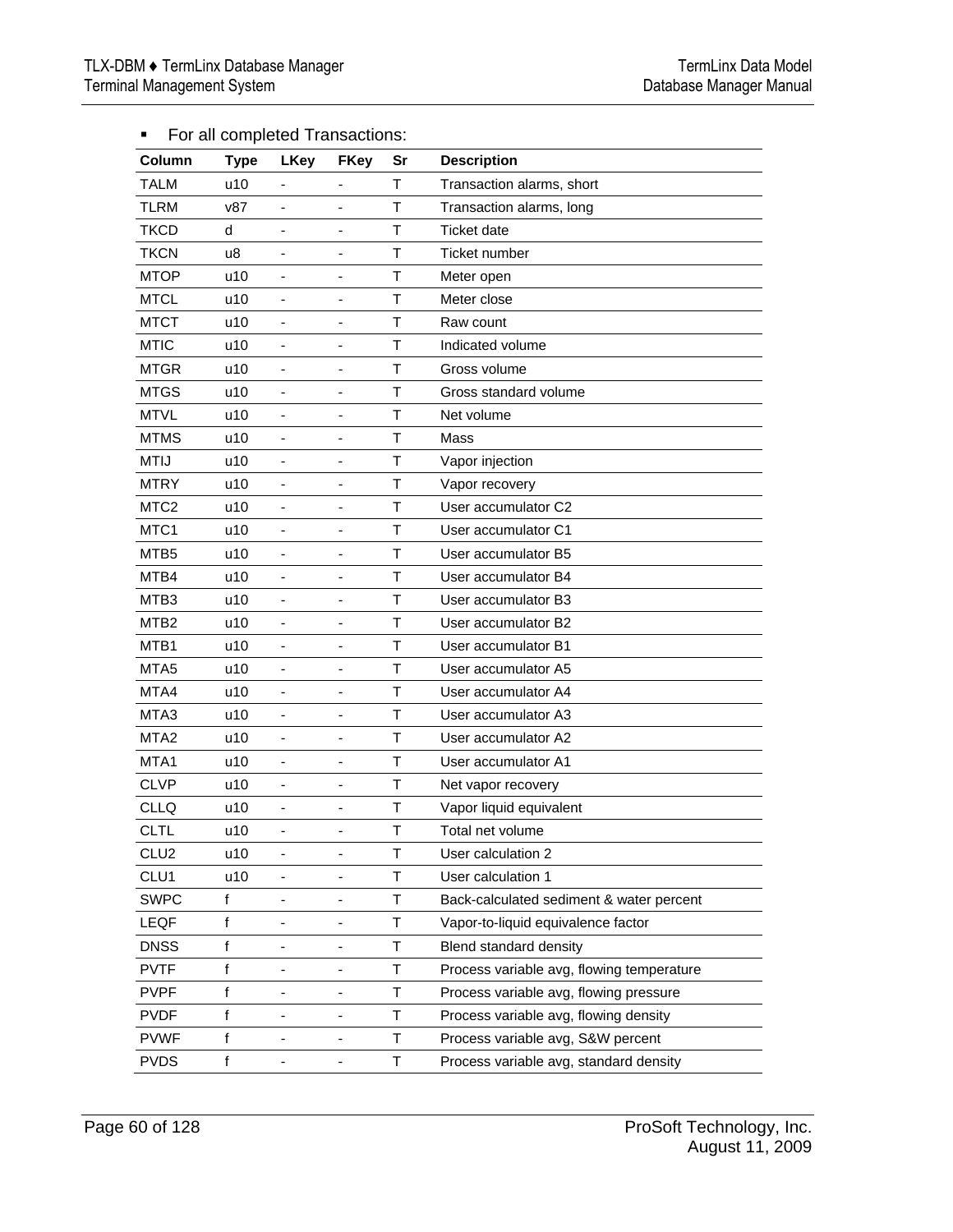| Column           | <b>Type</b>                       | <b>LKey</b>                  | <b>FKey</b>              | Sr | <b>Description</b>                     |
|------------------|-----------------------------------|------------------------------|--------------------------|----|----------------------------------------|
| PVU <sub>5</sub> | f                                 |                              |                          | T  | Process variable avg, user variable 5  |
| PVU <sub>4</sub> | f                                 | $\overline{\phantom{a}}$     | -                        | T  | Process variable avg, user variable 4  |
| PVU <sub>3</sub> | f                                 |                              |                          | T  | Process variable avg, user variable 3  |
| PVU <sub>2</sub> | f                                 | $\overline{\phantom{a}}$     | -                        | Τ  | Process variable avg, user variable 2  |
| PVU <sub>1</sub> | f                                 |                              |                          | T  | Process variable avg, user variable 1  |
| CPT <sub>1</sub> | f                                 | $\qquad \qquad \blacksquare$ | $\overline{a}$           | T  | Component 1 amount                     |
| CPT <sub>2</sub> | f                                 | $\overline{\phantom{a}}$     |                          | т  | Component 2 amount                     |
| CPT3             | f                                 |                              | ٠                        | т  | Component 3 amount                     |
| CPT4             | f                                 |                              |                          | т  | Component 4 amount                     |
| CPT <sub>5</sub> | f                                 |                              |                          | T  | Component 5 amount                     |
|                  |                                   |                              |                          |    |                                        |
| CPT <sub>6</sub> | f                                 |                              |                          | T  | Component 6 amount                     |
| CPT7             | f                                 |                              |                          | т  | Component 7 amount                     |
| CPT8             | f                                 |                              |                          | т  | Component 8 amount                     |
|                  | for all accountable Transactions: |                              |                          |    |                                        |
| Column           | <b>Type</b>                       | <b>Key</b>                   | <b>FKey</b>              | Sr | <b>Description</b>                     |
| <b>DTAR</b>      | dt                                |                              |                          | T  | Arrival timestamp                      |
| <b>DTST</b>      | dt                                |                              |                          | Τ  | Start timestamp                        |
| DTEN             | dt                                | ÷                            |                          | Τ  | End timestamp                          |
| <b>TARE</b>      | u10                               | $\qquad \qquad \blacksquare$ | $\overline{\phantom{a}}$ | т  | Measured train tare, g                 |
| <b>GROS</b>      | u10                               | ٠                            |                          | Т  | Measured train gross, g                |
| <b>AUZR</b>      | u8                                |                              |                          | D  | Driver code, authorizer                |
| <b>AUZN</b>      | u8                                |                              | drvr                     | D  | Driver number, authorizer              |
| <b>MGNC</b>      | b                                 |                              |                          | Τ  | Driver emergency authority, authorizer |
| <b>DRVR</b>      | u8                                |                              |                          | D  | Driver code, shipper                   |
| <b>DVNR</b>      | u8                                | ÷                            | drvr                     | D  | Driver number, shipper                 |
| CARR             | v20                               | $\overline{\phantom{0}}$     | carr                     | D  | Carrier code                           |
| TRNR             | u <sub>6</sub>                    | $\overline{\phantom{0}}$     | $\blacksquare$           | D  | Vehicle train number                   |
| <b>BTCH</b>      | u1                                |                              |                          | D  | Batch number                           |
| <b>VTRK</b>      | v10                               |                              | vhcl                     | D  | Tractor Vehicle code                   |
| <b>VHCL</b>      | v10                               |                              |                          | D  | Vehicle code                           |
| <b>VHCD</b>      | v10                               |                              | vhcl                     | D  | Vehicle display code                   |
| QOTA             | u12                               | -                            | ۰                        | D  | Quota number                           |
| QCFC             | v20                               | -                            | qot*                     | D  | Quota confirmation code                |
| <b>EFFD</b>      | dt                                | $\overline{\phantom{0}}$     | qot*                     | D  | Quota effective date and time          |
| <b>CTNR</b>      | v40                               | $\overline{\phantom{0}}$     |                          | D  | External contract number               |
| <b>MKRC</b>      | v20                               |                              | nadr                     | D  | Marketer/Receiver                      |
| <b>CSSP</b>      | v20                               |                              | nadr                     | D  | Customer/Supplier                      |
| <b>CNPD</b>      | v20                               |                              | nadr                     | D  | Consignee/Producer                     |
| <b>PVST</b>      | v6                                | ۰                            | pvst                     | D  | Destination/source province/state code |
| <b>CITY</b>      | v40                               | $\overline{\phantom{0}}$     | locn                     | D  | Destination/source city name           |
| <b>FOBR</b>      | b                                 | -                            | $\overline{\phantom{0}}$ | Т  | FOB remote                             |
| <b>CTPO</b>      | v20                               | -                            | -                        | D  | Customer purchase order number         |
| <b>ERVE</b>      | u8                                |                              |                          | D  | Estimated/requested volume             |
| <b>DBOL</b>      | v20                               | $\frac{1}{2}$                | $\overline{\phantom{a}}$ | D  | Driver's BOL number (Dump only)        |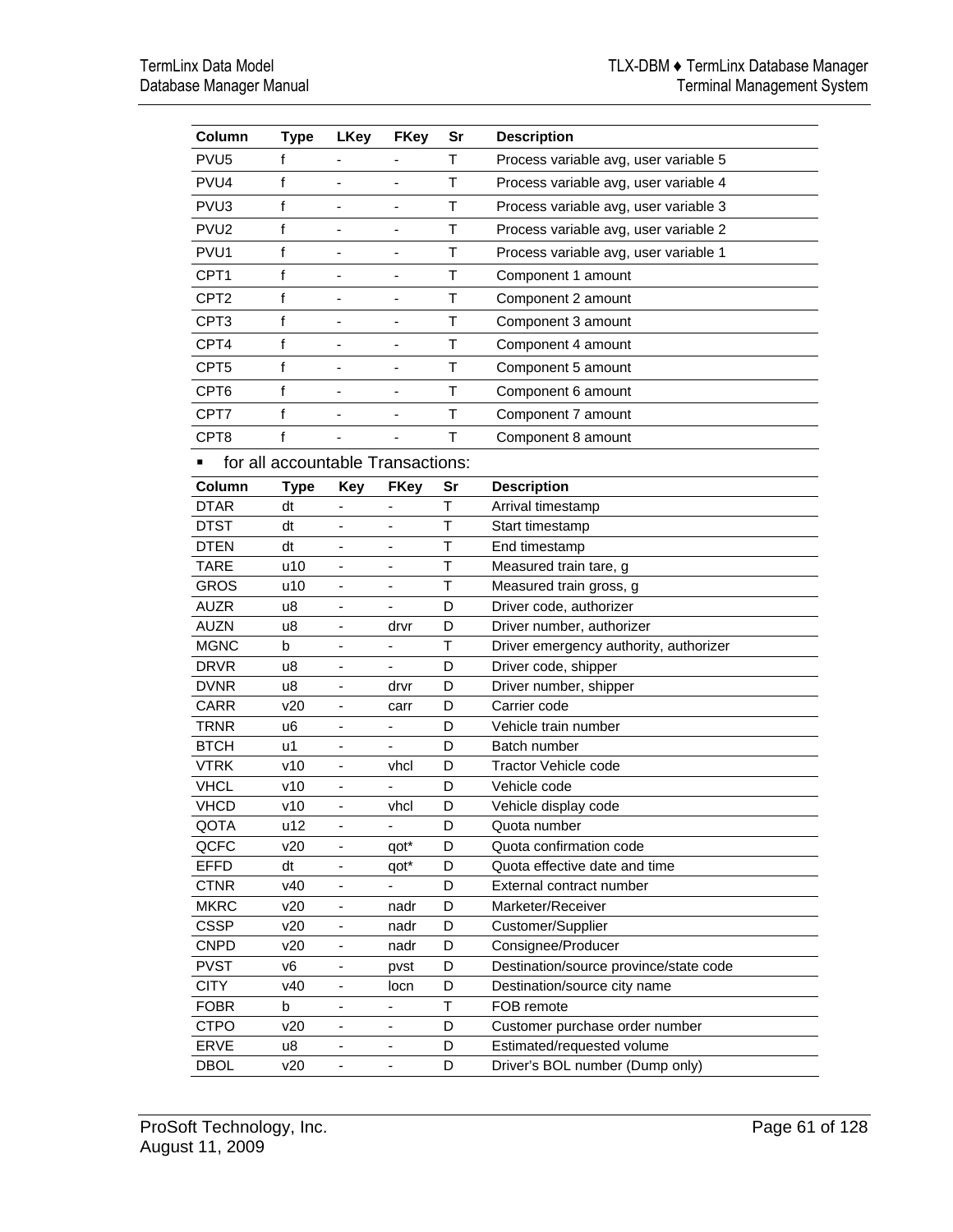| Column           | Type | Key | <b>FKey</b> | Sr | <b>Description</b>                    |
|------------------|------|-----|-------------|----|---------------------------------------|
| LDAR             | dt   |     |             | D  | Load arrival timestamp (Dump only)    |
| <b>LDST</b>      | dt   |     |             | D  | Load start timestamp (Dump only)      |
| <b>LDEN</b>      | dt   |     |             | D  | Load end timestamp (Dump only)        |
| <b>TRCK</b>      | v10  |     | vhcl        | D  | Truck number                          |
| TRL1             | v10  |     | vhcl        | D  | Trailer 1 number                      |
| TRL <sub>2</sub> | v10  | ۰   | vhcl        | D  | Trailer 2 number                      |
| <b>RDBN</b>      | uЗ   |     |             | D  | Road ban %                            |
| <b>BSWR</b>      |      |     | ۰           | D  | Sediment & water sample % (Dump only) |
| <b>RFXP</b>      | long | -   | -           |    | Referential expansion                 |

Note: Columns MTVP, MTLQ, MTTL, and MTC2 are only used with Entero.

Some columns of this table derive their values from corresponding columns of CTRN. All foreign keys to the Accounting Database are "weak".

for all Transactions:

```
TRNS.STID Site id 
TRNS.SEQN Sequence number
```
Primary key. SEQN is assigned sequentially upon Transaction termination, and bears no relationship to the similarly-named column of the CTRN table; separate sequences are used for each. SEQN also bears no relationship to the ticket number, if any, except for chronological correspondence.

TRNS.DUMP Direction (Lift/Dump)

Distinguishes between Lift and Dump Transactions. For operational Transactions, this value is determined directly from the operational configuration of the island, which may be either Lift or Dump but not both. For accountable Transactions, this value is determined by the mode (Lift or Dump) selected during Transaction validation, which in turn constrains the selection of the island during Transaction activation. Values are "L" and "D", and non-NULL.

```
TRNS.TPTY Transaction posting type
```
Indicates the original source of the Transaction. Values are:

1-Cold start

A marker Transaction is written for each island when TermLinx is started. Contains start-up values (for example, meter readings) obtained from the PLC.

2-Operational

The PLC, if suitably programmed, may create Transactions of this type independently of any Driver authorization; for example, proving a meter. Also, TermLinx itself creates an operational Transaction to report a product leak, which is unaccounted flow outstanding at the time of starting a Driver-authorized Transaction.

```
3-Accountable
```
Transactions of this type are created through the usual Driver authorization, and represent normal custody-transfer Transactions.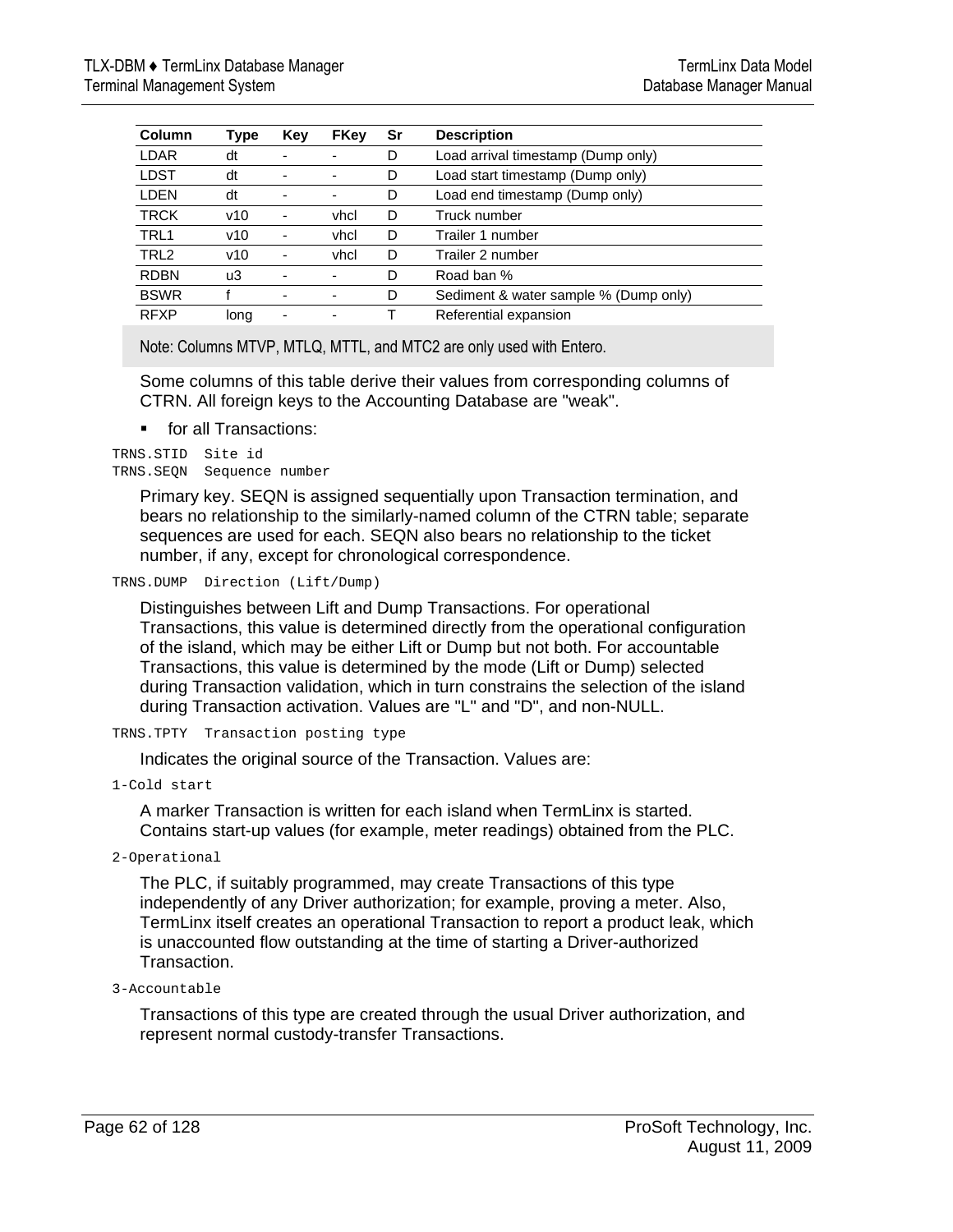#### 4-Documentable

An accountable Transaction becomes documentable when flow has been initiated by the batch controller, indicating that a BOL or BOU must be made available to the Driver.

```
5-Quota termination
```
When a Quota is automatically terminated, a marker transaction is written which identifies it, populating these columns only:

```
SEQN-from TRNSPKSQNC, TRNS primary key sequence generator 
STID-from QOTx.STID, site id 
QOTA-from QOTx.QOTA, quota code 
QCFC-from QOTx.QCFC, quota confirmation code 
EFFD-from QOTx.EFFD, effective date 
DTPS-timestamp of termination 
TPTY-= 5
DUMP-"L" or "D" for Lift or Dump respectively 
RJCD-indicates terminator and condition causing termination: 
    3-by kernel (DLL), number of uses exhausted: NUSD >= NUSE 
    2-by kernel (DLL), allocation exhausted: AUSE >= ALIM 
   1-by kernel (DLL), duration expiration: now >= EXPD 
    0-by stored procedure, duration expiration: now >= EXPD 
FOBR-from QOTx.FOBR, FOB remote 
ACCT-from QOTx.ACCT, account number 
CTNR-from QOTx.CTNR, external contract number 
PRDC-from QOTx.PRDC or as completed, product code 
MTVL-from QOTx.AUSE, allocation used 
MTCT-from QOTx.NUSD, actual number of uses 
MKRC-from QOTL.MKTR/QOTD.RCVR or as completed, marketer/receiver
```
When a quota is terminated by the kernel (RJCD non-zero), the termination of the quota occurs upon termination of a transaction that used that quota. In this case, certain columns (PRDC, MKRC) acquire the values used for the transaction, which are the quota values completed by the rules of selection applied during creation of the transaction. For example, if the MKTR of a terminated QOTL is null, then the MKRC of the type 5 transaction will be null if the quota was terminated by the stored procedure, but will be the value of STRF.MKTR if the quota was terminated by the kernel. Furthermore, the kernel tests quota termination conditions in descending order of RJCD, terminating the quota upon the first condition satisfied. The kernel's site task invokes the quotatermination stored procedures at a frequency of approximately one hour; these procedures test only the duration expiration condition, but do so for all unterminated quotas.

Posting types 1 and 5 do not represent product flow. Types 3 and 4 arise from the CTRN table. Value is never NULL.

TRNS.SPLT Split Transaction

If non-zero (and non-NULL), this Transaction was created as an almost-clone of another by a "Split Transaction" operation; the value is the sequence number TRNS.SEQN of the Transaction that was split.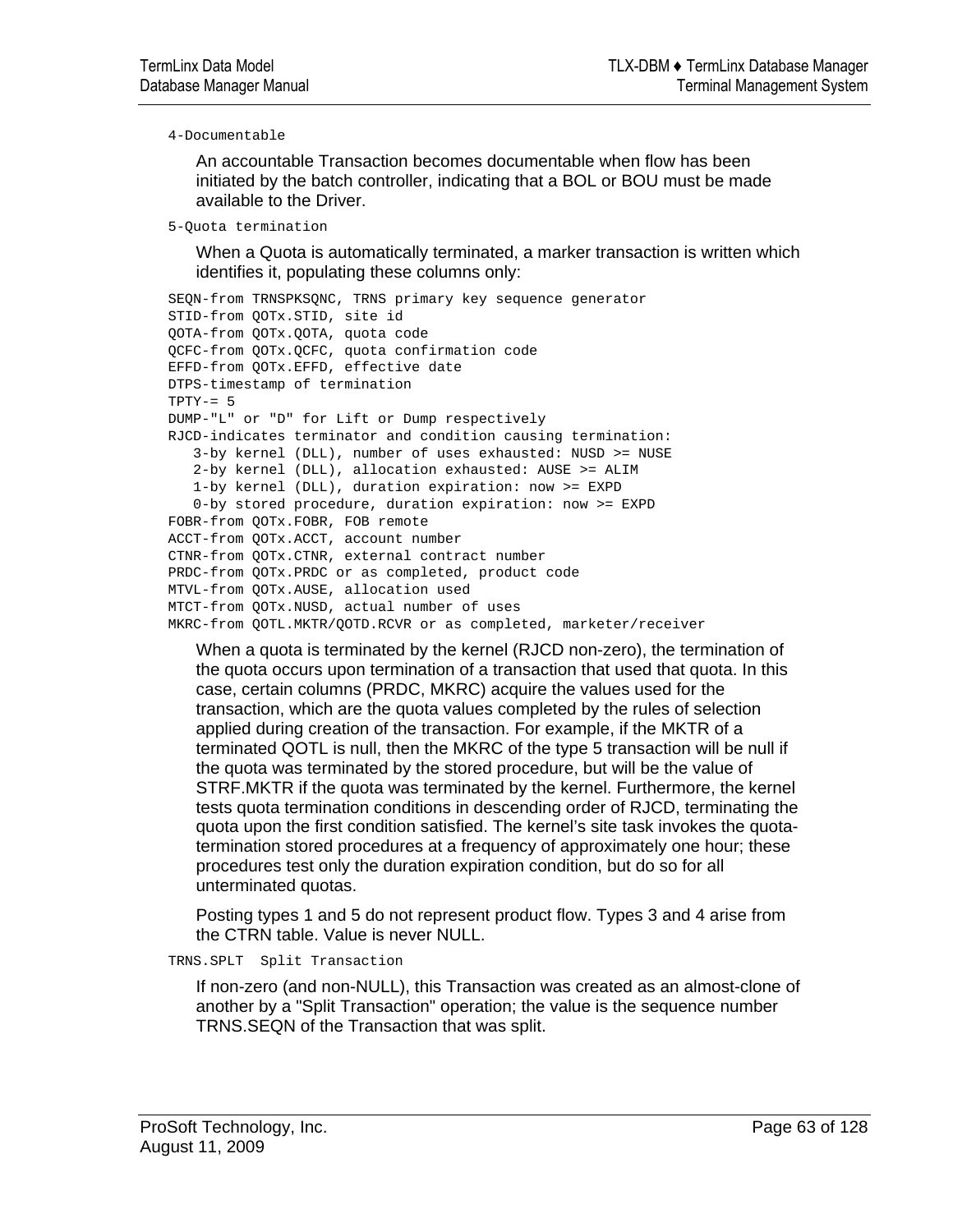TRNS.DTPS Post timestamp

Timestamp of Transaction posting. Written when the Transaction is terminated and its row in TRNS is created.

TRNS.UPLD Uploaded

Set non-zero by Head Office upon upload, and makes the Transaction a candidate for purging by TermLinx (if DTPS is sufficiently old). Default is 0.

TRNS.ISLD Island code

Foreign reference to corresponding entry in the Operational Database ISLD "table".

TRNS.PRDC Product code TRNS.DSPC Product display code

Foreign references to the relevant Product.

TRNS.ACCT Account number

For accountable (or documentable) Transactions, this value is taken from QOT\*.ACCT. For operational Transactions, however, this number is determined by the TMS software (TermLinx and the PLC program). TermLinx has reserved account numbers 1 thru 9 for TermLinx-created transactions (TermLinx assigns account number 2 to product leaks) and 10 thru 99 for PLC-created transactions.

```
TRNS.RJCD Transaction rejection code
```
This code, assigned by TermLinx upon incomplete termination of the Transaction, gives the reason for Transaction termination. Default is 0.

**for all completed Transactions:** 

```
TRNS.TALM Transaction alarms, short 
TRNS.TLRM Transaction alarms, long
```
These codes, taken from the PLC when the completed Transaction is posted, are not used by TermLinx, but let the PLC (or batch controller) attach to the Transaction additional information, such as alarms, or the reason for Transaction termination. For an AccuLoad batch controller, these codes contain a bitmap of the cumulative AccuLoad alarms over the duration of the Transaction; TALM contains the first 32 alarm bits (numbered according to AccuLoad documentation) as an unsigned long integer, and TLRM contains the first 64 alarm bits (numbered according to AccuLoad documentation) as a character string showing the bit settings for each of eight bytes.

TRNS.TKCD Ticket date

The date on which the Transaction is deemed to have occurred for accounting purposes, based on the "end-of-day hour" configuration in the Operational database; it is the same as the posting date for a midnight end-of-day. Assigned upon termination of a completed Transaction.

TRNS.TKCN Ticket number

Every complete Transaction representing product flow receives a sequential ticket number upon termination. Not every such Transaction is documentable, which may cause gaps in the BOL/BOU numbering sequence. Liftings and Dumpings have separate ticket number series.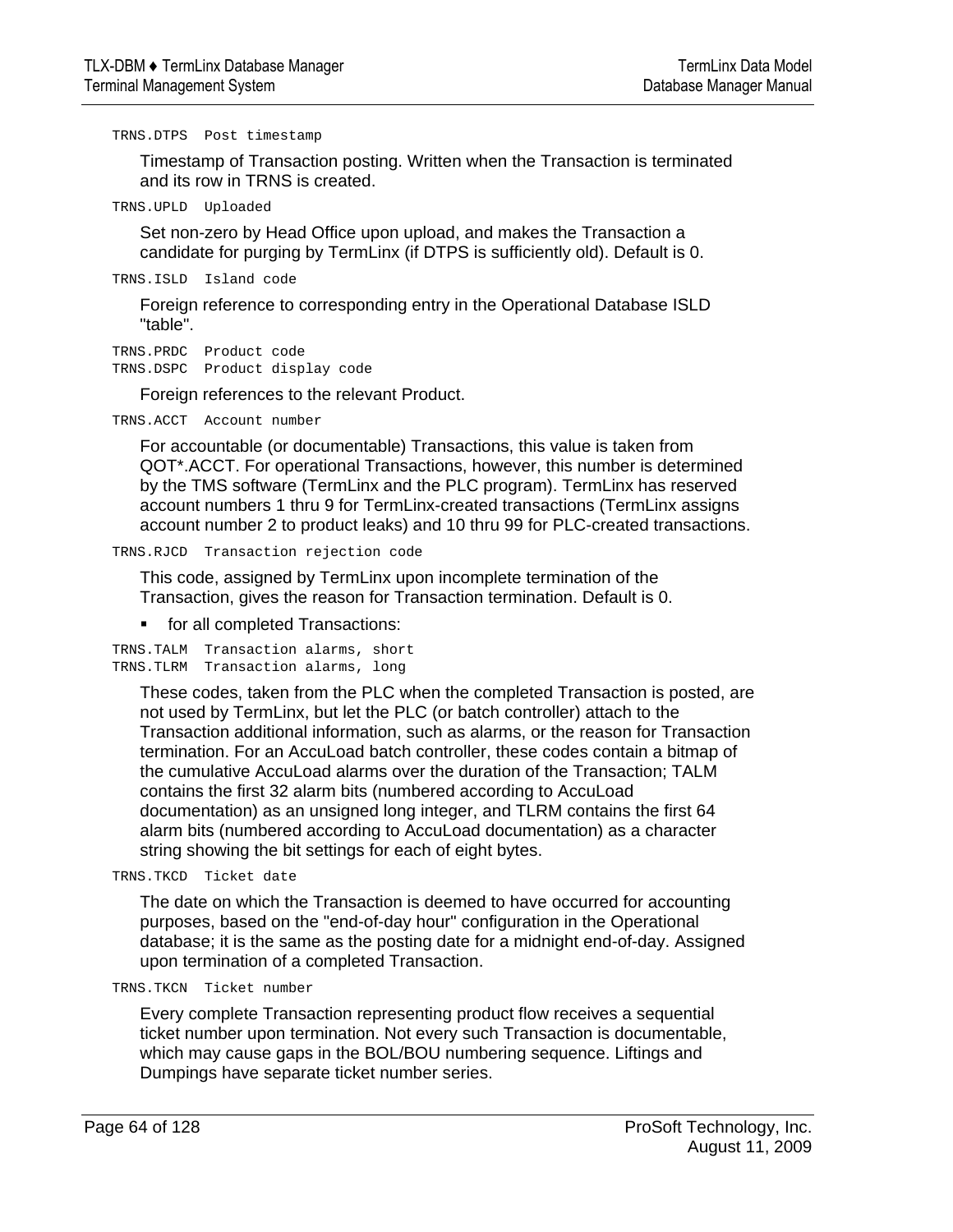```
TRNS.MTOP Meter open 
TRNS.MTCL Meter close 
TRNS.MTCT Raw count 
TRNS.MTIC Indicated volume 
TRNS.MTGR Gross volume 
TRNS.MTGS Gross standard volume 
TRNS.MTVL Net volume 
TRNS.MTMS Mass 
TRNS.MTIJ Vapor injection 
TRNS.MTRY Vapor recovery 
TRNS.MTC2 User accumulator C2 
TRNS.MTC1 User accumulator C1 
TRNS.MTB5 User accumulator B5 
TRNS.MTB4 User accumulator B4 
TRNS.MTB3 User accumulator B3 
TRNS.MTB2 User accumulator B2 
TRNS.MTB1 User accumulator B1 
TRNS.MTA5 User accumulator A5 
TRNS.MTA4 User accumulator A4 
TRNS.MTA3 User accumulator A3 
TRNS.MTA2 User accumulator A2 
TRNS.MTA1 User accumulator A1 
TRNS.CLVP Net vapor recovery 
TRNS.CLLQ Vapor liquid equivalent 
TRNS.CLTL Total net volume 
TRNS.CLU2 User calculation 2 
TRNS.CLU1 User calculation 1
```
Metered amounts for this Transaction. The first 22 items are taken from the PLC; the last 5 items are calculated from the others. Scalable amounts are scaled to the highest possible precision: volumes in liters and mass in grams; other quantities are not scaled. Values not provided by the batch controller may not be present; however, MTVL, and consequently CLTL, are always present. The three groups of user accumulators correspond to three of the "accumulator classes" of the operational configuration, for which different operational characteristics may be specified. Additives injected by external batch controllers (such as an AccuLoad) are recorded in the MTAx accumulators.

TRNS.SWPC Back-calculated sediment & water percent

The S&W content, back-calculated from MTGS and MTVL.

TRNS.LEQF Vapor-to-liquid equivalence factor

The product of the liquid-equivalence factor for the blend (taken from the PLC at the time of Transaction posting) and the liquid-equivalence scale factor (taken from the operational configuration file). CLLQ is calculated as the product of CLVP and this value.

TRNS.DNSS Blend standard density

The density of the blend at standard conditions, taken from the PLC at the time of Transaction posting.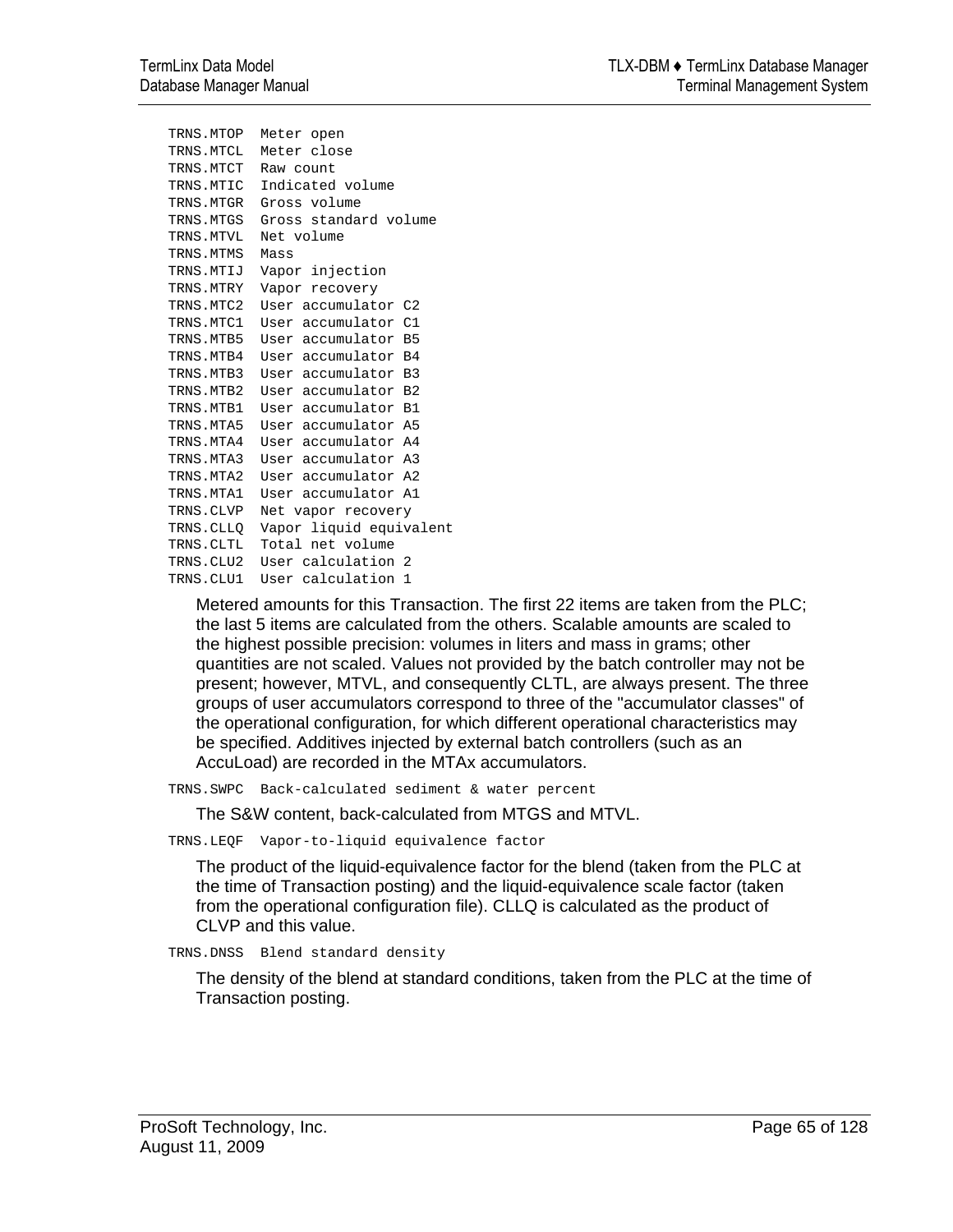```
TRNS.PVTF Process-variable average, flowing temperature 
TRNS.PVPF Process-variable average, flowing pressure 
TRNS.PVDF Process-variable average, flowing density 
TRNS.PVWF Process-variable average, S&W percent 
TRNS.PVDS Process-variable average, standard density 
TRNS.PVU5 Process-variable average, user variable 5 
TRNS.PVU4 Process-variable average, user variable 4 
TRNS.PVU3 Process-variable average, user variable 3 
TRNS.PVU2 Process-variable average, user variable 2 
TRNS.PVU1 Process-variable average, user variable 1
```
Average values of the process variables for this Transaction. Values not required by the user may not be present.

TRNS.CPT1 Component 1 amount TRNS.CPT2 Component 2 amount TRNS.CPT3 Component 3 amount TRNS.CPT4 Component 4 amount TRNS.CPT5 Component 5 amount TRNS.CPT6 Component 6 amount TRNS.CPT7 Component 7 amount TRNS.CPT8 Component 8 amount

> Items available for reporting details of Product composition; for example, molar fraction component analysis of NGL Dumpings, or additives injected into refinedproduct Liftings such as mercaptan.

for all accountable Transactions:

```
TRNS.ADJ1 Adjustment #1 
TRNS.ADJ2 Adjustment #2
```
Available for recording minor adjustments for the purpose of printing formal documents. For example, the Crystal Reports "report format file" that controls the printing of a Bill of Lading might print the text "INVALID BOL" for a load of propane that receives insufficient odorant. Sufficient odorant can then be injected manually into the already completed load, the amount entered into one of these columns, and the report format file can be programmed to consider this to permit the BOL to be reprinted without that notation. These columns are editable by authorized personnel, in contrast to all other columns (except UPLD) which are not editable and contain a permanent record of the details of the Transaction. The default value is 0 for both columns.

```
TRNS.DTAR Arrival timestamp 
TRNS.DTST Start timestamp 
TRNS.DTEN End timestamp 
TRNS.TARE Measured train tare, g 
TRNS.GROS Measured train gross, g
```
Assigned by TermLinx as Transaction progresses. The "arrival" timestamp is that of the Driver's gate entry if a gate is present, or is that of the creation of the Transaction record otherwise. The "start" and "end" timestamps are those of the actual Lifting/Dumping operation.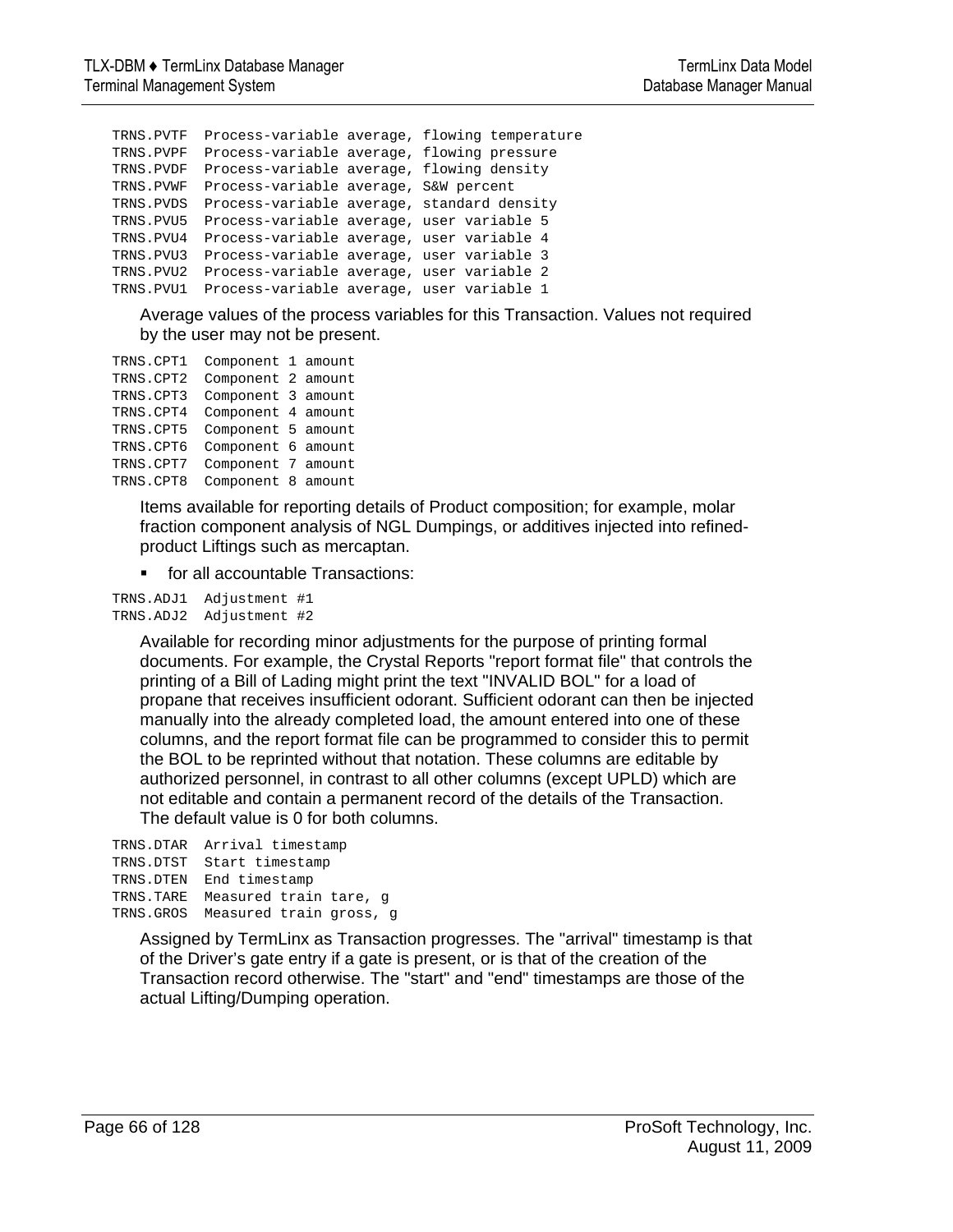```
TRNS.AUZR Driver code, authorizer 
TRNS.AUZN Driver number, authorizer 
TRNS.MGNC Driver emergency authority, authorizer 
TRNS.DRVR Driver code, shipper 
TRNS.DVNR Driver number, shipper 
TRNS.CARR Carrier code 
TRNS.TRNR Vehicle train number 
TRNS.BTCH Batch number 
TRNS.VTRK Tractor Vehicle code 
TRNS.VHCL Vehicle code 
TRNS.VHCD Vehicle display code 
TRNS.QOTA Quota number 
TRNS.QCFC Quota confirmation code 
TRNS.EFFD Quota effective date and time 
TRNS.CTNR External contract number
```
Assigned by drop-down list during Transaction validation. QOTA+EFFD and QCFC+EFFD are foreign references to the same row of either QOTL or QOTD (depending on the value of DUMP). MGNC is extended from the row of DRVR for the Driver that creates this transaction (AUZR/AUZN); if AUZR does not have MGNC, then DRVR = AUZR (and DVNR = AUZN), else DRVR/DVNR is selected from a drop-down list. For Sites or Modes that do not require Vehicle validation, VHCL/VHCD are null; any Vehicle references are then obtained via the Transaction Details screen and placed into TRNS.TRCK/TRL1/TRL2.

x \$\$\$ TRNR, BTCH

TRNS.MKRC Marketer/Receiver TRNS.CSSP Customer/Supplier TRNS.CNPD Consignee/Producer

> Extended from the Quota or assigned by drop-down list during Transaction validation.

TRNS.PVST Destination/source province/state code TRNS.CITY Destination/source city name

The city and jurisdiction of the destination (Lifting) or source (Dumping) of the product, extended from the Quota, selected from a drop-down list, or keyed in by the Driver.

```
TRNS.FOBR FOB remote
```
Extended from QOT\*.

TRNS.CTPO Customer purchase order number

Extended from QOT\*, or entered by the Driver. This column is trimmed.

TRNS.ERVE Estimated/requested volume

Entered by the Driver. For Dumpings, "estimated" (entered in units of m3, possibly with a fractional part) may be used by the batch controller for flow control. For Liftings, "requested" (entered in units of liters) may also be limited by capacity and allocation constraints. Value is stored in the database in units of liters.

TRNS.DBOL Driver's BOL number (Dump only)

For Dumpings, "Driver's BOL" is entered by the Driver as a link to the BOL from the TermLinx-issued BOU.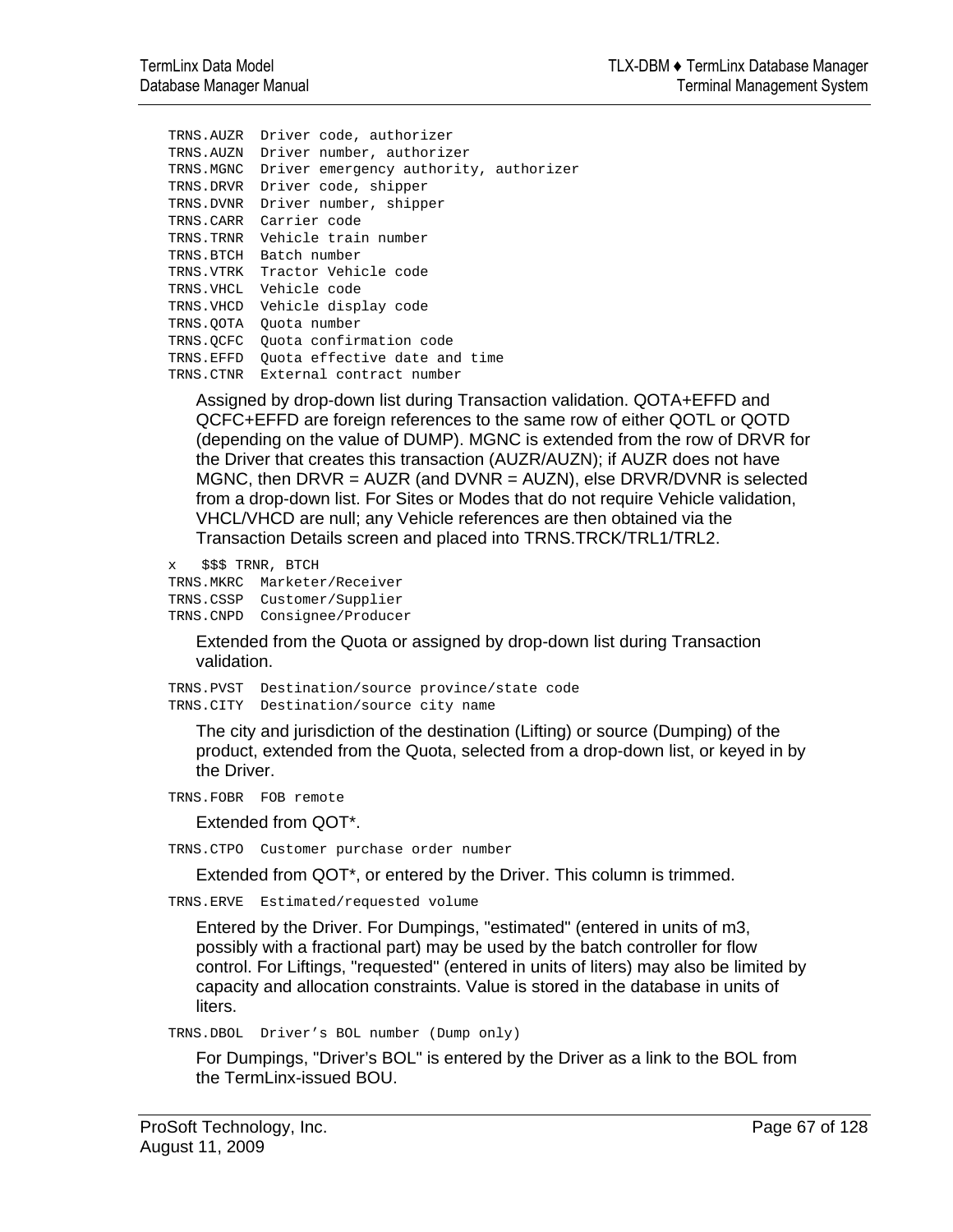TRNS.LDAR Load arrival timestamp (Dump only) TRNS.LDST Load start timestamp (Dump only) TRNS.LDEN Load end timestamp (Dump only)

Entered by the Driver, for Dumpings only. These are the times associated with the original lifting of the load.

TRNS.TRCK Truck number TRNS.TRL1 Trailer 1 number TRNS.TRL2 Trailer 2 number

> Foreign references to VHCL. These values, obtained via the Transaction Detail data entry screen, are requested only for Sites/Modes that do not require Vehicle validation. For such Sites, multiple compartments may be transferred via a single Transaction. When Vehicle validation is required, however, each compartment requires its own Transaction.

TRNS.RDBN Road ban % TRNS.BSWR Sediment & water sample % (Dump only)

Entered by the Driver.

TRNS.RFXP Referential expansion

Created by TermLinx when the Transaction is terminated. Formal documents are generated from this information, which is a snapshot of all relevant parts of the Accounting Database at the time of posting.

| Column      | Type           | <b>LKey</b>              | <b>FKey</b>              | Sr | <b>Description</b>                     |
|-------------|----------------|--------------------------|--------------------------|----|----------------------------------------|
| <b>STID</b> | v20            | P                        | site                     | T  | Site id                                |
| <b>SEQN</b> | u8             | P                        | $\overline{\phantom{a}}$ | т  | Sequence number                        |
| <b>DUMP</b> | c1             |                          |                          | т  | Direction (Lift/Dump)                  |
| <b>PRDC</b> | v8             | -                        | prdc                     | D  | Product code                           |
| <b>DSPC</b> | v32            |                          |                          | D  | Product display code                   |
| <b>TKCD</b> | d              |                          | -                        | т  | <b>Ticket date</b>                     |
| <b>TKCN</b> | u8             |                          |                          | Τ  | Ticket number                          |
| <b>DNSS</b> | f              |                          |                          | Τ  | Blend standard density                 |
| <b>AUZR</b> | u8             |                          | -                        | D  | Driver code, authorizer                |
| <b>AUZN</b> | u8             |                          | drvr                     | D  | Driver number, authorizer              |
| <b>MGNC</b> | b              | $\overline{\phantom{a}}$ | $\overline{\phantom{a}}$ | Τ  | Driver emergency authority, authorizer |
| <b>DRVR</b> | u8             |                          | ۰                        | D  | Driver code, shipper                   |
| <b>DVNR</b> | u8             |                          | drvr                     | D  | Driver number, shipper                 |
| <b>CARR</b> | v20            |                          | carr                     | D  | Carrier code                           |
| <b>TRNR</b> | u <sub>6</sub> | -                        |                          | D  | Vehicle train number                   |
| <b>VTRK</b> | v10            | -                        | vhcl                     | D  | <b>Tractor Vehicle code</b>            |
| QOTA        | u12            |                          |                          | D  | Quota number                           |
| QCFC        | v20            |                          | qot*                     | D  | Quota confirmation code                |
| <b>EFFD</b> | dt             |                          | qot*                     | D  | Quota effective date and time          |
| <b>CTNR</b> | v40            |                          |                          | D  | External contract number               |

# *5.6.22 RTRN-Report Transaction*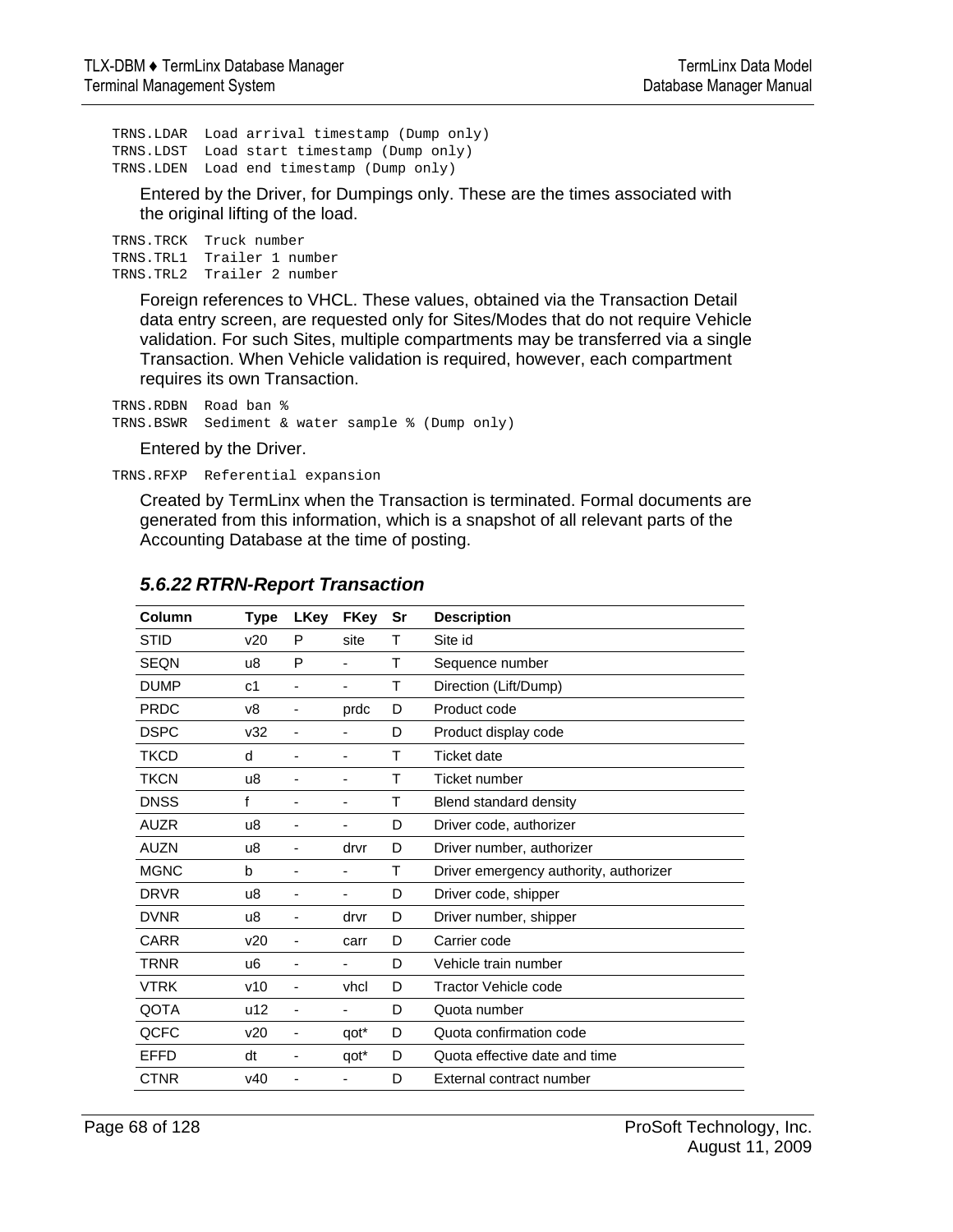| Column           | <b>Type</b> | <b>LKey</b>                  | <b>FKey</b>                  | Sr           | <b>Description</b>                     |
|------------------|-------------|------------------------------|------------------------------|--------------|----------------------------------------|
| <b>MKRC</b>      | v20         |                              | nadr                         | D            | Marketer/Receiver                      |
| <b>CSSP</b>      | v20         | $\overline{\phantom{a}}$     | nadr                         | D            | Customer/Supplier                      |
| <b>CNPD</b>      | v20         | $\overline{\phantom{m}}$     | nadr                         | D            | Consignee/Producer                     |
| <b>PVST</b>      | v6          | $\overline{\phantom{a}}$     | pvst                         | D            | Destination/source province/state code |
| <b>CITY</b>      | v60         |                              | locn                         | D            | Destination/source city name           |
| FOBR             | b           | -                            | -                            | T            | FOB remote                             |
| <b>CTPO</b>      | v20         |                              |                              | D            | Customer purchase order number         |
| DBOL             | v20         | -                            | $\qquad \qquad \blacksquare$ | D            | Driver's BOL number (Dump only)        |
| <b>LDAR</b>      | dt          | $\qquad \qquad \blacksquare$ | -                            | D            | Load arrival timestamp (Dump only)     |
| LDST             | dt          | $\overline{\phantom{a}}$     | -                            | D            | Load start timestamp (Dump only)       |
| <b>LDEN</b>      | dt          | $\overline{\phantom{a}}$     | $\overline{\phantom{a}}$     | D            | Load end timestamp (Dump only)         |
| <b>TRCK</b>      | v10         | $\overline{\phantom{m}}$     | vhcl                         | D            | Truck number                           |
| TRL1             | v10         | $\qquad \qquad \blacksquare$ | vhcl                         | D            | Trailer 1 number                       |
| TRL <sub>2</sub> | v10         | $\overline{\phantom{0}}$     | vhcl                         | D            | Trailer 2 number                       |
| <b>RDBN</b>      | u3          | $\qquad \qquad \blacksquare$ | ٠                            | D            | Road ban %                             |
| <b>MTIC</b>      | u10         | $\qquad \qquad \blacksquare$ | -                            | T            | Total: Indicated volume                |
| <b>MTGR</b>      | u10         | $\qquad \qquad \blacksquare$ | -                            | $\mathsf T$  | Total: Gross volume                    |
| <b>MTGS</b>      | u10         | -                            | -                            | $\mathsf T$  | Total: Gross standard volume           |
| <b>MTVL</b>      | u10         | $\qquad \qquad \blacksquare$ | -                            | $\mathsf{T}$ | Total: Net volume                      |
| <b>MTMS</b>      | u10         | $\overline{\phantom{a}}$     |                              | Τ            | <b>Total: Mass</b>                     |
| <b>MTIJ</b>      | u10         | $\overline{\phantom{a}}$     | ٠                            | т            | Total: Vapor injection                 |
| <b>MTRY</b>      | u10         | $\qquad \qquad \blacksquare$ |                              | Τ            | Total: Vapor recovery                  |
| <b>MTWT</b>      | u10         | $\overline{\phantom{a}}$     | $\qquad \qquad \blacksquare$ | T            | Total: Water volume                    |
| MTC1             | u10         | $\blacksquare$               | ÷,                           | Τ            | Total: User accumulator C1             |
| MTB5             | u10         | $\overline{\phantom{m}}$     | -                            | T            | Total: User accumulator B5             |
| MTB4             | u10         |                              |                              | Τ            | Total: User accumulator B4             |
| MTB3             | u10         | $\overline{\phantom{m}}$     | -                            | $\mathsf T$  | Total: User accumulator B3             |
| MTB <sub>2</sub> | u10         | $\overline{\phantom{a}}$     |                              | T            | Total: User accumulator B2             |
| MTB1             | u10         | $\overline{\phantom{0}}$     | -                            | Τ            | Total: User accumulator B1             |
| MTA <sub>5</sub> | u10         |                              |                              | Τ            | Total: User accumulator A5             |
| MTA4             | u10         |                              |                              | Т            | Total: User accumulator A4             |
| MTA3             | u10         | $\overline{\phantom{m}}$     |                              | Τ            | Total: User accumulator A3             |
| MTA <sub>2</sub> | u10         | ۰                            | -                            | Τ            | Total: User accumulator A2             |
| MTA1             | u10         | $\overline{\phantom{0}}$     | -                            | Τ            | Total: User accumulator A1             |
| <b>CLVP</b>      | u10         | ۰                            |                              | Τ            | Total: Net vapor recovery              |
| <b>CLLQ</b>      | u10         | ۰                            |                              | Τ            | Total: Vapor liquid equivalent         |
| <b>CLTL</b>      | u10         | -                            | ۰                            | $\top$       | Total: Total net volume                |
| CLU <sub>2</sub> | u10         | -                            | -                            | $\top$       | Total: User calculation 2              |
| CLU1             | u10         |                              |                              | T            | Total: User calculation 1              |
| <b>ERVE</b>      | u8          |                              |                              | D            | Total: Estimated/requested volume      |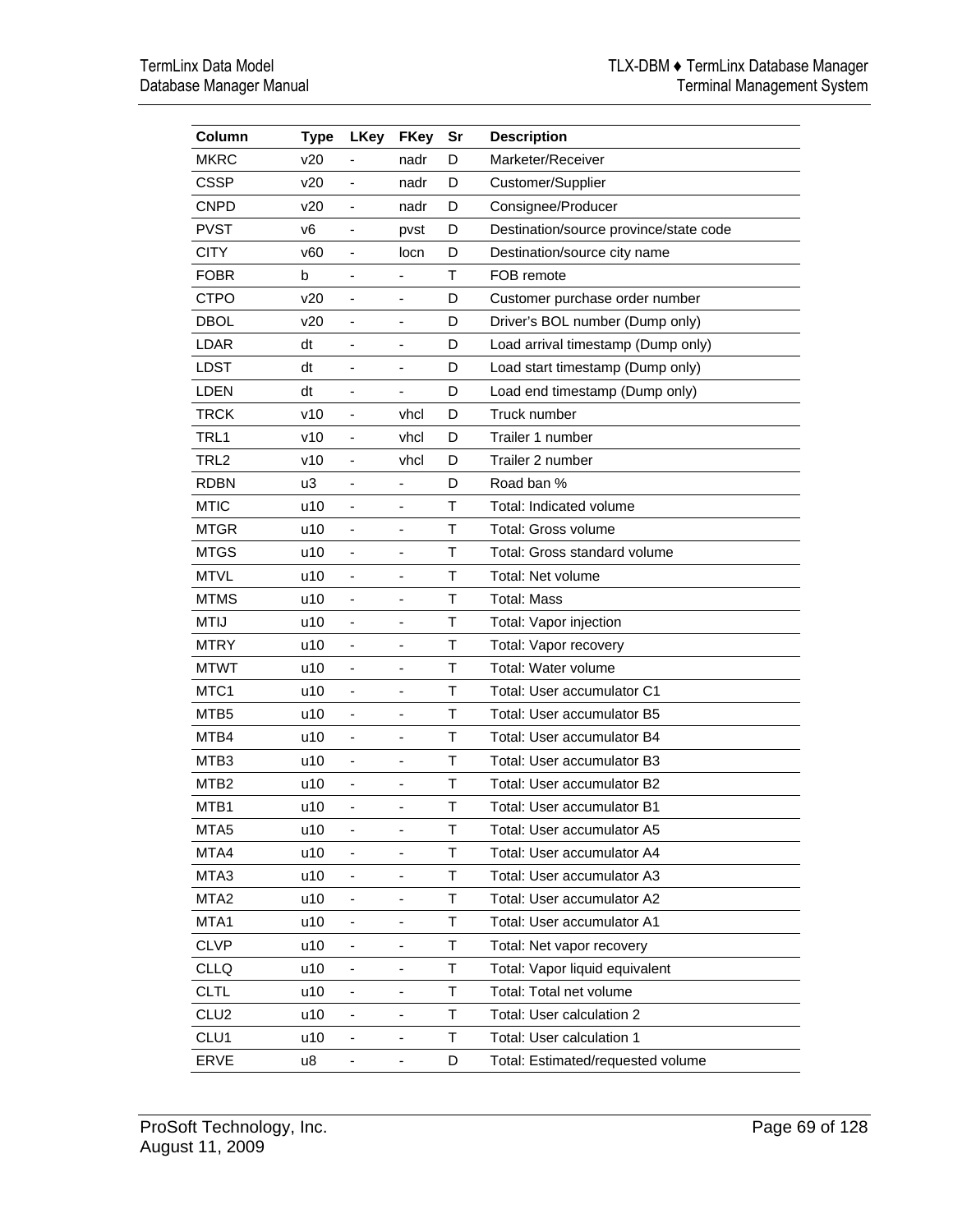| Column           | <b>Type</b>  | <b>LKey</b>                  | <b>FKey</b>                  | Sr          | <b>Description</b>                                    |
|------------------|--------------|------------------------------|------------------------------|-------------|-------------------------------------------------------|
| <b>SWPC</b>      | f            |                              |                              | т           | Average: Back-calculated sediment & water<br>percent  |
| <b>LEQF</b>      | $\mathsf{f}$ |                              |                              | T           | Average: Vapor-to-liquid equivalence factor           |
| <b>PVTF</b>      | f            |                              |                              | Τ           | Average: Process variable avg, flowing<br>temperature |
| <b>PVPF</b>      | $\mathbf{f}$ |                              |                              | T           | Average: Process variable avg, flowing pressure       |
| <b>PVDF</b>      | f            |                              | -                            | T           | Average: Process variable avg, flowing density        |
| <b>PVWF</b>      | f            |                              |                              | T           | Average: Process variable avg, S&W percent            |
| <b>PVDS</b>      | f            | $\qquad \qquad \blacksquare$ | -                            | T           | Average: Process variable avg, standard density       |
| PVU <sub>5</sub> | f            | $\blacksquare$               | $\overline{\phantom{a}}$     | т           | Average: Process variable avg, user variable 5        |
| PVU4             | f            | ÷,                           | $\overline{\phantom{0}}$     | т           | Average: Process variable avg, user variable 4        |
| PVU <sub>3</sub> | f            | $\blacksquare$               | ÷,                           | T           | Average: Process variable avg, user variable 3        |
| PVU <sub>2</sub> | f            |                              | ٠                            | T           | Average: Process variable avg, user variable 2        |
| PVU1             | f            | ٠                            | ٠                            | T           | Average: Process variable avg, user variable 1        |
| <b>BSWR</b>      | f            |                              |                              | D           | Average: Sediment & water sample % (Dump)<br>only)    |
| CPT <sub>1</sub> | f            | $\overline{\phantom{0}}$     | $\overline{\phantom{0}}$     | $\mathsf T$ | Total: Component 1 amount                             |
| CPT <sub>2</sub> | f            |                              |                              | T           | Total: Component 2 amount                             |
| CPT <sub>3</sub> | f            | $\qquad \qquad \blacksquare$ | $\overline{\phantom{0}}$     | T           | Total: Component 3 amount                             |
| CPT4             | f            | $\blacksquare$               | $\overline{\phantom{0}}$     | т           | Total: Component 4 amount                             |
| CPT5             | f            | ÷,                           | $\overline{\phantom{0}}$     | т           | Total: Component 5 amount                             |
| CPT <sub>6</sub> | f            |                              | ٠                            | T           | Total: Component 6 amount                             |
| CPT7             | f            |                              | ÷,                           | T           | Total: Component 7 amount                             |
| CPT8             | f            |                              | ٠                            | T           | Total: Component 8 amount                             |
| ADJ1             | f            |                              | ٠                            | т           | Total: Adjustment #1                                  |
| ADJ2             | $\mathsf f$  |                              | -                            | T           | Total: Adjustment #2                                  |
| <b>DTAR</b>      | dt           |                              |                              | T           | Minimum: Arrival timestamp                            |
| <b>DTST</b>      | dt           | -                            | $\overline{\phantom{a}}$     | T           | Minimum: Start timestamp                              |
| <b>DTEN</b>      | dt           |                              |                              | Τ           | Maximum: End timestamp                                |
| TARE             | u10          | $\overline{\phantom{a}}$     | $\overline{\phantom{a}}$     | Τ           | Minimum: Measured train tare                          |
| <b>GROS</b>      | u10          |                              |                              | Т           | Maximum: Measured train gross                         |
| STRF_NAME        | v60          |                              |                              | A           | Site: Name                                            |
| STRF_ADR1        | v60          | -                            | $\overline{\phantom{a}}$     | Α           | Site: Address line 1                                  |
| STRF_ADR2        | v60          | $\overline{\phantom{m}}$     | $\overline{\phantom{0}}$     | A           | Site: Address line 2                                  |
| STRF_CITY        | v60          | $\overline{\phantom{a}}$     | $\qquad \qquad \blacksquare$ | Α           | Site: City name                                       |
| STRF_PVST        | v6           | -                            | $\overline{\phantom{0}}$     | Α           | Site: Province/state code                             |
| STRF_PZIP        | v10          | $\qquad \qquad \blacksquare$ | $\qquad \qquad \blacksquare$ | Α           | Site: Postal/zip code                                 |
| STRF_TELE        | v18          | ۰                            | -                            | Α           | Site: Telephone number                                |
| STRF_ATTN        | v20          | $\overline{\phantom{a}}$     | $\overline{\phantom{0}}$     | Α           | Site: To the attention of                             |
| SOPR_NAME        | v60          | $\overline{\phantom{m}}$     | $\overline{\phantom{m}}$     | Α           | Site Operator: Name                                   |
| SOPR_ADR1        | v60          | $\overline{\phantom{0}}$     | -                            | Α           | Site Operator: Address line 1                         |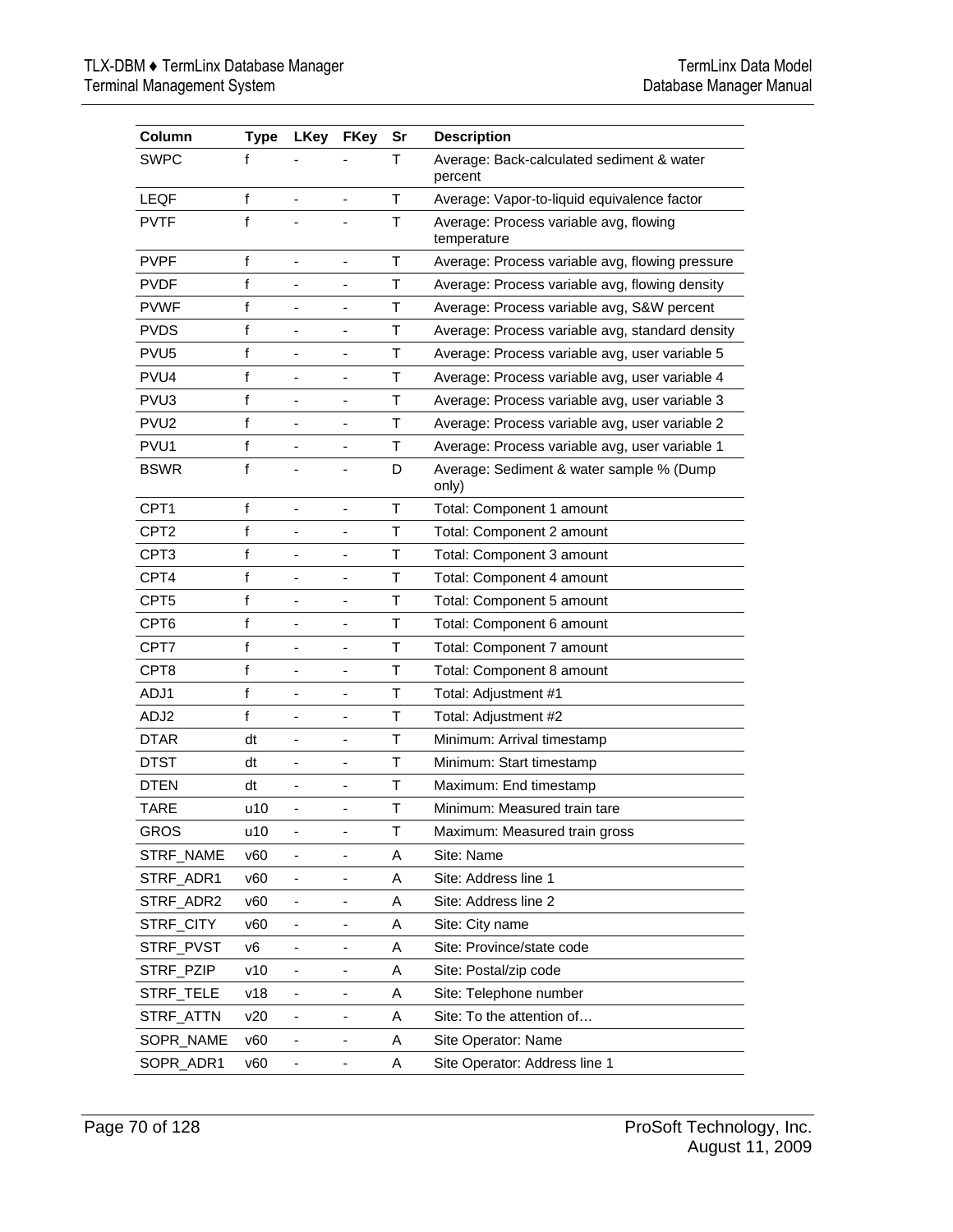| Column    | <b>Type</b>     | <b>LKey</b>                  | <b>FKey</b>              | Sr | <b>Description</b>                      |
|-----------|-----------------|------------------------------|--------------------------|----|-----------------------------------------|
| SOPR_ADR2 | V <sub>60</sub> |                              |                          | A  | Site Operator: Address line 2           |
| SOPR_CITY | v60             | $\overline{\phantom{a}}$     | $\overline{\phantom{0}}$ | Α  | Site Operator: City name                |
| SOPR_PVST | v <sub>6</sub>  |                              |                          | A  | Site Operator: Province/state code      |
| SOPR_PZIP | v10             | $\qquad \qquad \blacksquare$ | -                        | A  | Site Operator: Postal/zip code          |
| SOPR_TELE | v18             |                              |                          | A  | Site Operator: Telephone number         |
| SOPR ATTN | v20             | $\overline{\phantom{a}}$     | $\overline{\phantom{0}}$ | Α  | Site Operator: To the attention of      |
| DRVR_NAME | v60             |                              |                          | A  | Driver: Name                            |
| TRNS_VTRK | v10             | -                            | vhcl                     | D  | <b>Tractor Vehicle code</b>             |
| TRNS_TTAR | u9              | $\qquad \qquad \blacksquare$ | $\overline{\phantom{0}}$ | D  | Listed tare weight, tractor             |
| PRDC_DSC1 | v64             | $\overline{\phantom{a}}$     | -                        | A  | Product: Description line 1             |
| PRDC_DSC2 | v64             | ÷,                           | ÷,                       | A  | Product: Description line 2             |
| PRDC_DSC3 | v64             |                              |                          | A  | Product: Description line 3             |
| PRDC_DSC4 | v64             |                              |                          | A  | Product: Description line 4             |
| PRDC_DSC5 | v64             |                              |                          | A  | Product: Description line 5             |
| PRDC_DSC6 | v64             | $\blacksquare$               |                          | A  | Product: Description line 6             |
| PRDC_DSC7 | v64             |                              | -                        | Α  | Product: Description line 7             |
| PRDC_DSC8 | v64             | $\qquad \qquad \blacksquare$ | -                        | A  | Product: Description line 8             |
| PRDC_DSC9 | v64             |                              |                          | A  | Product: Description line 9             |
| PRDC_DSCA | v64             | $\qquad \qquad \blacksquare$ | -                        | A  | Product: Description line 10            |
| PRDC_CHTC | v16             |                              |                          | A  | Product: Customs harmonized Tariff code |
| PRDC_PRBC | v20             | $\overline{\phantom{0}}$     | -                        | A  | Product: Bar code                       |
| QOTA_CMNT | v80             |                              |                          | A  | Quota: Comment                          |
| CARR_NAME | v60             | $\overline{\phantom{a}}$     | $\overline{\phantom{0}}$ | Α  | Carrier: Name                           |
| CARR ADR1 | v60             |                              |                          | A  | Carrier: Address line 1                 |
| CARR ADR2 | v60             | $\overline{\phantom{a}}$     | -                        | Α  | Carrier: Address line 2                 |
| CARR_CITY | v60             |                              |                          | Α  | Carrier: City name                      |
| CARR_PVST | ν6              | $\overline{\phantom{0}}$     | -                        | A  | Carrier: Province/state code            |
| CARR_PZIP | v10             | $\qquad \qquad \blacksquare$ | -                        | A  | Carrier: Postal/zip code                |
| CARR_TELE | v18             | $\overline{\phantom{a}}$     | -                        | A  | Carrier: Telephone number               |
| CARR_ATTN | v20             |                              |                          | A  | Carrier: To the attention of            |
| MKRC_NAME | v60             |                              |                          | Α  | Marketer/Receiver: Name                 |
| MKRC_ADR1 | v60             |                              |                          | Α  | Marketer/Receiver: Address line 1       |
| MKRC_ADR2 | v60             |                              |                          | A  | Marketer/Receiver: Address line 2       |
| MKRC_CITY | v60             | $\overline{\phantom{a}}$     |                          | A  | Marketer/Receiver: City name            |
| MKRC_PVST | v6              |                              |                          | Α  | Marketer/Receiver: Province/state code  |
| MKRC_PZIP | v10             |                              |                          | Α  | Marketer/Receiver: Postal/zip code      |
| MKRC_TELE | v18             | -                            |                          | Α  | Marketer/Receiver: Telephone number     |
| MKRC_ATTN | v20             | $\overline{\phantom{m}}$     | -                        | Α  | Marketer/Receiver: To the attention of  |
| CSSP_NAME | v60             |                              |                          | Α  | Customer/Supplier: Name                 |
| CSSP_ADR1 | v60             |                              |                          | Α  | Customer/Supplier: Address line 1       |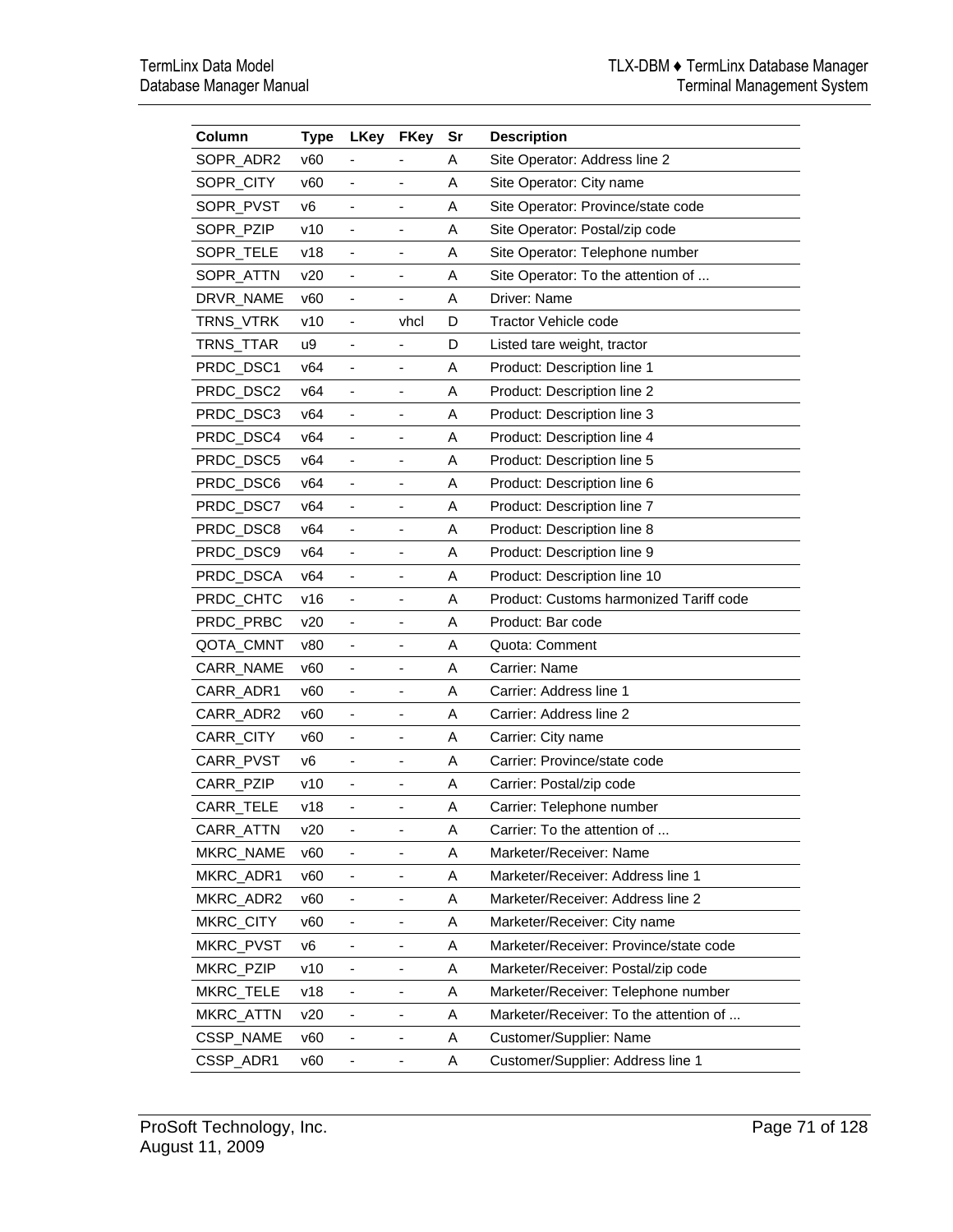| Column         | <b>Type</b>    | LKey                     | <b>FKey</b>                  | Sr | <b>Description</b>                      |
|----------------|----------------|--------------------------|------------------------------|----|-----------------------------------------|
| CSSP_ADR2      | v60            | $\blacksquare$           |                              | Α  | Customer/Supplier: Address line 2       |
| CSSP_CITY      | v60            |                          | ٠                            | A  | Customer/Supplier: City name            |
| CSSP_PVST      | V <sub>6</sub> |                          |                              | A  | Customer/Supplier: Province/state code  |
| CSSP_PZIP      | v10            |                          | ٠                            | A  | Customer/Supplier: Postal/zip code      |
| CSSP_TELE      | v18            | $\overline{\phantom{a}}$ | $\qquad \qquad \blacksquare$ | A  | Customer/Supplier: Telephone number     |
| CSSP_ATTN      | v20            | ٠                        | $\qquad \qquad \blacksquare$ | A  | Customer/Supplier: To the attention of  |
| CNPD_NAME      | v60            | $\overline{\phantom{a}}$ | -                            | Α  | Consignee/Producer: Name                |
| CNPD_ADR1      | v60            | $\overline{\phantom{m}}$ | $\qquad \qquad \blacksquare$ | Α  | Consignee/Producer: Address line 1      |
| CNPD ADR2      | v60            |                          |                              | A  | Consignee/Producer: Address line 2      |
| CNPD_CITY      | v60            |                          |                              | Α  | Consignee/Producer: City name           |
| CNPD_PVST      | V <sub>6</sub> |                          | $\overline{\phantom{a}}$     | A  | Consignee/Producer: Province/state code |
| CNPD_PZIP      | v10            | $\overline{\phantom{a}}$ | $\overline{\phantom{a}}$     | A  | Consignee/Producer: Postal/zip code     |
| CNPD_TELE      | v18            | $\overline{\phantom{a}}$ | $\qquad \qquad \blacksquare$ | A  | Consignee/Producer: Telephone number    |
| CNPD_ATTN      | v20            |                          | $\qquad \qquad \blacksquare$ | A  | Consignee/Producer: To the attention of |
| DTAR_HM        | V <sub>5</sub> | $\blacksquare$           | ÷,                           | т  | Minimum: Arrival time                   |
| DTST_HM        | v <sub>5</sub> |                          | ä,                           | Τ  | Minimum: Start time                     |
| DTEN_HM        | v5             |                          |                              | т  | Maximum: End time                       |
| <b>MTMS KG</b> | u10            |                          | $\qquad \qquad \blacksquare$ | Т  | <b>Total: Mass</b>                      |
| <b>TARE KG</b> | u10            | $\overline{\phantom{a}}$ | $\qquad \qquad \blacksquare$ | т  | Minimum: Measured train tare            |
| <b>GROS KG</b> | u10            | $\overline{\phantom{a}}$ | $\overline{\phantom{a}}$     | Τ  | Maximum: Measured train gross           |
| <b>DTRP</b>    | dt             | $\blacksquare$           | $\qquad \qquad \blacksquare$ | Τ  | Report timestamp                        |
| DTRP_DT        | v10            | ٠                        | $\qquad \qquad \blacksquare$ | Τ  | Report date, yyyy/mm/dd                 |
| DTRP HM        | V <sub>5</sub> |                          |                              | т  | Report time, hh:mm                      |

All columns of this table derive their values from corresponding columns of the collection of rows of TRNS that are applicable to the formal document that is being prepared. All foreign keys are "weak".

The information herein includes:

- Accounting and other identifying information that is common to all batches of the ticket.
- **Total accumulated quantities over all batches of the ticket.**
- Weighted averages of process variables over all batches of the ticket.

RTRN.STID Site id RTRN.SEQN Sequence number

> Primary key. Both columns are copied directly from the row of TRNS initially selected for printing of its ticket; see documentation of the TRNS table for details. For a multiple-batch ticket several rows of TRNS are included, but only one of those has this SEQN.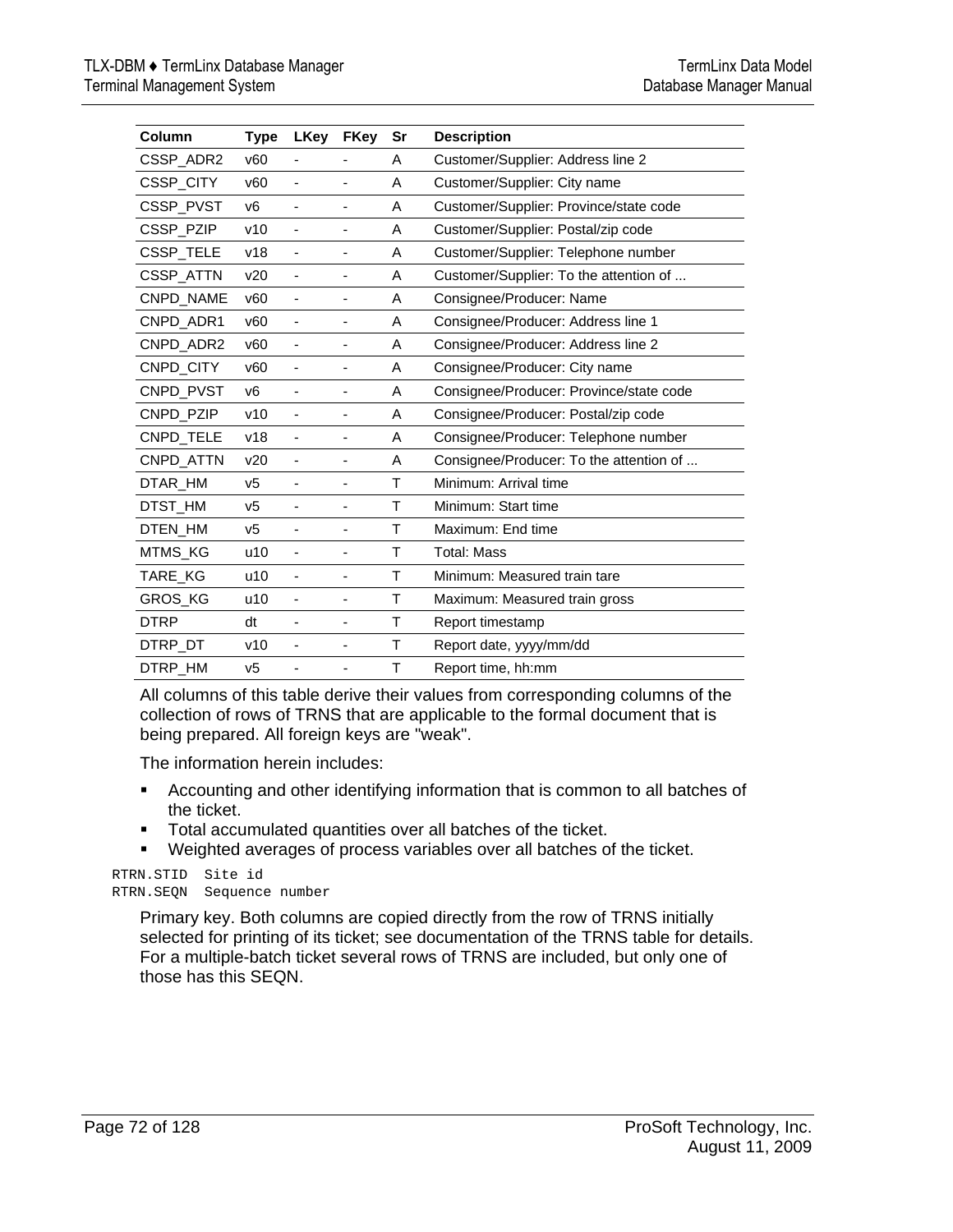```
RTRN.DUMP Direction (Lift/Dump) 
RTRN.PRDC Product code 
RTRN.DSPC Product display code 
RTRN.TKCD Ticket date 
RTRN.TKCN Ticket number 
RTRN.DNSS Blend standard density 
RTRN.AUZR Driver code, authorizer 
RTRN.AUZN Driver number, authorizer 
RTRN.MGNC Driver emergency authority, authorizer 
RTRN.DRVR Driver code, shipper 
RTRN.DVNR Driver number, shipper 
RTRN.CARR Carrier code 
RTRN.TRNR Vehicle train number 
RTRN.VTRK Tractor Vehicle code 
RTRN.QOTA Quota number 
RTRN.QCFC Quota confirmation code 
RTRN.EFFD Quota effective date and time 
RTRN.CTNR External contract number 
RTRN.MKRC Marketer/Receiver 
RTRN.CSSP Customer/Supplier 
RTRN.CNPD Consignee/Producer 
RTRN.PVST Destination/source province/state code 
RTRN.CITY Destination/source city name 
RTRN.FOBR FOB remote 
RTRN.CTPO Customer purchase order number
```
All columns are copied directly from the row of TRNS initially selected for printing of its ticket; see documentation of the TRNS table for details. For a multiple-batch ticket several rows of TRNS are included, but all will have the same information in these columns (unless CTPO has been overridden using the Transaction Detail feature).

```
RTRN.DBOL Driver's BOL number (Dump only) 
RTRN.LDAR Load arrival timestamp (Dump only) 
RTRN.LDST Load start timestamp (Dump only) 
RTRN.LDEN Load end timestamp (Dump only) 
RTRN.TRCK Truck number 
RTRN.TRL1 Trailer 1 number 
RTRN.TRL2 Trailer 2 number 
RTRN.RDBN Road ban %
```
All columns are copied directly from the row of TRNS initially selected for printing of its ticket; see documentation of the TRNS table for details. For a multiple-batch ticket several rows of TRNS are included, in which this information could be different for each as it is entered manually using the Transaction Detail feature, but only the information from the initially selected TRNS is copied here.

```
RTRN.MTIC Total: Indicated volume 
RTRN.MTGR Total: Gross volume 
RTRN.MTGS Total: Gross standard volume 
RTRN.MTVL Total: Net volume 
RTRN.MTMS Total: Mass 
RTRN.MTIJ Total: Vapour injection 
RTRN.MTRY Total: Vapour recovery 
RTRN.MTWT Total: Water volume 
RTRN.MTC1 Total: User accumulator C1 
RTRN.MTB5 Total: User accumulator B5
```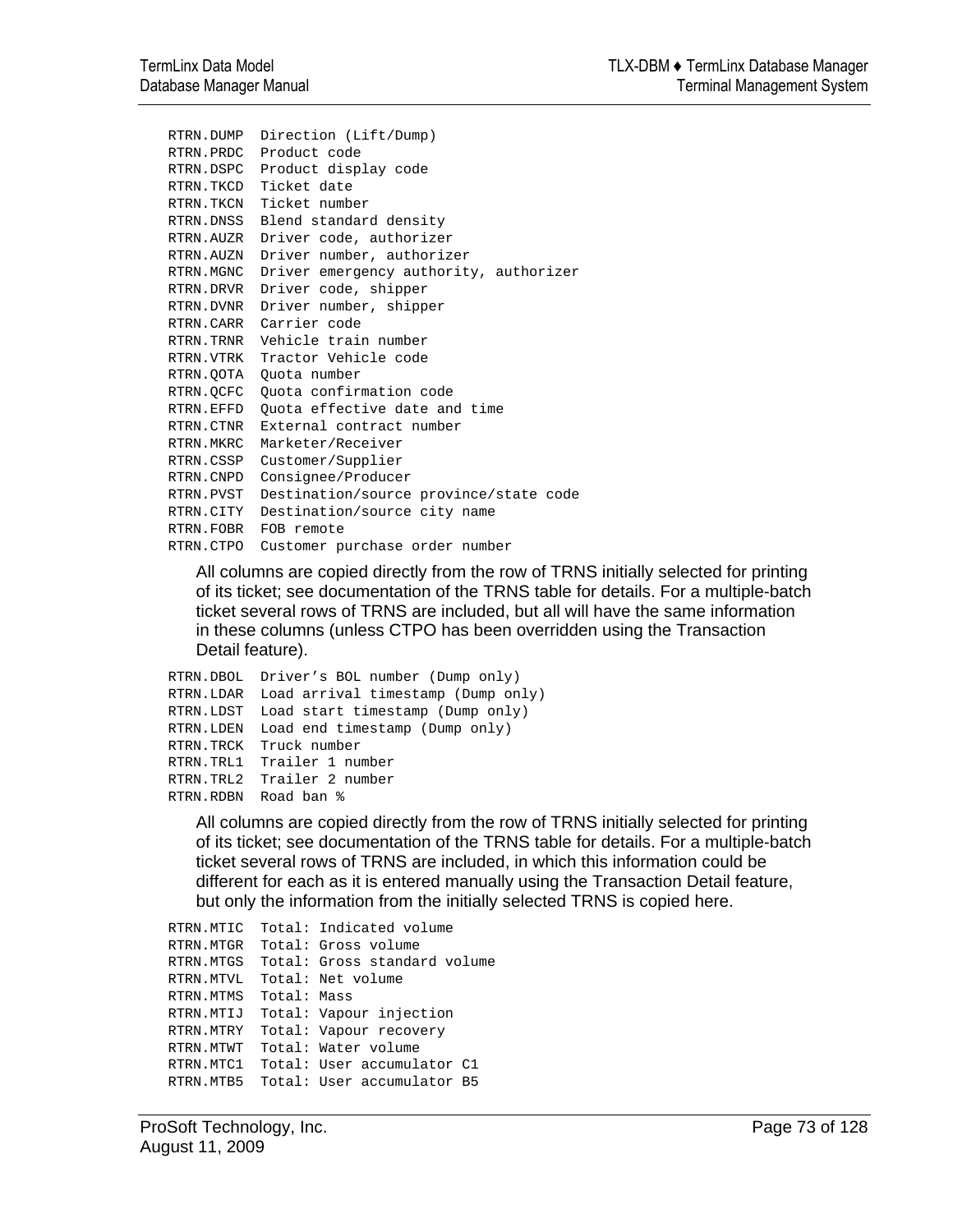```
RTRN.MTB4 Total: User accumulator B4 
RTRN.MTB3 Total: User accumulator B3 
RTRN.MTB2 Total: User accumulator B2 
RTRN.MTB1 Total: User accumulator B1 
RTRN.MTA5 Total: User accumulator A5 
RTRN.MTA4 Total: User accumulator A4 
RTRN.MTA3 Total: User accumulator A3 
RTRN.MTA2 Total: User accumulator A2 
RTRN.MTA1 Total: User accumulator A1 
RTRN.CLVP Total: Net vapour recovery 
RTRN.CLLQ Total: Vapour liquid equivalent 
RTRN.CLTL Total: Total net volume 
RTRN.CLU2 Total: User calculation 2 
RTRN.CLU1 Total: User calculation 1 
RTRN.ERVE Total: Estimated/requested volume
```
These columns acquire the sum of the corresponding columns of all rows of TRNS selected for the ticket, that is, the sum over all batches of the ticket; see documentation of the TRNS table for details.

```
RTRN.SWPC Average: Back-calculated sediment & water percent 
RTRN.LEQF Average: Vapour-to-liquid equivalence factor 
RTRN.PVTF Average: Process variable avg, flowing temperature 
RTRN.PVPF Average: Process variable avg, flowing pressure 
RTRN.PVDF Average: Process variable avg, flowing density 
RTRN.PVWF Average: Process variable avg, S&W percent 
RTRN.PVDS Average: Process variable avg, standard density 
RTRN.PVU5 Average: Process variable avg, user variable 5 
RTRN.PVU4 Average: Process variable avg, user variable 4 
RTRN.PVU3 Average: Process variable avg, user variable 3 
RTRN.PVU2 Average: Process variable avg, user variable 2 
RTRN.PVU1 Average: Process variable avg, user variable 1 
RTRN.BSWR Average: Sediment & water sample % (Dump only)
```
These columns acquire the weighted average of the corresponding columns of all rows of TRNS selected for the ticket, that is, the sum over all batches of the ticket; see documentation of the TRNS table for details. The weighting factor is the value of the MTVL column.

| RTRN.CPT1 | Total: Component 1 amount |  |
|-----------|---------------------------|--|
| RTRN.CPT2 | Total: Component 2 amount |  |
| RTRN.CPT3 | Total: Component 3 amount |  |
| RTRN.CPT4 | Total: Component 4 amount |  |
| RTRN.CPT5 | Total: Component 5 amount |  |
| RTRN.CPT6 | Total: Component 6 amount |  |
| RTRN.CPT7 | Total: Component 7 amount |  |
| RTRN.CPT8 | Total: Component 8 amount |  |
| RTRN.ADJ1 | Total: Adjustment #1      |  |
| RTRN.ADJ2 | Total: Adjustment #2      |  |

These columns acquire the sum of the corresponding columns of all rows of TRNS selected for the ticket, that is, the sum over all batches of the ticket; see documentation of the TRNS table for details.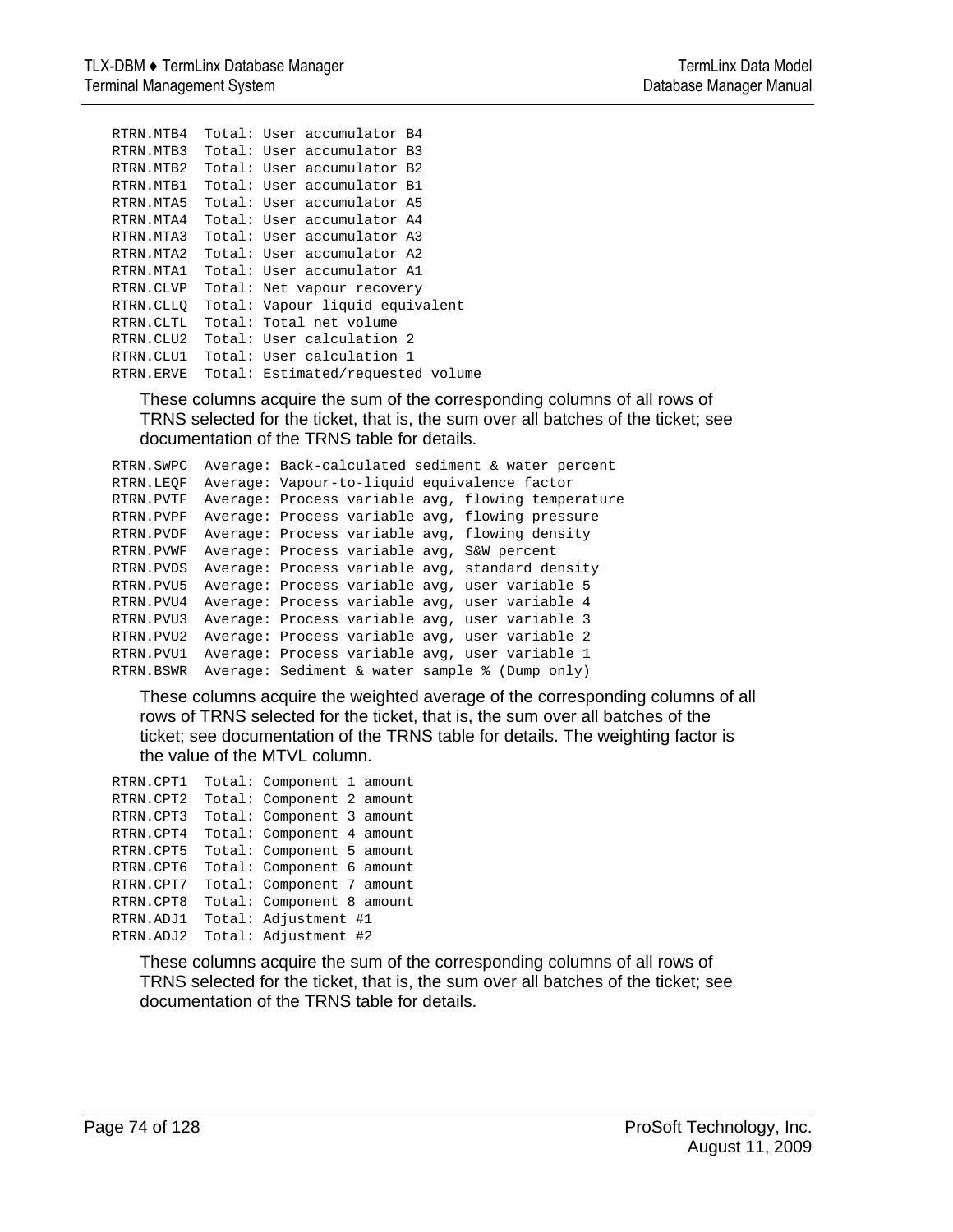RTRN.DTAR Minimum: Arrival timestamp RTRN.DTST Minimum: Start timestamp

These columns acquire the minimum of the corresponding columns of all rows of TRNS selected for the ticket, that is, the earliest timestamps of all batches of the ticket; see documentation of the TRNS table for details.

RTRN.DTEN Maximum: End timestamp

This column acquires the maximum of the corresponding columns of all rows of TRNS selected for the ticket, that is, the latest timestamp of all batches of the ticket; see documentation of the TRNS table for details.

RTRN.TARE Minimum: Measured train tare

This column acquires the minimum of the corresponding columns of all rows of TRNS selected for the ticket, that is, the smallest tare weight of all batches of the ticket; see documentation of the TRNS table for details.

RTRN.GROS Maximum: Measured train gross

This column acquires the maximum of the corresponding columns of all rows of TRNS selected for the ticket, that is, the largest gross weight of all batches of the ticket; see documentation of the TRNS table for details.

```
RTRN.STRF_NAME Site: Name 
RTRN.STRF_ADR1 Site: Address line 1 
RTRN.STRF_ADR2 Site: Address line 2 
RTRN.STRF_CITY Site: City name 
RTRN.STRF_PVST Site: Province/state code 
RTRN.STRF_PZIP Site: Postal/zip code 
RTRN.STRF_TELE Site: Telephone number 
RTRN.STRF_ATTN Site: To the attention of ...
```
These columns contain the name and address details for the Site, as they were at the time of the transaction.

```
RTRN.SOPR NAME Site Operator: Name
RTRN.SOPR_ADR1 Site Operator: Address line 1 
RTRN.SOPR_ADR2 Site Operator: Address line 2 
RTRN.SOPR_CITY Site Operator: City name 
RTRN.SOPR_PVST Site Operator: Province/state code 
RTRN.SOPR_PZIP Site Operator: Postal/zip code 
RTRN.SOPR_TELE Site Operator: Telephone number 
RTRN.SOPR_ATTN Site Operator: To the attention of ...
```
These columns contain the name and address details for the Site Operator, as they were at the time of the transaction.

RTRN.DRVR\_NAME Driver: Name

This column contains the name of the Driver, as it was at the time of the transaction.

RTRN.TRNS\_VTRK Tractor Vehicle code RTRN.TRNS\_TTAR Listed tare weight, tractor

These columns contain details for the tractor of the vehicle train, as they were at the time of the transaction.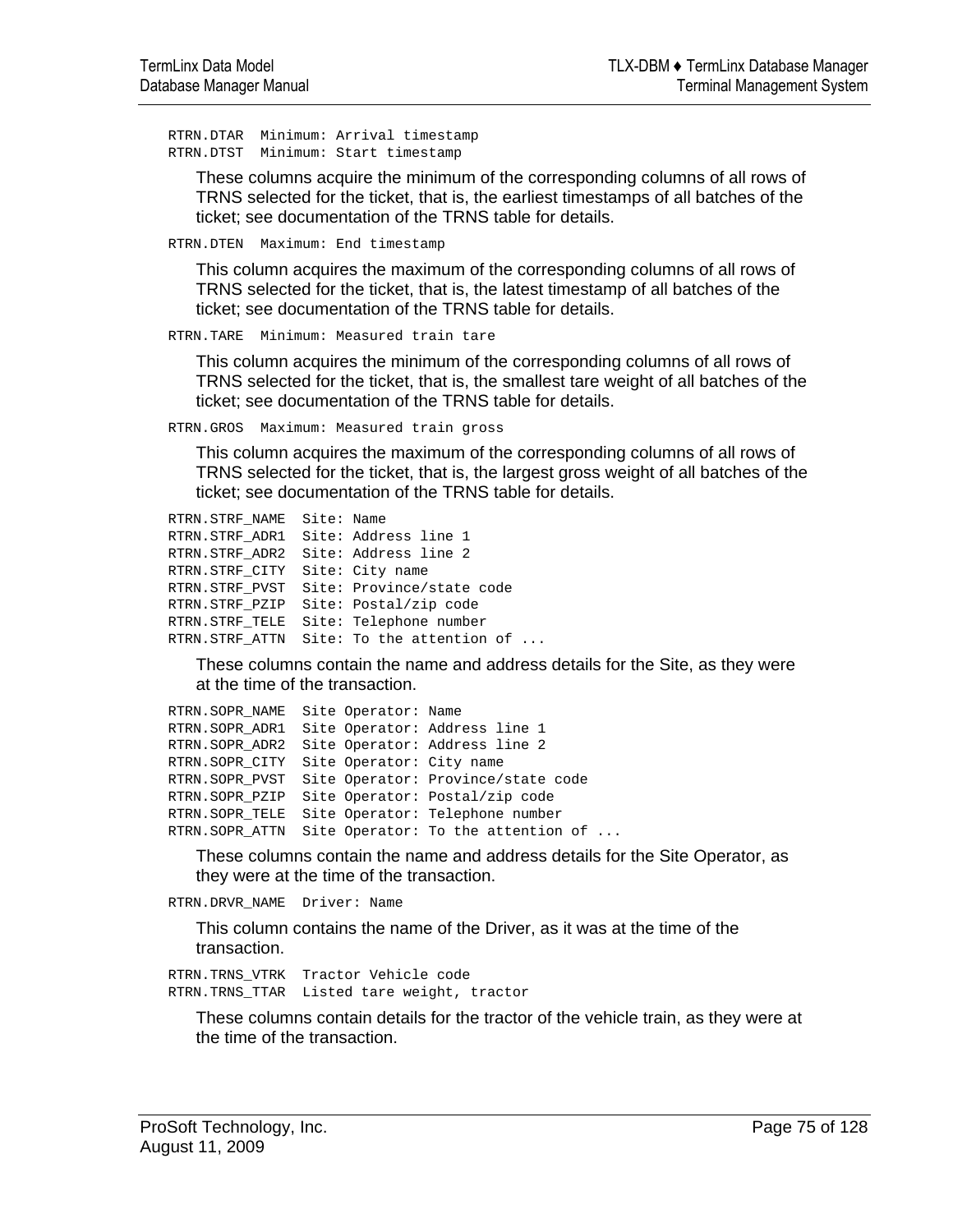```
RTRN.PRDC_DSC1 Product: Description line 1 
RTRN.PRDC_DSC2 Product: Description line 2 
RTRN.PRDC_DSC3 Product: Description line 3 
RTRN.PRDC_DSC4 Product: Description line 4 
RTRN.PRDC_DSC5 Product: Description line 5 
RTRN.PRDC_DSC6 Product: Description line 6 
RTRN.PRDC_DSC7 Product: Description line 7 
RTRN.PRDC_DSC8 Product: Description line 8 
RTRN.PRDC_DSC9 Product: Description line 9 
RTRN.PRDC_DSCA Product: Description line 10 
RTRN.PRDC_CHTC Product: Customs harmonized tariff code 
RTRN.PRDC_PRBC Product: Bar code
```
These columns contain details for the Product, as they were at the time of the transaction.

RTRN.QOTA\_CMNT Quota: Comment

This column contains the value of the CMNT column of the quota used for the transaction, as it was at the time of the transaction.

```
RTRN.CARR_NAME Carrier: Name 
RTRN.CARR_ADR1 Carrier: Address line 1 
RTRN.CARR_ADR2 Carrier: Address line 2 
RTRN.CARR_CITY Carrier: City name 
RTRN.CARR_PVST Carrier: Province/state code 
RTRN.CARR_PZIP Carrier: Postal/zip code 
RTRN.CARR_TELE Carrier: Telephone number 
RTRN.CARR ATTN Carrier: To the attention of ...
```
These columns contain the name and address details for the Carrier, as they were at the time of the transaction.

```
RTRN.MKRC_NAME Marketer/Receiver: Name 
RTRN.MKRC_ADR1 Marketer/Receiver: Address line 1 
RTRN.MKRC_ADR2 Marketer/Receiver: Address line 2 
RTRN.MKRC_CITY Marketer/Receiver: City name 
RTRN.MKRC_PVST Marketer/Receiver: Province/state code 
RTRN.MKRC_PZIP Marketer/Receiver: Postal/zip code 
RTRN.MKRC_TELE Marketer/Receiver: Telephone number 
RTRN.MKRC_ATTN Marketer/Receiver: To the attention of ...
```
These columns contain the name and address details for the Marketer (for mode Lift) or Receiver (for mode Dump), as they were at the time of the transaction.

```
RTRN.CSSP_NAME Customer/Supplier: Name 
RTRN.CSSP_ADR1 Customer/Supplier: Address line 1 
RTRN.CSSP_ADR2 Customer/Supplier: Address line 2 
RTRN.CSSP_CITY Customer/Supplier: City name 
RTRN.CSSP_PVST Customer/Supplier: Province/state code 
RTRN.CSSP_PZIP Customer/Supplier: Postal/zip code 
RTRN.CSSP_TELE Customer/Supplier: Telephone number 
RTRN.CSSP_ATTN Customer/Supplier: To the attention of ...
```
These columns contain the name and address details for the Customer (for mode Lift) or Supplier (for mode Dump), as they were at the time of the transaction.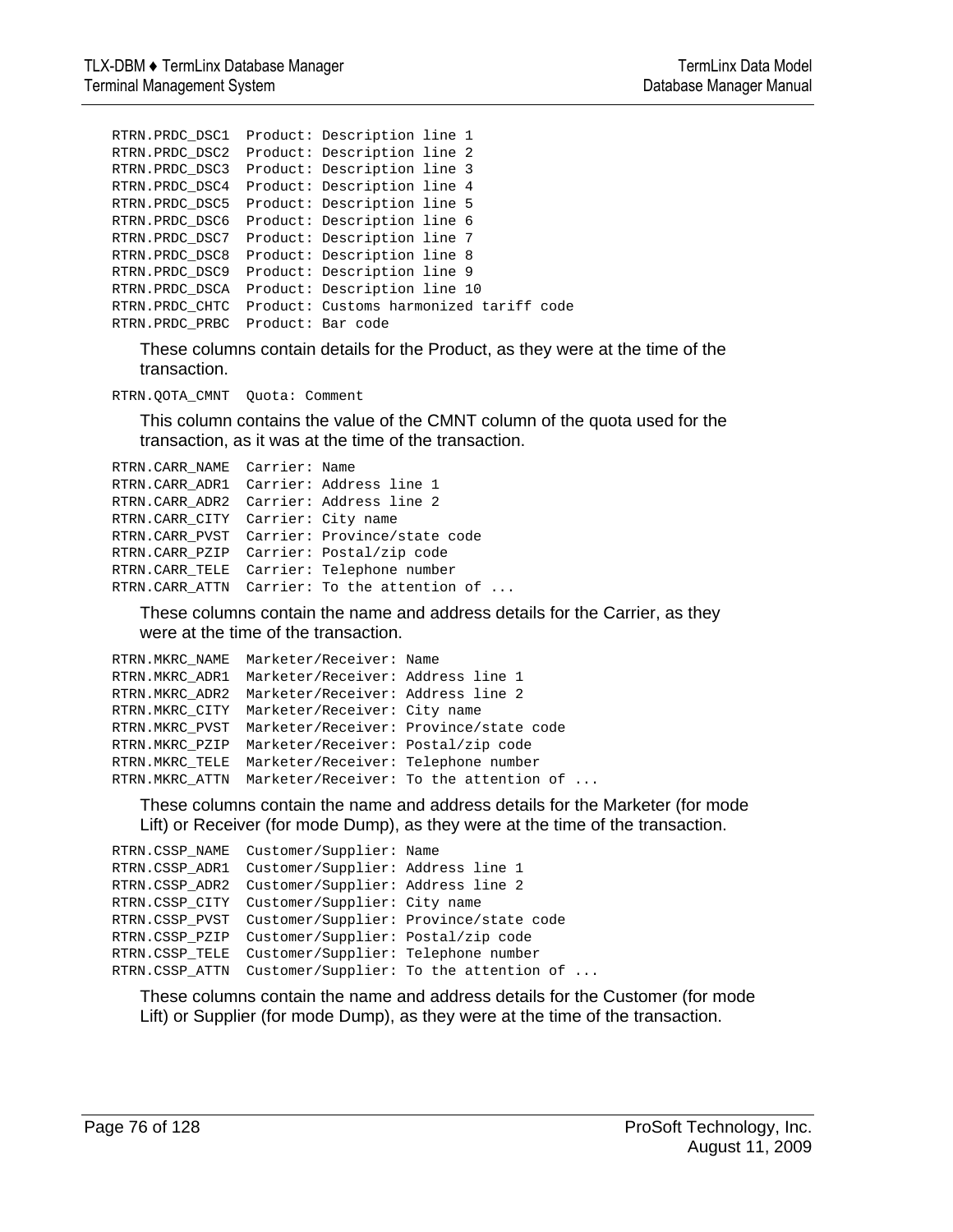```
RTRN.CNPD_NAME Consignee/Producer: Name 
RTRN.CNPD_ADR1 Consignee/Producer: Address line 1 
RTRN.CNPD_ADR2 Consignee/Producer: Address line 2 
RTRN.CNPD_CITY Consignee/Producer: City name 
RTRN.CNPD_PVST Consignee/Producer: Province/state code 
RTRN.CNPD_PZIP Consignee/Producer: Postal/zip code 
RTRN.CNPD_TELE Consignee/Producer: Telephone number 
RTRN.CNPD_ATTN Consignee/Producer: To the attention of ...
```
These columns contain the name and address details for the Consignee (for mode Lift) or Producer (for mode Dump), as they were at the time of the transaction.

| RTRN.DTAR HM |                   | Minimum: Arrival time |
|--------------|-------------------|-----------------------|
| RTRN.DTST HM |                   | Minimum: Start time   |
| RTRN.DTEN HM | Maximum: End time |                       |

These columns contain the hours & minutes portions of the timestamps in the columns of RTRN having the same names without the "\_HN". Format of each is "hh:mm".

| RTRN.MTMS KG | Total: Mass |                               |  |  |  |
|--------------|-------------|-------------------------------|--|--|--|
| RTRN.TARE KG |             | Minimum: Measured train tare  |  |  |  |
| RTRN.GROS KG |             | Maximum: Measured train gross |  |  |  |

The values in these columns are the values of the columns of RTRN having the same names without the "\_KG", but divided by 1000.

RTRN.DTRP Report timestamp RTRN.DTRP\_DT Report date, yyyy/mm/dd RTRN.DTRP HM Report time, hh:mm

These columns contain the reporting date and time (the moment of populating the Temporary Database) in various forms.

#### *5.6.23 BTCn-Batch n*

**Note:** Applies to BTC1 through BTC 9.

| Column      | <b>Type</b> | <b>LKey</b> | <b>FKey</b> | Sr | <b>Description</b>         |
|-------------|-------------|-------------|-------------|----|----------------------------|
| <b>STID</b> | v20         | P           | site        | Т  | Site id                    |
| <b>SEQN</b> | u8          | P           |             | т  | Sequence number, selected  |
| SEQT        | u8          |             |             | Т  | Sequence number, batch     |
| <b>TPTY</b> | u1          |             |             | Т  | Transaction posting type   |
| <b>SPLT</b> | u8          |             |             | Τ  | <b>Split Transaction</b>   |
| <b>DTPS</b> | dt          |             |             | т  | Post timestamp             |
| <b>ISLD</b> | v15         |             | isld        | D  | Island code                |
| <b>PHSI</b> | n2          |             | isld        | D  | Physical island number     |
| <b>ACCT</b> | u4          |             |             | D  | Account number             |
| <b>RJCD</b> | u2          |             |             | т  | Transaction rejection code |
| <b>TALM</b> | u10         |             |             | Т  | Transaction alarms, short  |
| TLRM        | v87         |             |             | Т  | Transaction alarms, long   |
| <b>MTOP</b> | u10         |             |             | Т  | Meter open                 |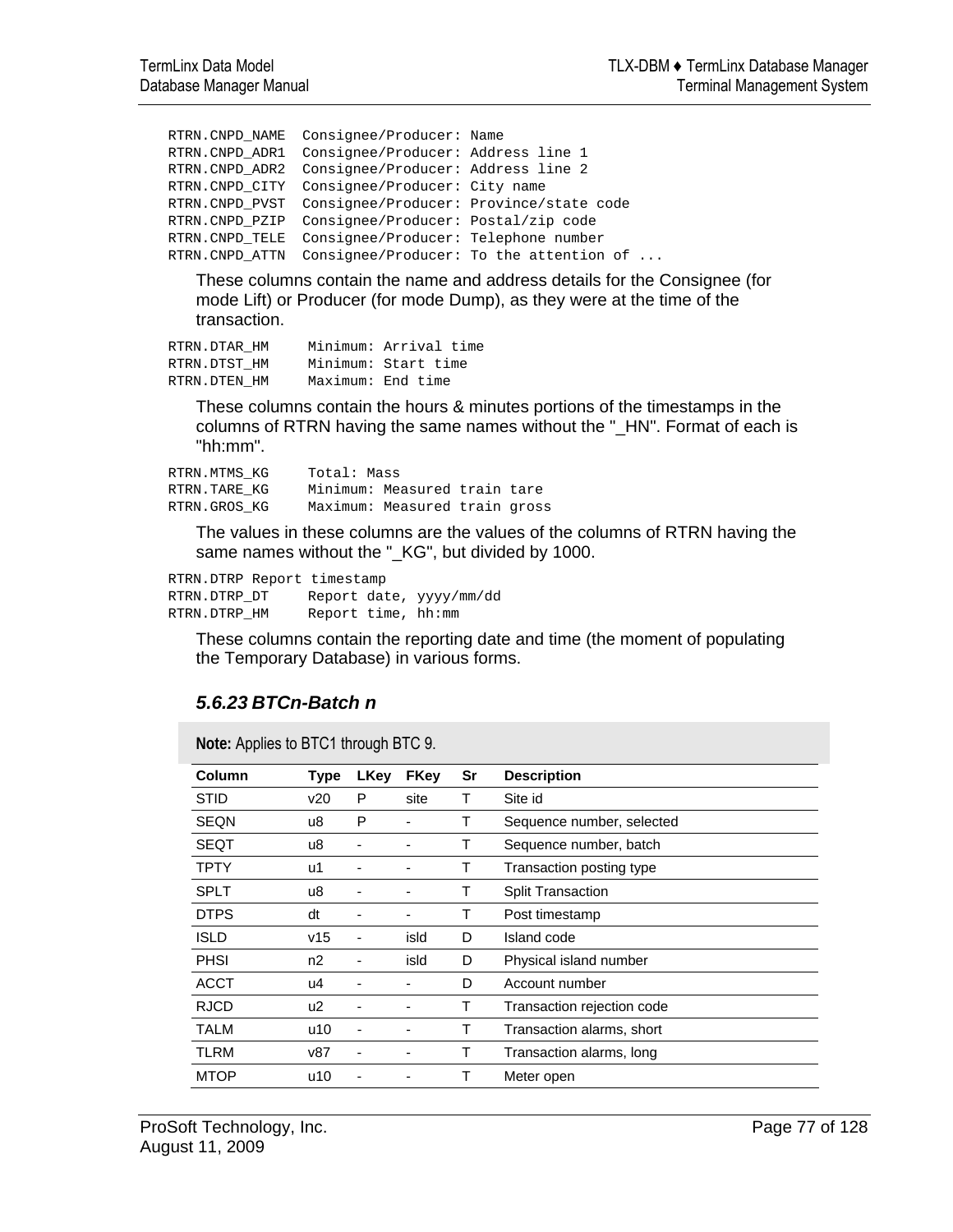| Column           | <b>Type</b>  | <b>LKey</b>                  | <b>FKey</b>                  | Sr           | <b>Description</b>                        |
|------------------|--------------|------------------------------|------------------------------|--------------|-------------------------------------------|
| <b>MTCL</b>      | u10          |                              |                              | т            | Meter close                               |
| <b>MTCT</b>      | u10          | $\blacksquare$               |                              | T            | Raw count                                 |
| <b>MTIC</b>      | u10          | $\blacksquare$               | $\blacksquare$               | T            | Indicated volume                          |
| <b>MTGR</b>      | u10          | $\qquad \qquad \blacksquare$ |                              | Т            | Gross volume                              |
| <b>MTGS</b>      | u10          | $\qquad \qquad \blacksquare$ |                              | T            | Gross standard volume                     |
| <b>MTVL</b>      | u10          | $\qquad \qquad \blacksquare$ |                              | $\mathsf{T}$ | Net volume                                |
| <b>MTMS</b>      | u10          | $\blacksquare$               | $\overline{\phantom{a}}$     | $\mathsf T$  | Mass                                      |
| <b>MTIJ</b>      | u10          | $\overline{\phantom{a}}$     |                              | $\mathsf T$  | Vapor injection                           |
| <b>MTRY</b>      | u10          | $\overline{\phantom{a}}$     | $\overline{\phantom{a}}$     | Т            | Vapor recovery                            |
| <b>MTWT</b>      | u10          | $\overline{\phantom{a}}$     |                              | T            | Water volume                              |
| MTC <sub>1</sub> | u10          | $\overline{\phantom{a}}$     | $\overline{\phantom{a}}$     | $\mathsf{T}$ | User accumulator C1                       |
| MTB5             | u10          | ä,                           |                              | T            | User accumulator B5                       |
| MTB4             | u10          | $\overline{\phantom{a}}$     | $\blacksquare$               | T            | User accumulator B4                       |
| MTB <sub>3</sub> | u10          | $\overline{\phantom{m}}$     |                              | T            | User accumulator B3                       |
| MTB <sub>2</sub> | u10          | $\overline{\phantom{a}}$     | $\qquad \qquad \blacksquare$ | T            | User accumulator B2                       |
| MTB1             | u10          |                              |                              | $\mathsf{T}$ | User accumulator B1                       |
| MTA <sub>5</sub> | u10          | $\overline{\phantom{0}}$     | -                            | T            | User accumulator A5                       |
| MTA4             | u10          | $\qquad \qquad \blacksquare$ |                              | T            | User accumulator A4                       |
| MTA <sub>3</sub> | u10          | $\overline{\phantom{a}}$     | $\overline{\phantom{a}}$     | T            | User accumulator A3                       |
| MTA <sub>2</sub> | u10          | $\blacksquare$               | $\overline{\phantom{m}}$     | Т            | User accumulator A2                       |
| MTA1             | u10          | $\blacksquare$               | ٠                            | Т            | User accumulator A1                       |
| <b>CLVP</b>      | u10          | $\overline{\phantom{m}}$     |                              | $\mathsf{T}$ | Net vapor recovery                        |
| <b>CLLQ</b>      | u10          | $\overline{\phantom{m}}$     | ÷,                           | T            | Vapor liquid equivalent                   |
| <b>CLTL</b>      | u10          | ä,                           |                              | $\mathsf{T}$ | Total net volume                          |
| CLU <sub>2</sub> | u10          | $\qquad \qquad \blacksquare$ |                              | T            | User calculation 2                        |
| CLU1             | u10          | $\qquad \qquad \blacksquare$ |                              | $\mathsf{T}$ | User calculation 1                        |
| <b>SWPC</b>      | f            | $\qquad \qquad \blacksquare$ | $\qquad \qquad \blacksquare$ | $\mathsf T$  | Back-calculated sediment & water percent  |
| LEQF             | f            | $\overline{\phantom{a}}$     | $\qquad \qquad \blacksquare$ | $\mathsf T$  | Vapor-to-liquid equivalence factor        |
| <b>PVTF</b>      | f            |                              |                              | Τ            | Process variable avg, flowing temperature |
| <b>PVPF</b>      | f            |                              |                              | т            | Process variable avg, flowing pressure    |
| <b>PVDF</b>      | $\mathsf{f}$ |                              |                              | T            | Process variable avg, flowing density     |
| <b>PVWF</b>      | f            | ۰                            |                              | Τ            | Process variable avg, S&W percent         |
| <b>PVDS</b>      | f            | -                            |                              | Τ            | Process variable avg, standard density    |
| PVU <sub>5</sub> | f            | -                            | ۰                            | Τ            | Process variable avg, user variable 5     |
| PVU4             | f            | -                            |                              | T            | Process variable avg, user variable 4     |
| PVU <sub>3</sub> | f            | $\qquad \qquad \blacksquare$ | ۰                            | T            | Process variable avg, user variable 3     |
| PVU <sub>2</sub> | f            | -                            |                              | T            | Process variable avg, user variable 2     |
| PVU1             | f            | $\qquad \qquad \blacksquare$ | $\qquad \qquad \blacksquare$ | Τ            | Process variable avg, user variable 1     |
| CPT1             | f            | -                            | -                            | T            | Component 1 amount                        |
| CPT2             | f            | -                            | -                            | Τ            | Component 2 amount                        |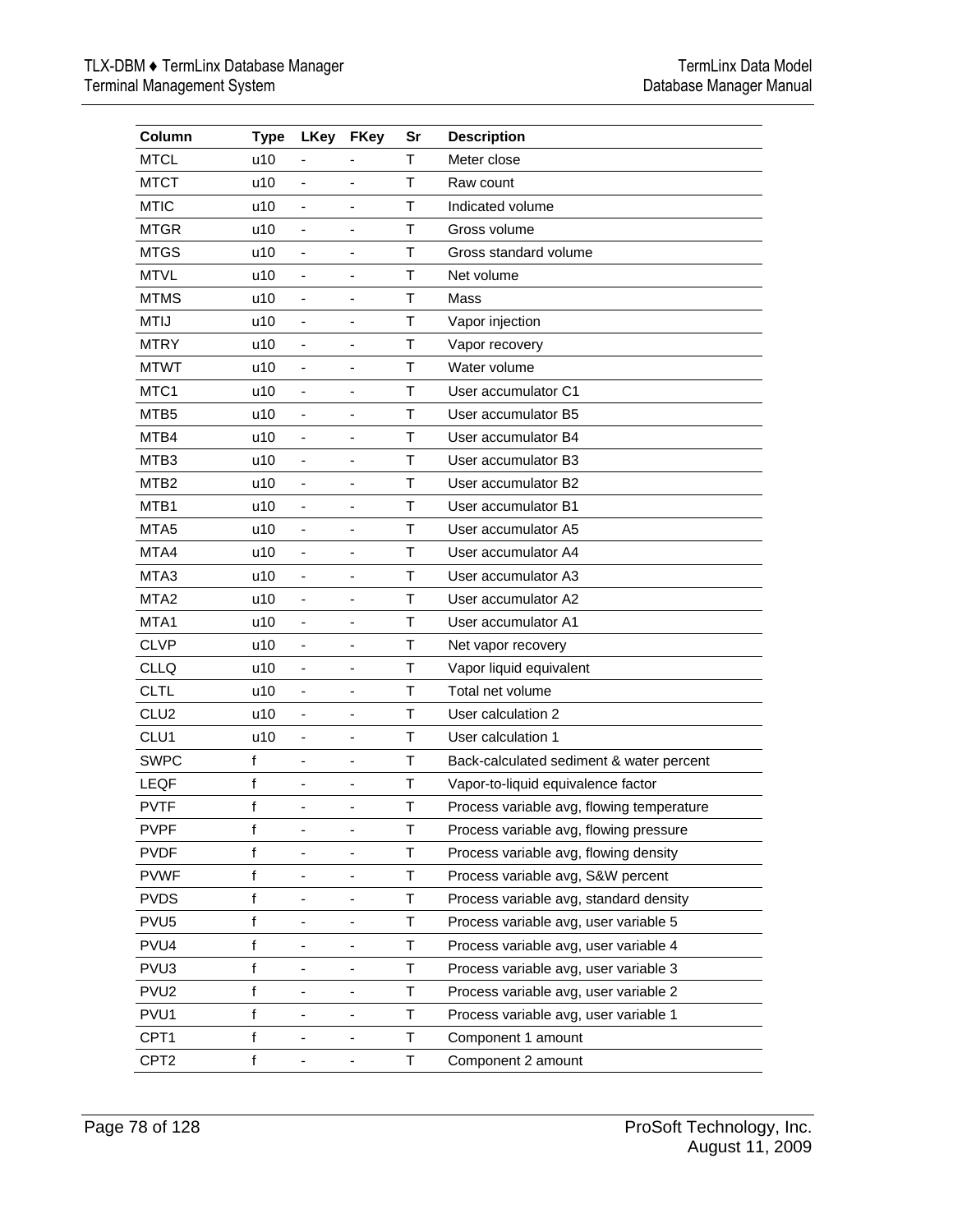| Column           | <b>Type</b>    | <b>LKey</b>                  | <b>FKey</b>              | Sr     | <b>Description</b>                    |
|------------------|----------------|------------------------------|--------------------------|--------|---------------------------------------|
| CPT3             | f              |                              |                          | Τ      | Component 3 amount                    |
| CPT4             | f              | ÷,                           | ٠                        | T      | Component 4 amount                    |
| CPT <sub>5</sub> | f              |                              |                          | Τ      | Component 5 amount                    |
| CPT <sub>6</sub> | f              | ٠                            | ۰                        | Τ      | Component 6 amount                    |
| CPT7             | f              | ٠                            |                          | T      | Component 7 Amount                    |
| CPT8             | f              | $\qquad \qquad \blacksquare$ | -                        | Τ      | Component 8 Amount                    |
| ADJ1             | f              |                              |                          | T      | Adjustment #1                         |
| ADJ2             | f              | $\overline{\phantom{a}}$     | ÷,                       | Τ      | Adjustment #2                         |
| <b>DTAR</b>      | dt             |                              |                          | T      | Arrival timestamp                     |
| <b>DTST</b>      | dt             | $\overline{\phantom{a}}$     | ÷,                       | Τ      | Start timestamp                       |
| <b>DTEN</b>      | dt             |                              |                          | T      | End timestamp                         |
| <b>TARE</b>      | u10            | ÷,                           | ä,                       | T      | Measured train tare                   |
| <b>GROS</b>      | u10            |                              |                          | T      | Measured train gross                  |
| <b>BTCH</b>      | u1             | ÷,                           | ä,                       | D      | Batch number                          |
| <b>VHCL</b>      | v10            |                              |                          | D      | Vehicle code                          |
| <b>VHCD</b>      | v10            | ÷,                           | vhcl                     | D      | Vehicle display code                  |
| <b>ERVE</b>      | u8             | ÷,                           |                          | D      | Estimated/requested volume            |
| <b>BSWR</b>      | f              | ÷,                           | ä,                       | D      | Sediment & water sample % (Dump only) |
| VHCL_EQPC        | v10            |                              |                          | A      | Vehicle: Equipment class              |
| VHCL_EQPT        | v10            | $\overline{\phantom{a}}$     | ٠                        | A      | Vehicle: Equipment type (subclass)    |
| VHCL_CPCY        | u8             | ÷,                           |                          | A      | Vehicle: Capacity                     |
| TRNS_VTAR        | u9             | $\qquad \qquad \blacksquare$ | $\overline{\phantom{0}}$ | Τ      | Listed tare weight, vessel            |
| TRNS_VGRS        | u9             | L,                           |                          | T      | Listed gross weight, vessel           |
| DTAR_HM          | V <sub>5</sub> | -                            | ٠                        | T      | Arrival time                          |
| DTST_HM          | V <sub>5</sub> |                              |                          | T      | Start time                            |
| DTEN_HM          | v <sub>5</sub> | -                            | ä,                       | T      | End time                              |
| MTMS KG          | u10            |                              |                          | $\top$ | Mass                                  |
| TARE_KG          | u10            | $\overline{\phantom{a}}$     | ÷,                       | T      | Measured train tare                   |
| <b>GROS KG</b>   | u10            | ÷                            |                          | T      | Measured train gross                  |

All columns of these tables derive their values from corresponding columns of the particular row of TRNS for the corresponding numbered batch on the formal document that is being prepared. All foreign keys are "weak".

The information herein consists of only that information specific to the batch, such as:

- **Accumulated quantities for the batch.**
- **Average process variables for the batch.**
- **Load (unload) point information for the batch.**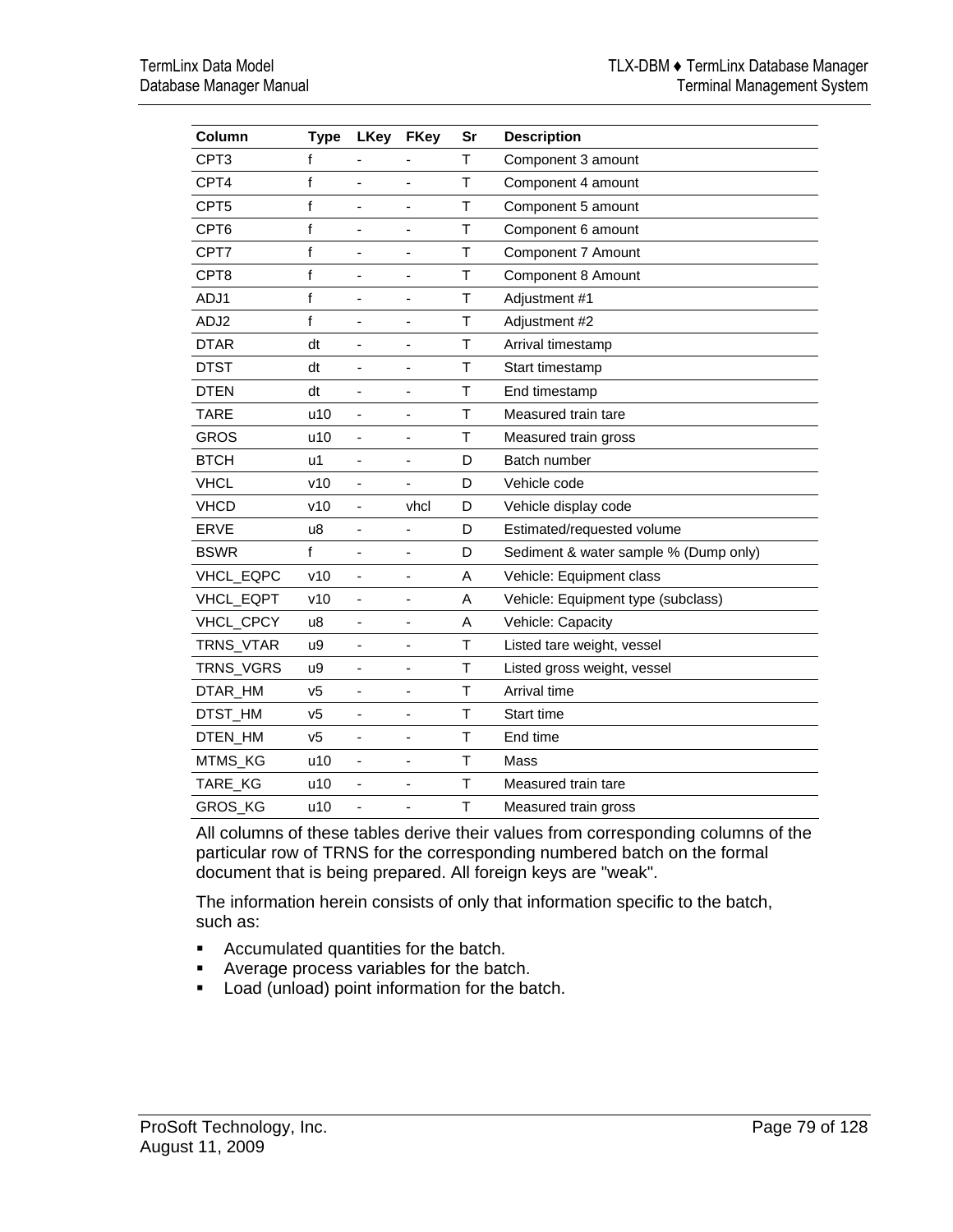BTCn.STID Site id BTCn.SEQN Sequence number, selected

Primary key. Both columns are copied directly from the row of TRNS initially selected for printing of its ticket; see documentation of the TRNS table for details. For a multiple-batch ticket several rows of TRNS are included, but only one of those has this SEQN.

BTCn.SEQT Sequence number, batch

This column is copied directly from the SEQN column of the single row of TRNS that records this batch; (SITE,SEQT) of this row of BTCn is the primary key (SITE,SEQN) of the originating TRNS.

```
BTCn.TPTY Transaction posting type 
BTCn.SPLT Split Transaction 
BTCn.DTPS Post timestamp 
BTCn.ISLD Island code 
BTCn.PHSI Physical island number 
BTCn.ACCT Account number 
BTCn.RJCD Transaction rejection code 
BTCn.TALM Transaction alarms, short 
BTCn.TLRM Transaction alarms, long 
BTCn.MTOP Meter open 
BTCn.MTCL Meter close 
BTCn.MTCT Raw count 
BTCn.MTIC Indicated volume 
BTCn.MTGR Gross volume 
BTCn.MTGS Gross standard volume 
BTCn.MTVL Net volume 
BTCn.MTMS Mass 
BTCn.MTIJ Vapour injection 
BTCn.MTRY Vapour recovery 
BTCn.MTWT Water volume 
BTCn.MTC1 User accumulator C1 
BTCn.MTB5 User accumulator B5 
BTCn.MTB4 User accumulator B4 
BTCn.MTB3 User accumulator B3 
BTCn.MTB2 User accumulator B2 
BTCn.MTB1 User accumulator B1 
BTCn.MTA5 User accumulator A5 
BTCn.MTA4 User accumulator A4 
BTCn.MTA3 User accumulator A3 
BTCn.MTA2 User accumulator A2 
BTCn.MTA1 User accumulator A1 
BTCn.CLVP Net vapour recovery 
BTCn.CLLQ Vapour liquid equivalent 
BTCn.CLTL Total net volume 
BTCn.CLU2 User calculation 2 
BTCn.CLU1 User calculation 1 
BTCn.SWPC Back-calculated sediment & water percent 
BTCn.LEQF Vapour-to-liquid equivalence factor 
BTCn.PVTF Process variable avg, flowing temperature 
BTCn.PVPF Process variable avg, flowing pressure 
BTCn.PVDF Process variable avg, flowing density 
BTCn.PVWF Process variable avg, S&W percent 
BTCn.PVDS Process variable avg, standard density
```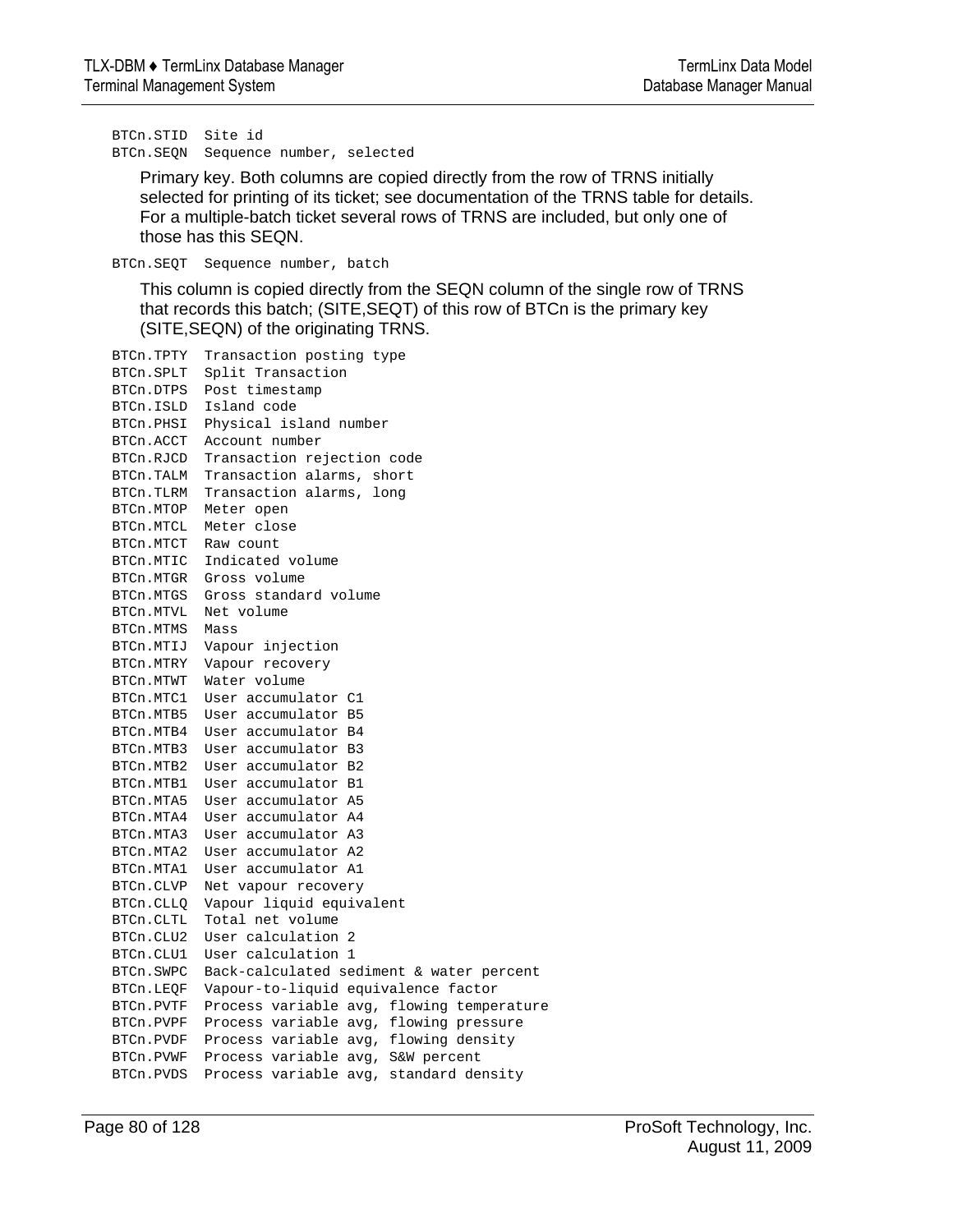```
BTCn.PVU5 Process variable avg, user variable 5 
BTCn.PVU4 Process variable avg, user variable 4 
BTCn.PVU3 Process variable avg, user variable 3 
BTCn.PVU2 Process variable avg, user variable 2 
BTCn.PVU1 Process variable avg, user variable 1 
BTCn.CPT1 Component 1 amount 
BTCn.CPT2 Component 2 amount 
BTCn.CPT3 Component 3 amount 
BTCn.CPT4 Component 4 amount 
BTCn.CPT5 Component 5 amount 
BTCn.CPT6 Component 6 amount 
BTCn.CPT7 Component 7 amount 
BTCn.CPT8 Component 8 amount 
BTCn.ADJ1 Adjustment #1 
BTCn.ADJ2 Adjustment #2 
BTCn.DTAR Arrival timestamp 
BTCn.DTST Start timestamp 
BTCn.DTEN End timestamp 
BTCn.TARE Measured train tare 
BTCn.GROS Measured train gross 
BTCn.BTCH Batch number 
BTCn.VHCL Vehicle code 
BTCn.VHCD Vehicle display code 
BTCn.ERVE Estimated/requested volume 
BTCn.BSWR Sediment & water sample % (Dump only)
```
These columns are copied directly from the corresponding columns of the single row of TRNS that records this batch; see documentation of the TRNS table for details.

```
BTCn.VHCL_EQPC Vehicle: Equipment class 
BTCn.VHCL_EQPT Vehicle: Equipment type (subclass) 
BTCn.VHCL_CPCY Vehicle: Capacity 
BTCn.TRNS_VTAR Listed tare weight, vessel 
BTCn.TRNS_VGRS Listed gross weight, vessel
```
These columns contain details for the Vehicle used as a container for the batch, as they were at the time of the transaction. See documentation of the VHCL table for details. The "listed weight" columns, TRNS\_VTAR and TRNS\_VGRS, derive from VHCL columns TARE and GROS respectively.

| BTCn.DTAR HM |                   | Minimum: Arrival time |
|--------------|-------------------|-----------------------|
| BTCn.DTST HM |                   | Minimum: Start time   |
| BTCn.DTEN HM | Maximum: End time |                       |

These columns contain the hours & minutes portions of the timestamps in the columns of BTCn having the same names without the "\_HN". Format of each is "hh:mm".

| BTCn.MTMS KG | Total: Mass |                               |  |
|--------------|-------------|-------------------------------|--|
| BTCn.TARE KG |             | Minimum: Measured train tare  |  |
| BTCn.GROS KG |             | Maximum: Measured train gross |  |

The values in these columns are the values of the columns of BTCn having the same names without the " KG", but divided by 1000.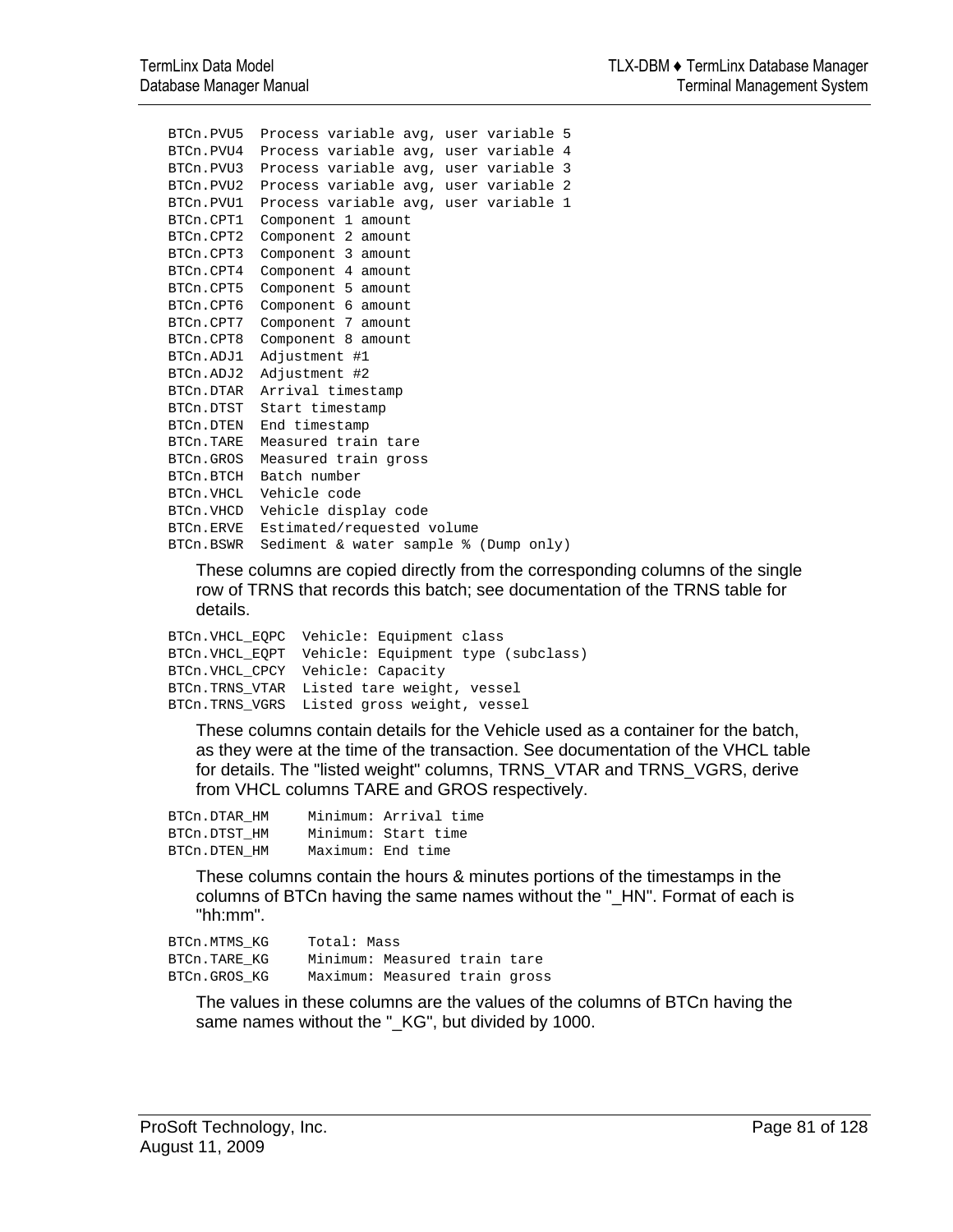## **5.7 Discussion Points**

#### *Record locking and database integrity*

A lock of any record in the TermLinx database must be of predictably short duration, so as not to delay any Driver conversation.

TermLinx implements a scheme of sequencing the state of a Transaction, so that at each stage of the conversation database integrity is preserved.

for example,

- (a) create Transaction, assigning Driver (and Carrier)
- (b) assign Quota
- (c) assign Island

and so on.

Between state changes (that is, while the Driver is making the next selection) database updates from Head Office are unrestricted. In cases where the Driver makes a selection from a drop-down list created according to validation criteria, while a simultaneous Head Office update invalidates the Driver's selection, TermLinx revalidates the Driver's selection and, upon failure, displays "Your selection is no longer valid; please make another", rebuilds the drop-down list, and repeats the selection procedure.

#### *End of Day, Effective Date, and Timestamps*

The operational "end-of-day hour" EODH is a carryover from earlier systems in which Transactions were deemed to belong to an accounting "day" which ended at EODH; all activity between midnight and EODH was deemed for accounting purposes to have occurred on the previous day. Most stand-alone dates in the system (as opposed to timestamps which include the time) were "effective" dates, which began at EODH on the date concerned and ran to EODH on the following date. An "effective" date is the same as the calendar date only if EODH is zero.

The only occurrence of EODH in this version of TermLinx is the Transaction "ticket date", TRNS.TKCD, which is the "effective" date of the Transaction posting timestamp, TRNS.DTPS.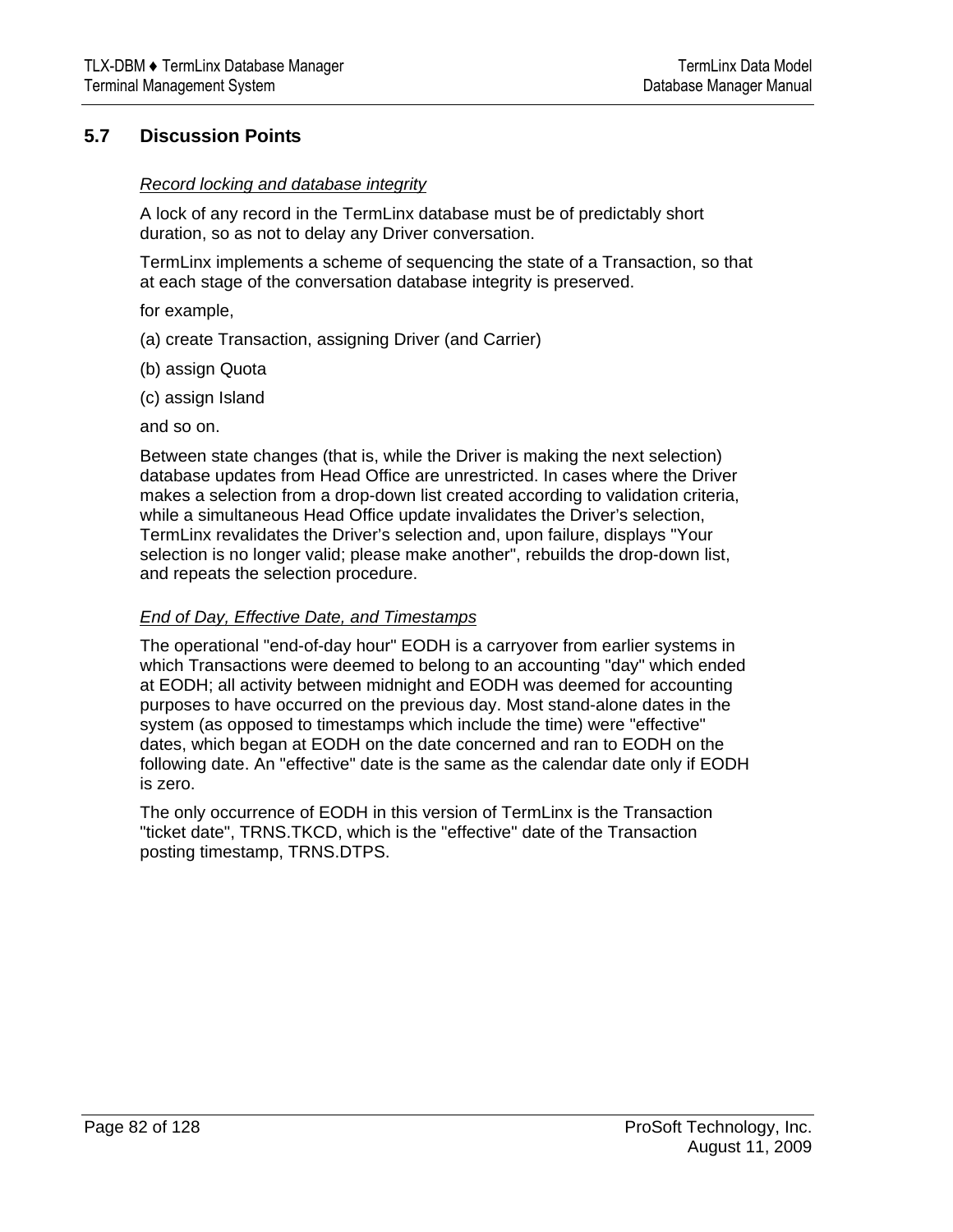# **5.8 Example - Adding Multiple Carriers**

The value in the Lift Quota Table's RLHR (Role of Carrier Hirer) column determines the carrier.

|             | TermLinx Database Manager       |                         | $ \Box$ $\times$                                                                                                                                                                            |
|-------------|---------------------------------|-------------------------|---------------------------------------------------------------------------------------------------------------------------------------------------------------------------------------------|
| <b>Eile</b> | Administration Reports Help     |                         |                                                                                                                                                                                             |
|             | <b>DE Lift Quota Table</b>      |                         | ⊠                                                                                                                                                                                           |
|             | Site ID:<br>Quota Conf. Code    | Effective Date and Time | Reporting Date:                                                                                                                                                                             |
|             |                                 |                         | Part 2<br>Part 4<br>Part 3<br>Part 5<br>Part 1                                                                                                                                              |
|             | <new record=""></new>           |                         | Role of Carrier Hirer<br>Province/State Code<br>City Name<br>Number of Uses<br>Allocation Limit<br>Allocation Used<br>Timestamp of Last Usage<br>Actual Number of Uses                      |
|             | $Recodes =$<br>Record Selection |                         |                                                                                                                                                                                             |
|             | $G$ All<br>Selected<br>o        | No. of Criteria         | Criterion 1<br>Value                                                                                                                                                                        |
|             | Close<br>$= 4$                  |                         | <b>Delete</b><br><b>Refresh</b><br>Update<br>Add<br>Eind<br>QOTL.RLHR: specifies the Carrier authorized for this Quota - the role of the entity that hired the Carrier. [maximum characters |

QOTL.CARR Carrier code QOTL.RLHR Role of carrier hirer

> Specifies the Carrier(s) authorized for this Quota, determined by evaluating the following rules in sequence. When the first condition is satisfied, further evaluation is halted. Items marked "[-]" are assertions only, and do not by themselves select Carriers or cause sequence termination:

(a) If CARR is non-NULL, it is a foreign reference to CARR, and RLHR is NULL; this Carrier is the only authorized Carrier.

[-] CARR is NULL, and RLHR is one of "NULL", "MKTR", "CSTR" and "CNSG". Note that the 4-character value "NULL" is distinct from a missing value which is said to be NULL.

(b) If table QLCX contains any rows that refer to this Quota, then the authorized Carriers are those given on those rows.

[-] Table QLCX does not exist, or contains no rows that refer to this Quota.

(c) If RLHR is "NULL", then all Carriers are authorized.

[-] RLHR is one of "MKTR", "CSTR" and "CNSG", which specifies the role of the entity that hired the Carrier (information obtainable from the contract).

(d) RLHR selects the corresponding NADR reference in the Quota, then both are applied through CHXR to determine the authorized Carriers. If RLHR is "CNSG", then QOTL.CNSG must not be NULL.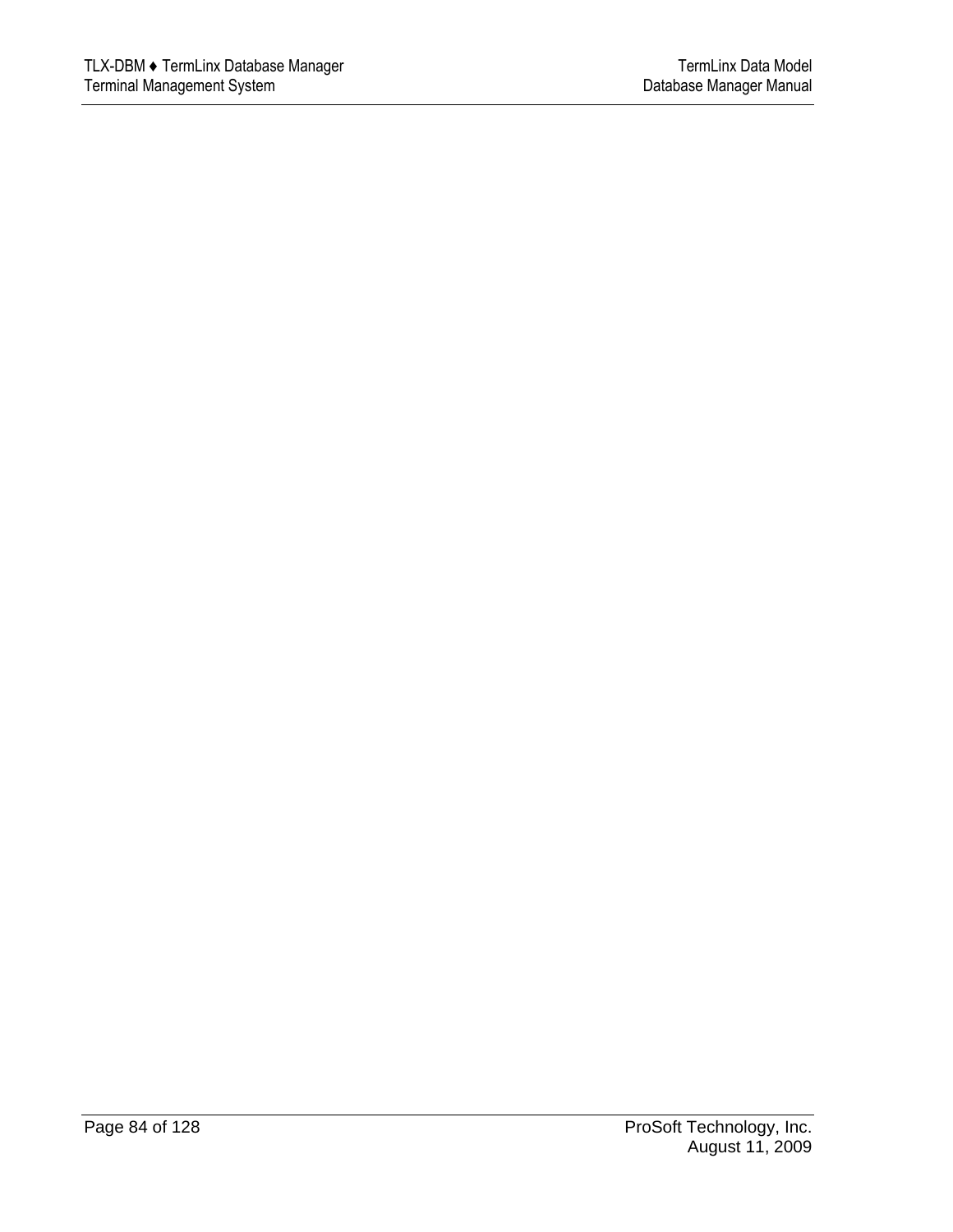# <span id="page-84-0"></span>**6 Reference**

## *In This Chapter*

| <b>泰</b>      |  |
|---------------|--|
| <b>Beatle</b> |  |
|               |  |
|               |  |
|               |  |
|               |  |

# **6.1 PLC Interface File Structure & Program Tags**

## *6.1.1 Gate control*

#### *MCK1 Keypad Modbus map*

The MCK1 Keypad module provides data entry and display capabilities through an optional keypad with an LED display, and optional card reader and LCD display. All inputs and outputs are available to a host system through a mapping into a Modbus holding register table, for which the keypad acts as a Modbus slave. The following table describes this mapping, giving for each point its offset (holding register number as packaged in a Modbus message), a suggested base tag, whether the point is protected (read-only), and a description.

| <b>Ofs</b> | Р     | <b>Descr</b>                                                                      |
|------------|-------|-----------------------------------------------------------------------------------|
| 00         | <br>Р | Firmware product code                                                             |
|            |       | For OLink-MDE1, the characters "D1", with the "D" in the low-order<br>byte.       |
| 01         | <br>Р | Firmware version number                                                           |
|            |       | For this version of OLink-MDE1, the value 0x0100.                                 |
| 02         | <br>P | Firmware serial number                                                            |
|            |       | The serial number of your registered OLink PROM.                                  |
| 03         |       | Modbus slave address                                                              |
|            |       | 1 thru 247, default 239. If 0 is written, the slave address remains<br>unchanged. |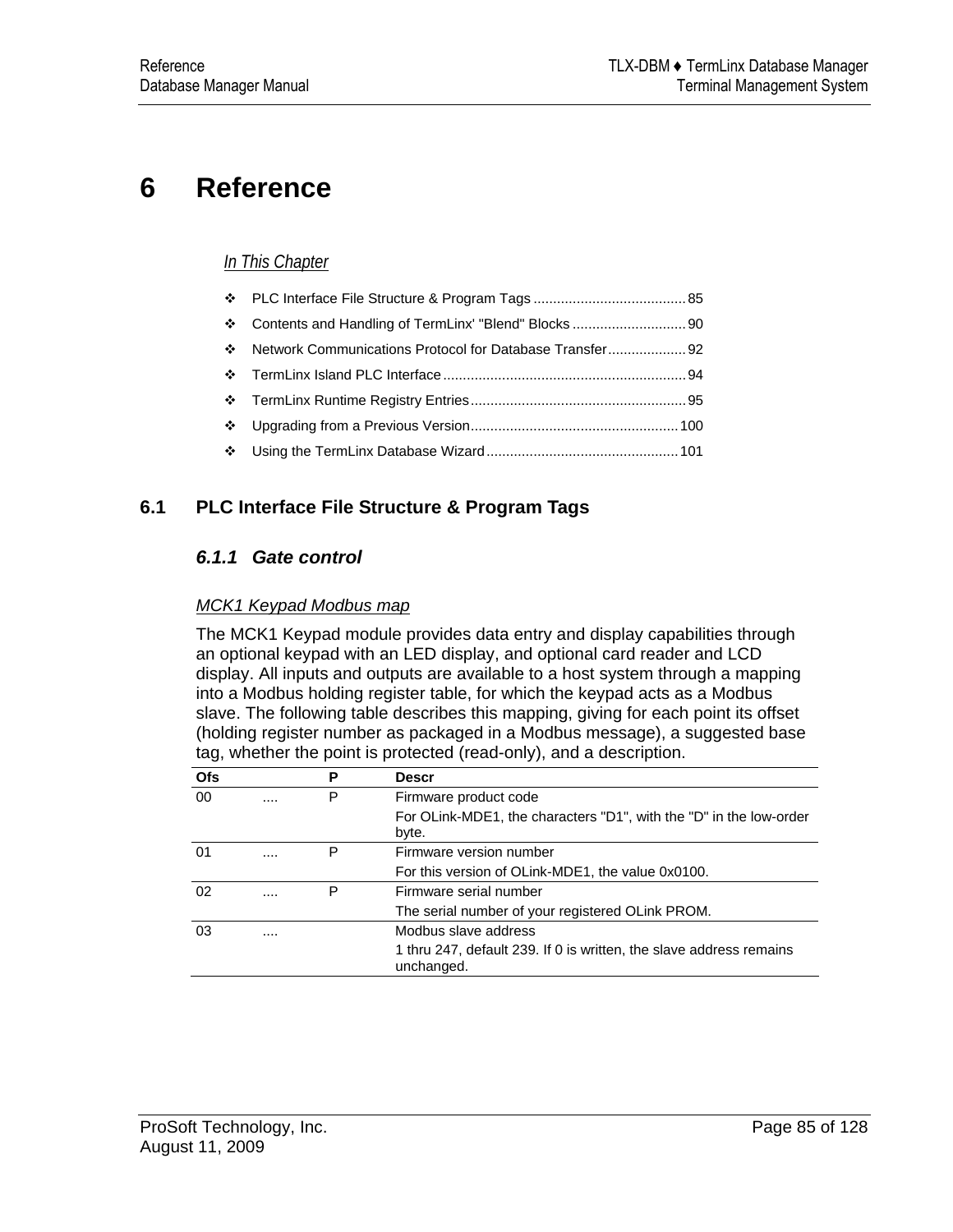| Ofs |          | Р                    | Descr              |                                                                                                                                                                                                                                                   |
|-----|----------|----------------------|--------------------|---------------------------------------------------------------------------------------------------------------------------------------------------------------------------------------------------------------------------------------------------|
| 04  |          |                      | Port configuration |                                                                                                                                                                                                                                                   |
|     |          |                      | Bit                | <b>Descr</b>                                                                                                                                                                                                                                      |
|     |          |                      | $0$ to $2$         | baud code                                                                                                                                                                                                                                         |
|     |          |                      |                    | 000 ignore this port configuration                                                                                                                                                                                                                |
|     |          |                      |                    | 001 300 baud (ignore for BLxxxx)                                                                                                                                                                                                                  |
|     |          |                      |                    | 010 600 baud (ignore for BLxxxx)                                                                                                                                                                                                                  |
|     |          |                      |                    | 011 1200 baud                                                                                                                                                                                                                                     |
|     |          |                      |                    | 100 2400 baud                                                                                                                                                                                                                                     |
|     |          |                      |                    | 101 4800 baud                                                                                                                                                                                                                                     |
|     |          |                      |                    | 110 9600 baud                                                                                                                                                                                                                                     |
|     |          |                      |                    | 111 19200 baud                                                                                                                                                                                                                                    |
|     |          |                      | $3$ to 4           | parity: 00 none, 01 odd, 10 even, 11 none                                                                                                                                                                                                         |
|     |          |                      | 5                  | data bits: $0 = > 8$ , $1 = > 7$                                                                                                                                                                                                                  |
|     |          |                      | 6                  | stop bits: $0 \Rightarrow 1, 1 \Rightarrow 2$                                                                                                                                                                                                     |
|     |          |                      | $\overline{7}$     | mode: 0 RTU, 1 Ascii                                                                                                                                                                                                                              |
|     |          |                      |                    | This version of OLink uses Ascii mode only, and<br>ignores the setting of this bit.                                                                                                                                                               |
|     |          |                      | 8                  | electrical protocol: 0 RS-232, 1 RS-485                                                                                                                                                                                                           |
|     |          |                      | 9 to F             | [reserved]                                                                                                                                                                                                                                        |
|     |          |                      |                    | Milliseconds of delay between end of receipt of Modbus poll and<br>start of transmission of Modbus response. Used to give an RS-485<br>Modbus master time to drop its transmitter before OLink energizes<br>its own transmitter for the response. |
| 06  | $\cdots$ |                      |                    |                                                                                                                                                                                                                                                   |
| 07  | $\cdots$ |                      |                    |                                                                                                                                                                                                                                                   |
| 08  | .        |                      |                    | Maximum number of digits in unsecure and secure keypad entries                                                                                                                                                                                    |
|     |          |                      | such a display.    | An unsecure keypad entry is one that may be echoed in the clear<br>to an associated LCD display, and a secure keypad entry is one<br>that may be echoed as asterisks or similar substitute character to                                           |
|     |          |                      |                    | The low-order byte specifies the unsecure data length, and the<br>high-order byte the secure data length.                                                                                                                                         |
|     |          |                      |                    | Each value may be 0 thru 9, where 0 means that the corresponding<br>entry is not required. If both values are 0, the keypad is not in use.                                                                                                        |
| 09  |          |                      |                    |                                                                                                                                                                                                                                                   |
| 10  |          |                      |                    |                                                                                                                                                                                                                                                   |
| 11  | $\cdots$ |                      |                    |                                                                                                                                                                                                                                                   |
| 12  |          |                      |                    |                                                                                                                                                                                                                                                   |
| 13  |          |                      |                    |                                                                                                                                                                                                                                                   |
| 14  |          |                      |                    |                                                                                                                                                                                                                                                   |
| 15  |          |                      |                    |                                                                                                                                                                                                                                                   |
| 16  |          |                      |                    |                                                                                                                                                                                                                                                   |
| 17  | $\cdots$ |                      |                    |                                                                                                                                                                                                                                                   |
| 18  |          | $\ddot{\phantom{a}}$ |                    |                                                                                                                                                                                                                                                   |
| 19  |          |                      |                    |                                                                                                                                                                                                                                                   |
| 20  |          |                      |                    | Digital I/O direction, LSW                                                                                                                                                                                                                        |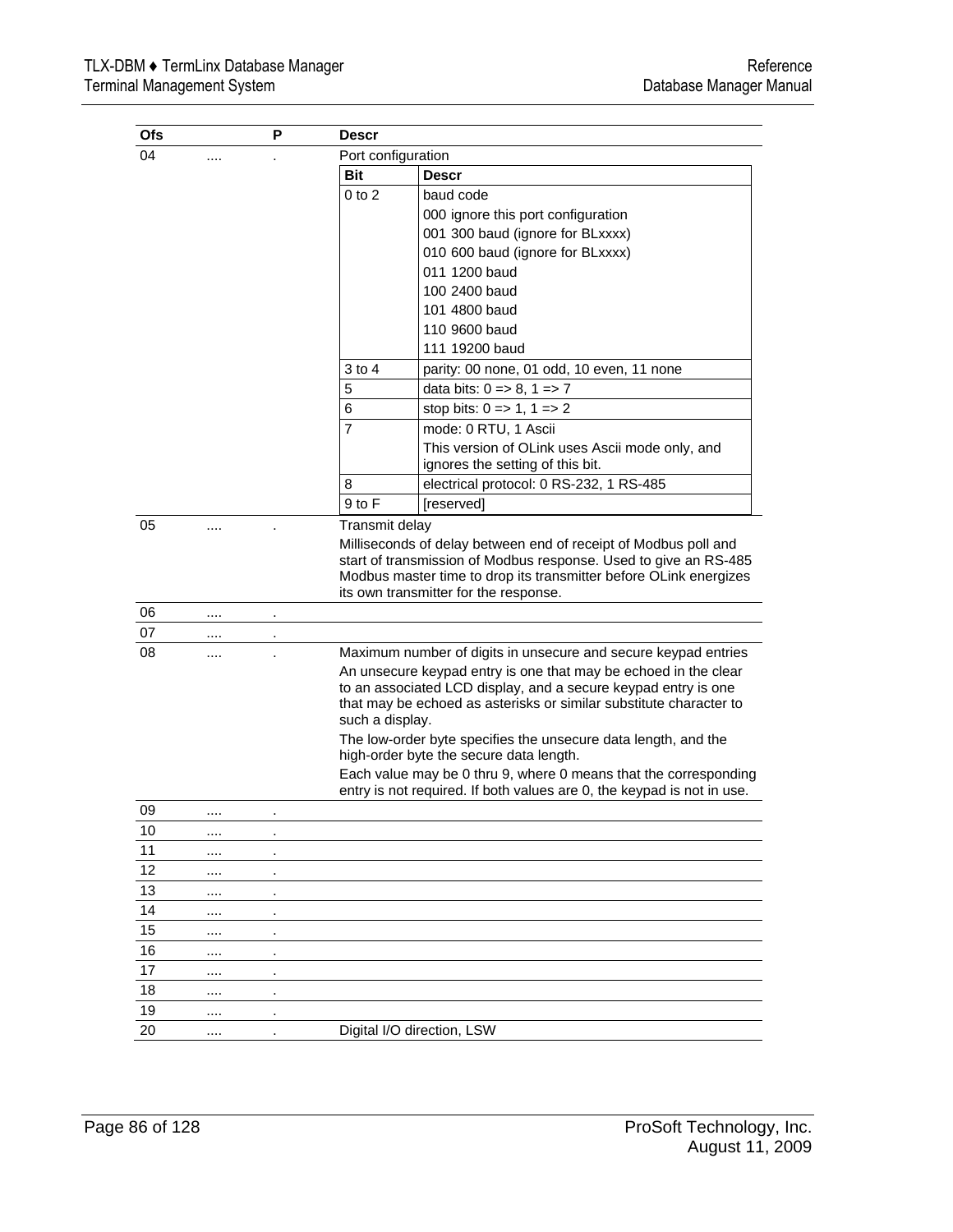| <b>Ofs</b> |          | Ρ       | <b>Descr</b>                                                                                                                                                                                                                                                                                                                                                                                                                                                                                                                                                                                                           |
|------------|----------|---------|------------------------------------------------------------------------------------------------------------------------------------------------------------------------------------------------------------------------------------------------------------------------------------------------------------------------------------------------------------------------------------------------------------------------------------------------------------------------------------------------------------------------------------------------------------------------------------------------------------------------|
| 21         |          |         | Digital I/O direction, MSW                                                                                                                                                                                                                                                                                                                                                                                                                                                                                                                                                                                             |
|            |          |         | For each of up to 32 I/O lines, the direction of data transfer, where<br>0 is output and 1 is input. Lines are numbered starting at line 0x00<br>at LSW bit 0 and ending at line 0x1F at MSW bit 15. Some I/O lines<br>are dedicated to internal functions of OLink, and any configuration<br>or use of those lines through this Modbus table is ineffective; see<br>documentation elsewhere of line availability.                                                                                                                                                                                                     |
| 22         | .        |         | Digital output pulse polarity, LSW                                                                                                                                                                                                                                                                                                                                                                                                                                                                                                                                                                                     |
| 23         |          |         | Digital output pulse polarity, MSW                                                                                                                                                                                                                                                                                                                                                                                                                                                                                                                                                                                     |
|            |          |         | For each of up to 32 output lines, the polarity of the pulse<br>configured in the following table, where 0 is pulse high and 1 is<br>pulse low. In this configuration, and in any other configuration or<br>control of digital output lines, any specification for lines whose<br>direction is configured as input is ignored and has no effect.                                                                                                                                                                                                                                                                       |
| 24         |          |         | Digital output pulse width, lines 00 and 01                                                                                                                                                                                                                                                                                                                                                                                                                                                                                                                                                                            |
|            |          |         | These points allow those I/O lines configured for the output<br>direction to be pulsed under OLink's control, instead of requiring<br>the host to implement the pulse using two separate commands.<br>Each byte contains a pulse duration in units of 10ms, where the<br>low-order byte configures the even-numbered line and the high-<br>order byte the odd-numbered line, and a value of 0 means a non-<br>pulsed output. For example, if the pulse duration is 5 and the pulse<br>polarity is 0, and the host sets the output to 1, then OLink holds the<br>output to 1 for 50ms then automatically drops it to 0. |
| 25         |          |         | Digital output pulse width, lines 02 and 03                                                                                                                                                                                                                                                                                                                                                                                                                                                                                                                                                                            |
| 26         | $\cdots$ |         | Digital output pulse width, lines 04 and 05                                                                                                                                                                                                                                                                                                                                                                                                                                                                                                                                                                            |
| 27         | $\cdots$ |         | Digital output pulse width, lines 06 and 07                                                                                                                                                                                                                                                                                                                                                                                                                                                                                                                                                                            |
| 28         |          |         | Digital output pulse width, lines 08 and 09                                                                                                                                                                                                                                                                                                                                                                                                                                                                                                                                                                            |
| 29         | $\cdots$ | ä.      | Digital output pulse width, lines 0A and 0B                                                                                                                                                                                                                                                                                                                                                                                                                                                                                                                                                                            |
| 30         | $\cdots$ |         | Digital output pulse width, lines 0C and 0D                                                                                                                                                                                                                                                                                                                                                                                                                                                                                                                                                                            |
| 31         |          |         | Digital output pulse width, lines 0E and 0F                                                                                                                                                                                                                                                                                                                                                                                                                                                                                                                                                                            |
| 32         | $\cdots$ |         | Digital output pulse width, lines 10 and 11                                                                                                                                                                                                                                                                                                                                                                                                                                                                                                                                                                            |
| 33         | $\cdots$ |         | Digital output pulse width, lines 12 and 13                                                                                                                                                                                                                                                                                                                                                                                                                                                                                                                                                                            |
| 34         | $\cdots$ |         | Digital output pulse width, lines 14 and 15                                                                                                                                                                                                                                                                                                                                                                                                                                                                                                                                                                            |
| 35         |          |         | Digital output pulse width, lines 16 and 17                                                                                                                                                                                                                                                                                                                                                                                                                                                                                                                                                                            |
| 36         | $\cdots$ |         | Digital output pulse width, lines 18 and 19                                                                                                                                                                                                                                                                                                                                                                                                                                                                                                                                                                            |
| 37         | $\cdots$ | $\cdot$ | Digital output pulse width, lines 1A and 1B                                                                                                                                                                                                                                                                                                                                                                                                                                                                                                                                                                            |
| 38         | $\cdots$ |         | Digital output pulse width, lines 1C and 1D                                                                                                                                                                                                                                                                                                                                                                                                                                                                                                                                                                            |
| 39         |          |         | Digital output pulse width, lines 1E and 1F                                                                                                                                                                                                                                                                                                                                                                                                                                                                                                                                                                            |
| 40         | $\cdots$ |         |                                                                                                                                                                                                                                                                                                                                                                                                                                                                                                                                                                                                                        |
| 41         | $\cdots$ |         |                                                                                                                                                                                                                                                                                                                                                                                                                                                                                                                                                                                                                        |
| 42         |          |         |                                                                                                                                                                                                                                                                                                                                                                                                                                                                                                                                                                                                                        |
| 43         | $\cdots$ |         |                                                                                                                                                                                                                                                                                                                                                                                                                                                                                                                                                                                                                        |
| 44         |          | P       | Digital input, LSW                                                                                                                                                                                                                                                                                                                                                                                                                                                                                                                                                                                                     |
| 45         | $\cdots$ | P       | Digital input, MSW                                                                                                                                                                                                                                                                                                                                                                                                                                                                                                                                                                                                     |
|            |          |         | For each of up to 32 I/O lines, the actual value read at the pin.                                                                                                                                                                                                                                                                                                                                                                                                                                                                                                                                                      |
| 46         |          |         | Digital output mask, LSW                                                                                                                                                                                                                                                                                                                                                                                                                                                                                                                                                                                               |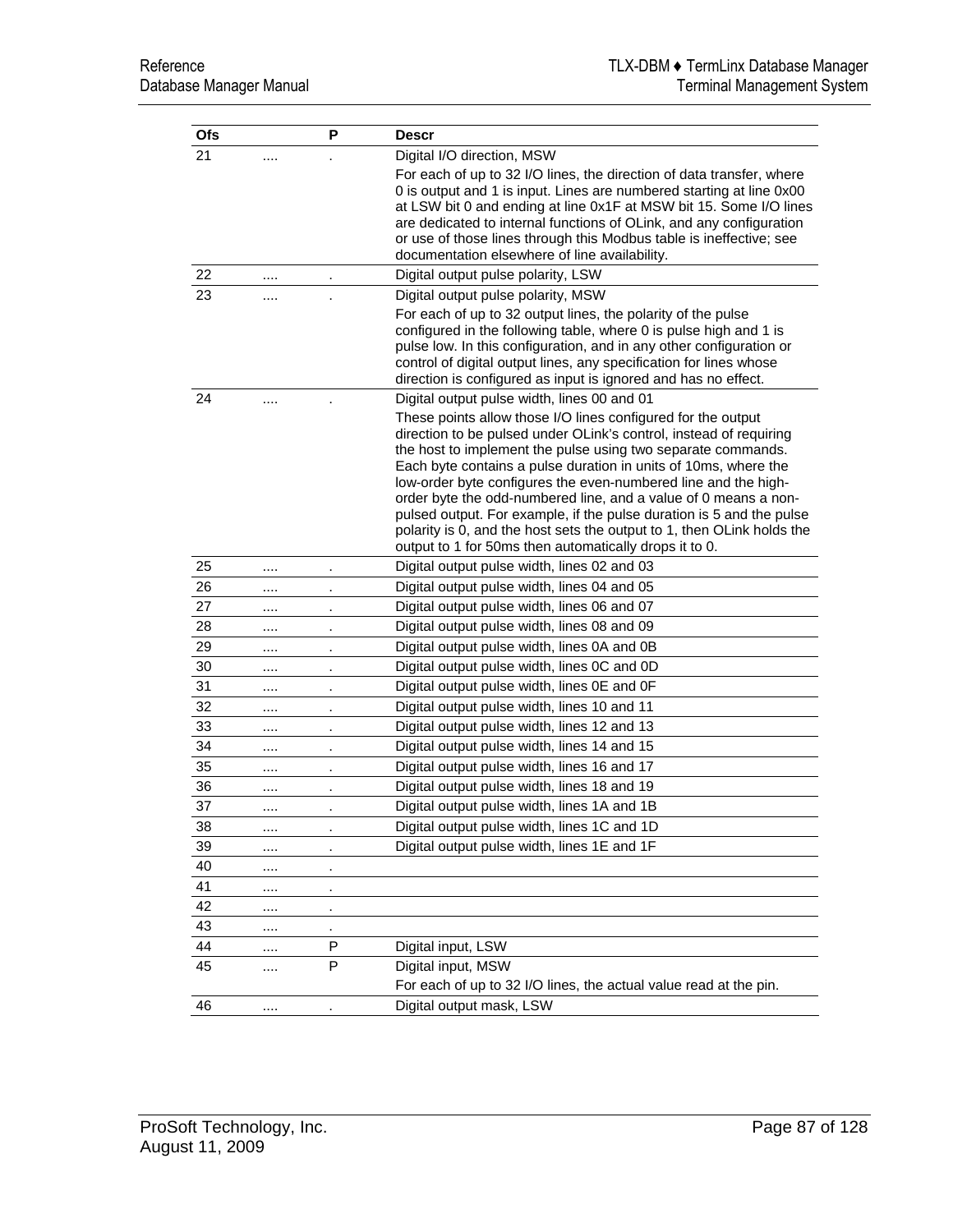| <b>Ofs</b> |          | Р | <b>Descr</b>                                                                                                                                                                                                                                                                                                                                                                 |
|------------|----------|---|------------------------------------------------------------------------------------------------------------------------------------------------------------------------------------------------------------------------------------------------------------------------------------------------------------------------------------------------------------------------------|
| 47         |          |   | Digital output mask, MSW                                                                                                                                                                                                                                                                                                                                                     |
|            |          |   | For each of up to 32 output lines, a 1 indicates that the<br>corresponding bit in the following "output data" points is to be<br>latched to the output line, and a 0 indicates that the corresponding<br>output line is to remain unchanged. Upon latching the output, OLink<br>clears the mask to 0.                                                                        |
| 48         |          |   | Digital output data, LSW                                                                                                                                                                                                                                                                                                                                                     |
| 49         |          |   | Digital output data, MSW                                                                                                                                                                                                                                                                                                                                                     |
|            |          |   | For each of up to 32 output lines, the data value to be latched to<br>the output under the "output mask" above.                                                                                                                                                                                                                                                              |
| 50         | $\cdots$ | P | Keypad entry timestamp, LSW                                                                                                                                                                                                                                                                                                                                                  |
| 51         |          | P | Keypad entry timestamp, MSW<br>These two points are the encoded timestamp of the keypad entry.                                                                                                                                                                                                                                                                               |
| 52         |          | P | Unsecure keypad entry, LSW                                                                                                                                                                                                                                                                                                                                                   |
| 53         | .        | P | Unsecure keypad entry, MSW                                                                                                                                                                                                                                                                                                                                                   |
|            |          |   | These two points are the two halves of a 32-bit quantity.                                                                                                                                                                                                                                                                                                                    |
| 54         |          | P | Secure keypad entry, LSW                                                                                                                                                                                                                                                                                                                                                     |
| 55         |          | P | Secure keypad entry, MSW                                                                                                                                                                                                                                                                                                                                                     |
|            |          |   | These two points are the two halves of a 32-bit quantity.                                                                                                                                                                                                                                                                                                                    |
| 56         |          |   | Keypad data signal                                                                                                                                                                                                                                                                                                                                                           |
|            |          |   | Upon entry of either or both (as configured) unsecure and secure<br>keypad entries, OLink sets the low-order byte to non-zero. The<br>Modbus master, which polls for keypad entries, sees this point<br>become non-zero, validates the keypad data, and acknowledges<br>the data by writing back zero into this point along with the LED and<br>buzzer controls that follow. |
| 57         |          |   | Keypad green LED control                                                                                                                                                                                                                                                                                                                                                     |
|            |          |   | The low-order byte contains the duration of the green keypad LED<br>response to an acknowledged poll, in seconds. If positive, the LED<br>is steady; if negative, the LED blinks. The high-order byte is<br>ignored.                                                                                                                                                         |
| 58         |          |   | Keypad red LED control                                                                                                                                                                                                                                                                                                                                                       |
|            |          |   | The low-order byte contains the duration of the red keypad LED<br>response to an acknowledged poll, in seconds. If positive, the LED<br>is steady; if negative, the LED blinks. The high-order byte is<br>ignored.                                                                                                                                                           |
| 59         |          |   | Keypad buzzer control                                                                                                                                                                                                                                                                                                                                                        |
|            |          |   | The low-order byte contains the duration of the keypad buzzer<br>response to an acknowledged poll, in seconds. If positive, buzzing<br>is steady; if negative, buzzing is intermittent. The high-order byte is<br>ignored.                                                                                                                                                   |
| 60         |          | P | Card reader entry timestamp, LSW                                                                                                                                                                                                                                                                                                                                             |
| 61         |          | P | Card reader entry timestamp, MSW                                                                                                                                                                                                                                                                                                                                             |
|            |          |   | These two points are the encoded timestamp of the card reader<br>entry.                                                                                                                                                                                                                                                                                                      |
| 62         | $\cdots$ | P | Card reader entry, w 0                                                                                                                                                                                                                                                                                                                                                       |
| 63         | $\cdots$ | P | Card reader entry, w 1                                                                                                                                                                                                                                                                                                                                                       |
| 64         | $\cdots$ | P | Card reader entry, w 2                                                                                                                                                                                                                                                                                                                                                       |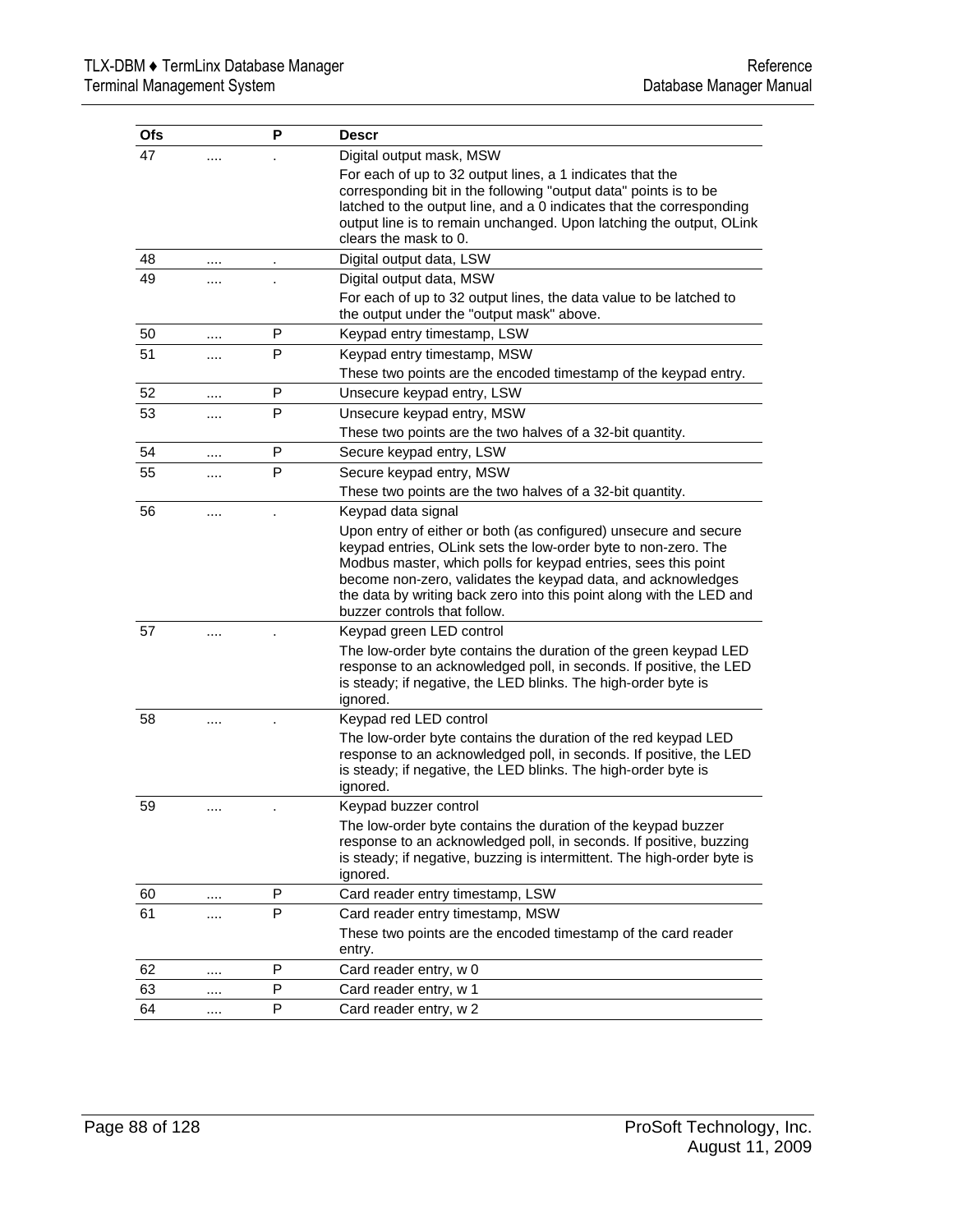| <b>Ofs</b> |          | Р  | <b>Descr</b>                                                                                                                                                                                                                                                                                                                                |
|------------|----------|----|---------------------------------------------------------------------------------------------------------------------------------------------------------------------------------------------------------------------------------------------------------------------------------------------------------------------------------------------|
| 65         |          | P  | Card reader entry, w 3                                                                                                                                                                                                                                                                                                                      |
|            |          |    | These four points are the data read from the presented card. The<br>lowest-order data is placed into word 0, proceeding into further<br>words as the data becomes more significant. Any unfilled space is<br>padded with zeros, up to the top of word 3.                                                                                    |
| 66         |          |    | Card reader data signal                                                                                                                                                                                                                                                                                                                     |
|            |          |    | Upon capture of the data from a presented card, OLink sets the<br>low-order byte to non-zero. The Modbus master, which polls for<br>card reader entries, sees this point become non-zero, validates the<br>card data, and acknowledges the data by writing back zero into this<br>point along with the LED and buzzer controls that follow. |
| 67         |          |    | Card reader green LED control                                                                                                                                                                                                                                                                                                               |
|            |          |    | The low-order byte contains the duration of the green card reader<br>LED response to an acknowledged poll, in seconds. If positive, the<br>LED is steady; if negative, the LED blinks. The high-order byte is<br>ignored.                                                                                                                   |
| 68         |          |    | Card reader red LED control                                                                                                                                                                                                                                                                                                                 |
|            |          |    | The low-order byte contains the duration of the red card reader<br>LED response to an acknowledged poll, in seconds. If positive, the<br>LED is steady; if negative, the LED blinks. The high-order byte is<br>ignored.                                                                                                                     |
| 69         |          |    | Card reader buzzer control                                                                                                                                                                                                                                                                                                                  |
|            |          |    | If positive, buzzing is steady; if negative, buzzing is intermittent.<br>The high-order byte is ignored.<br>The low-order byte contains the duration of the card reader buzzer                                                                                                                                                              |
|            |          |    | response to an acknowledged poll, in seconds                                                                                                                                                                                                                                                                                                |
| 70         | .        |    | Message data signal                                                                                                                                                                                                                                                                                                                         |
|            |          |    | The Modbus master sets the low-order byte to non-zero when<br>instructing the device to display a message on the LCD. OLink<br>latches the message and clears this point to acknowledge it.                                                                                                                                                 |
| 71         | .        |    | Message number                                                                                                                                                                                                                                                                                                                              |
|            |          |    | The low-order byte contains the number of the canned message to<br>be displayed, or 0 to specify that the text of a custom message<br>follows. The high-order byte is ignored.                                                                                                                                                              |
| 72         |          |    | Message text line 1, w 0                                                                                                                                                                                                                                                                                                                    |
|            |          |    | The text of a custom message to be displayed on line 1 of the LCD,<br>stopping when a NUL character (hex 00) is seen or all 20<br>characters have been displayed. Each word contains up to two<br>characters, with the first (leftmost) character in the low-order byte.                                                                    |
| 73         |          |    | Message text line 1, w 1                                                                                                                                                                                                                                                                                                                    |
| 74         | $\cdots$ | ä, | Message text line 1, w 2                                                                                                                                                                                                                                                                                                                    |
| 75         |          |    | Message text line 1, w 3                                                                                                                                                                                                                                                                                                                    |
| 76         |          | ä, | Message text line 1, w 4                                                                                                                                                                                                                                                                                                                    |
| ${\bf 77}$ |          | ٠  | Message text line 1, w 5                                                                                                                                                                                                                                                                                                                    |
| 78         |          | ä. | Message text line 1, w 6                                                                                                                                                                                                                                                                                                                    |
| 79         |          | ٠. | Message text line 1, w 7                                                                                                                                                                                                                                                                                                                    |
| 80         | $\cdots$ | ٠  | Message text line 1, w 8                                                                                                                                                                                                                                                                                                                    |
| 81         |          | ×, | Message text line 1, w 9                                                                                                                                                                                                                                                                                                                    |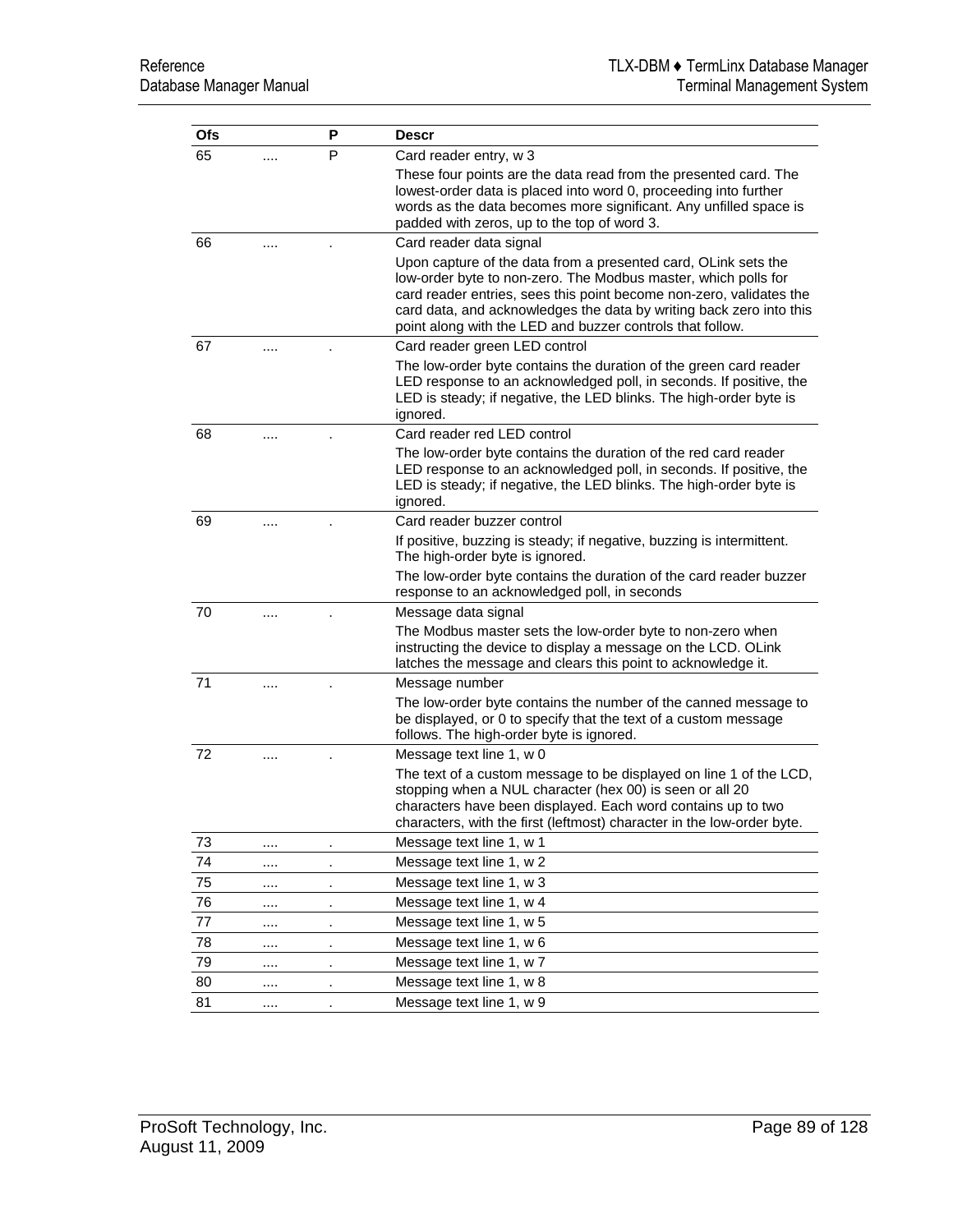<span id="page-89-0"></span>

| Ofs |          | P              | <b>Descr</b>                                                                                                                                                                                                                                                             |
|-----|----------|----------------|--------------------------------------------------------------------------------------------------------------------------------------------------------------------------------------------------------------------------------------------------------------------------|
| 82  | $\cdot$  |                | Message text line 2, w 0                                                                                                                                                                                                                                                 |
|     |          |                | The text of a custom message to be displayed on line 2 of the LCD,<br>stopping when a NUL character (hex 00) is seen or all 20<br>characters have been displayed. Each word contains up to two<br>characters, with the first (leftmost) character in the low-order byte. |
| 83  |          | ٠              | Message text line 2, w 1                                                                                                                                                                                                                                                 |
| 84  |          | ٠              | Message text line 2, w 2                                                                                                                                                                                                                                                 |
| 85  | .        |                | Message text line 2, w 3                                                                                                                                                                                                                                                 |
| 86  |          | ٠              | Message text line 2, w 4                                                                                                                                                                                                                                                 |
| 87  | $\cdots$ |                | Message text line 2, w 5                                                                                                                                                                                                                                                 |
| 88  |          |                | Message text line 2, w 6                                                                                                                                                                                                                                                 |
| 89  | $\cdots$ | $\lambda$      | Message text line 2, w 7                                                                                                                                                                                                                                                 |
| 90  |          | ٠              | Message text line 2, w 8                                                                                                                                                                                                                                                 |
| 91  |          |                | Message text line 2, w 9                                                                                                                                                                                                                                                 |
| 92  | $\cdots$ | $\blacksquare$ |                                                                                                                                                                                                                                                                          |
| 93  |          | $\blacksquare$ |                                                                                                                                                                                                                                                                          |
| 94  |          | ٠              |                                                                                                                                                                                                                                                                          |
| 95  |          | $\blacksquare$ |                                                                                                                                                                                                                                                                          |
| 96  |          | ٠              |                                                                                                                                                                                                                                                                          |
| 97  |          | ٠              |                                                                                                                                                                                                                                                                          |
| 98  |          | $\blacksquare$ |                                                                                                                                                                                                                                                                          |
| 99  | $\cdots$ | $\blacksquare$ |                                                                                                                                                                                                                                                                          |

## **6.2 Contents and Handling of TermLinx' "Blend" Blocks**

Each product transferable at the site is represented by a row in the PRDC table of the TermLinx Accounting Database. These entries are linked to productspecific entries in the PLC via the BLND column of the table, which is an index (1-based) into an array of up to 32 "Blend" blocks in each of the Site Integer and Float files of the TermLinx PLC allocation. The PLC programmer configures different behaviors for the different blends by entering values into these arrays.

**Contents of PLC "Blend" blocks** 

(a) Two such, integer (in N-files) and float (in F-files)

| $\mathbf{u}$   |             |                                                                                                                                                                                                                                                                                       |  |  |  |
|----------------|-------------|---------------------------------------------------------------------------------------------------------------------------------------------------------------------------------------------------------------------------------------------------------------------------------------|--|--|--|
| <b>Address</b> | <b>Size</b> | <b>Contents</b>                                                                                                                                                                                                                                                                       |  |  |  |
| $N: +0$        | 2           | <b>Blend PLC Options</b>                                                                                                                                                                                                                                                              |  |  |  |
|                |             | Reserved for use by the PLC for blend-specific settings. Contents and<br>meaning are determined solely by the PLC; TermLinx transfers/copies this<br>information to/within the island files as it does with all blend information,<br>but does not use these values in any other way. |  |  |  |
| $N:+2$         | 2           | <b>Batch Controller Program</b>                                                                                                                                                                                                                                                       |  |  |  |
|                |             | Supplies blend-specific information to the Batch Controller for the island;<br>format depends on the Batch Controller configured. At present, only the<br>AccuLoad Batch Controller uses this information; see below.                                                                 |  |  |  |
|                |             |                                                                                                                                                                                                                                                                                       |  |  |  |

**(1) Integer**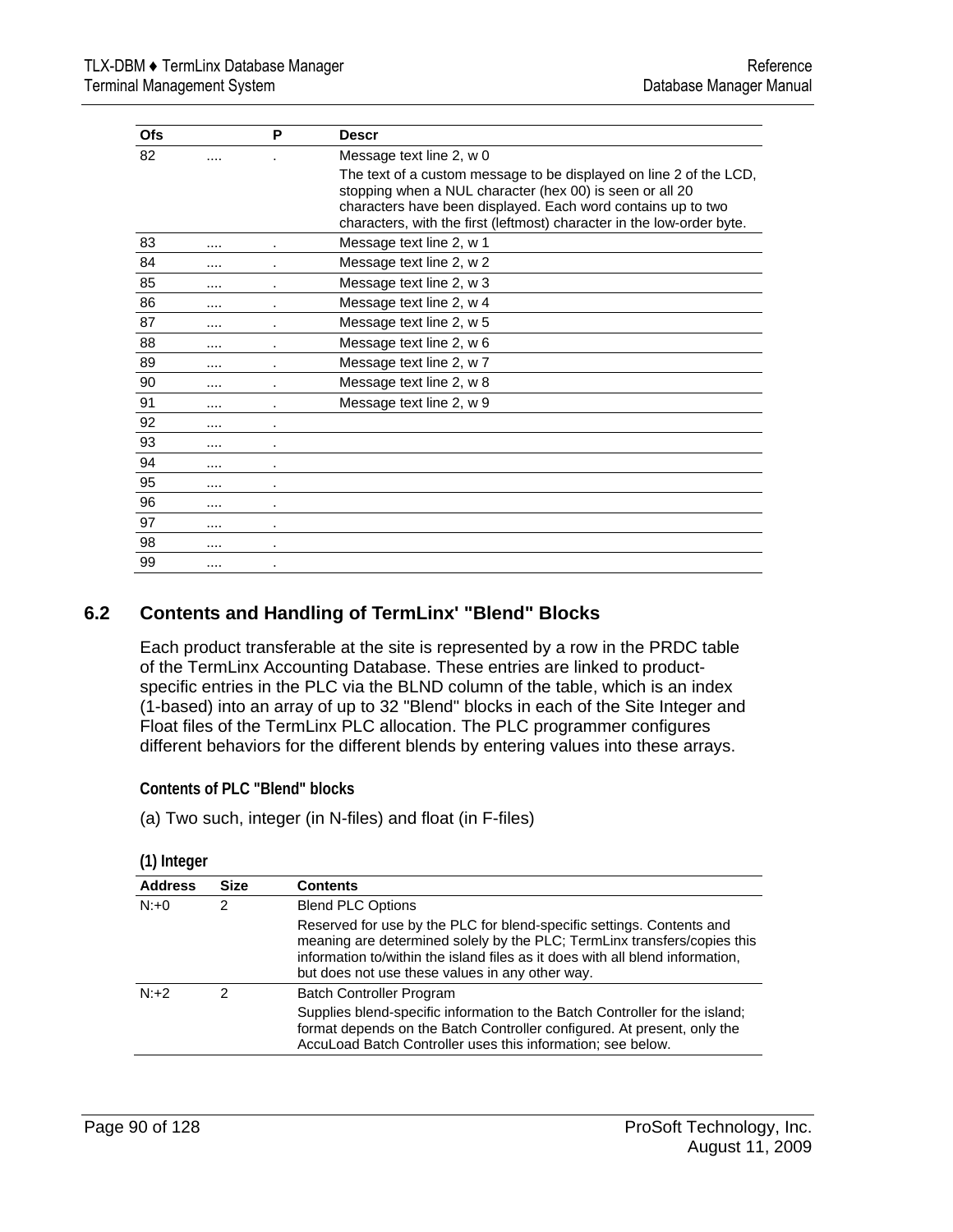| (2) Float      |             |                                                                                                                                                                                                                                                                                                                                                                                                                                                                                                      |
|----------------|-------------|------------------------------------------------------------------------------------------------------------------------------------------------------------------------------------------------------------------------------------------------------------------------------------------------------------------------------------------------------------------------------------------------------------------------------------------------------------------------------------------------------|
| <b>Address</b> | <b>Size</b> | <b>Contents</b>                                                                                                                                                                                                                                                                                                                                                                                                                                                                                      |
| $F: +0$        | 1           | Vapor-to-Liquid-Equivalent Factor                                                                                                                                                                                                                                                                                                                                                                                                                                                                    |
|                |             | In unloading configurations in which vapor transfer is measured, this factor<br>converts the net vapor recovery (vapor return less vapor injected) to liquid<br>equivalent for inclusion in the Transaction net total. Enter the number of<br>base volume units of liquid that condense from 1000 base volume units of<br>vapor, where the vapor volume is measured at reference conditions: for SI,<br>liters of liquid from cubic meters of vapor; for US, gallons of liquid from<br>MCF of vapor. |
| $F: +1$        | 1           | <b>Standard Density</b>                                                                                                                                                                                                                                                                                                                                                                                                                                                                              |
| x              |             | If the Batch Controller is configured to "Allow W&M Download", and if this<br>value is non-zero, this value is downloaded to the Batch Controller just prior<br>to batch authorization for its use in calculating measurement correction<br>factors. Units depend on the API Table selection configured to the<br>AccuLoad; refer to the relevant AccuLoad model's Operator's Reference for<br>information.                                                                                          |

## **Batch Controller Program for AccuLoad**

For the AccuLoad Batch Controller, the format of the Batch Controller Program is:

| <b>Address</b> | Size | <b>Contents</b>                                                                                                                                                                                                                                                                                                                                                                                                                                                                                                |
|----------------|------|----------------------------------------------------------------------------------------------------------------------------------------------------------------------------------------------------------------------------------------------------------------------------------------------------------------------------------------------------------------------------------------------------------------------------------------------------------------------------------------------------------------|
| $N: +2$        | 1    | <b>Additive Bitmap</b>                                                                                                                                                                                                                                                                                                                                                                                                                                                                                         |
|                |      | This bitmap selects the additives to be injected by the AccuLoad, which<br>information is downloaded to the AccuLoad during batch authorization. Bits<br>are numbered by additive from the low-order end; bit 0 selects additive #1,<br>bit 1 selects additive #2, and so on. Selection is limited by the number of<br>additives supported by the AccuLoad model and further limited by the<br>wordsize of the bitmap, so the maximum number of additives supported by<br>TermLinx for each AccuLoad model is: |
|                |      | Model<br>Additives                                                                                                                                                                                                                                                                                                                                                                                                                                                                                             |
|                |      | <b>AUT</b><br>4                                                                                                                                                                                                                                                                                                                                                                                                                                                                                                |
|                |      | <b>STD</b><br>$\overline{\mathbf{4}}$                                                                                                                                                                                                                                                                                                                                                                                                                                                                          |
|                |      | III-S $12$                                                                                                                                                                                                                                                                                                                                                                                                                                                                                                     |
|                |      | $III - X 15$                                                                                                                                                                                                                                                                                                                                                                                                                                                                                                   |
|                |      | Furthermore, a TermLinx transaction can record volumes for only the first 5<br>additives. To disable explicit additive selection and allow the selection<br>programmed into the AccuLoad to take effect, set bit 15.                                                                                                                                                                                                                                                                                           |
| $N: +3$        | 1    | API Table Select & Recipe Select                                                                                                                                                                                                                                                                                                                                                                                                                                                                               |
|                |      | Bits 0 to 3: API Table Select                                                                                                                                                                                                                                                                                                                                                                                                                                                                                  |
|                |      | [reserved] Reserved for future use.<br>Bits $4$ to $7$ :                                                                                                                                                                                                                                                                                                                                                                                                                                                       |
|                |      | Bits 8 to 15: Recipe Select                                                                                                                                                                                                                                                                                                                                                                                                                                                                                    |
|                |      | For those AccuLoad models that permit/enforce recipe selection, this is the<br>recipe number to be downloaded during batch authorization. Maximum<br>value depends on the AccuLoad model:                                                                                                                                                                                                                                                                                                                      |
|                |      | Model<br>Recipes                                                                                                                                                                                                                                                                                                                                                                                                                                                                                               |
|                |      | III-S $12$                                                                                                                                                                                                                                                                                                                                                                                                                                                                                                     |
|                |      | $III - X 50$                                                                                                                                                                                                                                                                                                                                                                                                                                                                                                   |
|                |      | If more than one recipe is enabled to the AccuLoad, then to avoid the<br>"Select Recipe" prompt a recipe <b>must</b> be configured here.                                                                                                                                                                                                                                                                                                                                                                       |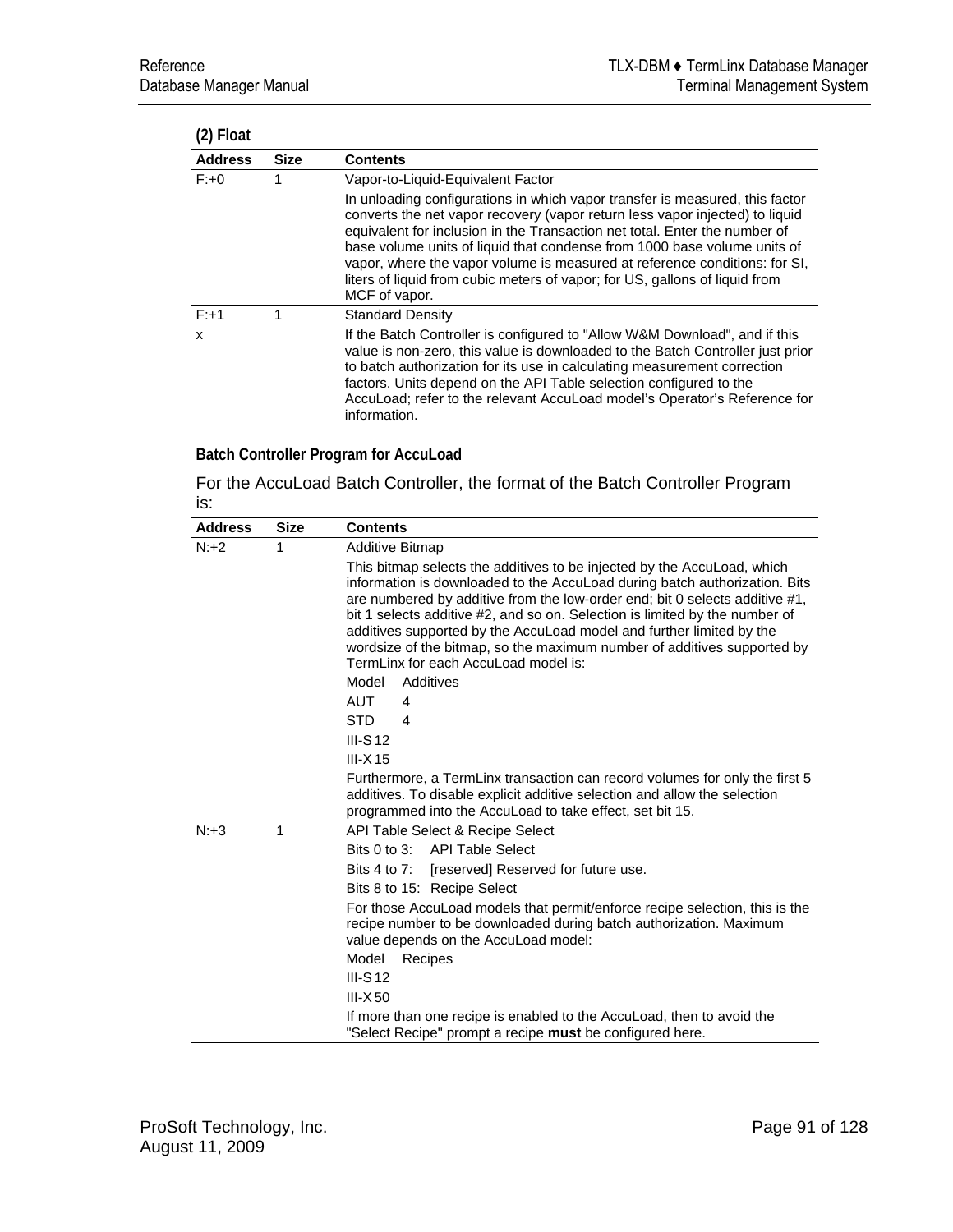# <span id="page-91-0"></span>**6.3 Network Communications Protocol for Database Transfer**

This section describes how to synchronize a site database with the head office database.

## *6.3.1 Platform*

TermLinx is hosted on the trucker's HMI under Microsoft Windows, built around an Oracle database. All the necessary standard connectivity over Ethernet and modem dial-up connections is provided by the operating system and/or the DBMS, with additional capabilities provided by third-party applications.

## *6.3.2 Communication Procedure*

Head Office communicates with TermLinx, for database maintenance and transaction retrieval, just as it would with any other remote DBMS, using standard tools for inter-database connectivity.

Head Office initiates all access to TermLinx, at times selected by Head Office. We use the term "download" to mean any session of access to TermLinx by Head Office that performs changes and additions to TermLinx's database, and "upload" to mean any retrieval of completed transactions or expired quotas.

TermLinx restricts Head Office to actions that do not compromise the integrity of the TermLinx database. The restrictions include constraints upon the database specified as part of its definition, and access restrictions based upon the user doing the access.

Refer to the database schematics for the tables and columns of the database that are visible to an outside user (for example, Head Office).

Head Office receives acknowledgement of receipt and disposition by TermLinx of changes to its database through the standard SQL return code. Timestamping of downloaded changes (or uploaded transactions) is a function of Head Office rather than TermLinx, and is outside the scope of this document.

## *6.3.3 Database Refresh*

For any database table that is fully maintainable by Head Office, Head Office may issue two kinds of downloads:

- Partial download: changes, additions, and deletions of specified rows.
- Full download: complete replacement of the entire table.

A full download is impractical, because it would break any references to the table from other tables and would thus violate the essential integrity constraint on the database.

In order to facilitate Head Office-only management requirements, TermLinx reserves a column in each table for Head Office use (column XSYS of type NUMERIC). Head Office may then implement a full download as:

**Set the value of XSYS to 1 for all rows.**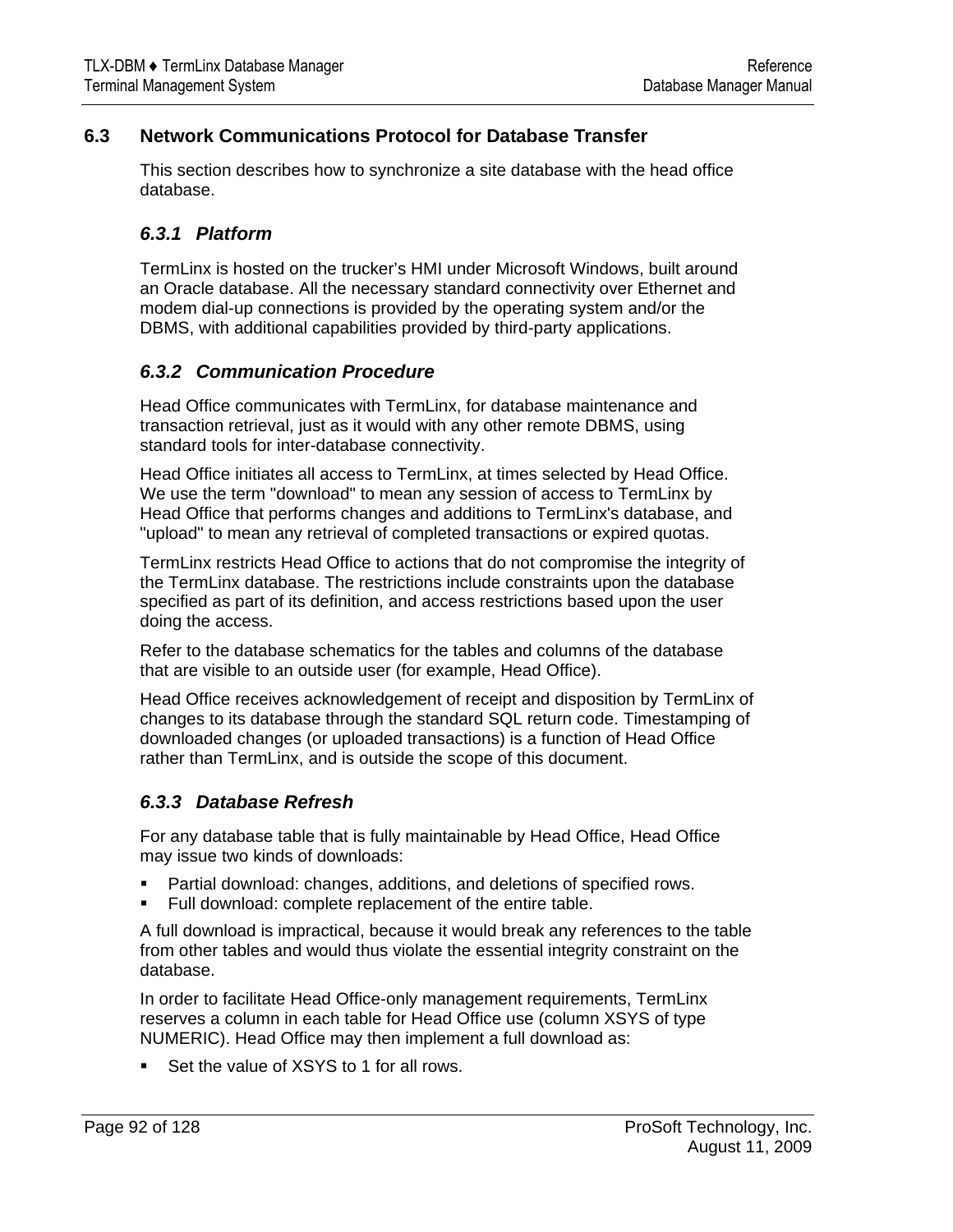- Perform a partial download, adding/changing rows that are to be in the new table, and setting XSYS in each such row to 0.
- **Delete all rows for which XSYS has the value 1.**

# *6.3.4 Transaction Upload*

Head Office periodically uploads transactions from TermLinx, typically transactions that have not been uploaded previously. To help Head Office keep track of which transactions have been uploaded, TermLinx defines a "spare" column for Head Office's use (UPLD) of numeric type. Transactions created by TermLinx set the value of this column to 0. Head Office may then, for example, mark uploaded transactions with a non-zero value, and upload "all new" ones by querying for all those whose value is 0.

Updates to the values in this column are the *only* changes of the transaction table that may be performed directly by an external system.

TermLinx purges its transaction table on either a monthly or daily basis (as configured during system setup). A monthly purge removes all transactions that are older than the previous calendar month, so that at least one month's transactions are guaranteed to remain on file for possible (re)uploading. A daily purge removes all transactions that are older than a (configured) number of days. In either case, only transactions marked "uploaded" (UPLD non-zero) are purged.

## *6.3.5 Quota Management*

A quota table, which represents a time-and allocation-dependent contract for product lifting or dumping, is used for both transaction validation and for tracking the progress of the contract. Hence the quota table has attributes of both "normal" lookup tables (relatively static, changed only upon command) and process-record tables (dynamic, with new rows added at the "recent" end and old ones purged at the "ancient" end).

TermLinx implements the quota table with attributes of both "normal" tables and the transaction table: Quota rows may be inserted, updated, and deleted, just like rows of other "normal" tables, whether or not such quotas have been "terminated".

TermLinx also terminates quotas implicitly, by marking them "terminated" when

- a limited-use quota reaches its maximum use count;
- **an allocation quota reaches or exceeds its maximum draw;**
- **a** quota has passed its expiration time.

A quota terminated by TermLinx is also timestamped (by TermLinx) with the date of termination.

**Head Office may alter both the "terminated" flag and the termination date,** subject to the constraint that "terminated" may not be cleared if the quota would be deemed terminated according to the implicit termination rules above.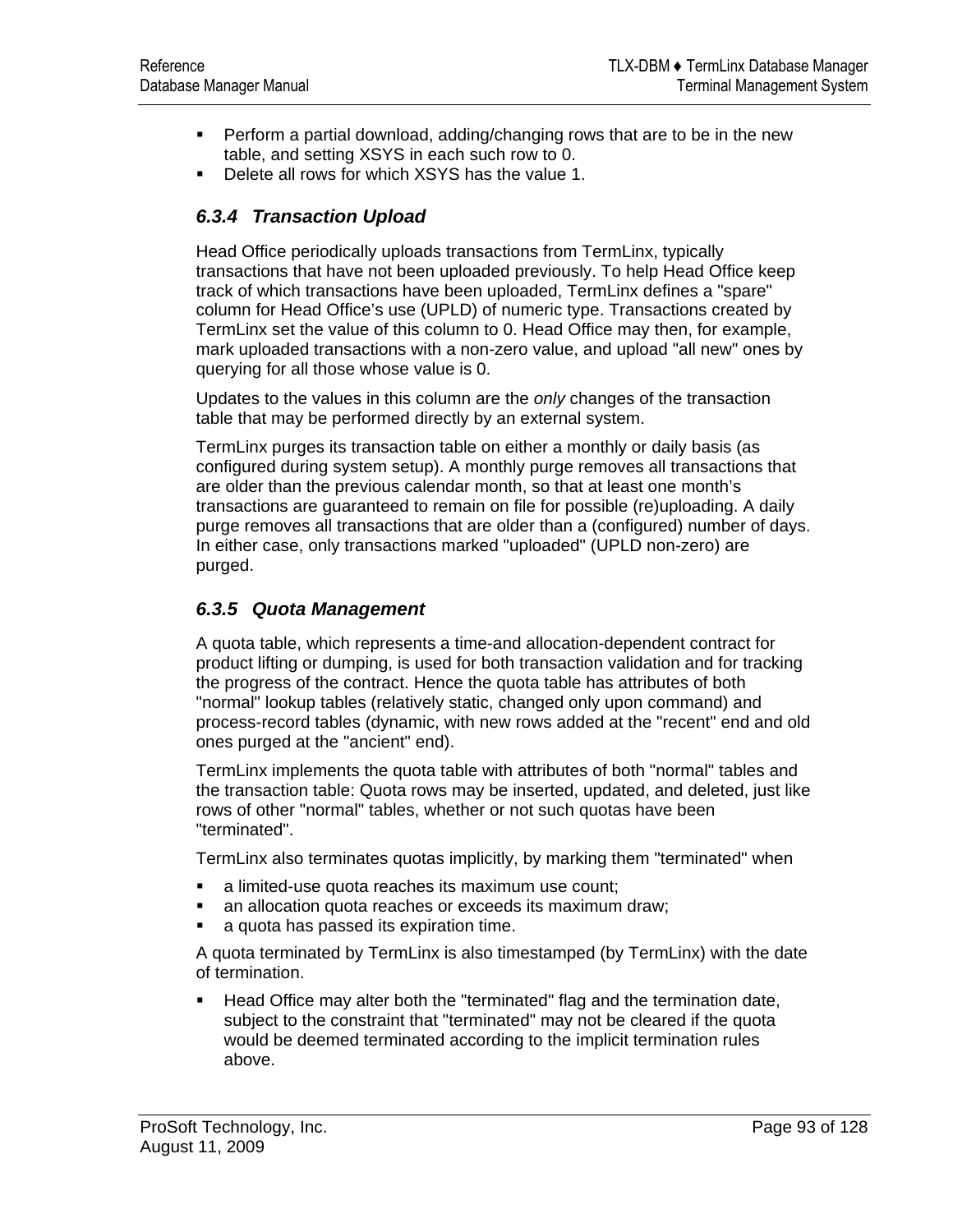- <span id="page-93-0"></span> The quota table also contains an "uploaded" column, similar to that of the transaction table, which Head Office maintains in a similar manner. Head Office may thus properly dispose of any allocation residue of a terminated quota.
- **TermLinx periodically purges the quota table in a manner similar to the purge** of the transaction table: a quota is purged if it is both "uploaded" and "terminated", and the termination date is sufficiently long ago.

## *6.3.6 Multi-Batch Transactions*

Two aspects of the handling of a multiple-batch transaction (for example, the loading of a truck and its pup) are specified:

- **Formal documentation and transaction record.**
- **Quota termination.**

Because, after loading, a pup and its truck may be separated for delivery to different destinations, the BOL must contain sufficient detail and occur in sufficient copies for complete documentation to accompany each vehicle. For simplicity, each batch will have its own transaction record and associated documents. Any linking required at Head Office of the transactions for the different batches of a load can be accomplished in many ways, such as by the commonality of driver number and gate entry time.

It is possible that the loading of the truck may exceed an allocation quota for the account, before the pup is loaded. Therefore, the driver's transaction initiation sequence of TermLinx recognizes this condition and allows the loading of the pup (for quotas which allow allocation overrun on the last usage).

## **6.4 TermLinx Island PLC Interface**

#### *6.4.1 Enable Transaction*

TermLinx sets status S\_ENAB, then signal G\_ENAB to request enabling. The PLC decides whether enable is OK:

- If not, clears G\_ENAB.
- If so, sets G\_ACPT.

If enable was accepted, TermLinx then:

- Clears G\_ENAB and G\_ACPT.
- Sets S\_ACTV.

## *6.4.2 TermLinx clears S\_ENAB.*

After enabling, the first time P\_FLOW is detected, TermLinx latches S\_DCMT.

During the transaction, the PLC reports its status in P\_PRSZ, P\_FLOW, P\_WETP, P\_VPRC, and P\_BUSY. TermLinx allows the transaction to be ENDed when P\_BUSY is clear.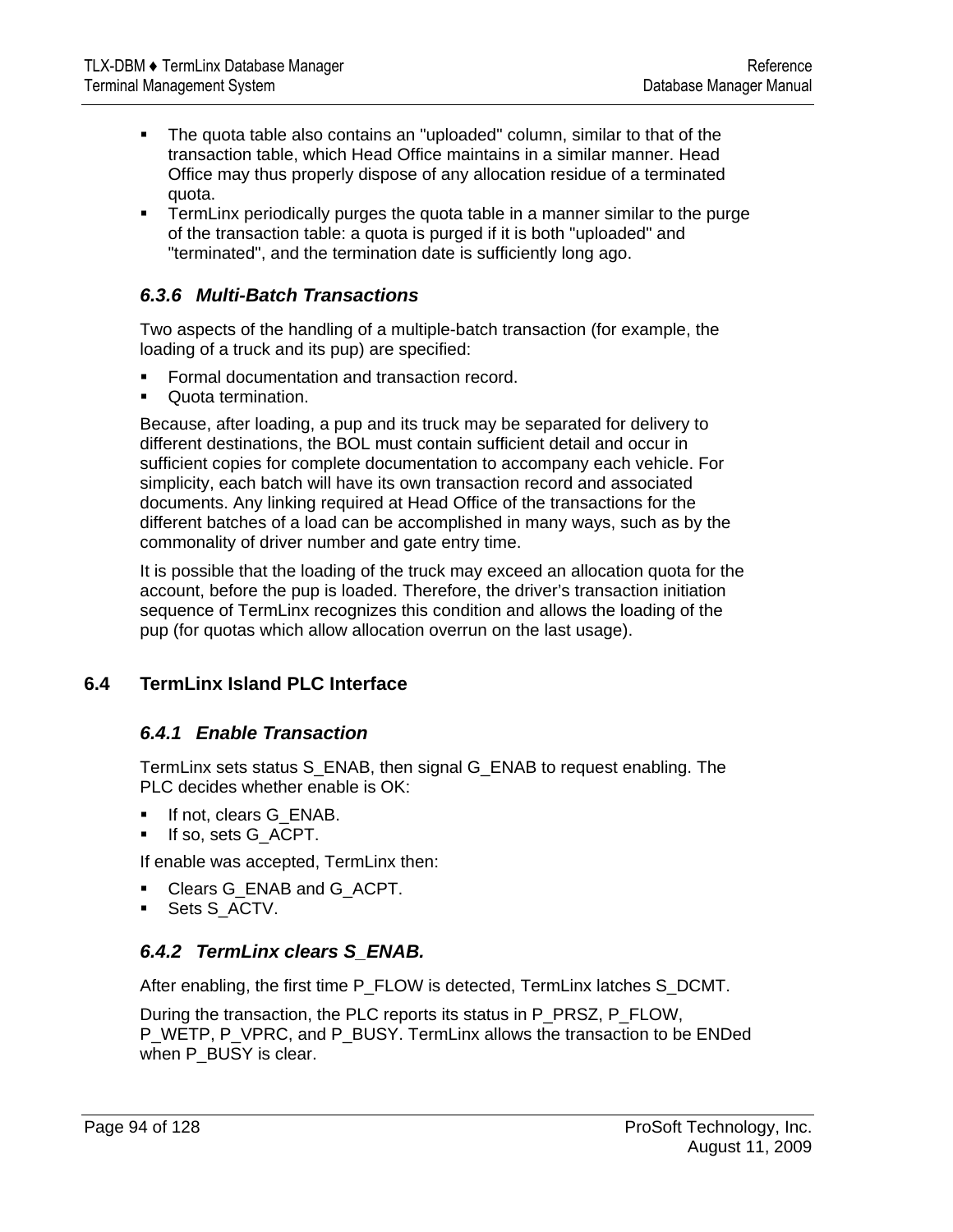# <span id="page-94-0"></span>**6.5 TermLinx Runtime Registry Entries**

**Note:** Although TermLinx has the ability to create Crystal Reports, the TermLinx software does not include a copy of Crystal Reports. Crystal Reports must be purchased separately.

All runtime registry entries are stored under the key:

### HKEY\_LOCAL\_MACHINE\SOFTWARE\ProSoft\TermLinx\Runtime

Values under this key are:

| Key name         | Key type | Description                                                                                                                                                                                                                                                                                                                                                                                           | Example                                                      |
|------------------|----------|-------------------------------------------------------------------------------------------------------------------------------------------------------------------------------------------------------------------------------------------------------------------------------------------------------------------------------------------------------------------------------------------------------|--------------------------------------------------------------|
| ActiveConfigFile | REG_SZ   | The full path to the live Operational Database<br>file for the running TermLinx instance. This file,<br>which has an extension of .OPK, is created by<br>the TermLinx Configuration Manager<br>application, and normally resides in the<br>instance's current directory ("Dirlnstance"<br>below). This path should *not* be that of a<br>project .OPK file ("DirProject" below).                      | ActiveConfigFile=<br>"C:\TermLinx\Instance\<br>TermLinx.opk" |
| ActiveSite       | REG_SZ   | The site identifier for the running TermLinx<br>instance, used for interrogating the Accounting<br>Database. This identifier is the primary key to<br>the SITE and STRF tables, and the first<br>component of the primary key to each of the<br>remaining tables (excluding VRSN).                                                                                                                    | ActiveSite= "ProSoft"                                        |
| ConfigPswd       | REG_SZ   | The password for entry into the TermLinx<br>Configuration Manager application. This<br>password is not case-sensitive.                                                                                                                                                                                                                                                                                | ConfigPswd= "TermLinx"                                       |
| Dirlnstall       | REG_SZ   | The full path to the main directory of the<br>TermLinx installation. This directory is normally<br>used as an umbrella for the various<br>components of the system.                                                                                                                                                                                                                                   | Dirlnstall= "C:\TermLinx\"                                   |
| Dirlnstance      | REG SZ   | The full path to the current directory of the<br>running TermLinx instance.                                                                                                                                                                                                                                                                                                                           | Dirlnstance=<br>"C:\TermLinx\Instance\"                      |
| DirProgram       | REG_SZ   | The full path to the program directory of the<br>TermLinx installation. This directory holds the<br>executable components of the system (EXE,<br>DLL, and so on) and any other components<br>that are essentially static and common to all<br>installations.                                                                                                                                          | DirProgram=<br>"C:\TermLinx\Programs\"                       |
| DirProject       | REG_SZ   | The full path to the project directory of the<br>TermLinx installation. This directory holds the<br>Operational Database files (.OPS, .OPK) and<br>any other associated files (for example, .ASI)<br>for each project managed by the TermLinx<br>Operational Configuration program Opct_Cfg.<br>The live Operational Database file<br>("ActiveConfigFile" above) is a copy of a<br>project .OPK file. | DirProject=<br>"C:\TermLinx\Projects\"                       |
| <b>DirCoPro</b>  | REG_SZ   | The full path to the CoProcessor directory of<br>the TermLinx installation. This directory holds<br>the standard files downloaded to the RAMdisk<br>of the 1771-DMC CoProcessor, including the<br>AccuLoad driver BctlAccu and the OS-9 auto-<br>boot command file STARTUP.                                                                                                                           | DirCoPro=<br>"C:\TermLinx\CoPro\"                            |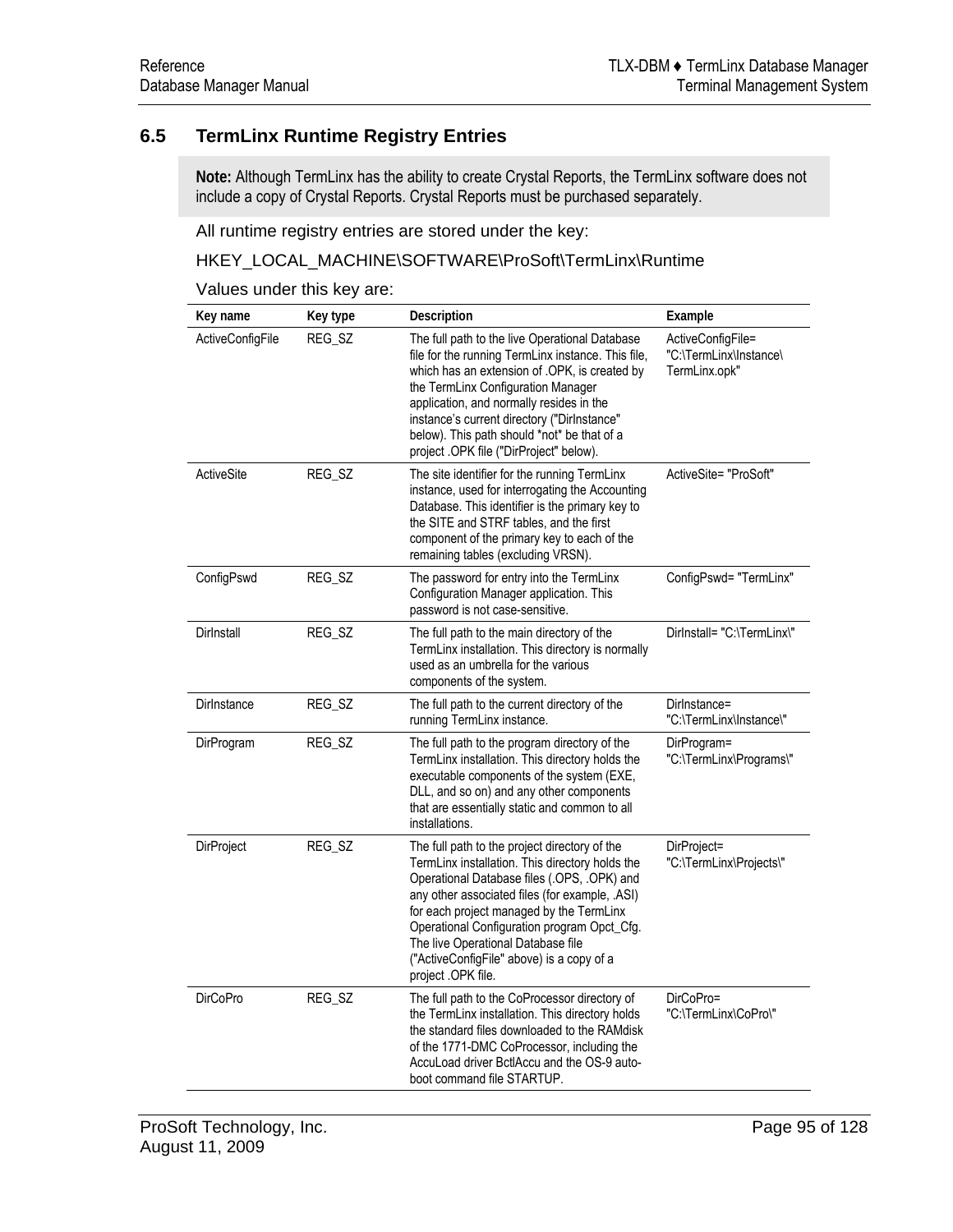| Key name                                | Key type         | Description                                                                                                                                                                                                                                                                                                                                                                                                                                                                                                                                                                                                                                                                                                                                                                                                                                                                                                                                                                                                                          | Example                                                 |
|-----------------------------------------|------------------|--------------------------------------------------------------------------------------------------------------------------------------------------------------------------------------------------------------------------------------------------------------------------------------------------------------------------------------------------------------------------------------------------------------------------------------------------------------------------------------------------------------------------------------------------------------------------------------------------------------------------------------------------------------------------------------------------------------------------------------------------------------------------------------------------------------------------------------------------------------------------------------------------------------------------------------------------------------------------------------------------------------------------------------|---------------------------------------------------------|
| Dirlnfo                                 | REG_SZ           | The full path to the Documentation directory of<br>the TermLinx installation. This directory holds<br>miscellaneous documentation files.                                                                                                                                                                                                                                                                                                                                                                                                                                                                                                                                                                                                                                                                                                                                                                                                                                                                                             | Dirlnfo=<br>"C:\TermLinx\Doc\"                          |
| <b>DocDefinitionBol</b>                 | REG_SZ           | The full path to the document definition file for<br>the Bill of Lading (Lift Ticket). This file, which<br>typically has an extension of .RPT, is created<br>by the commercial product Crystal Reports,<br>and normally resides in the instance's current<br>directory ("Dirlnstance" above). This path<br>should *not* be that of a Crystal Reports<br>working file that may be subject to editing.                                                                                                                                                                                                                                                                                                                                                                                                                                                                                                                                                                                                                                 | DocDefinitionBol=<br>"C:\TermLinx\Instance\<br>BOL.rpt" |
| DocDefinitionBou                        | REG_SZ           | The full path to the document definition file for<br>the Bill of Unlading (Dump Ticket). This file,<br>which typically has an extension of .RPT, is<br>created by the commercial product Crystal<br>Reports, and normally resides in the instance's<br>current directory ("Dirlnstance" above). This<br>path should *not* be that of a Crystal Reports<br>working file that may be subject to editing.                                                                                                                                                                                                                                                                                                                                                                                                                                                                                                                                                                                                                               | DocDefinitionBou=<br>"C:\TermLinx\Instance\<br>BOU.rpt" |
| EmergencyDvnr<br>$and$<br>EmergencyPinr | <b>REG_DWORD</b> | If during a login attempt the entered Driver<br>Number and PIN match these two values, then<br>the login is granted and given SuperTrucker<br>authority without validating the entries against<br>the DRVR table of the database. This<br>"Emergency GUI Login" feature allows<br>recovery from situations in which a database-<br>defined SuperTrucker is missing or<br>inaccessible (such as a database crash) that<br>would otherwise make some maintenance<br>procedures difficult or impossible (such as<br>shutting down TermLinx). Since TermLinx<br>requires both Driver Number and PIN to be<br>non-zero before proceeding with a login, this<br>emergency capability may be disabled by<br>setting either (or both) of these two values to<br>zero. These two values, in particular, may be<br>changed at any time, and the change is<br>effective at the next login attempt.<br>This feature should NOT be regularly used to<br>authorize product- transfer transactions; for<br>those, use database-defined DRVR entries | EmergencyDvnr=0<br>EmergencyPinr=0                      |
|                                         |                  | instead. Note: Installation of TermLinx installs<br>both these values as "1"; be sure to disable<br>Emergency Login (or change the "1"s to<br>numbers that are hard to guess) after the<br>database has been populated.                                                                                                                                                                                                                                                                                                                                                                                                                                                                                                                                                                                                                                                                                                                                                                                                              |                                                         |
| LogoScreen                              | REG_DWORD        | If non-zero, all TermLinx screens time out to<br>the Startup screen, which typically displays the<br>customer's company logo. If zero, then all<br>screens time out to the Overview screen if<br>present, otherwise to the Login screen, and the<br>Startup screen is never displayed.                                                                                                                                                                                                                                                                                                                                                                                                                                                                                                                                                                                                                                                                                                                                               | LogoScreen=1                                            |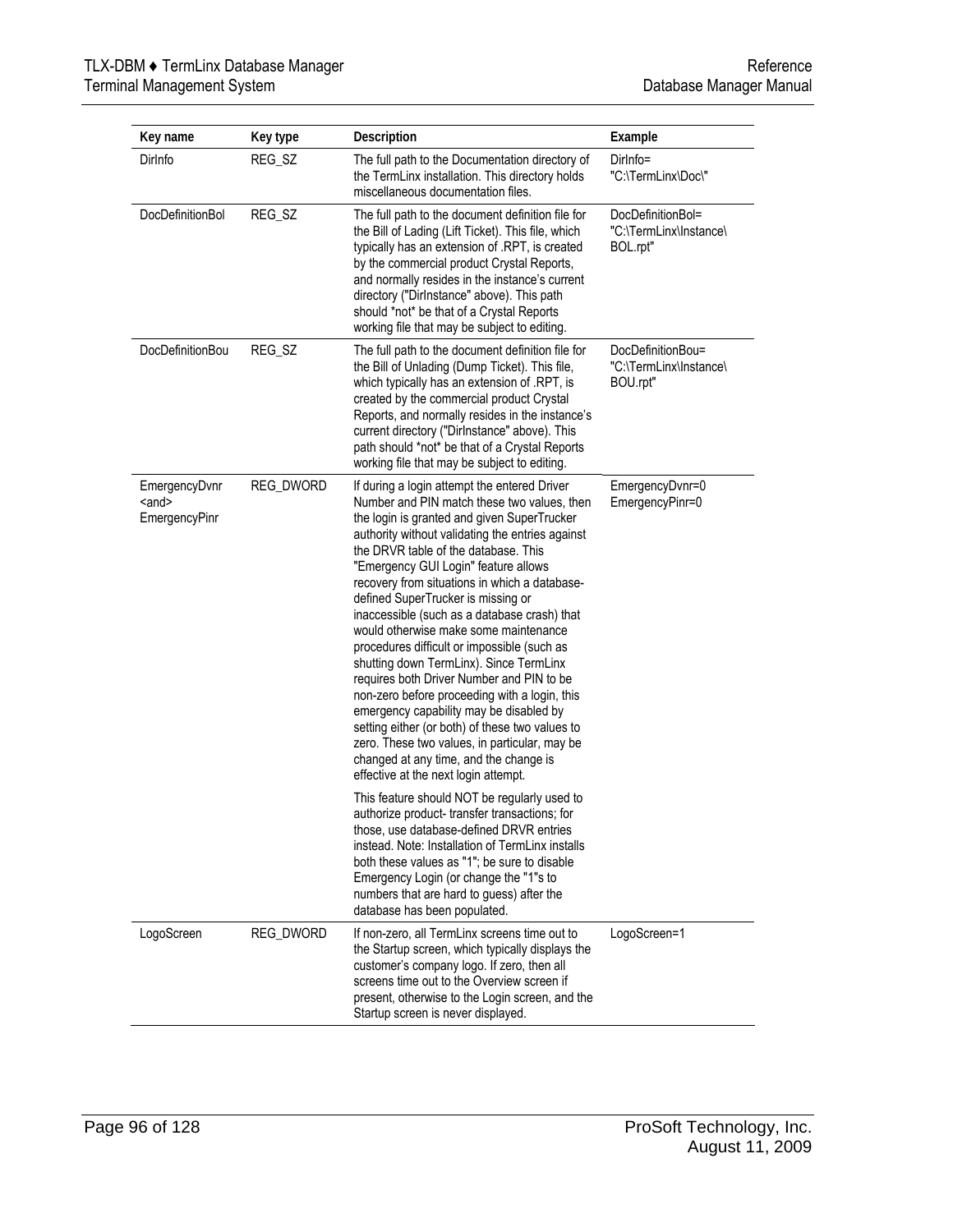| Key name    | Key type | Description                                                                                                                                                                                                                                                                                                                                                                                                                                                                                                                                                                                                                                                                                                                                                                                                                                                                                                                                                                                                                            | Example                                               |
|-------------|----------|----------------------------------------------------------------------------------------------------------------------------------------------------------------------------------------------------------------------------------------------------------------------------------------------------------------------------------------------------------------------------------------------------------------------------------------------------------------------------------------------------------------------------------------------------------------------------------------------------------------------------------------------------------------------------------------------------------------------------------------------------------------------------------------------------------------------------------------------------------------------------------------------------------------------------------------------------------------------------------------------------------------------------------------|-------------------------------------------------------|
| LogoImage   | REG_SZ   | The full path to the graphic image file<br>containing the customer's logo, if any, which<br>file normally resides in the instance's current<br>directory ("Dirlnstance" above). If the file<br>exists, the image is shown on the TermLinx<br>Startup screen and may also be displayed on<br>the TermLinx Login screen. Valid graphic<br>image file formats are .BMP, .DIB, .GIF, .JPG<br>(.JPEG), .WMF, .EMF, .ICO, and .CUR. The<br>image is scaled and stretched to fit within a<br>region of 480 pixels horizontal by 320 pixels<br>vertical (600x400 for the SVGA model) placed<br>against a black background, hence to avoid<br>excessive distortion the image should be as<br>close to this size (larger scales down better<br>than smaller scales up) and aspect ratio (3:2)<br>as possible, and to merge smoothly with its<br>surround the edges of the image should be<br>black or transparent. Since the .JPG (.JPEG)<br>format yields the best results under such<br>scaling and stretching, this format is<br>recommended. | Logolmage=<br>"C:\TermLinx\Instance\<br>TermLinx.jpg" |
| OdbcDsnActg | REG_SZ   | The ODBC data source name (DSN) of the<br>Accounting Database for the running TermLinx<br>instance. This name implies not only the<br>location of the Database but also the ODBC<br>driver needed to access it.                                                                                                                                                                                                                                                                                                                                                                                                                                                                                                                                                                                                                                                                                                                                                                                                                        | OdbcDsnActg=<br>"TERMLINX"                            |
| OdbcDsnTrns | REG_SZ   | The ODBC data source name (DSN) of the<br>Transaction Database for the running<br>TermLinx instance. This name implies not only<br>the location of the Database but also the<br>ODBC driver needed to access it.<br>Note: In this version of TermLinx, this value is<br>not used; the Transaction database is<br>embedded within the Accounting Database.                                                                                                                                                                                                                                                                                                                                                                                                                                                                                                                                                                                                                                                                              | OdbcDsnTrns=<br>"TERMLINX"                            |
| OdbcSchema  | REG_SZ   | The TermLinx database schema owner,<br>required for qualifying references to tables and<br>other database objects when logging into the<br>database as other than the schema owner, as<br>is typical. This value permits TermLinx to<br>remain compatible with its predecessor,<br>OPACTS, where the schema owner was<br>always "OPACTS".                                                                                                                                                                                                                                                                                                                                                                                                                                                                                                                                                                                                                                                                                              | OdbcSchema=<br>"TERMLINX"                             |
| OdbcAppPswd | REG_SZ   | The password used by external applications<br>such as the TermLinx Database Manager, the<br>TermLinx Database Wizard, or a host system<br>for logging into the Accounting Database.                                                                                                                                                                                                                                                                                                                                                                                                                                                                                                                                                                                                                                                                                                                                                                                                                                                    | OdbcAppPswd=<br>"termlinx_mgr"                        |
| OdbcAppUser | REG_SZ   | The user id used by external applications such<br>as the TermLinx Database Manager, the<br>TermLinx Database Wizard, or a host system<br>for logging into the Accounting Database.                                                                                                                                                                                                                                                                                                                                                                                                                                                                                                                                                                                                                                                                                                                                                                                                                                                     | OdbcAppUser=<br>"TERMLINX_MGR"                        |
| OdbcKrnPswd | REG_SZ   | The password used by the privileged TermLinx<br>software for logging into the Accounting<br>Database.                                                                                                                                                                                                                                                                                                                                                                                                                                                                                                                                                                                                                                                                                                                                                                                                                                                                                                                                  | OdbcKrnPswd=<br>"termlinx_krn"                        |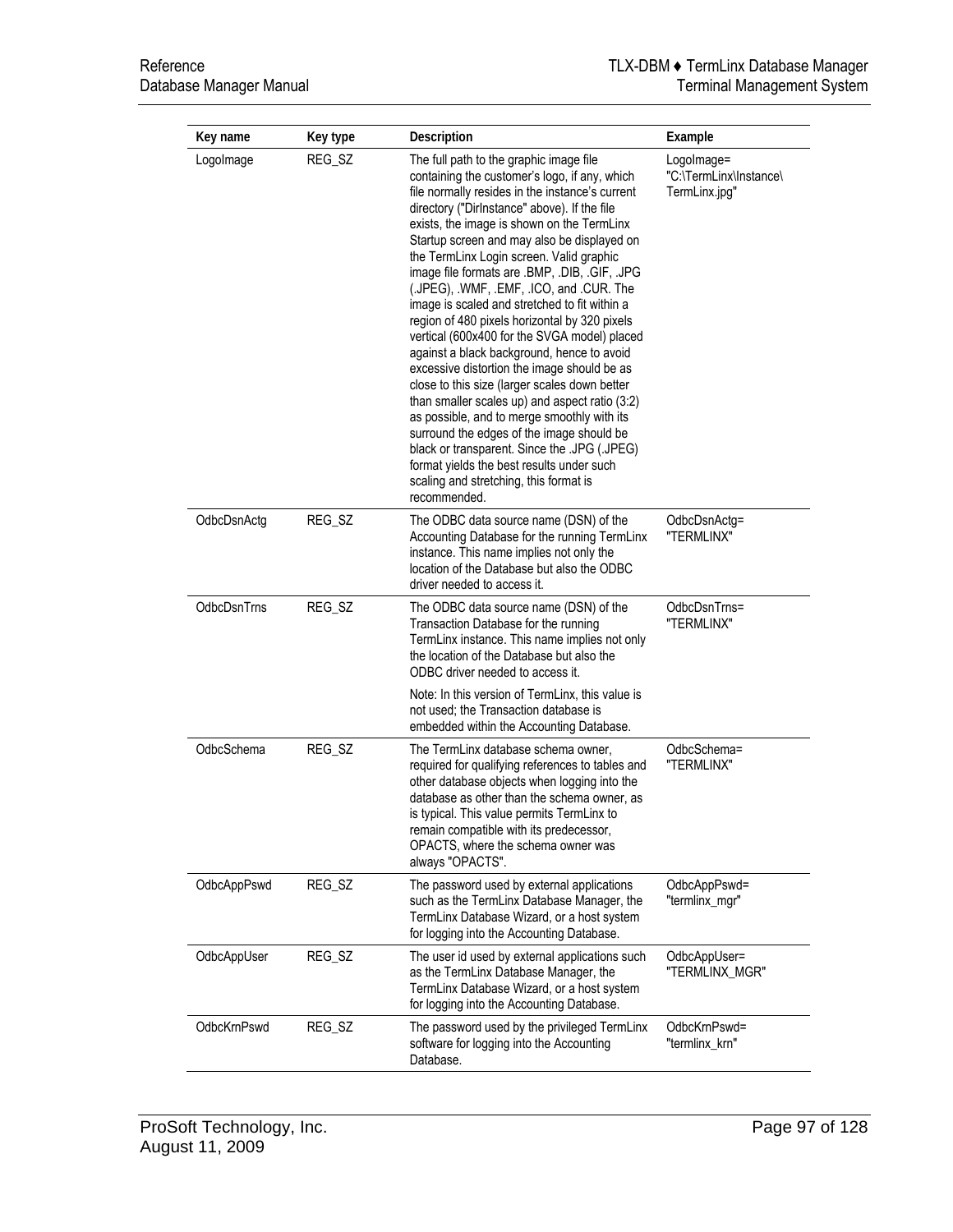| Key name                     | Key type  | Description                                                                                                                                                                                                                                                                                                                                                                                                                                                                                                                                                                                                                                                                 | Example                          |
|------------------------------|-----------|-----------------------------------------------------------------------------------------------------------------------------------------------------------------------------------------------------------------------------------------------------------------------------------------------------------------------------------------------------------------------------------------------------------------------------------------------------------------------------------------------------------------------------------------------------------------------------------------------------------------------------------------------------------------------------|----------------------------------|
| OdbcKrnUser                  | REG_SZ    | The user id used by the privileged TermLinx<br>software for logging into the Accounting<br>Database.                                                                                                                                                                                                                                                                                                                                                                                                                                                                                                                                                                        | OdbcKrnUser=<br>"TERMLINX_KRN"   |
| OdbcConnect<br>Max Retry     | REG_DWORD | In some boot environments, it may take some<br>time for the database service to become fully<br>operational and ready to respond to<br>connection requests. During boot, the<br>TermLinx kernel repeatedly attempts to<br>connect to the database at a frequency of<br>about one attempt every two seconds until the<br>connection succeeds or this count is<br>exhausted. If missing or erroneous, a value of<br>120 is assumed. Note: If the TermLinx GUI<br>starts before the database service is ready it<br>may become unresponsive (appear to freeze).<br>The GUI will resume responding when the<br>database connection has been established (or<br>deemed to fail). | OdbcConnectMaxRetry=<br>120      |
| OdbcOrcl<br>Connect          | REG SZ    | The Oracle SQL*Net connect string for the<br>DSN given by "OdbcDsnActg". Note: This<br>value is not used; it serves a documentation<br>function only.                                                                                                                                                                                                                                                                                                                                                                                                                                                                                                                       | OdbcOrclConnect=<br>"TERMLINX"   |
| PrinterPortBol               | REG_SZ    | The device name of the parallel or serial port<br>connected to the printer of the Bill of Lading<br>(Lift Ticket).                                                                                                                                                                                                                                                                                                                                                                                                                                                                                                                                                          | PrinterPortBol= "LPT1:"          |
| PrinterPortBou               | REG_SZ    | The device name of the parallel or serial port<br>connected to the printer of the Bill of Unlading<br>(Dump Ticket).                                                                                                                                                                                                                                                                                                                                                                                                                                                                                                                                                        | PrinterPortBou= "LPT2:"          |
| PrinterPortLog               | REG_SZ    | The device name of the parallel or serial port<br>connected to the printer of the Transaction<br>Log.                                                                                                                                                                                                                                                                                                                                                                                                                                                                                                                                                                       | PrinterPortLog= "COM1:"          |
| <b>RSLinxDriver</b>          | REG_SZ    | The RSLinx driver used for communicating<br>with the PLC.                                                                                                                                                                                                                                                                                                                                                                                                                                                                                                                                                                                                                   | RSLinxDriver="AB_KT-1"           |
| RSLinxMissing                | REG_DWORD | If non-zero, RSLinx is deemed not present,<br>hence no connection is made to the PLC.<br>Note: Use only for debugging !                                                                                                                                                                                                                                                                                                                                                                                                                                                                                                                                                     | RSLinxMissing=0                  |
| <b>RSLinxPortId</b>          | REG_SZ    | The RSLinx port id provided to the driver when<br>communicating with the PLC.<br>Valid values are "AB:LOCAL", "AB:NAME",                                                                                                                                                                                                                                                                                                                                                                                                                                                                                                                                                    | RSLinxPortId=<br>"AB:LOCAL"      |
|                              |           | and "AB:CIP".                                                                                                                                                                                                                                                                                                                                                                                                                                                                                                                                                                                                                                                               |                                  |
| RSLinxProcType               | REG_SZ    | The processor type code for the other end of<br>the RSLinx connection. Valid choices are:<br>"PLC5" and "SLC500" (use "PLC5" for<br>connection to a CL5550).                                                                                                                                                                                                                                                                                                                                                                                                                                                                                                                | RSLinxProcType= "PLC5"           |
| <b>RSLinxStation</b><br>Path | REG SZ    | The path to the port on the PLC at the other<br>end of the connection. For a DH+ connection,<br>enter the decimal DH+ address of the PLC.                                                                                                                                                                                                                                                                                                                                                                                                                                                                                                                                   | RSLinxStationPath=<br>"0.43.1.0" |
| <b>RSLinxStationId</b>       | REG_DWORD | The DH+ address of the port on the PLC at the<br>other end of the connection. This value is<br>obsolete, having been superseded by<br>"RSLinxStationPath", and is used only if<br>"RSLinxStationPath" is missing or empty.                                                                                                                                                                                                                                                                                                                                                                                                                                                  | RSLinxStationId=3                |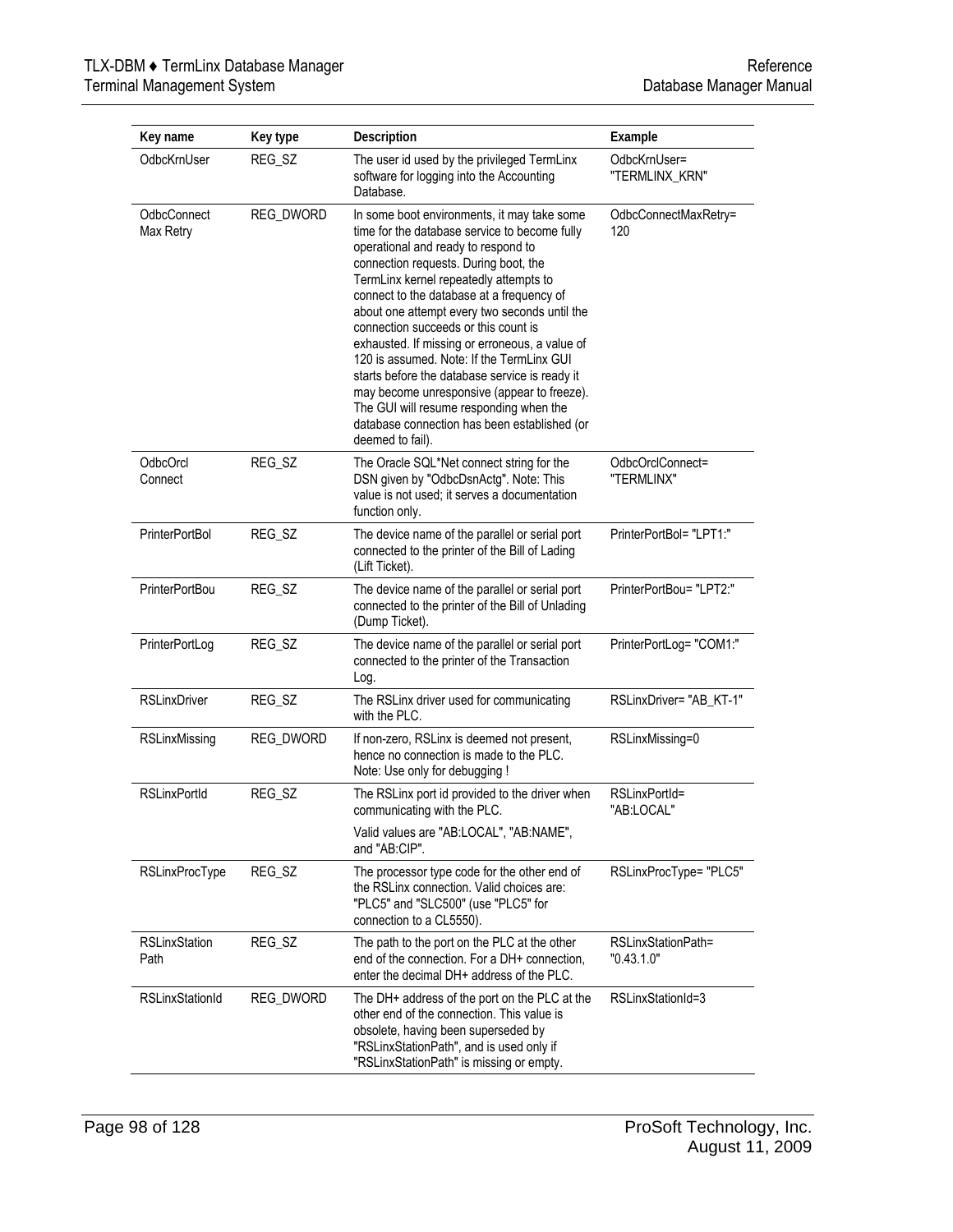| Key name             | Key type         | Description                                                                                                                                                                                                                                                                                                                                                                                                                                                                                                                                                                                                                                                                                                      | Example                                                |
|----------------------|------------------|------------------------------------------------------------------------------------------------------------------------------------------------------------------------------------------------------------------------------------------------------------------------------------------------------------------------------------------------------------------------------------------------------------------------------------------------------------------------------------------------------------------------------------------------------------------------------------------------------------------------------------------------------------------------------------------------------------------|--------------------------------------------------------|
| <b>RSLinxTmotKrn</b> | <b>REG_DWORD</b> | The timeout in milliseconds used for critical<br>("kernel") RSLinx polls from TermLinx to the<br>PLC. This number should be large enough so<br>that a timeout occurs only when the connection<br>is genuinely lost.                                                                                                                                                                                                                                                                                                                                                                                                                                                                                              | RSLinxTmotKrn=5000                                     |
| <b>RSLinxTmotApp</b> | REG_DWORD        | The timeout in milliseconds used for non-<br>critical ("application") RSLinx polls from<br>TermLinx to the PLC. This number should be<br>large enough so that most polls succeed but<br>small enough so that a genuinely lost<br>connection does not overly degrade system<br>response.                                                                                                                                                                                                                                                                                                                                                                                                                          | RSLinxTmotApp=1000                                     |
| RunBCApp <nn></nn>   | REG_SZ           | The full path to the executable (program file or<br>command file) that is to run instance " <nn>" of<br/>an external Batch Controller driver. "<nn>" is<br/>replaced by "01" to specify the executable of<br/>the first Batch Controller instance, is<br/>incremented by 1 to "02" to specify the second<br/>instance, and so on until the value for "<nn>" is<br/>not found. "<nn>" has no significance to<br/>TermLinx except to distinguish multiple<br/>instances, to associate with each instance its<br/>arguments using "RunBCArg<nn>", and to<br/>specify the order of startup.</nn></nn></nn></nn></nn>                                                                                                 | RunBCApp01=<br>"C:\TermLinx\Programs\<br>BctlAccu.exe" |
| RunBCArg <nn></nn>   | REG_SZ           | The arguments to the Batch Controller<br>instance invoked by "RunBCApp <nn>" for<br/>corresponding "<nn>", when required.</nn></nn>                                                                                                                                                                                                                                                                                                                                                                                                                                                                                                                                                                              | RunBCArg01= "1 9600<br>e7"                             |
| XqNoAutoStart        | REG_DWORD        | A non-zero value prevents TermLinx from<br>restarting automatically upon boot. When<br>TermLinx starts, its first action is to read this<br>value, and only if it is zero (or missing) does<br>TermLinx continue to start; otherwise TermLinx<br>terminates immediately.                                                                                                                                                                                                                                                                                                                                                                                                                                         | XqNoAutoStart=1                                        |
|                      |                  | If the value is 1, however, TermLinx sets this<br>value to 0 before quitting, making startup<br>suppression a one-time-only action. This value<br>is set to 1 by one of the TermLinx shutdown<br>options. For extensive maintenance requiring<br>many non-TermLinx boots, set this value to<br>other than 0 or 1 (for example, 2); when<br>maintenance is complete and TermLinx is to<br>be restarted, set this value back to 0 before<br>rebooting. Note: Installation of TermLinx sets<br>this value as 2, so that the procedures of<br>setting up a new site, which may require many<br>boots, can proceed without interference by<br>TermLinx. Set this value to 0 to enable<br>TermLinx for the first time. |                                                        |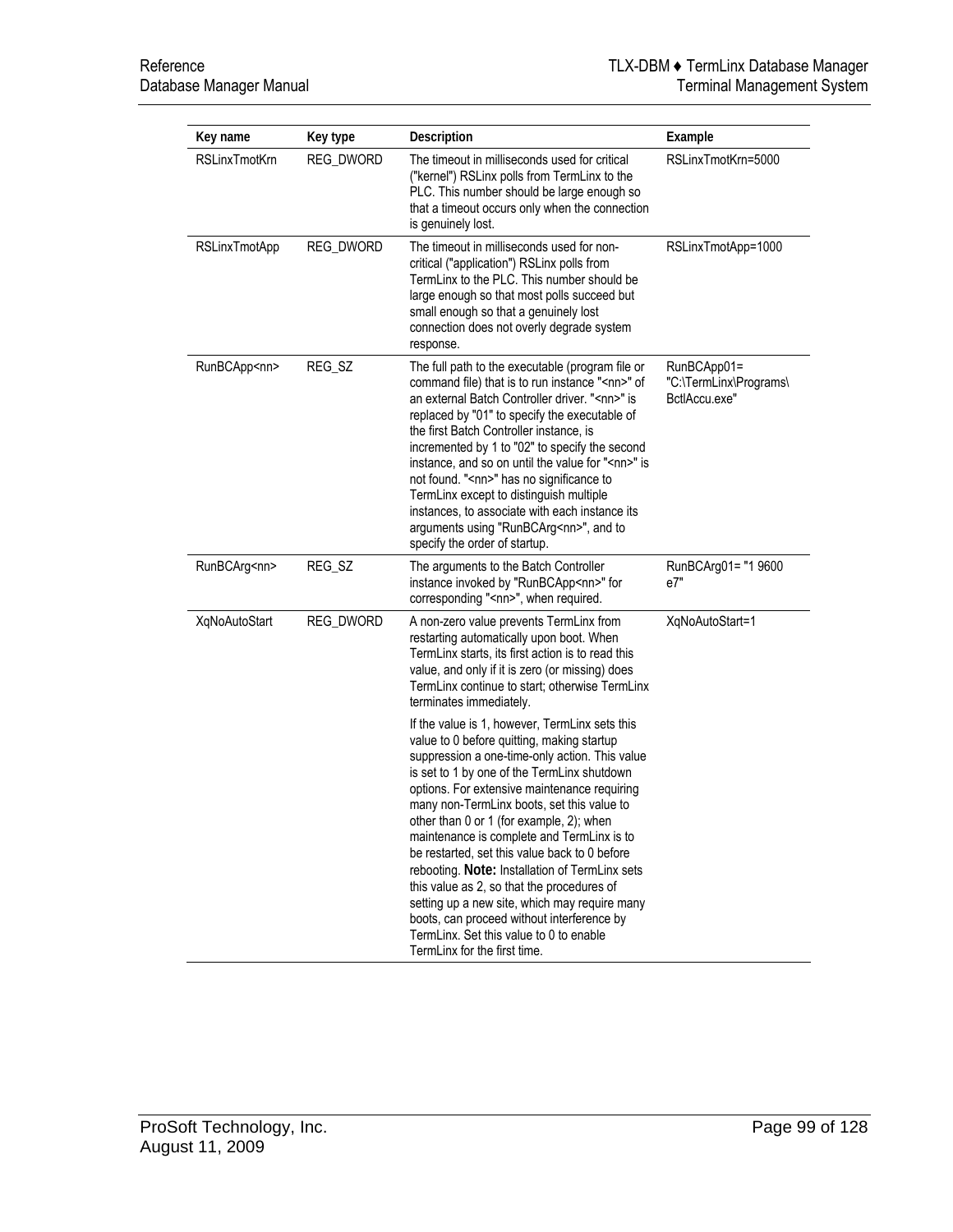## <span id="page-99-0"></span>**6.6 Upgrading from a Previous Version**

For customers with a DBA, the DBA would handle this task. For customers who make use of TermLinx's Database Manager to manage the data, you will need to handle these steps, but you may wish to consult with Oracle or an Oracle consultant during this process.

**Important:** The schema name in this version is TermLinx.

Start by backing up the existing database, and exporting it. Then import into Oracle 10g XE. Oracle provides documentation and tools for this. Export the tables in this order:

- **1** SITE
- **2** NADR
- **3** STRF
- **4** PRDC
- **5** CARR
- **6** DRVR
- **7** DCXR
- **8** VHCL
- **9** PVST
- **10** LOCN
- **11** QOTL
- **12** QOTD
- **13** QLCX
- **14** QDCX
- **15** CHXR
- **16** CCXR
- **17** SPXR
- **18** TRNS
- **19** TXCP

You will find Oracle tools and documentation for version 10g XE in: Start / Programs / Oracle Database 10g Express Edition.

If you are an Entero user, you might consider not moving old data into your new database, and just set up the new one with new data, and downloading new accounting data from Entero. Make sure you archive what you need out of the old database before retiring it completely.

If you are moving to a new/different computer, along with moving your database, also bring over your configuration files, including OPK/OPS files and registry entries.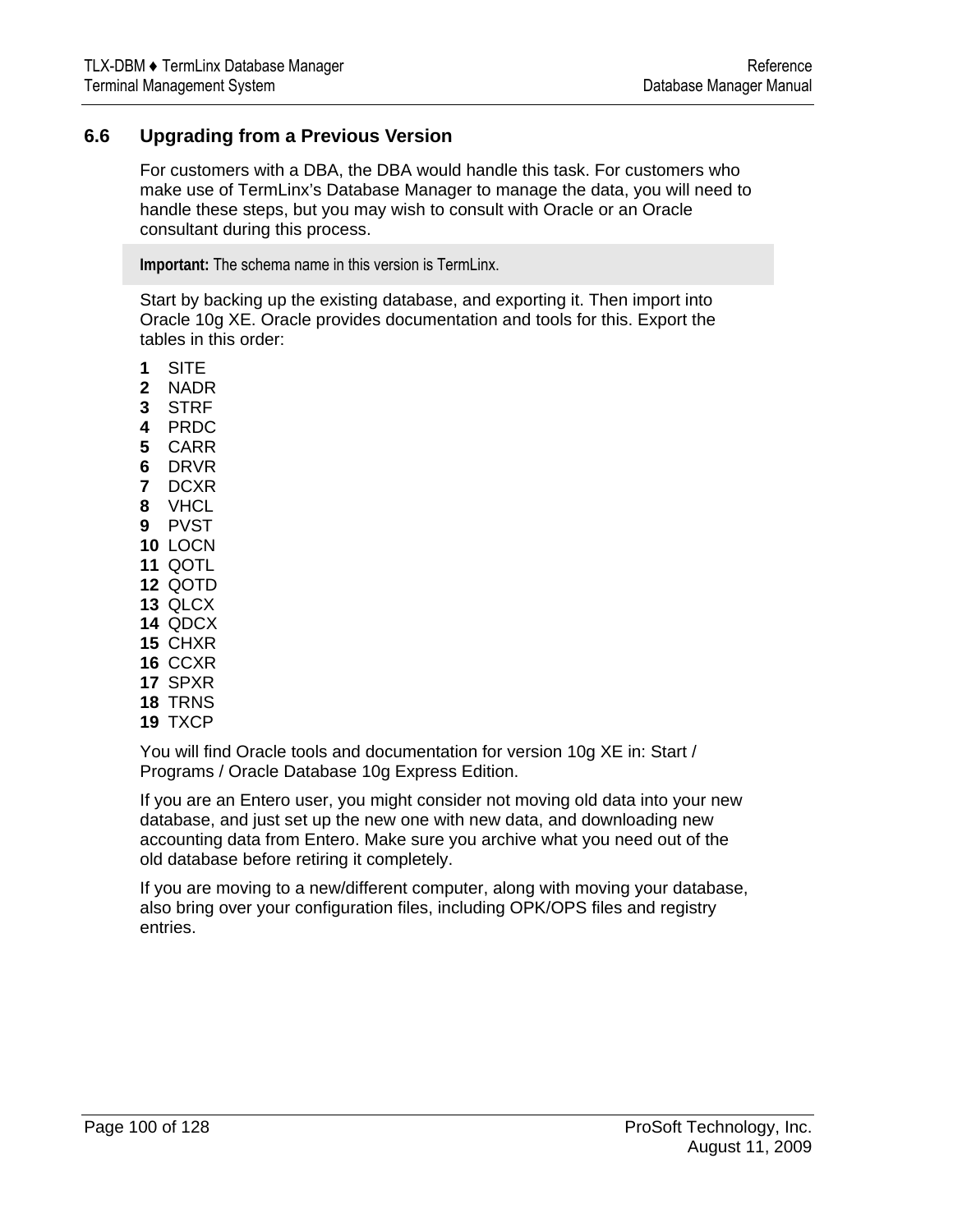# <span id="page-100-0"></span>**6.7 Using the TermLinx Database Wizard**

Use the TermLinx Database Wizard (DBW) to:

- Create a complete TermLinx (ORACLE) database for a single or multiple sites in an online or offline mode
- Modify, update, delete or add records to an existing site database
- **Create backup copies of all data records in the TermLinx database**
- **Generate database and transaction reports**
- Create automatic scheduled (hourly, daily and so on) backups for all or selected tables
- Generate automatic scheduled (hourly, daily, and so on) hard copy reports

If you do not have another, preferred tool, the TermLinx Database Wizard is convenient in many database scenarios.

Avoid using the Wizard, and instead use the TermLinx Database Manager or another tool, in either of these cases:

- Your Corporate environment requires more specialized control of database contents than the Wizard can provide.
- You are tailoring the Test Database that you installed by running the script included with the installation of TermLinx.

# *6.7.1 Running the Database Wizard*

**Important:** Although the TermLinx Database Wizard fully supports the standard Windows pointand-click interface, it may be simpler in some cases to use the equivalent keyboard commands, so the following procedure describes how to access the database wizard using only a keyboard.

Using the external keyboard:

- **1** Press and hold the Windows key to open the Start Menu.
- **2** Touch the screen or use the arrow keys to navigate to Programs > ProSoft Technology > TermLinx > TermLinx Database Wizard.

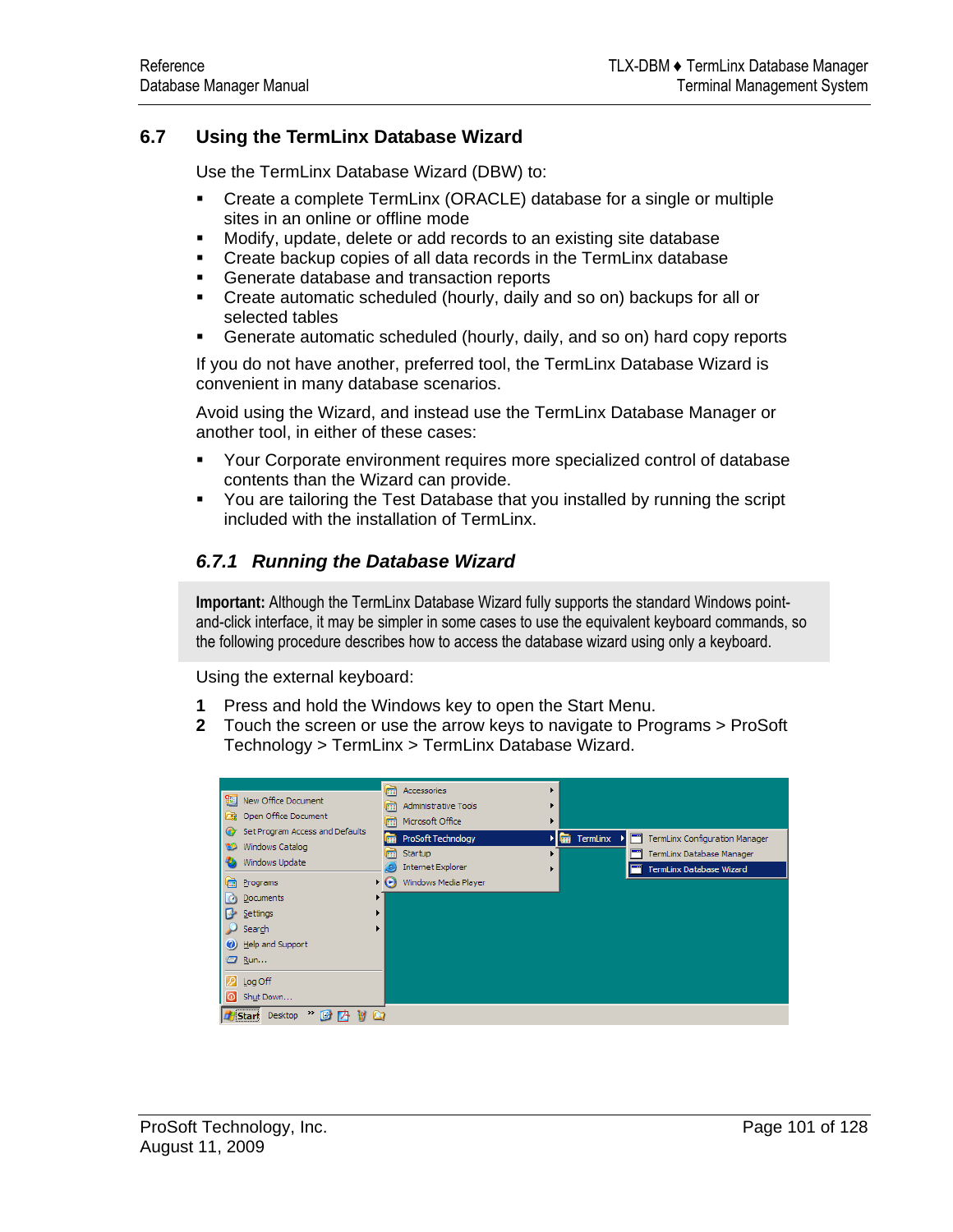**3** The TermLinx Database Wizard displays. Press **[Enter]** to dismiss this window and open the ODBC Logon dialog box.



- **4** In the ODBC Logon dialog box, enter:
	- $\circ$  Schema = "TERMLINX"
	- o DSN = "TermLinx"
	- $\circ$  UserId = "termlinx mgr"
	- $\circ$  Password = "termlinx\_mgr"

## *6.7.2 General Table Maintenance Procedures - All Tables*

This section summarizes the common functions available in all tables. From the table screen, select the table to edit. This action opens the table maintenance dialog box.

- Click Find or Refresh to populate the list with all database records for your site in the selected table.
- To add a new entry, select the "New record" list entry. Enter the values for all fields, and then click Add. Click Refresh to repopulate the list with your new record.

**Important**: The primary key MUST be different from all others in the table.

 To edit an existing record, select the record to edit. Make your changes, and then click Update.

**Important**; You MUST NOT change the value of any PRIMARY KEY. Primary keys are always displayed in a GREEN box.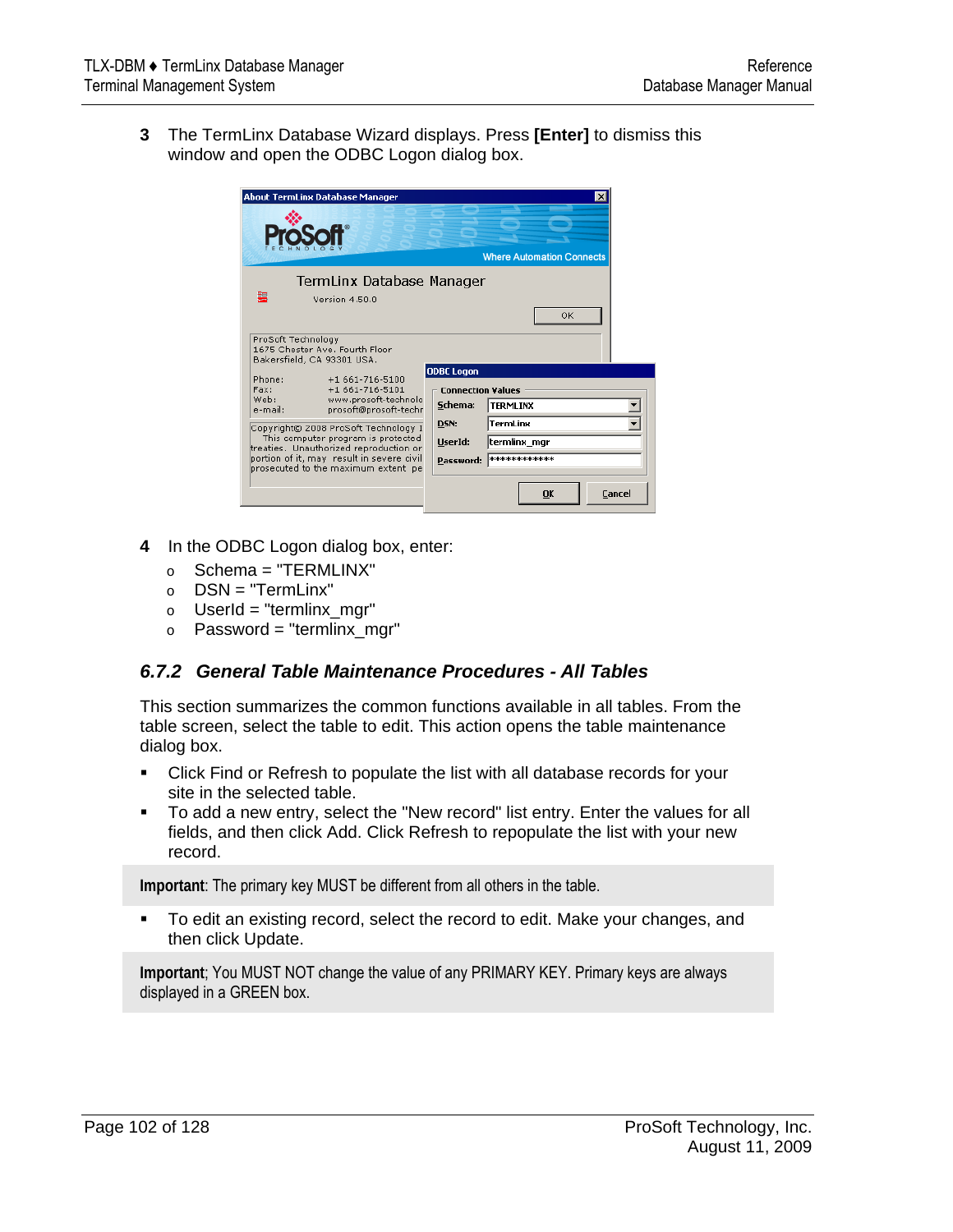To delete (permanently remove) a record, select the record in the display list to delete, and then click Delete command. Records deleted this way cannot be recovered.





# *6.7.3 Color Fields*

Every table displays color coded data boxes. The four colors have the following significance:

| Color       | <b>Attribute</b> | <b>Description</b>                                                                                                                                                                                                                                                                                                                                                                                                                                                                                                                                                                     |
|-------------|------------------|----------------------------------------------------------------------------------------------------------------------------------------------------------------------------------------------------------------------------------------------------------------------------------------------------------------------------------------------------------------------------------------------------------------------------------------------------------------------------------------------------------------------------------------------------------------------------------------|
| Green       | Mandatory        | Signifies the PRIMARY KEY you must enter this using the Keyboard.<br>This field is mandatory.                                                                                                                                                                                                                                                                                                                                                                                                                                                                                          |
| <b>Blue</b> | Mandatory        | Double click this field to open another table to select the required<br>record. You MUST then use the <close> button to close this table and<br/>transfer the selection to the current BLUE field. Make sure that what<br/>you selected from that table now appears in the location you double<br/>clicked. If the second table does not contain the field you were looking<br/>for (example: a carrier) enter that field (using the <add> button) that<br/>table before using the <close> button to return to the original table.<br/>This is a mandatory field</close></add></close> |
| Yellow      | Optional         | Double click this field to open another table to select the required<br>record. You MUST then use the <close> button to close this table and<br/>transfer the selection to the current YELLOW field. This is an optional<br/>field</close>                                                                                                                                                                                                                                                                                                                                             |
| White       | Optional         | White fields are generally optional. However you may populate them if<br>your database has been designed to take advantage of certain<br>configuration options                                                                                                                                                                                                                                                                                                                                                                                                                         |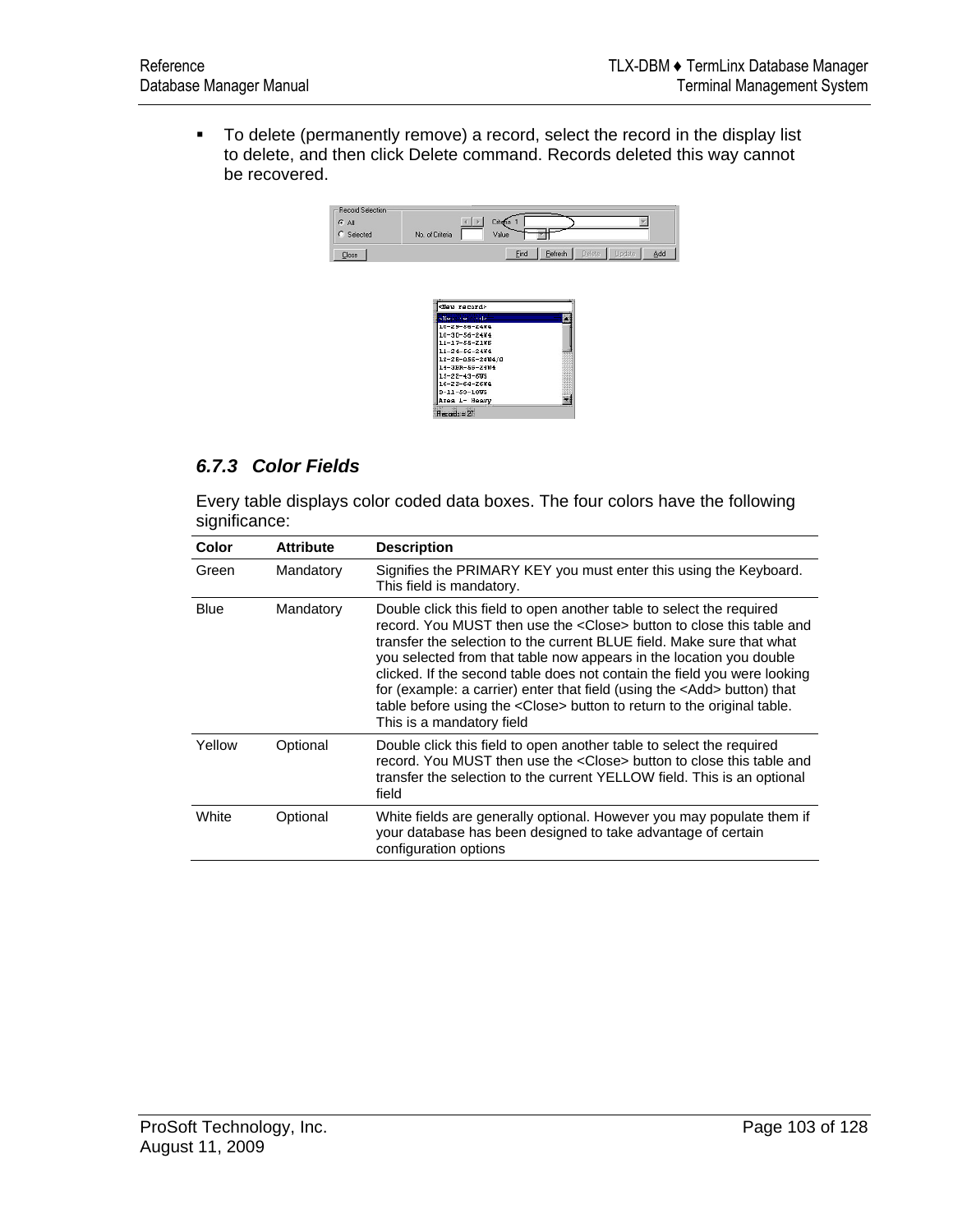## *6.7.4 Maintaining the Database*

#### *Introduction*

The TermLinx database is consists of three parts:

- Accounting
- **Transaction**
- **Temporary**

**Note:** Although each of these three parts are referred to as a database, they are just part of one TermLinx database.

#### **Accounting Database**

The Accounting Database consists of 17 tables in the TermLinx database. These tables express the relationships among all parties to all transactions that occur at the site. The key concept is that of a "quota", or "account", which expresses the details of a single contract for delivery. Additional tables define certain configurable options for the site, the "truckers" who can execute transactions at the site, the carrier-owned vehicles that are authorized to take product from the site, and so on. This database is used to guide the trucker through the creation of his transactions and to validate his entries. It also retains some statistical information concerning the individual contracts. Under stand-alone operation, the TermLinx Database Manager (DBM) is a convenient tool for maintaining this database. As a node in a corporate network, the DBM is typically not used except in an emergency; instead, the corporate administrative system is responsible for maintaining synchronization of the on-site (local) database with the corporate database at head office. In the latter case, the TermLinx schema has features reserved for use by the corporate host in accomplishing this task.

| <b>Logical Name</b>                  | <b>Actual Table Name</b> |
|--------------------------------------|--------------------------|
| Site                                 | <b>SITE</b>              |
| Name and Address                     | <b>NADR</b>              |
| Site Reference                       | <b>STRF</b>              |
| Product                              | <b>PRDC</b>              |
| Carrier                              | CARR                     |
| Driver                               | <b>DRVR</b>              |
| Driver - Carrier Cross Reference     | <b>DCXR</b>              |
| Vehicle                              | VHCL                     |
| Province / State                     | PVST                     |
| Location                             | <b>LOCN</b>              |
| Lift Quota                           | QOTL                     |
| Dump Quota                           | QOTD                     |
| Lift Quota - Carrier Cross Reference | <b>QLCX</b>              |
| Dump Quota - Carrier Cross Reference | QDCX                     |
| Carrier - Hirer Cross Reference      | CHXR                     |
| Customer – Consignee Cross Reference | CCXR                     |
| Supplier – Producer Cross Reference  | SPXR                     |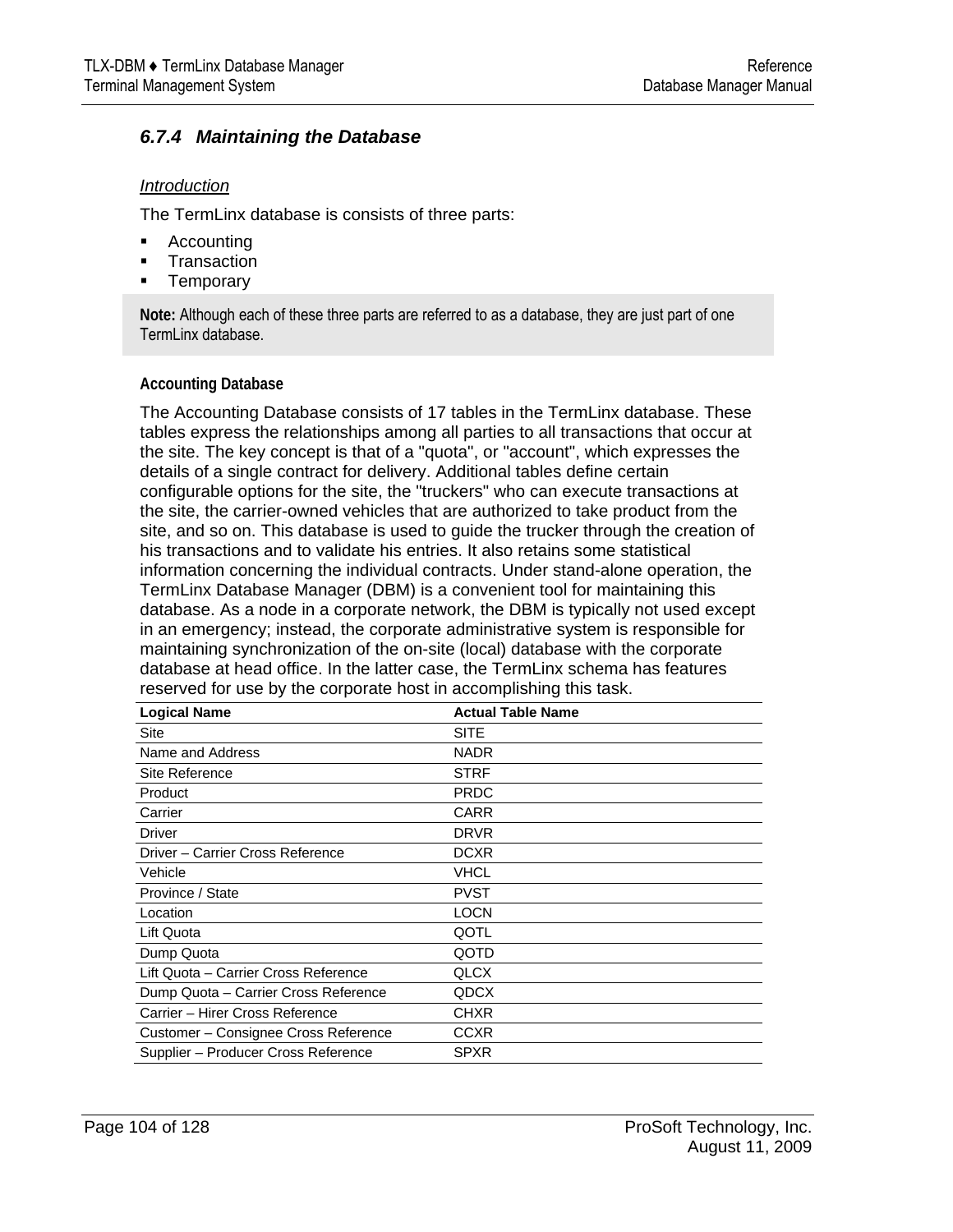#### **Transaction Database**

The Transaction Database retains the historical record for all transactions at the site. It consists of two tables. The Current Transaction table records details of all transactions that have been created but not yet fully discharged, that is, transactions that are on "standby" (waiting for discharge) or in progress.

The Terminated Transaction table records all product flow, including any records of unauthorized flow as well as fully discharged accountable transactions. Entries in the Terminated Transaction table are self-contained; each entry contains all relevant information extracted from the Accounting Database, so that subsequent changes to the Accounting Database do not impact the historical record. Transactions are retained in the Terminated Transaction table for a configurable period (up to 90 days) and are automatically purged thereafter; this allows plenty of time for retrieval to more permanent archival storage and permits Bills of Lading or equivalent documents to be reprinted even weeks after the fact. Under stand-alone operation, the DBM can produce detail or summary transaction reports. As a node in a corporate network, the corporate administrative system is responsible for retrieving and archiving the transaction records. In the latter case, the TermLinx schema has a feature to ensure that transactions are not purged until retrieved, even if they are older than the retention period.

| <b>Logical Name</b>           | <b>Actual Table Name</b> |  |  |  |
|-------------------------------|--------------------------|--|--|--|
| <b>Current Transaction</b>    | <b>CTRN</b>              |  |  |  |
| <b>Terminated Transaction</b> | <b>TRNS</b>              |  |  |  |
| <b>Transaction Exception</b>  | <b>TXCP</b>              |  |  |  |

#### **Power Failure and Connection Failure**

The Transaction Database will hold the current status of the transactions, even in the event of a power failure. It will automatically resume when the power is restarted. You may optionally terminate these transactions with PLC logic.

In the event of a lost or disconnected network connection, TermLinx will automatically continue to operation with the database it has. When the network connection is regained, the corporate office needs to re-synchronize the data.

If any transactions were performed manually while the TermLinx system was down, when TermLinx starts back up again it will report a product leak, because it will detect the change of value of the batch controller's non-resettable accumulator. The corporate office could analyze the database differences and could manually enter the transactions into the TermLinx database afterwards.

#### **Temporary Database**

The Temporary Database is used strictly as a work area for production of formal documents such as Bills of Lading. This is a collection of 10 tables, for internal use only by TermLinx.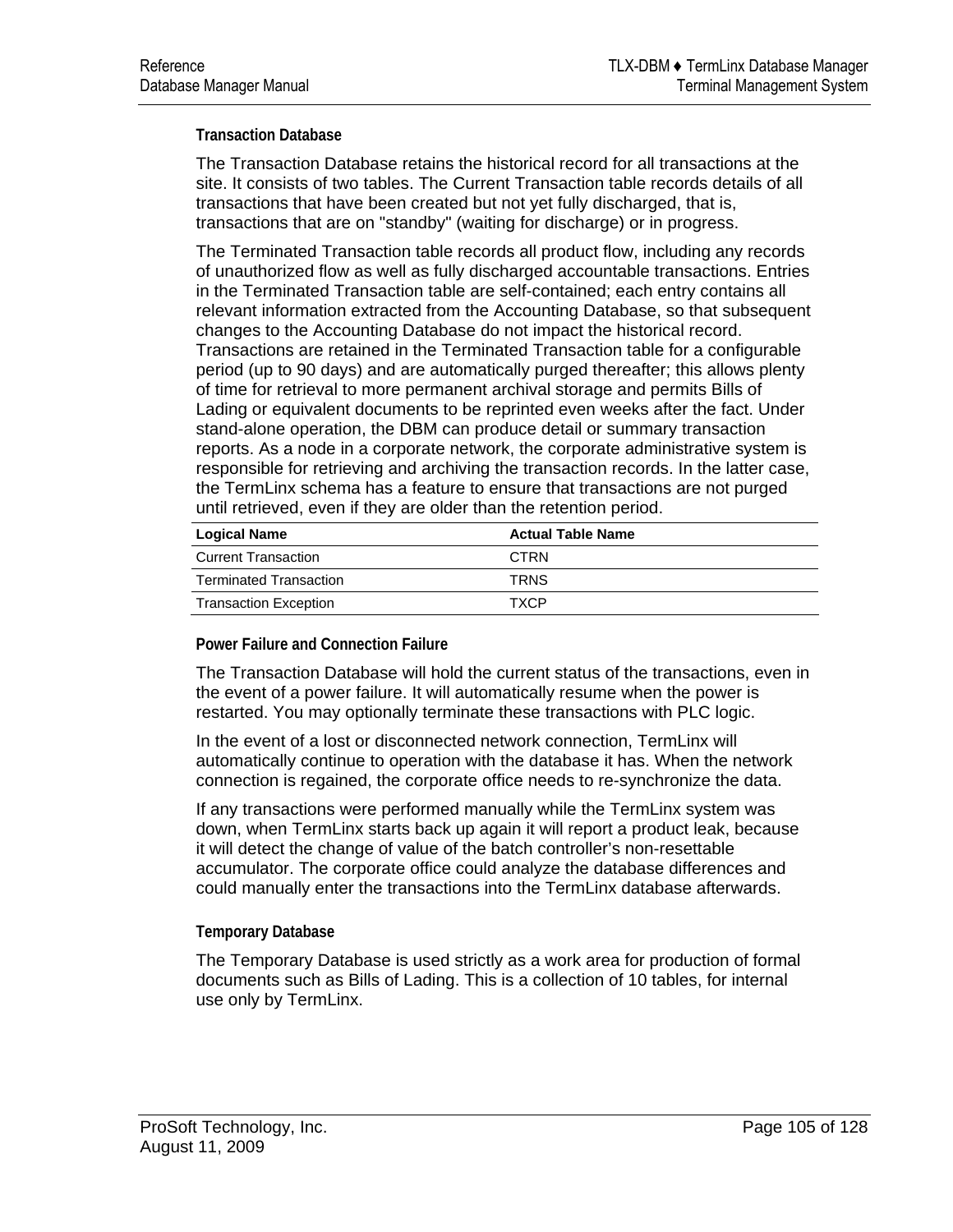#### **External Access and Integration**

TermLinx provides three fields in each Accounting Database table for your customized use. TermLinx does not display any of these fields.

| <b>Field Name</b> | Data Type   | <b>Example of Use</b>                                                                                                                                                                                                                                           |
|-------------------|-------------|-----------------------------------------------------------------------------------------------------------------------------------------------------------------------------------------------------------------------------------------------------------------|
| <b>XSYS</b>       | Number (8)  | Synchronization support field, for example an incrementing<br>sequence number to indicate the last count the record was<br>updated at corporate office. If the corporate office number<br>differs from what is on site, we know that what is on site is<br>old. |
| <b>RRFF</b>       | Varchar (2) | A value to indicate whatever you want, but you may find it<br>useful to put in a text value to make a corresponding numeric<br>value in the table more meaningful to the human reader.                                                                          |
| <b>CHGC</b>       | Number (8)  | This field is used by TermLinx, and can be used by you too.<br>TermLinx updates this number as a Change Counter. You<br>could use this to make sure your corporate database is in-<br>synch with the site's database.                                           |

If the site desires integration with external systems, such as Tank Gauging or Inventory Management Systems, that is possible at either the site level or the corporate level. We offer these three fields in the tables for your use to do that. Your database administrator can setup routines in the database to make use of these fields. At the site level, the SI can make use of the TermLinx data and setup the PLC logic for direct interaction of it with such external systems.

If further customization of the TermLinx database is required to support other corporate or site systems, the database administrator may add additional fields to the existing TermLinx tables without causing harm to the operation of TermLinx. TermLinx does not supply tools to do this.

**Warning:** ProSoft Technology's technical support will not be able to support any custom additions you make to the TermLinx database, nor can ProSoft ensure product upgrade and/or backwards compatibility.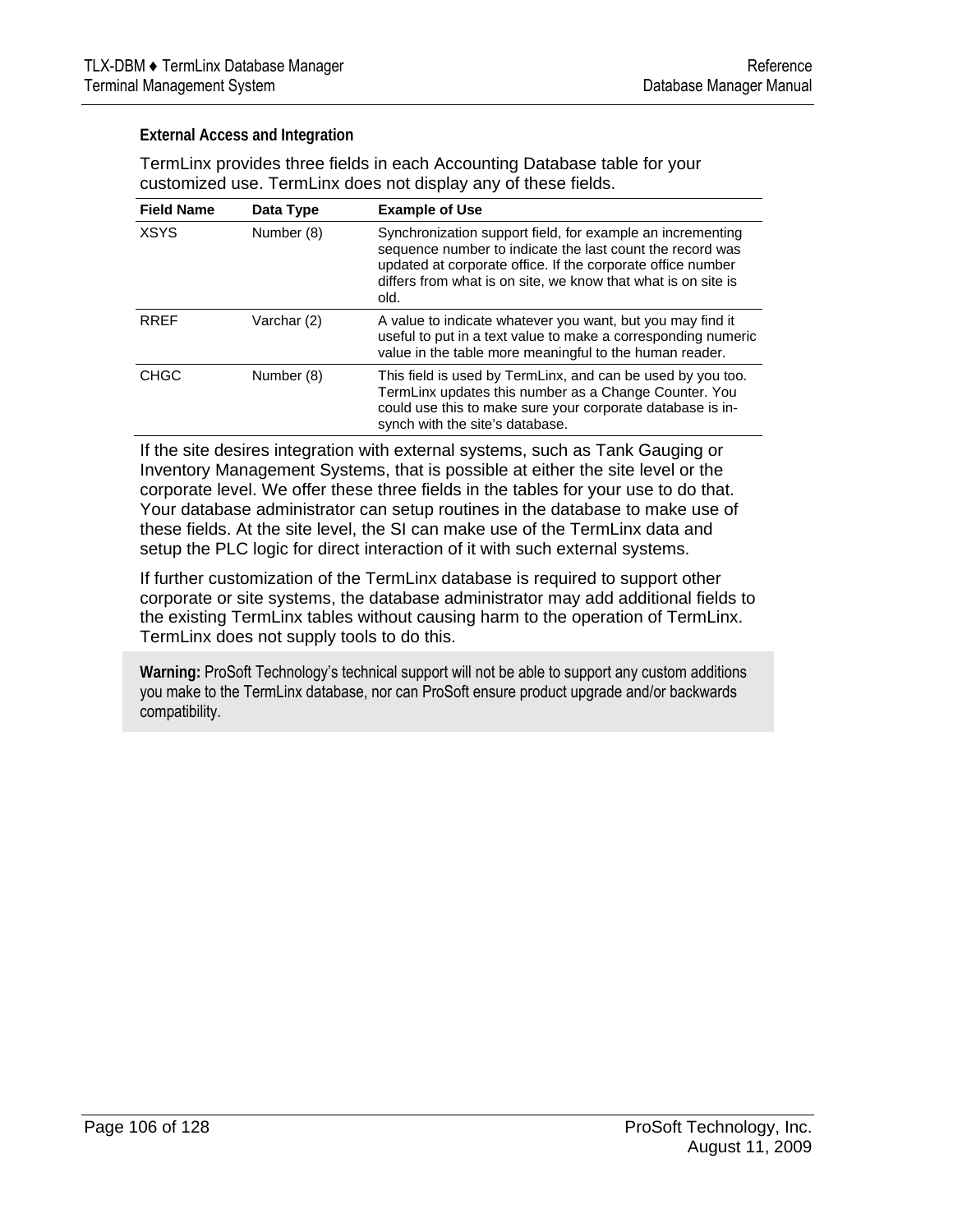#### *Adding New Carriers*

| <b>Main Menu</b> |                  |                        |  |  |  |
|------------------|------------------|------------------------|--|--|--|
| Lift Account     | Dump Account     | <b>TermLinx</b>        |  |  |  |
| <b>Customers</b> | <b>Suppliers</b> | <b>Database Wizard</b> |  |  |  |
| Consignees       | <b>Producers</b> |                        |  |  |  |
| <b>Drivers</b>   | Name / Address   |                        |  |  |  |
| Carriers         | Vehicle          |                        |  |  |  |
| Transactions     |                  |                        |  |  |  |
|                  |                  |                        |  |  |  |

- **1** From the Main Menu, click Carriers.
- **2** When the Carrier Table dialog box opens, click Find to populate the list with all the records this table currently holds. The number at the bottom of the list is the total number of records.
- **3** In the list box, select New record. To add a new record to the Carrier table, complete these fields:
	- o **Name** (Primary Key Required)
	- o Other fields are optional. You may use them for your own records.

| Garrier Table                                                                                                                       |                                                                                                 |                       |                     | $\vert x \vert$ |  |  |
|-------------------------------------------------------------------------------------------------------------------------------------|-------------------------------------------------------------------------------------------------|-----------------------|---------------------|-----------------|--|--|
| Site ID: ProSoft<br>Name,                                                                                                           |                                                                                                 | Reporting Date:       | 2008 07 03 12:52:19 |                 |  |  |
| <new record=""></new>                                                                                                               | Part 1                                                                                          | Part 2                | Part3               |                 |  |  |
| <new record=""><br/>Carrier 1<br/>Carrier 2<br/>Carrier 3<br/><math>Recodes = 3</math></new>                                        | Name<br>Address Line 1<br>Address Line 2<br>City Name<br>Province/State Code<br>Postal/Zip Code | Name and Address Code |                     |                 |  |  |
| <b>Record Selection</b>                                                                                                             |                                                                                                 |                       |                     |                 |  |  |
| $G$ All                                                                                                                             | Criterion 1                                                                                     |                       |                     |                 |  |  |
| C.<br>Selected                                                                                                                      | No. of Criteria<br>Value                                                                        |                       |                     |                 |  |  |
| Refresh<br>Eind<br>Delete<br>Update<br>Add<br>Close<br>[NADR.NAME: for printing on formal documents only. [maximum characters = 40] |                                                                                                 |                       |                     |                 |  |  |

**4** Click the Add button. The Note box at the bottom of the screen indicates that the record was added to the Carrier table.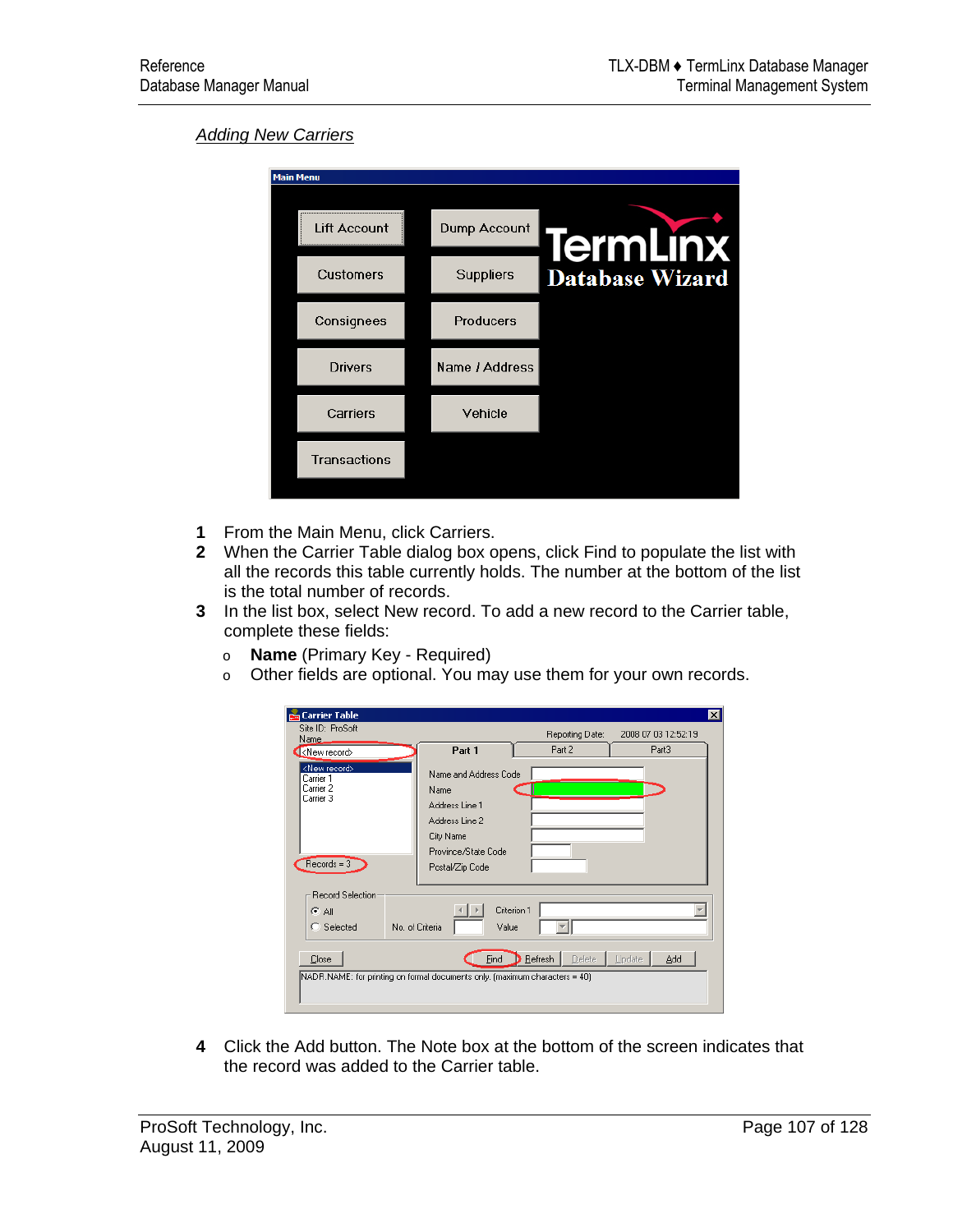Repeat steps 3 and 4 until you have entered all the new records. Then click the Close button to close the Carrier table.

The new carriers will now appear in the TermLinx Driver Interface.

#### *Adding a New Dump Account*

- **1** From the Main Menu, click Dump Account.
- **2** When the Dump Account dialog box opens, click Find to populate the list with all the records this table currently holds. The number at the bottom of the list is the total number of records.
- **3** In the list box, select New record. To add a new record to the Dump Account table, complete these fields:
	- o **Quota Confirmation Code** (Primary Key required). This is usually the LSD for the source of the product being trucked to this site.
	- o **Product Code** (required). Double click on this box to open the Products table, and select one of the Products from the list box on the left, and then click Close to return to the Dump Quota table dialog box.
	- o **Supplier** (required). Double click on this box to open the Supplier table. Select one of the Suppliers from the list box on the left and then click Close to return to the Dump Quota table dialog box.

| Dump Quota Table                                              |                                                                                                                                                                 |                      |        |                          |        | $\mathbf{x}$                        |
|---------------------------------------------------------------|-----------------------------------------------------------------------------------------------------------------------------------------------------------------|----------------------|--------|--------------------------|--------|-------------------------------------|
| Site ID:<br>Quota Con, Code                                   | Effective Date and Time                                                                                                                                         |                      |        |                          |        | Reporting Date: 2008 07 03 11:58:57 |
|                                                               |                                                                                                                                                                 | Part 1               | Part 2 | Part 3                   | Part 4 | Part 5                              |
| <new record=""><br/><math>Re\n{\text{cords}} = 0</math></new> | Quota Confirmation Code<br>Effective Date and Time<br>Expiry Date and Time<br><b>Product Code</b><br>Name and Address (Receiver)<br>Name and Address (Supplier) |                      |        |                          |        |                                     |
| Record Selection                                              |                                                                                                                                                                 |                      |        |                          |        |                                     |
| $G$ All<br>C Selected                                         | No. of Criteria                                                                                                                                                 | Criterion 1<br>Value |        |                          |        |                                     |
| Close                                                         |                                                                                                                                                                 |                      | Find   | <b>Refresh</b><br>Delete | Update | Add                                 |
|                                                               | Find the records that meet the Record Selection setting.                                                                                                        |                      |        |                          |        |                                     |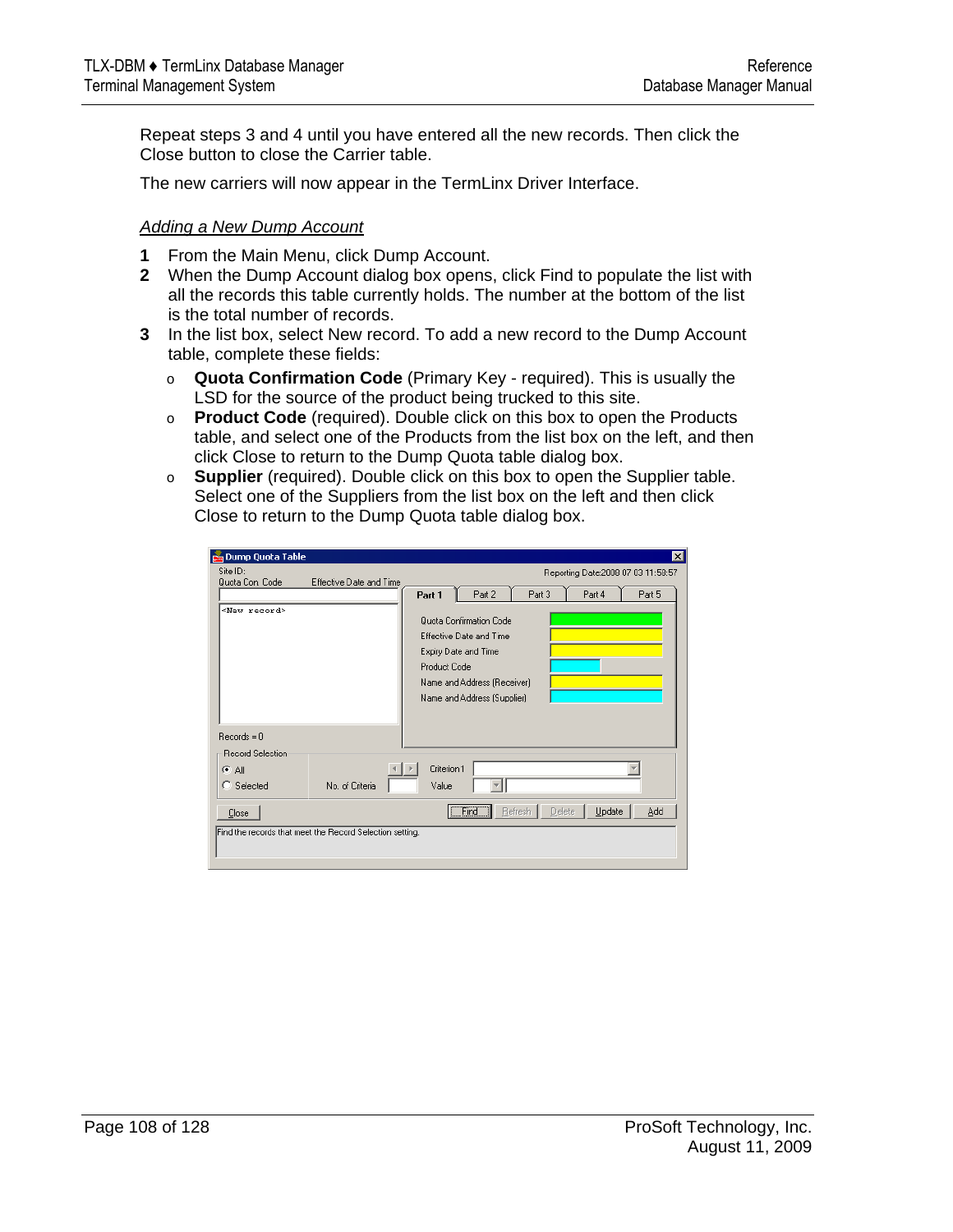o **Role of Carrier Hirer**. Click the Part 2 tab on the Dump Quota table. To allow all carriers to haul product from all LSD locations, enter "NULL" as shown in the following illustration. If you leave this field blank, drivers will not be able to select this LSD location.

| Dump Quota Table                                   |                                                                                                                                   |                                         |                                                                             |                   |        | $\vert x \vert$                     |
|----------------------------------------------------|-----------------------------------------------------------------------------------------------------------------------------------|-----------------------------------------|-----------------------------------------------------------------------------|-------------------|--------|-------------------------------------|
| Site ID:<br>Quota Con, Code                        | Effective Date and Time                                                                                                           |                                         |                                                                             |                   |        | Reporting Date: 2008 07 03 11:59:53 |
|                                                    |                                                                                                                                   | Part 1                                  | Part 2                                                                      | Part 3            | Part 4 | Part 5                              |
| <new record=""><br/><math>Recodes = 0</math></new> |                                                                                                                                   | FOB Remote<br>Carrier Name<br>City Name | Role of Carrier Hirer<br>Province/State Code<br>Name and Address (Producer) | <b>I</b> NULL     |        |                                     |
| Record Selection:                                  |                                                                                                                                   |                                         |                                                                             |                   |        |                                     |
| ⊕ All<br>C Selected                                | No. of Criteria                                                                                                                   | Criterion 1<br>Value                    |                                                                             |                   |        |                                     |
| Close                                              |                                                                                                                                   |                                         | Find                                                                        | Delete<br>Refresh | Update | Add                                 |
| 4)                                                 | QOTD.RLHR: specifies the Carrier authorized for this Quota - the role of the entity that hired the Carrier. (maximum characters = |                                         |                                                                             |                   |        |                                     |

o **Role Water Cut Calibration Information.** Click the Part 4 tab on the Dump Quota table. Proper water-cut measurement for this LSD location at the time of offloading requires three Transaction Control Values that TermLinx will download to the PLC and the water-cut probe interface. In the Transaction Control Value1 field, enter the clean oil density (kg/m3) of this account. In the Transaction Value 2 field, enter the IAT factor (obtained from the Water-Cut Display Page) after you finish water cut calibration for this LSD. In the Transaction Value 3 field, enter the density of water (or brine) for this LSD. The default value for this field is 1000 kg/m3.



**4** Click the Add button. The Note box at the bottom of the screen indicates that the record was added to the Carrier table.

Repeat steps 3 and 4 until you have entered all the new records. Then click the Close button to close the Dump Account table.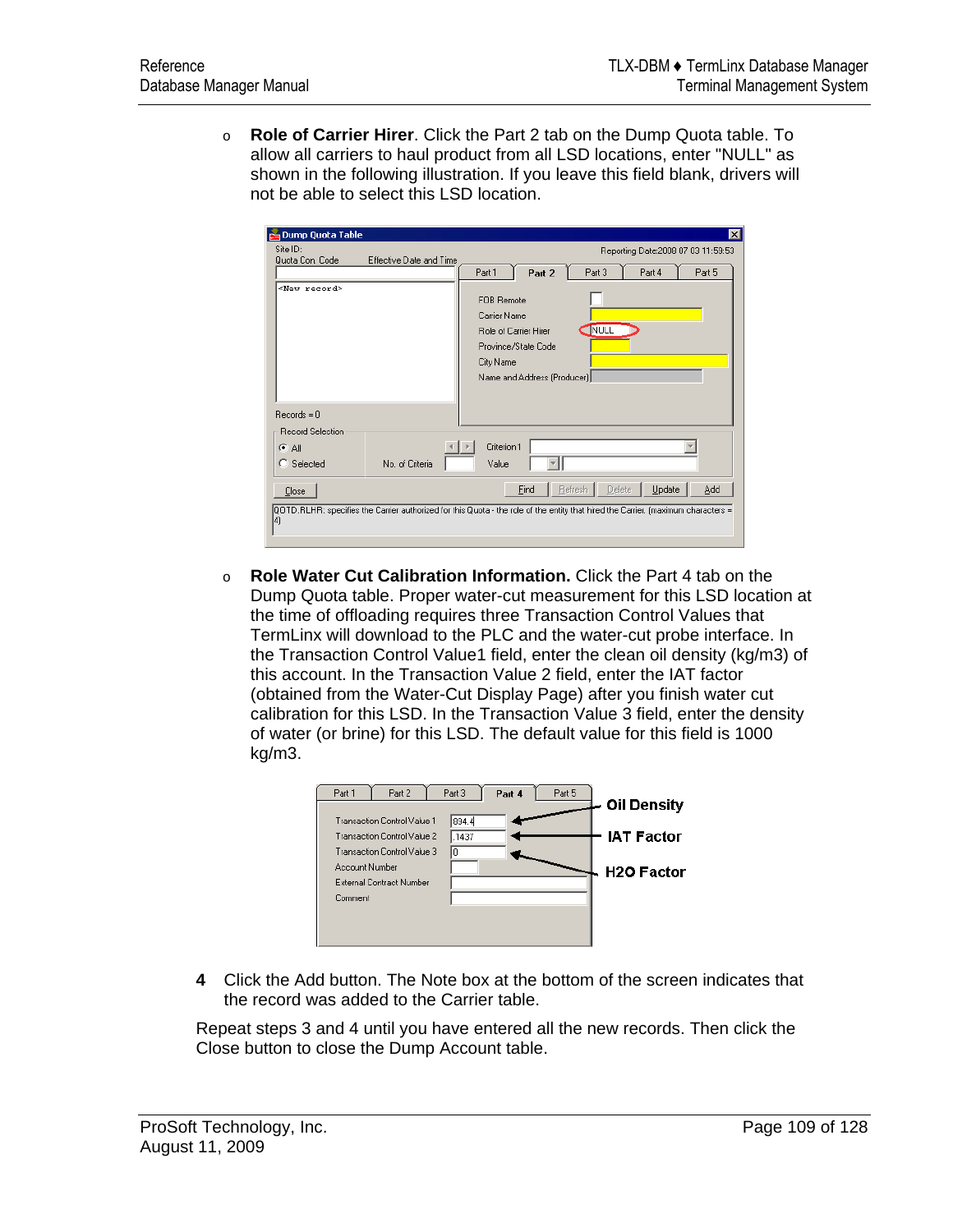#### *Calibrating Your System With Water % Sample Data*

Obtain a crude oil sample from the truck while it is offloading. Stop offloading while you spin the sample and infer the water content of the sample (% water). When you are ready, restart the load and follow the instructions in the steps below. For best results, take three samples and use the average value.

| 2003/03/05 14:10:52                                                                                                                                                             |                                             | <b>WATER CUT MANAGEMENT</b>                                                                                           |               |                          |
|---------------------------------------------------------------------------------------------------------------------------------------------------------------------------------|---------------------------------------------|-----------------------------------------------------------------------------------------------------------------------|---------------|--------------------------|
| <b>STATION NORMAL</b>                                                                                                                                                           |                                             |                                                                                                                       |               |                          |
| <b>WATER STATUS</b><br>FLOWING DENS.(kg/m3)<br>FLOWING TEMPERATURE(*C)<br><b>RAW CAPACITANCE (pF)</b><br>DENS. WATER @ 15*C(kg/m3)<br><b>IAT</b><br>DEFT. OIL DENS.@15*C(kg/m3) | <b>NORMAL</b><br>n nnn<br>48 NNN<br>905 500 | <b>WATER % (SELECTED)</b><br><b>WATER % (PROBE)</b><br>WATER % (MASS METER)<br>CV<br><b>CORRECTED DENSITY (kg/m3)</b> |               | nn nnn<br>n nnr<br>n nnr |
| <b>RECALCULATED IAT</b><br>SP Water Sample (%)<br><b>SPIAT</b>                                                                                                                  | n nnnnnn<br>0.200<br>0.012360               | г<br>IA.                                                                                                              | <b>ADJUST</b> | <b>APPLY</b>             |
| SP Default Oil Den@15*C<br>SP Default H2O Den@15*C<br>SP Water % Threshold                                                                                                      | 905.500<br>┍<br>0.000<br>0.500              | A<br><b>Refresh SP</b>                                                                                                |               | Download SP              |
| Previous Page                                                                                                                                                                   | Next Page                                   |                                                                                                                       |               | <b>Back</b>              |

- **1** Login with SuperTrucker Login ID.
- **2** Click <Overview> | <Previous> to select the display shown above.
- **3** Click the check box so that <A> changes to <M> (auto to manual).

**Important:** Click <Download SP> to execute the change in step 3.

**4** Enter the Water Sample value in the [SP Water Sample (%)] field.

**Important:** Click <Download SP> to execute the change in step 4.

- **5** Click <Refresh SP> to ensure that the value entered in 5 was accepted.
- **6** Then, while the offloading is in progress, click <ADJUST>. The system will take a few seconds to adjust the water cut to the sample value and display the [RECALCULATED IAT].
- **7** If you are satisfied with the results, click <APPLY> to force the system to accept this value.
- **8** Note the new value of IAT and enter it in the DATABASE.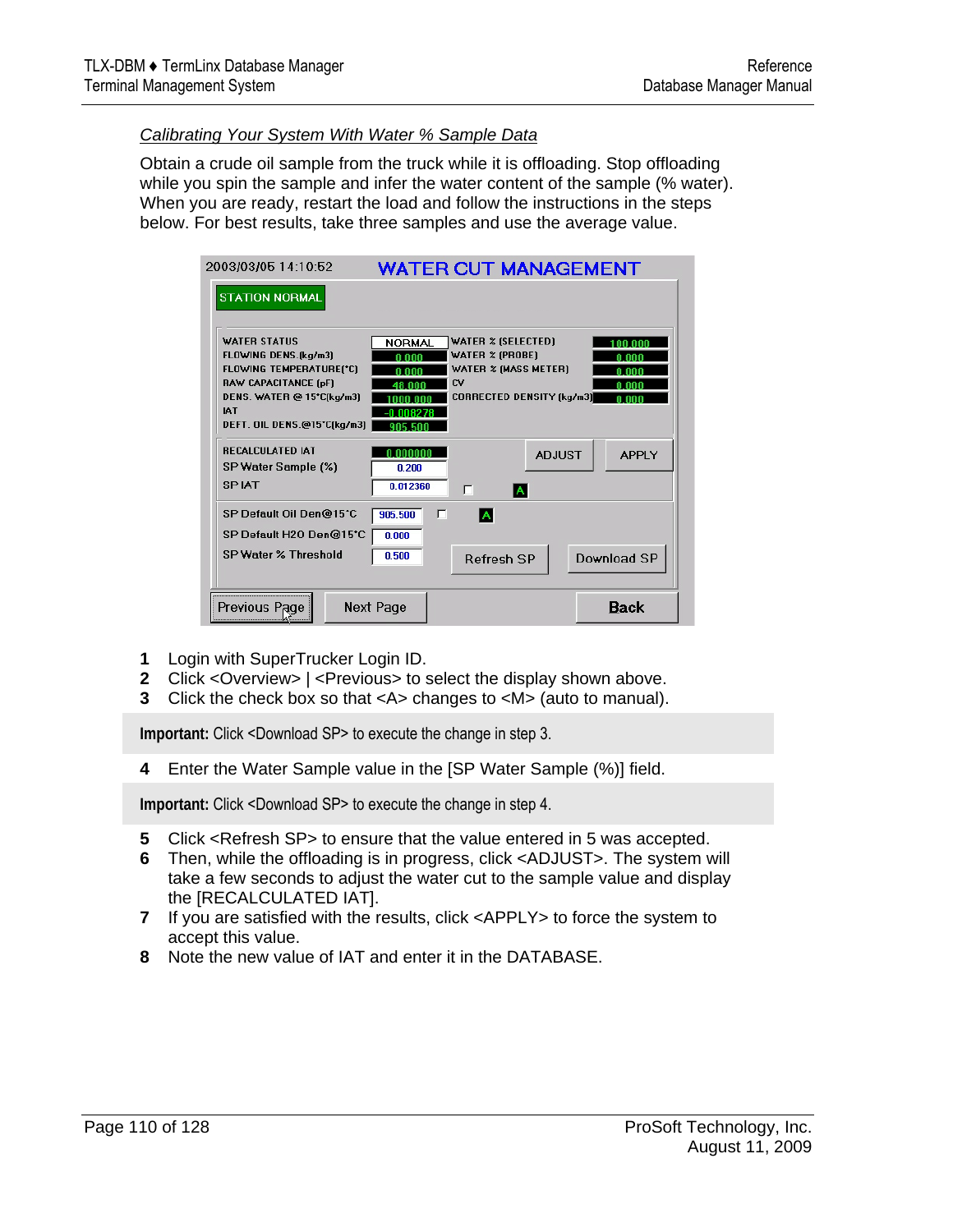#### *Adding New Drivers*

- **1** From the Main Menu, click Drivers.
- **2** When the Driver Table dialog box opens, click Find to populate the list with all the records this table currently holds. The number at the bottom of the list is the total number of records.
- **3** In the list box, select New record. To add a new record to the Drivers table, complete these fields:
	- o **Driver Number** (Primary Key Required). This number uniquely identifies the Driver in the TermLinx database. The driver will log in using this Driver ID number.
	- o **Driver PIN** (optional). This is the driver's Personal Identification Number (PIN or password). The PIN provides an additional level of security to identify and admit a specific Driver.
	- o Other fields are optional. You may use them for your own records.
	- o **Carrier Name** (Required). Double click on this box to open the Carrier table and select one of the Carriers from the list box on the left, and then click Close to return to the Driver Table dialog box.



The driver may now log in and dump loads from any LSD in your database from which the driver's carrier is authorized to haul.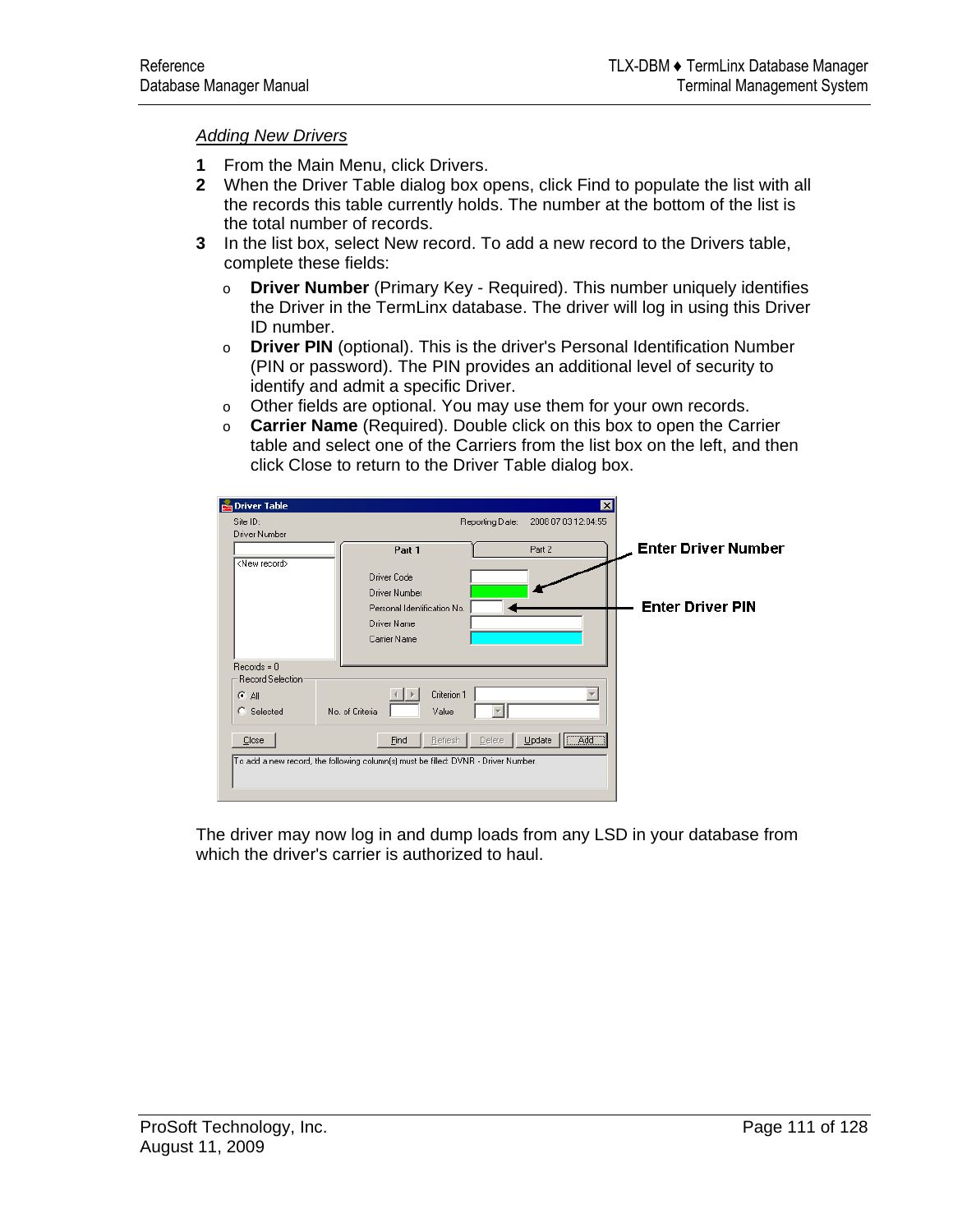### *6.7.5 Printing TermLinx Reports*

The Database Wizard creates three types of reports from the entire TermLinx database:

- On demand pre-formatted reports, which you can request at any time
- Selected pre-formatted table reports (one for each table in the TermLinx Accounting Database)
- Daily reports, which can be scheduled for daily output at a specified time

Reports are sent to your default Windows printer.

#### *On Demand Reports*

The following reports are pre-defined, and can be generated from the TermLinx Database Wizard:

- **Bill of Lading**
- **EXPLO CARRIGHT CARRIGHT CARRIGHT CONTRET**
- **Driver License Expiration Report**
- **Product Allocation Report**
- **Customer List Report**
- **Suppliers List Report**
- Products Report
- **Transactions Report**

The procedure for printing most reports is similar. The following steps demonstrate how to print a Transactions report.

#### *Example: printing a Transactions report:*

- **1** Start the TermLinx Database Wizard and log in to the database.
- **2** Open the Reports menu, and choose H Transactions. This action opens the Transaction Reports dialog box.



| No. Tisket No. | Bater   Quasto Tiro |               | huus.       |    |
|----------------|---------------------|---------------|-------------|----|
| 42             |                     | $07$ ccb      | 31 Emulsion | 20 |
| 43             |                     | 88 cob        | 01 Emulaion | 20 |
| P              |                     | <b>33 gan</b> |             | 20 |
| 45             |                     | 34 cch        | 11 Frukion  | Σñ |
| 43             |                     | 95 cob        | 01 Emulaion | 30 |
| $d \cdot i$    |                     | Si ut         | Ji ka datar | 20 |
| 47             |                     | $\pi$ cch     | 11 Frukion  | 茄  |
|                |                     |               |             |    |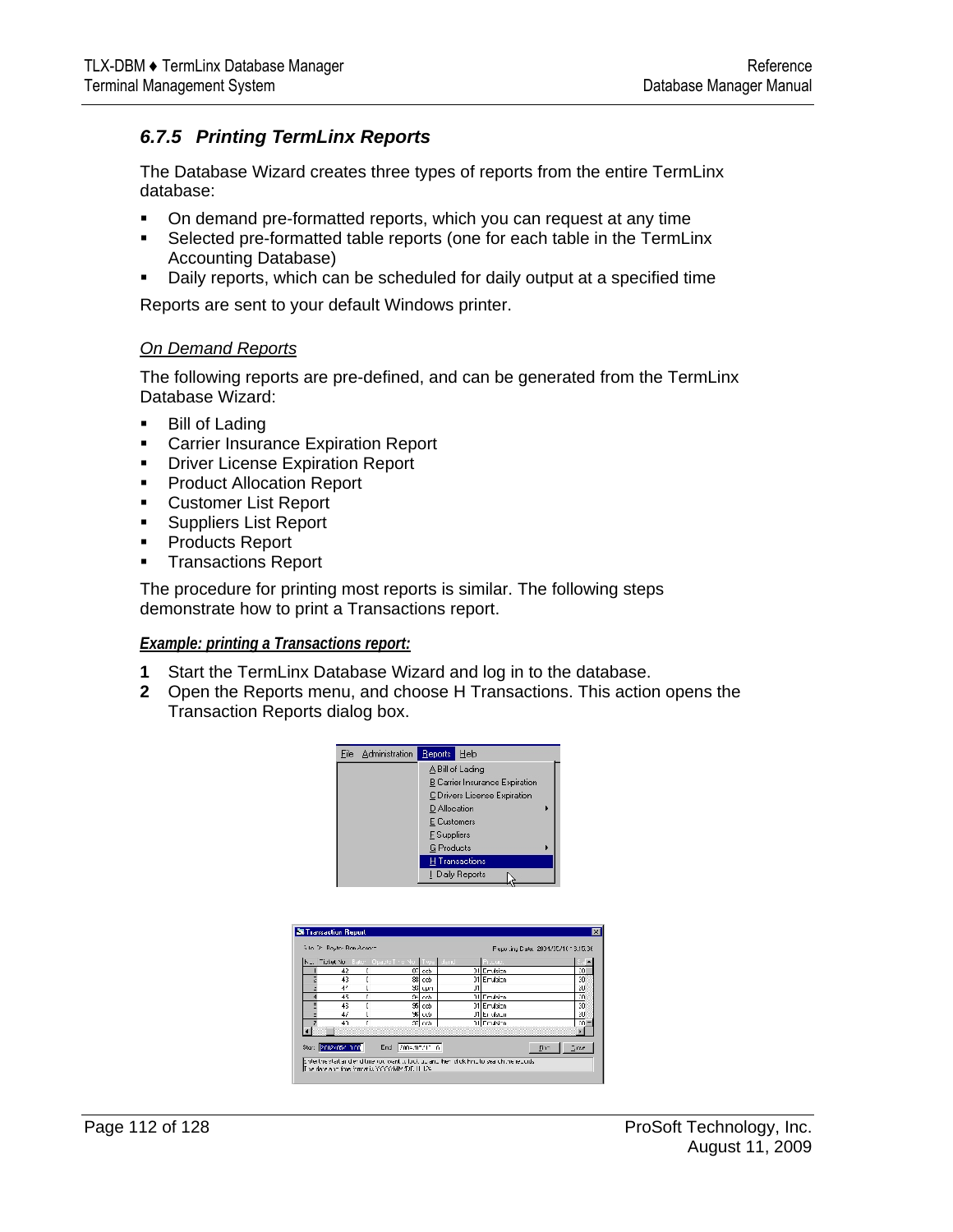Note that when the Transaction Report dialog box opens, all the columns will be blank. Enter the **starting date and hour** in the Start field, located at the bottom left of the table. The transaction report will not include any transactions prior to this "Start" date and time.

**Important:** You must enter the date and time exactly as shown in the help window at the bottom of the table. For example, to print the report for May 10th 2004 starting at 8.00AM enter: <2006/05/10 8>. Note that there is a **single space** between the date field and the hour field (which must be in 24 hour format).

- **1** Enter the **ending date and hour** in the End field. For example, to retrieve all the transactions until May 10th 2006 at 8.00PM in the report, enter <2004/05/10 20>.
- **2** After you have entered the Start and the End times for your report, click Find to populate the list of completed transactions covered by the selected time interval.

**Tip:** Each transaction has several fields associated with it. To choose which fields to print, open the File menu and select **Print / Print Field Selection**, and then click None. Note that all the field descriptors will change from black to white. White descriptor headers signify disabled fields. Then, in the Transaction Report dialog box, click the header at the top of each column to include that column in your report. Use the horizontal scroll bar to view all the available fields.



**Note:** If the selected columns of data are too wide to fit on a standard letter-sized sheet, TermLinx Database Wizard will print extension sheets to accommodate all the selected columns.

**3** To print the report, open the File menu and choose **Print / Print**.

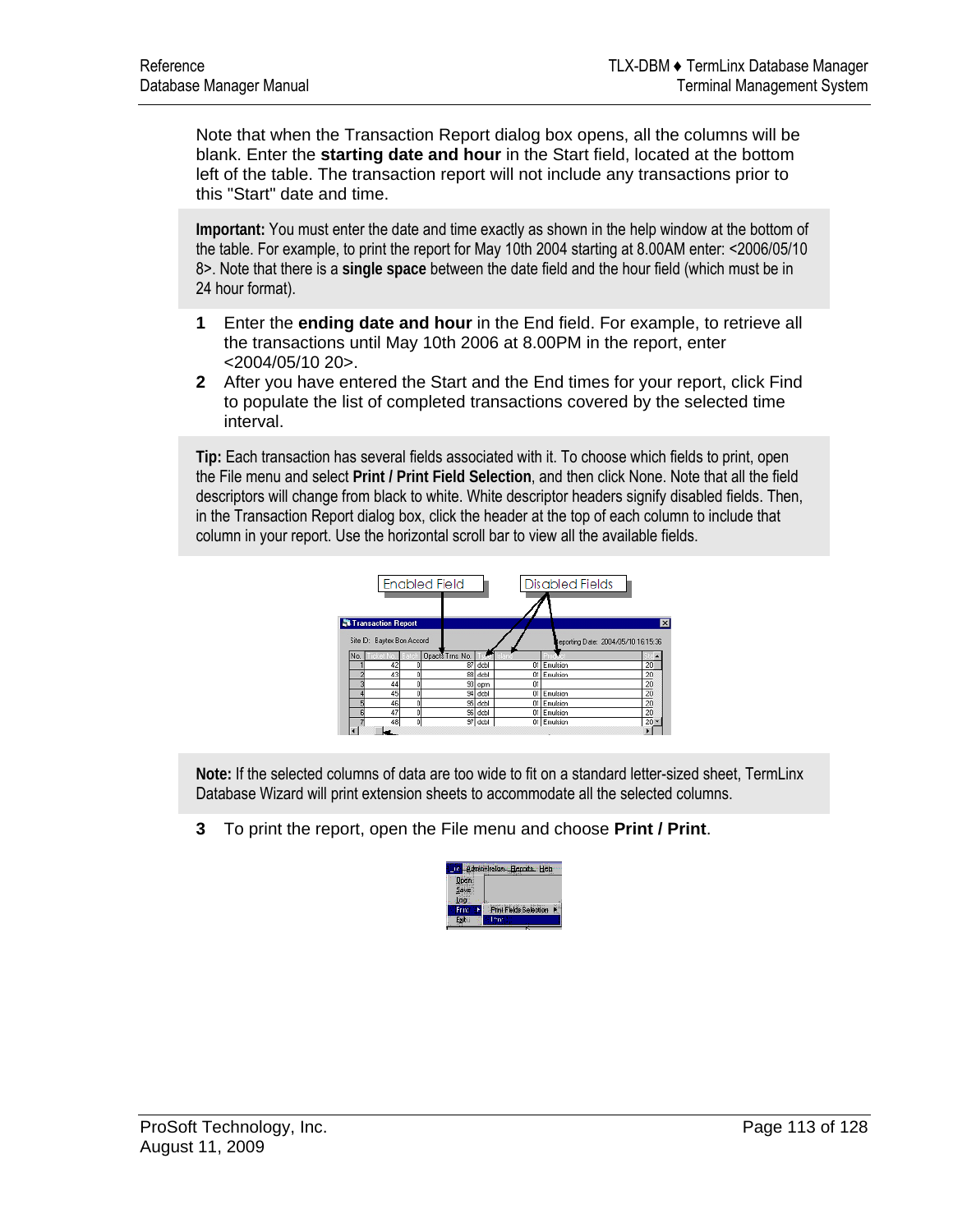### *Daily Reports*

You can use TermLinx Database Wizard to schedule a selection of daily reports to generate at specific times. To generate daily reports:

- **1** Open the Reports menu and choose Daily Reports. This action opens the Daily Reports dialog box.
- **2** Select a report to generate from the drop-down list.
- **3** Select the time of day to generate the report.
- **4** Repeat steps 1 to 3 for each additional report. The report type and scheduled time are shown in the table on the right side of the dialog box.
- **5** Click Start to schedule the selected reports. When the Daily Report task is active, the indicator above the Start button flashes green.

#### *Saving a Report Template*

You can save a customized report template to open and use again later.

### *To save a Report Template:*

- **1** Open the Reports menu and choose the type of report to create
- **2** Select the items to include in the report.
- **3** Open the File menu and choose Save. This action opens a standard File Save dialog box.
- **4** Reports are saved in .CSV format so that you can open them later in TermLinx or another program that supports this file format, for example Microsoft Excel. Enter the name for your report, and then click Save.

#### *To open a saved report template:*

- **1** Open the File menu and choose Open. This action opens a standard File Open dialog box.
- **2** Choose the file to open, and then click Open.
- **3** TermLinx opens the saved report template.

### *6.7.6 Export / Import Database*

You can export data from the database in CSV (Comma Separated Values) for backup or archival purposes. You can also import these CSV files back into the TermLinx database in the event of data loss. TermLinx Database Wizard exports CSV files into C:\TermLinx\BACKUP.

To import or export data, open the Administration menu and choose Export/Import Table Data. This action opens the Export/Import Table Data dialog box.

### *Manual Export*

You can export data at any time, for example to analyze selected ranges of data in another application.

- **1** In the Export/Import Table Data dialog box, select Manual Export.
- **2** Select the table to export from the drop-down list.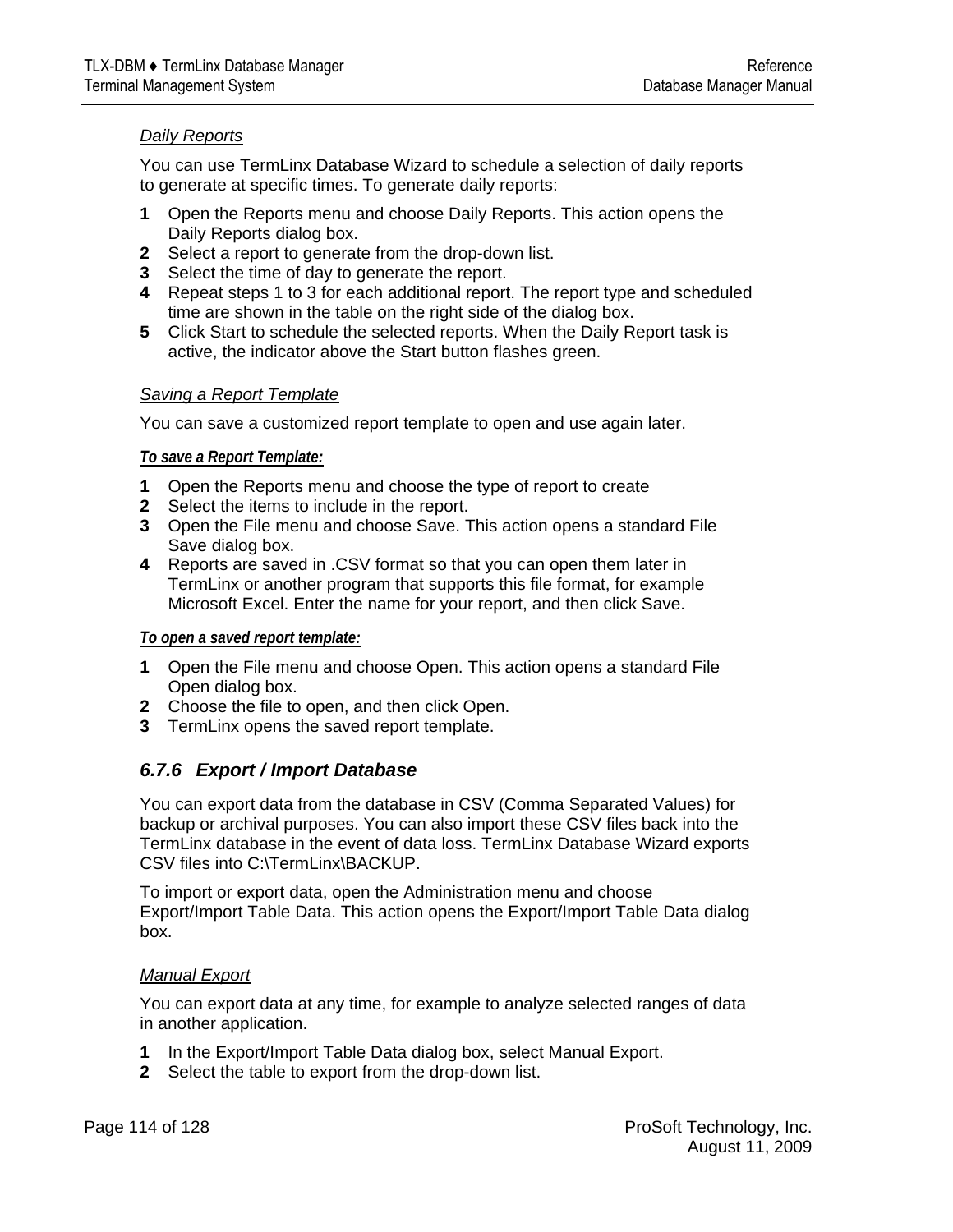- **3** Select the range of data to export from the table:
	- $\circ$  Selected data: only the rows and columns selected in the list window.
	- o All data: All the data in the selected table.
- **4** Click Export to export the data. The exported data files will be stored as C:\TermLinx\BACKUP\expxxxx.csv, where xxxx is the abstract name for the table. For example: for the Name and Address table, the file name is expnadr.csv.

**Important:** If transactions and values generated and stored by TermLinx will be subject to auditing, you must take steps to ensure that these exported data files cannot be modified or corrupted by any external application. Modifying these files in any way will interfere with the correctness and integrity of your data.

#### *Auto Export*

You can schedule automatic exports to occur at regular intervals, for example to archive all data in a selected table. You can use this procedure as part of a general database archiving period, to move aged data to offline storage.

- **1** In the Export/Import Table Data dialog box, select Auto Export.
- **2** Select the table to export from the drop-down list.
- **3** Select Hours, and then enter a time interval for data export. For example, to export data once per day, enter "24".
- **4** Select the Starting Hour from the drop-down list. This is the time, in 24-hour format, when the data export will begin. For example, to export data at 6 p.m., select "18" (for 18:00 hours in 24-hour format).
- **5** Notice that the window on the right side of the dialog box now contains the Table Number, interval and Start Hour (start time) for the export.
- **6** Repeat steps 2 through 4 to select additional tables, intervals and start times to schedule.
- **7** When you have finished making your selections, click Start. When the Auto Export task is active, the indicator above the Start button flashes green. The exported data files will be stored as C:\TermLinx\BACKUP\ expxxxxh.csv, where xxxx is the abstract name for the table and h is the hour in 24-hour format when the export began. For example: for the Terminated Transaction table exported at 1 p.m (13:00 hours in 24-hour format), the file name is exptrns13.csv.

**Important:** If transactions and values generated and stored by TermLinx will be subject to auditing, you must take steps to ensure that these exported data files cannot be modified or corrupted by any external application. Modifying these files in any way will interfere with the correctness and integrity of your data.

#### *Import*

You can import previously exported data, to restore data that may have been lost due to system failure, or to import data from another application. Import files must be and named in the proper format.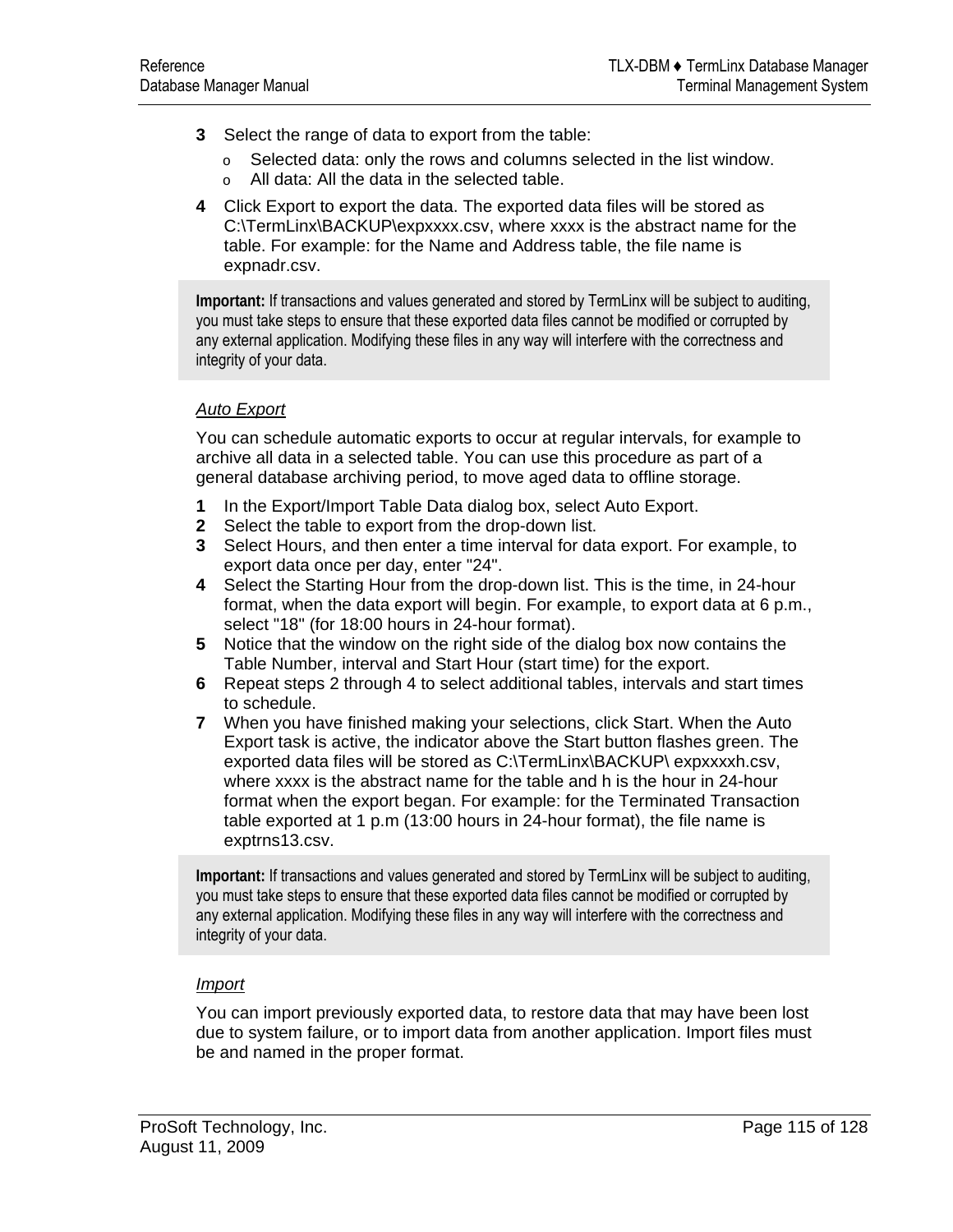When you select a table to import, the TermLinx Database Wizard will use the corresponding expxxxx.csv file in C:\TermLinx\BACKUP.

- **1** In the Export/Import Table Data dialog box, choose Import.
- **2** Choose the table to import from the drop-down list. TermLinx Database Wizard identifies the correct CSV file according to the abstract name, which forms the first part of the archive filename.
- **3** Choose the range of data to import:
	- o Selected data: only the selected table from the drop-down list.
	- o All data: All the tables in the database.
- **4** To transfer records column by column, select (check) the Columns check box. Although this option takes more time, it is safer to use when the structure of the new table does not match the structure of the table you are importing.
- **5** To replace all records in the target data with the corresponding data in the CSV file, select (check) the Update check box.

**Warning**: Existing data in your TermLinx database will be overwritten by the data you import. To avoid data loss, perform a full backup of your TermLinx database BEFORE you import new data.

**6** To discard all data in the existing table and import the data in the CSV file as new records, select (check) the Clear Table check box.

**Warning**: Existing data in your TermLinx database will be overwritten by the data you import. To avoid data loss, perform a full backup of your TermLinx database BEFORE you import new data.

- **7** When you have finished making your selections, and you are sure you have a good backup of your existing data, click Open to begin importing your data.
	- o If you are importing All data, TermLinx Database Wizard automatically open and import each table.
	- o If you are importing Selected data, the imported table will appear in the window on the right side of the dialog box. Click Import to begin importing the data.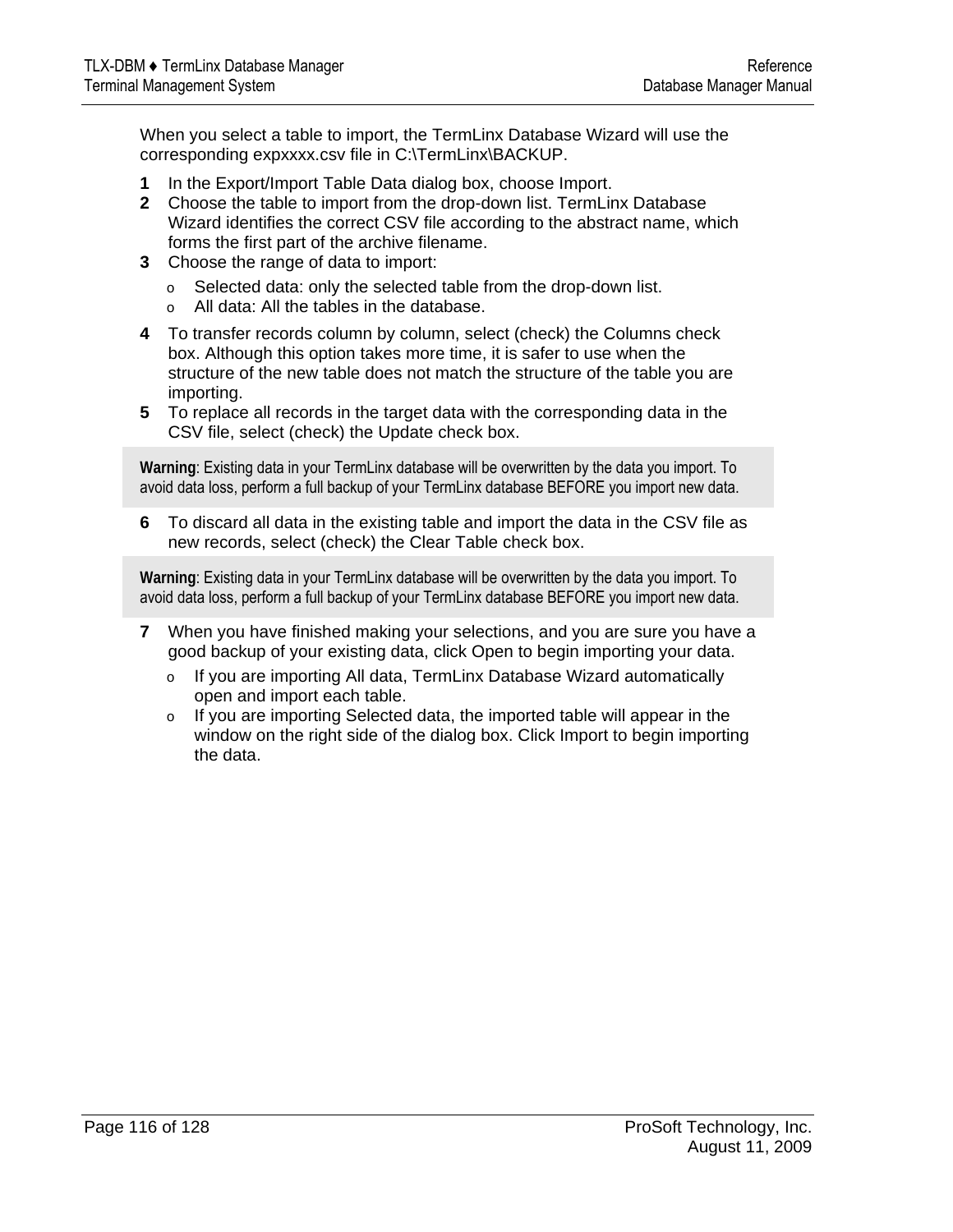# <span id="page-116-0"></span>**7 ProSoft TermLinx Agreement**

### *In This Chapter*

|  |  | $\div$ SCHEDULE A: GENERAL TERMS AND CONDITIONS  117 |  |
|--|--|------------------------------------------------------|--|
|--|--|------------------------------------------------------|--|

- [SCHEDULE B: SOFTWARE LICENSE](#page-121-0)...............................................[122](#page-121-0)
- [SCHEDULE C: MAINTENANCE AND SUPPORT](#page-122-0) ..............................[123](#page-122-0)
- [SCHEDULE D: INSTALLATION SERVICES](#page-124-0).......................................[125](#page-124-0)

### **7.1 SCHEDULE A: GENERAL TERMS AND CONDITIONS**

### *7.1.1 DEFINTIONS*

- **1** "Confidential Information" shall mean any information of the Disclosing Party and includes, without limitation, any business, marketing, technical and scientific information, trade secrets, processes, designs, data, formula, plans, prototypes, specification, know-how, improvements, inventions (whether patentable or not), techniques, software, source code, customer lists, research, business opportunities, agreements and other information whether or not related to or arising from the activities contemplated in this Agreement and which may be in any form or medium and whether or not designated as confidential (or like designation). Notwithstanding the forgoing, Confidential Information shall not include any information that (a) is in the public domain without such disclosure being as a result, directly or indirectly, of a breach of the obligations of confidence, secrecy or non-use by the Receiving Party or; (b) was previously known to the Receiving Party, reasonable proof of which lies upon the Receiving Party; or (c) was received by the Receiving Party without any obligation of confidentiality from a source (other than the Disclosing Party) lawfully having possession of such information; or (d) is released or disclosed to the public by the Disclosing Party or by its conduct; or (e) is required to be disclosed by operation of law.
- **2** "Date of Order" shall mean the Date of Order as set out in an Order.
- **3** "Disclosing Party" shall mean a party who provides Confidential Information to the Receiving Party under this Agreement.
- **4** "Documentation" shall mean user and technical documents relating to the Equipment or Software delivered to Licensee by Licensor.
- **5** "Equipment" shall mean the computer and other equipment set out in an Order and other ancillary equipment delivered to Licensee.
- **6** "Installation Fee" shall mean the Installation Fee as set out in an Order.
- **7** "Intellectual Property" shall mean any intellectual property, including without limitation, patents, trademarks, copyright and industrial design.
- **8** "Maintenance Fee" shall mean the Maintenance Fee as set out in an Order.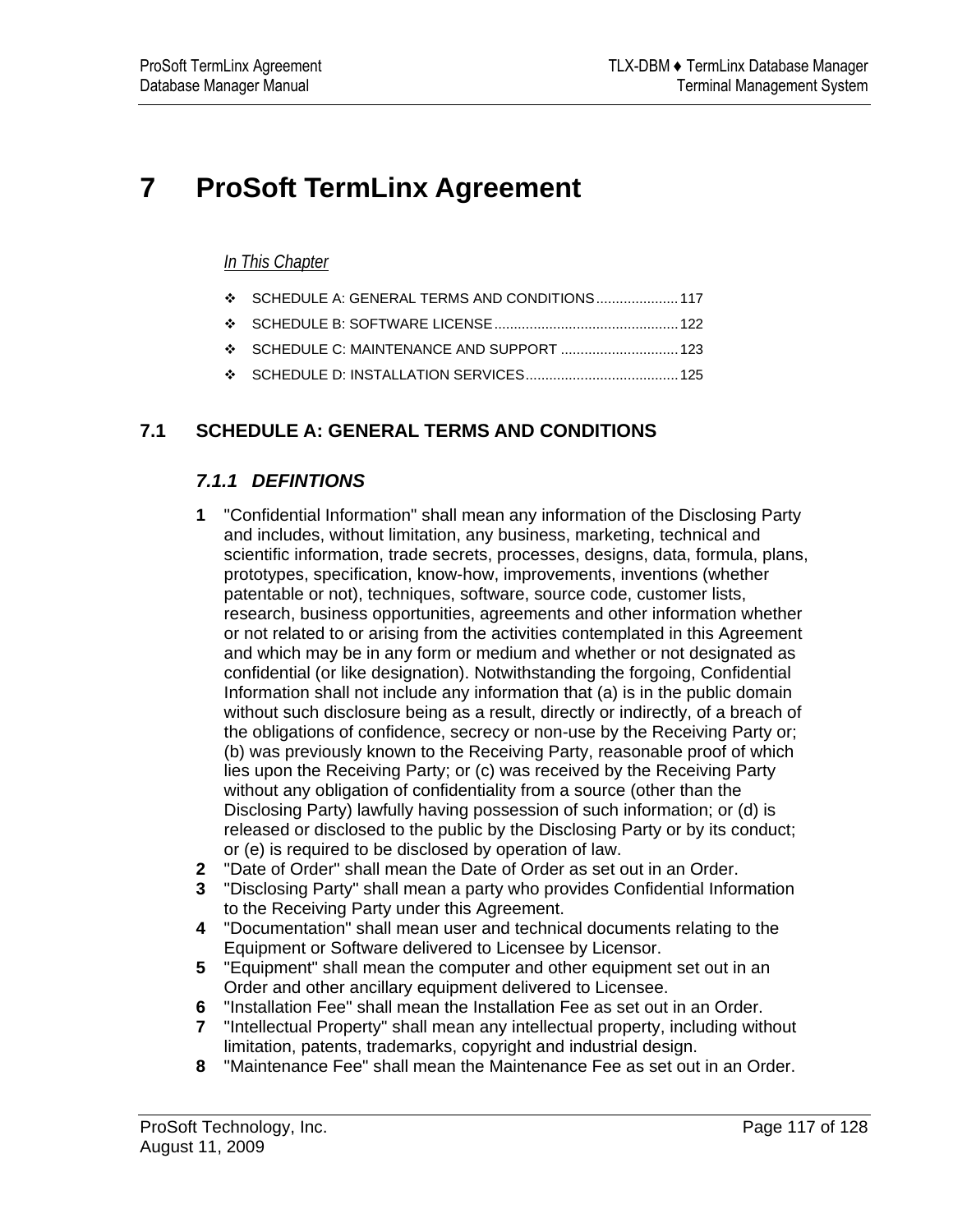- **9** "Order(s)", the form of which shall be substantially as attached in Schedule E.
- **10** "Receiving Party" shall mean a party receiving Confidential Information from the Disclosing Party under this Agreement.
- **11** "Release" shall mean a version of the Software delivered to Licensee containing minor functional enhancements, modifications, extensions, error corrections or bug fixes. Releases do not include a major addition to the functionality of the Software.
- **12** "Services" shall mean any services provided by Licensor to Licensee under this Agreement including maintenance and support and installation services.
- **13** "Software" shall mean software programs, including Releases, in object code format only, set out in an Order or developed for Licensee pursuant to any Services.
- **14** "Software License" shall mean the terms and conditions set out in Schedule B.
- **15** "System" shall mean the Software and Equipment.
- **16** "System Price" shall mean the System Price for the Equipment and Software as set out in an Order.
- **17** "Term" shall mean from the Date of Order, continuing in perpetuity.
- **18** "State" shall mean the United States.
- **19** "Territory" shall mean Canada.

### *7.1.2 PRICE, PAYMENT AND ORDERS*

- **1** All amounts payable under this Agreement, including without limitation the System Price, Maintenance Fees and Installation Fees, shall be paid by Licensee to Licensor within thirty (30) days of receipt of an invoice.
- **2** Licensee shall pay all taxes, duties, charges, assessments and all other required remittances of any kind (excluding taxes based solely on Licensor's income) imposed by any federal, provincial, state or local government which arise and become due as a result of any transaction hereunder or the use of the Equipment or Software or the provision of any Service.
- **3** Any offer to license software or procure equipment or services from Licensor shall be done pursuant to an Order. All Orders, when executed by the parties, shall be subject to the terms and conditions of this Agreement and shall become part of this Agreement. In no event will the terms or conditions of Licensee's purchase orders or other documents vary or add to the terms and conditions set out in this Agreement.

### *7.1.3 TITLE*

- **1** Licensor (or its suppliers) retain all right, title and interest in and to the Software including all Intellectual Property embodied therein. All copies of the Software shall remain the property of Licensor or its suppliers.
- **2** Licensee shall become the owner of the Equipment on delivery and installation.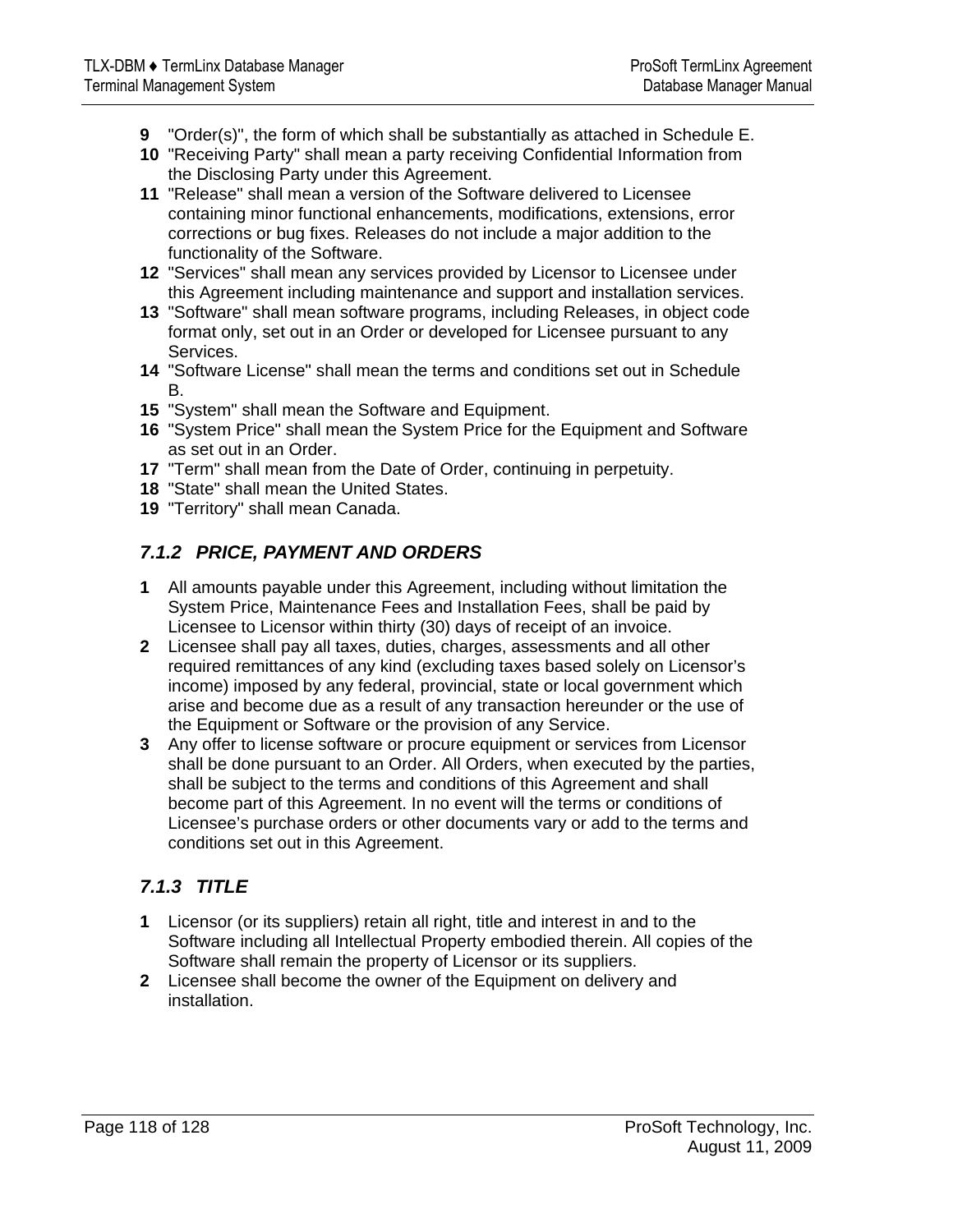**3** Licensee hereby acknowledges and agrees that the Software constitutes and contains valuable proprietary products and trade secrets of Licensor. Accordingly, Licensee agrees to treat (and take sufficient precautions to ensure that its employees and agents treat) the Software as Confidential Information in accordance with the confidentiality provisions set out in Section 4.

## *7.1.4 CONFIDENTIAL INFORMATION*

- **1** A Receiving Party shall be bound by an obligation of confidence to the Disclosing Party in respect of any Confidential Information disclosed by the Disclosing Party or on its behalf. In respect of such Confidential Information, the Receiving Party shall not: (a) disclose, either directly or indirectly, any such Confidential Information, or any part thereof, other than to its employees who have a need to know the Confidential Information (b) shall not use any such Confidential Information, or any part thereof for any purpose except as specifically contemplated in this Agreement and (c) shall not make any copies of any Confidential Information except as required to fulfill the obligations and to exercise the rights granted in this Agreement. The Software shall only be copied for the purposes of installing it on one computer and to make one back-up copy.
- **2** The parties agree that the terms and conditions of this Agreement are confidential and that neither party shall disclose the contents of this Agreement without the prior written consent of the other party or except as required by law. Notwithstanding the forgoing, the general relationship of the parties (and not the specific terms) shall not be treated as confidential and the disclosure of same is permitted.

### *7.1.5 TERM*

- **1** The term of this Agreement shall be the Term, unless terminated earlier as provided herein.
- **2** This Agreement and the licenses granted herein may be terminated by the non-defaulting party if any of the following events of default occur: (1) if a party materially fails to perform or comply with this Agreement or any provision hereof; (2) if a party fails to comply with the provisions of Section 2 (Price, Payment and Orders) or Section 4 (Confidential Information); (3) if a party becomes insolvent or admits in writing its inability to pay its debts as they mature or makes an assignment for the benefit of creditors; (4) if a party files a petition for bankruptcy, receivership statute or the like, as they now exist or as they may be amended, is filed by a party; or (5) if such a petition is filed by any third party or an application for a receiver is made by anyone and such petition or application is not resolved in favor of the party within ninety (90) days.
- **3** Termination shall be effective thirty (30) days after notice of termination is delivered to the defaulting party if the defaults have not been cured within such thirty (30) day period.
- **4** Upon termination of this Agreement, Licensee shall cease and desist all use of the Software.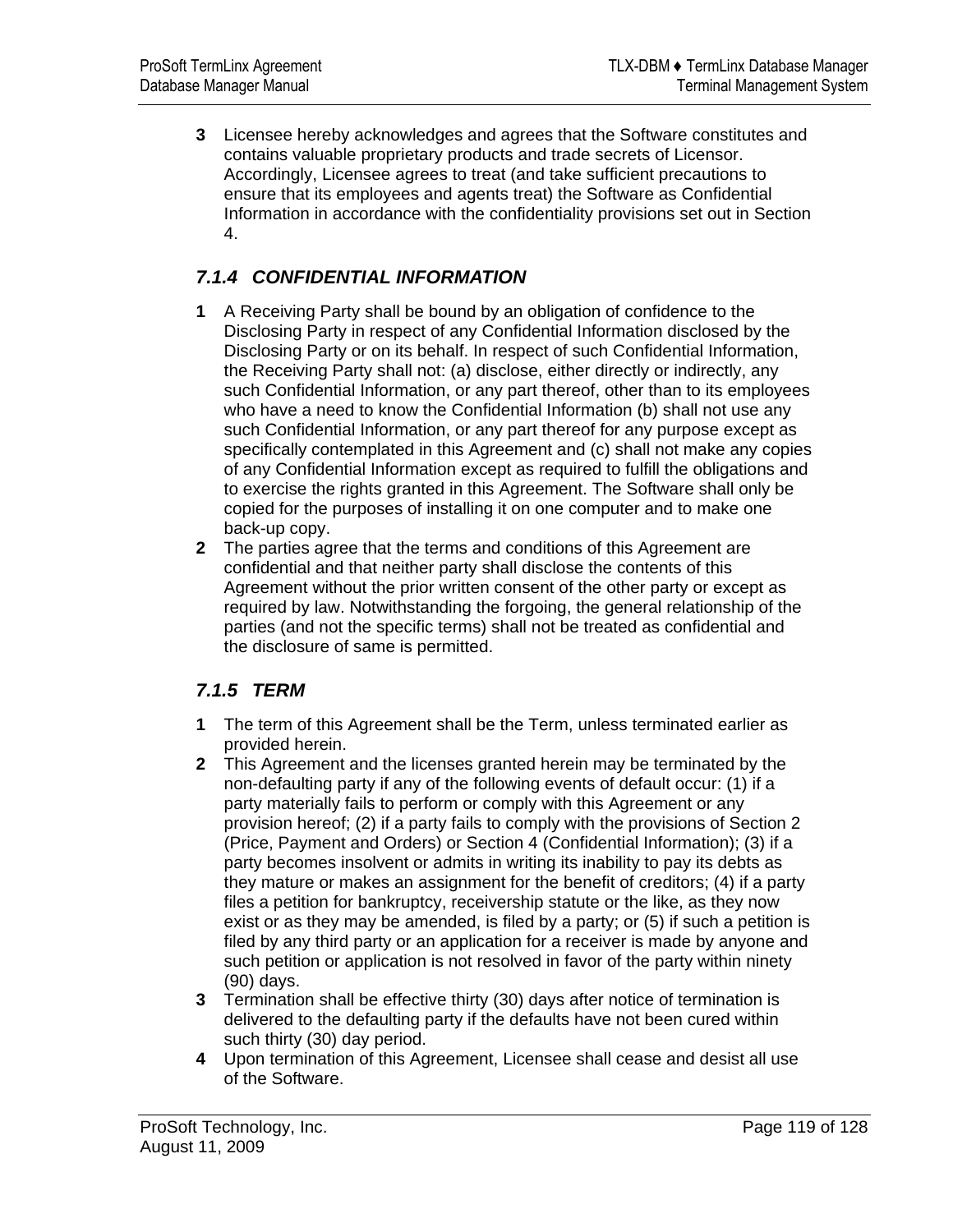- **5** Notwithstanding the termination of the Agreement, Sections 2, 3, 4, 6 and 7 shall survive such termination and remain in force. All other rights and licenses granted hereunder shall be extinguished upon termination.
- **6** Irrespective of the reason for termination, all payments made by Licensee to Licensor hereunder are non-refundable.

### *7.1.6 WARRANTIES AND LIMITATION OF LIABILITY*

- **1** Licensor warrants that the Equipment will be free of manufacture's defect for a period of 120 days from the date of installation and warrants that the Software will have been installed on the Equipment.
- **2** Licensor does not represent or warrant that all errors in the System or Services can or will be corrected.
- **3** THE SOFTWARE AND SERVICES ARE BEING PROVIDED STRICTLY ON AN "AS IS" BASIS. EXCEPT AS OTHERWISE EXPLICITLY SET OUT HEREIN LICENSOR EXPRESSLY DISCLAIMS ANY AND ALL WARRANTIES AND CONDITIONS CONCERNING THE EQUIPMENT, SOFTWARE AND SERVICES, INCLUDING ANY AND ALL WARRANTIES AND CONDITIONS OF DESIGN, MERCHANTABILITY AND FITNESS FOR ANY PARTICULAR PURPOSE, PERFORMANCE AND ANY AND ALL WARRANTIES AND CONDITIONS THAT MIGHT OTHERWISE ARISE DURING THE COURSE OF DEALING, USAGE OR TRADE AND THOSE WHICH MAY BE IMPLIED BY LAW. THIS AGREEMENT SETS OUT THE ENTIRE EXTENTS OF ALL WARRANTIES IN RESPECT OF THE EQUIPMENT, SOFTWARE AND SERVICES AND NO AGENT OF LICENSOR IS AUTHORIZED TO ALTER THE WARRANTY OBLIGATIONS OF LICENSOR. ALL ALTERATIONS SHALL BE IN WRITING.
- **4** Licensee acknowledges that it has or will have independently determined that the Equipment, Software and Services meet its business requirements and that it shall not rely on any representation made by Licensor as to the suitability of the Equipment, Software or Services for nay particular purpose.
- **5** UNDER NO CIRCUMSTANCES SHALL LICENSOR BE LIABLE FOR INCIDENTAL, SPECIAL, INDIRECT OR CONSEQUENTIAL DAMAGES OR LOSS OF PROFITS, INTERRUPTION OF BUSINESS OR RELATED LOSSES OR EXPENSES INCURRED BY LICENSEE WHICH MAY ARISE OUT OF THE USE OR FAILURE TO USE THE EQUIPMENT OR SOFTWARE OR ANY FAILURE IN THE SERVICES, WHETHER OR NOT LICENSOR WAS TOLD OF THE POSSIBILITY OF SAME.
- **6** LICENSOR'S TOTAL MAXIMUM AGGREGATE LIABILITY UNDER THIS AGREEMENT AND THE LICENSE AND USE (AND INABILITY TO USE) OF THE EQUIPMENT AND SOFTWARE AND IN RELATION TO THE SERVICES UNDER ANY AND ALL OTHER CIRCUMSTANCES, ARISING IN ANY MANNER WHATSOEVER, SHALL BE LIMITED TO FIVE HUNDRED U.S DOLLARS (US \$500.00). THIS LIMITATION OF LIABILITY IS CUMULATIVE AND NOT PER INCIDENT.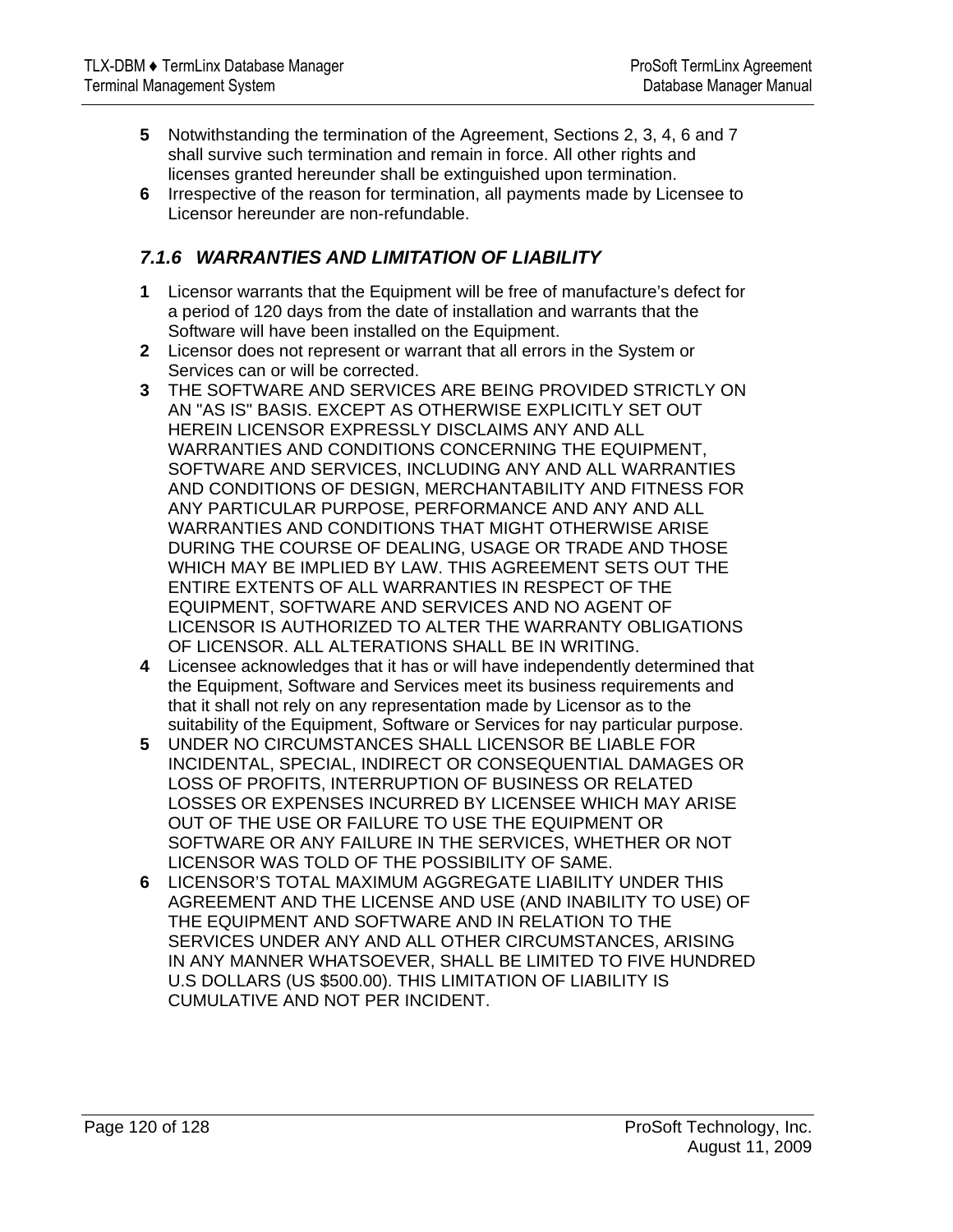- **7** Licensor shall defend Licensee in any suit or proceeding or threatened suit or proceeding brought against Licensee based solely on a claim that the Software infringes any enforceable copyright, trade secret or trademark right in the State or Territory of any third party but only if: (a) Licensee shall notify Licensor in writing of any such suit or proceeding or threatened suit or proceeding promptly after Licensee first learns of same; and (b) Licensee shall provide, at no cost, such reasonable assistance and co-operation as Licensor may reasonably request from time to time in connection with the defense of same. Licensor may either defend or settle such claim. Licensor shall have complete control over any such suit or proceeding including, without limitation, the right to settle on behalf of Licensee on any terms Licensor deems desirable (in the sole exercise of its discretion) so long as it is at no cost to Licensee. Licensee shall have the right to be independently represented by counsel of its own choice and at its own cost. Licensee shall not settle any such claim without Licensor's prior written consent.
- **8** If the use of any of the Software is enjoined (or is likely to be enjoined in the reasonable opinion of Licensor) as a result of any action or claim, Licensor shall, at its sole option and expense either: (a) obtain for Licensee the right to continue using the Software; or (b) modify the Software so that it no longer infringes; or (c) provide Licensee with reasonable alternate software, as applicable, providing substantially similar features, functions and capability; or (d) refund to Licensee the System Price (less an amount for depreciation on a straight line basis over five years) paid by Licensee for the System and Licensee shall cease using the System.
- **9** Licensor shall have no liability hereunder for infringement claims based upon modifications made to the Equipment or Software by or on behalf of Licensee, the combination of the Equipment or Software with any other software, equipment, system or process or the use of the Equipment or Software other than as described in the Documentation.
- **10** The foregoing infringement provision sets out the entire liability and obligations of Licensor and the sole remedies of Licensee in respect of any claim that the Equipment or Software infringes any third party rights, including patent rights.
- **11** Other than instances where Licensor is obligated to indemnify Licensee herein, Licensee shall indemnify and hold harmless Licensor from and against any claims, demands or causes of action whatsoever, and shall defend or shall defend or settle all claims and actions brought against Licensor by a third party arising out of or related to Licensee's use of the Equipment, Software or Documentation, howsoever such claim or action shall have occurred or arose.
- **12** Licensee hereby agrees that it is responsible for implementing procedures and systems to protect its operations and data as is prudent to prevent and mitigate against the loss or damage to same in the event of errors or a malfunction in the Equipment or Software. Under no circumstances shall Licensor incur any liability due to Licensee's failure to implement the forgoing.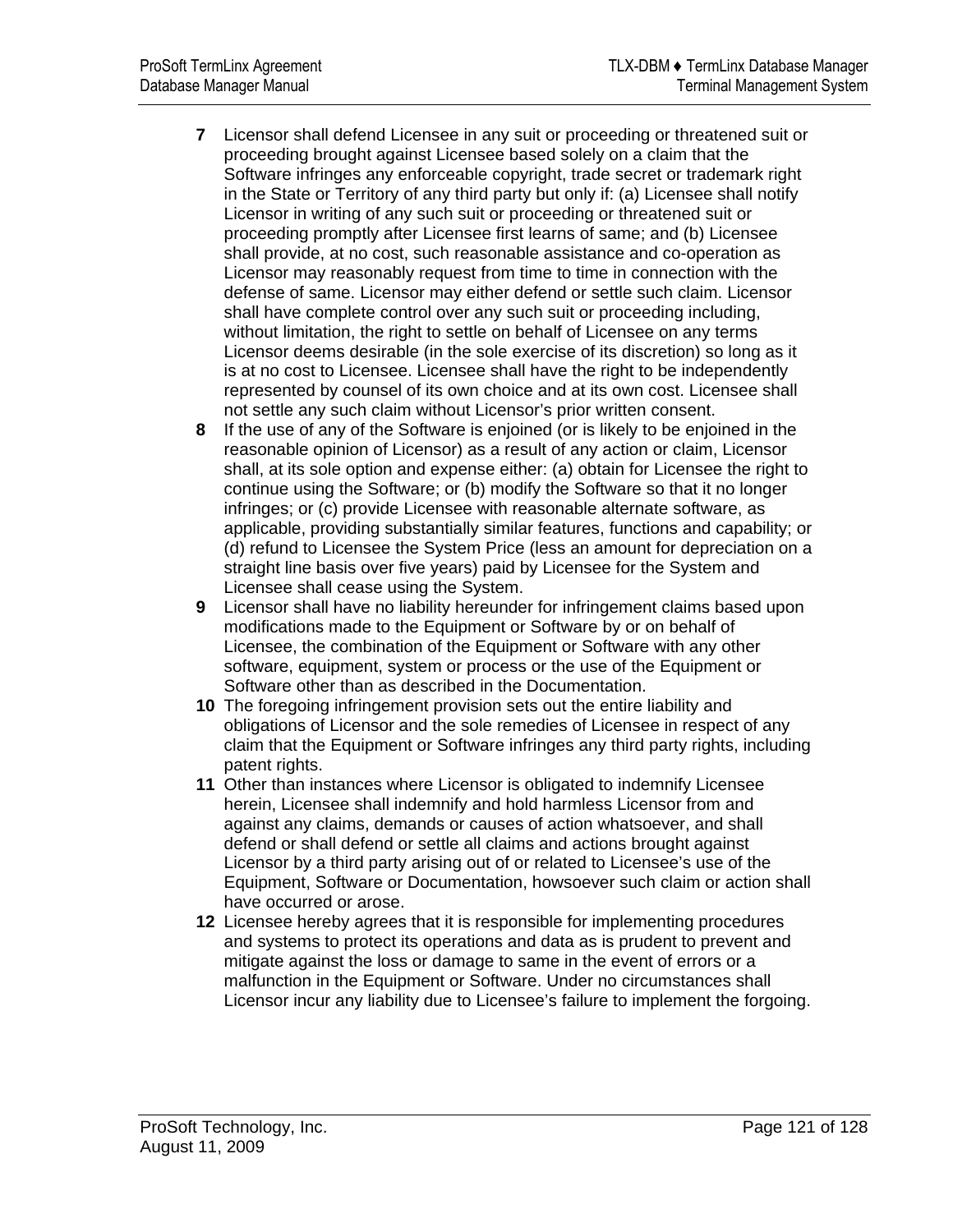### <span id="page-121-0"></span>*7.1.7 GENERAL*

- **1** Licensee shall have no right to transfer, assign or otherwise dispose of its rights or obligations hereunder without the prior written consent of Licensor. Licensee shall, however, have the right to transfer this Agreement in the event of a sale of all or substantially all of its assets or the business operations in which the System is used.
- **2** This Agreement shall be governed, construed and enforced in accordance with the laws of the State of California, without reference to conflict of laws principles. Any dispute arising out of this Agreement or in relation to the Equipment, Software or Services shall be adjudicated in the courts in California, U.S.A. Notwithstanding the forgoing, either party may apply to any court of competent jurisdiction for injunctive relief.
- **3** The Licensor and Licensee hereunder are independent contractors and nothing contained in this Agreement shall be construed to constitute the parties otherwise.
- **4** If any provision of this Agreement is held to be invalid by a court of competent jurisdiction, then the remaining provisions shall remain in full force and effect.
- **5** The failure of either party to enforce at any time any of the provisions of this Agreement shall not be deemed to be a waiver of the right of either party to enforce the same or a different provision in the future.
- **6** The nonperformance by either party of an obligation hereunder shall be excused to the extent that performance is rendered impossible by strike, fire, flood, governmental acts or orders or restrictions, failure of suppliers, or any other reason where failure to perform is beyond the control and not caused by the negligence or neglect of the non-performing party. Financial difficulty is excluded.
- **7** This Agreement constitutes the entire agreement between the parties and supersede all previous agreements and representations, oral or written, relating to the subject matter of this Agreement. This Agreement may not be modified or amended except in writing signed by a duly authorized representative of each party.

### **7.2 SCHEDULE B: SOFTWARE LICENSE**

### *7.2.1 LICENSE*

- **1** Subject to the terms and conditions of the Agreement and this Software License, Licensor hereby grants to Licensee a non-exclusive, nontransferable license for the Term, without right of sublicense, to install and use the Software in the State or Territory for Licensee's internal business purposes only.
- **2** Licensee shall have no rights in the Software other than as specifically set out herein. Licensee shall not create derivative works of the Software or permit any third party to use the Software or shall Licensee operate the Software on behalf of a third party. Licensee shall not reverse engineer, de-compile or otherwise attempt to derive the source code of the Software.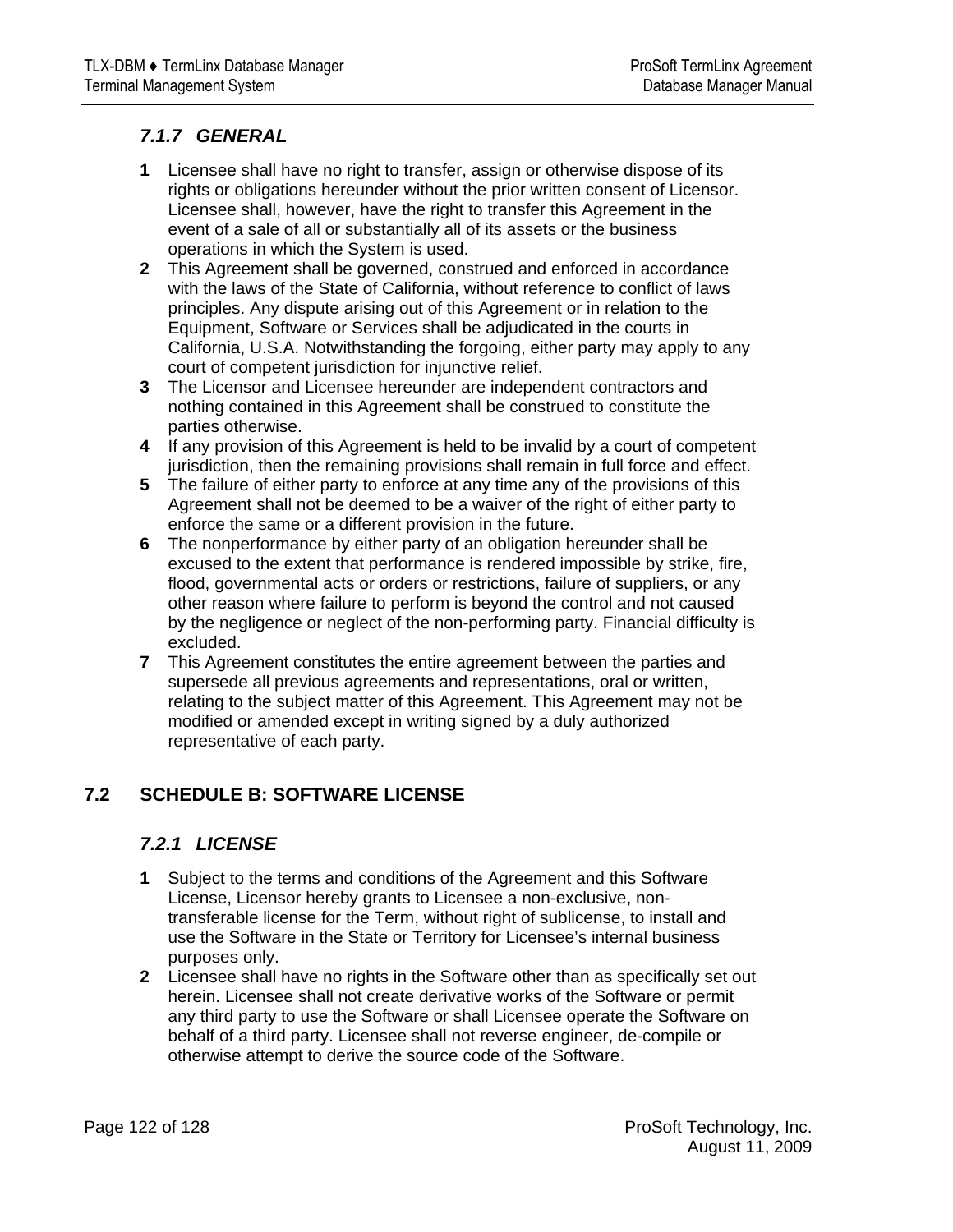- <span id="page-122-0"></span>**3** Licensor may attend the office of Licensee to audit Licensee's operations to ensure Licensee's use of the Software is in compliance with the terms of this Agreement. All operational audits will be conducted during regular business hours with reasonable notice.
- **4** Specific customization development performed by ProSoft Technology, Inc. on behalf of a Customer is owned by ProSoft Technology, Inc. and Licensed by the Customer.

### **7.3 SCHEDULE C: MAINTENANCE AND SUPPORT**

### *7.3.1 DEFINITIONS*

- **1** "Maintenance and Support" shall mean that Licensor will provide:
	- a) Releases, as and when Licensor makes the same generally available to its other customer. Release includes system changes and bug fixes; and
	- b) Major upgrades are subject to additional charge; and
	- c) Basic Support or 24 / 7 Support as set out in an Order.
- **2** "Onsite Support Fee" shall mean two hundred and seventy-five dollars (US \$275.00) per man-hour.
- **3** "Basic Hours of Support" shall mean Monday through Friday, excluding statutory holidays in Bakersfield, California, 8:00 a.m. to 5:00 p.m., Pacific Time.
- **4** "Current Version" means the most recent version of a Release, plus the prior Release.
- **5** "Basic Support" shall mean Telephone or email support with respect to the Current Version, during the Basic Hours of Support. Such telephone support shall include (i) clarification of the functions and features of the Current Version, (ii) clarification of Documentation and (iii) error verification, analysis and correction.
- **6** "24 / 7 Support" shall mean the Basic Support and access outside of the Basic Hours of Support to support personnel via message pager for urgent/emergency situations.

### *7.3.2 GENERALLY*

- **1** For so long as Licensee is current in the payment of all fees, including the System Price and the Maintenance Fees, Licensor shall provide the Maintenance and Support to Licensee.
- **2** Licensee shall supply the Licensor with the following items:
	- o Current PLC ladder logic responsible for interaction with TermLinx system.
	- o Contact information for local on-site personnel, or Systems Integration Company responsible for the maintenance and operation of the TermLinx system.
	- o Current system diagram pertaining to the TermLinx system.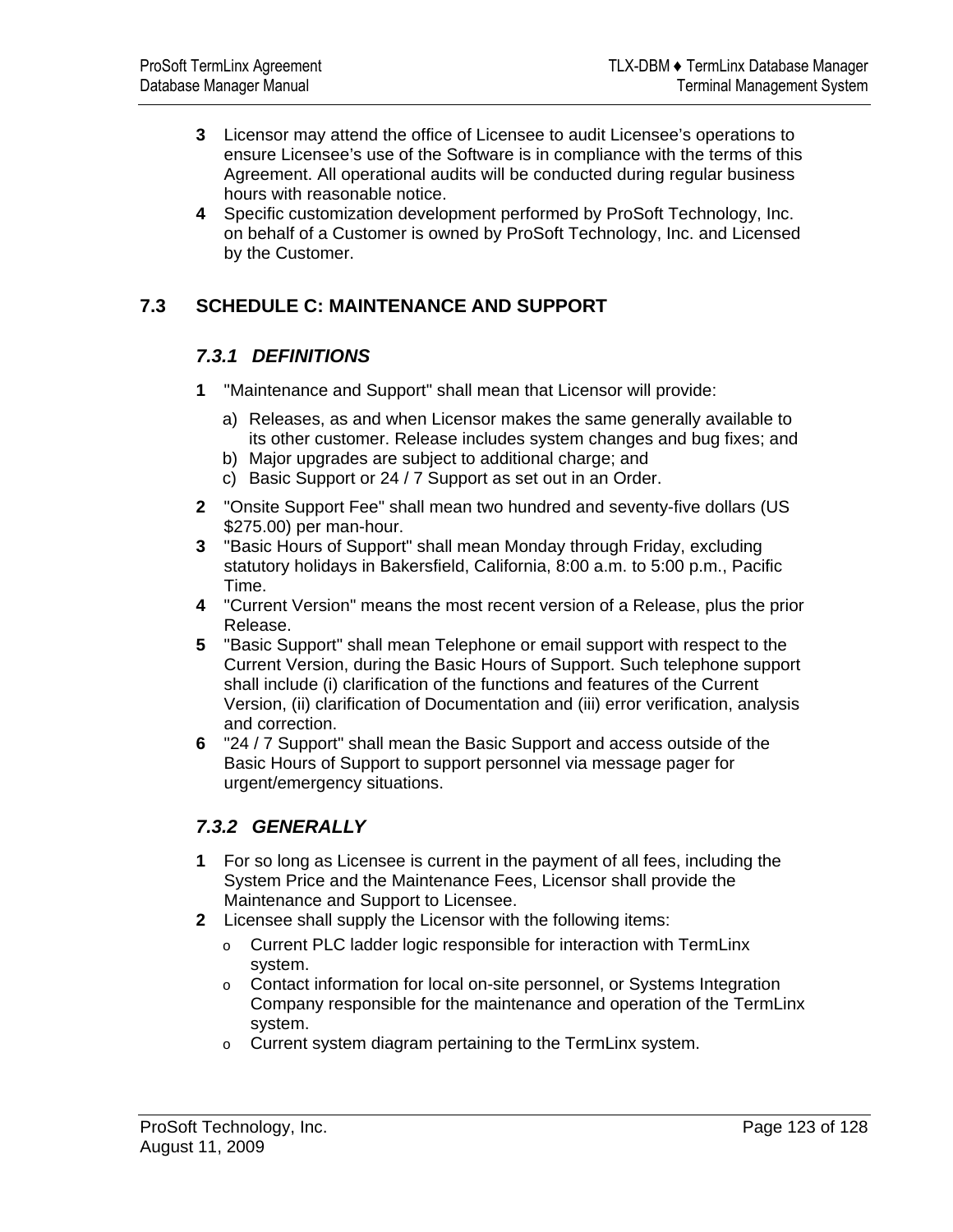- o Electronic access to the TermLinx system so that Maintenance and Support can be provided remotely. Failure to provide access may limit support.
- **3** During the term of the Maintenance and Support, Licensor shall use its reasonable commercial efforts to correct any reproducible programming errors in the Current Version. Upon identification of any programming error, Licensee shall notify Licensor of such error and provide Licensor with a description of the problem and any reasonable assistance as requested by Licensor. Licensor shall use commercially reasonable efforts to correct such errors in the Current Version.
- **4** Releases may be provided by electronic delivery through an ftp server over the Internet. Licensor will provide Licensee with notice of a new Release by e-mail. Licensee is responsible for installing any Release or alternatively, at Licensee's request, Licensor will install the Release at the Installation Fee.
- **5** Technical Support contact information is as follows:

By Phone: 661.716-5100 or 800-326-7066

By Email: support@prosoft-technology.com ([mailto:support@prosoft](mailto:support@prosoft-technology.com)[technology.com](mailto:support@prosoft-technology.com))

### *7.3.3 MAINTENANCE FEES*

Licensee shall pay to Licensor the Maintenance Fee on the Date of the Order and on every yearly anniversary thereafter. The Licensor may increase the Maintenance Fee by providing sixty (60) days notice of same prior to the Maintenance Fee becoming due in any year.

### *7.3.4 EXCLUSIONS*

- **1** Licensor shall not be responsible for correcting any errors arising out of (i) the operation of the Software in an environment other than as set out in the Documentation; (ii) any alterations of or additions to the Software performed by parties other than Licensor or under the direction of Licensor; or (iii) use of the Software in a manner other than as contemplated in the Documentation.
- **2** Licensor has no obligations to provide Maintenance and Support other than in respect of the Current Version.
- **3** If any Maintenance and Support is required to be delivered other than from the offices of Licensor, Licensee shall pay the Onsite Support Fee (including travel time) and Licensor's reasonable travel, subsistence and other expenses where the same have not already been provided by Licensee.
- **4** Within thirty (30) days of each month end Licensor shall submit an invoice for any onsite support which it is entitled to charge and any expenses incurred. All invoices shall be accompanied by such personnel timesheets, vouchers, receipts and other materials as reasonably required by written notice by Licensee. Licensee shall pay the amount of said invoice within fourteen (14) days after receipt thereof.
- **5** Under no circumstances does Licensor warrant or represent that all errors can or will be corrected.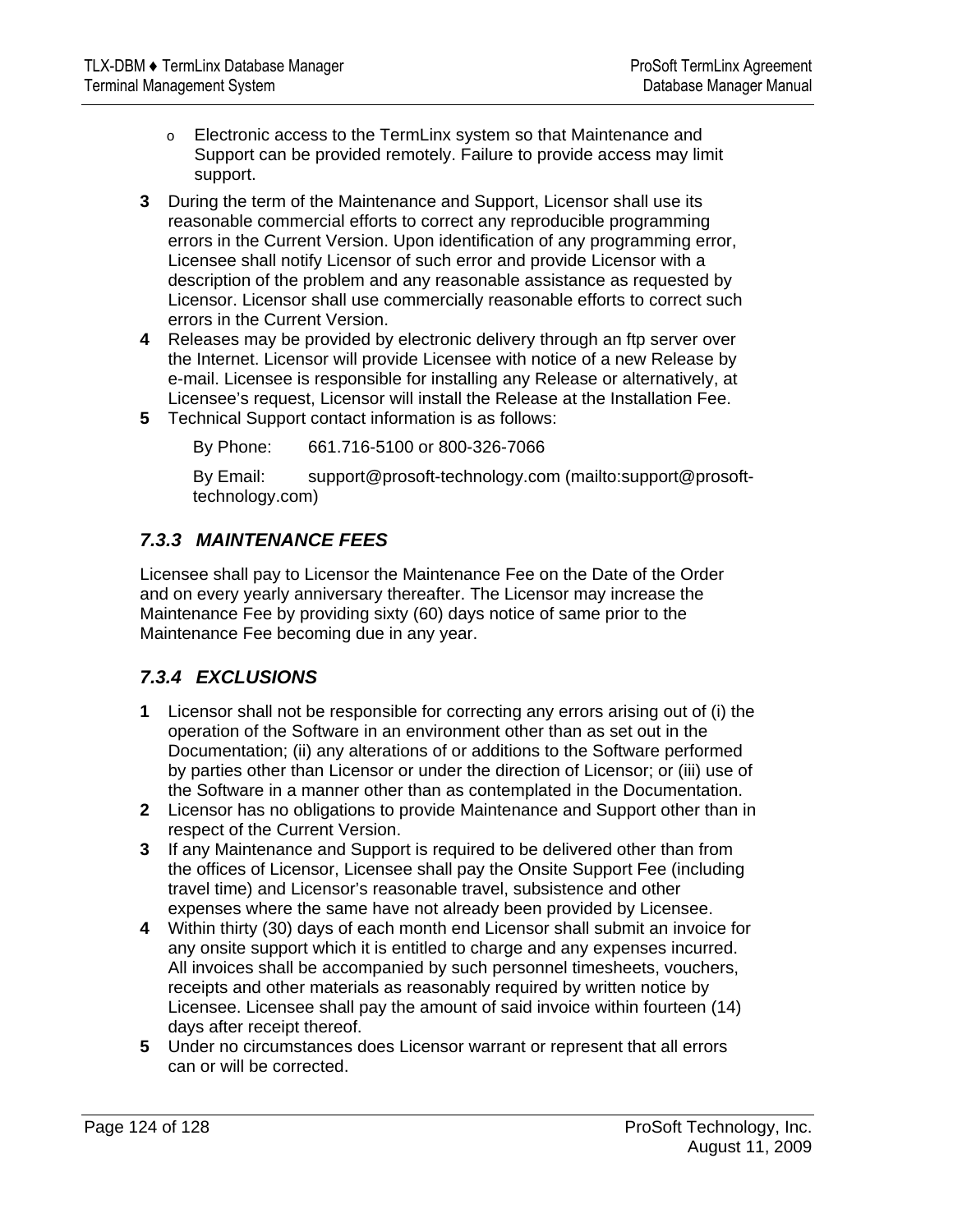### <span id="page-124-0"></span>*7.3.5 TERM AND TERMINATION*

**1** The term of Maintenance and Support shall take effect on the Date of the Order and shall remain in effect for one year. The term of Maintenance and Support shall automatically renew at the end of each term for an additional term of one (1) year unless either party notifies the other of termination at least thirty (30) days prior to the end of the then current term.

### **7.4 SCHEDULE D: INSTALLATION SERVICES**

### *7.4.1 DEFINITIONS*

- **1** "Installation Services" shall mean:
	- a) the installation of the Software;
	- b) configuring the Software and Equipment; and
	- c) delivering the Equipment to the Licensee's location

### *7.4.2 SCOPE OF SERVICES*

- **1** Licensor shall provide the Installation Services.
- **2** Licensor will retain the sole and exclusive right to control the manner and means by which the Installation Services are performed. Licensor may subcontract the performance of the Installation Services.

### *7.4.3 LICENSEE'S DUTIES AND RESPONSIBILITIES*

**1** Licensee shall make available in a timely manner at no charge to Licensor all of its systems and resources reasonably needed by Licensor to perform the Installation Services.

### *7.4.4 RELATIONSHIP OF PARTIES*

**1** Licensee agrees that for a period of six (6) months following the provision of any Installation Services, it will not make any offer to engage any employee or contractor of Licensor as an employee or contractor of Licensee.

### *7.4.5 FEES*

**1** Any installation service required will be billed at the Installation Fee per hour (including travel time). Licensee shall pay to Licensor the Installation Fee. Licensor shall invoice Licensee on a biweekly basis in arrears.

### *7.4.6 EXPENSES*

**1** Licensee shall reimburse all reasonable travel and other related expenses incurred by Licensor in the performance of the Installation Services.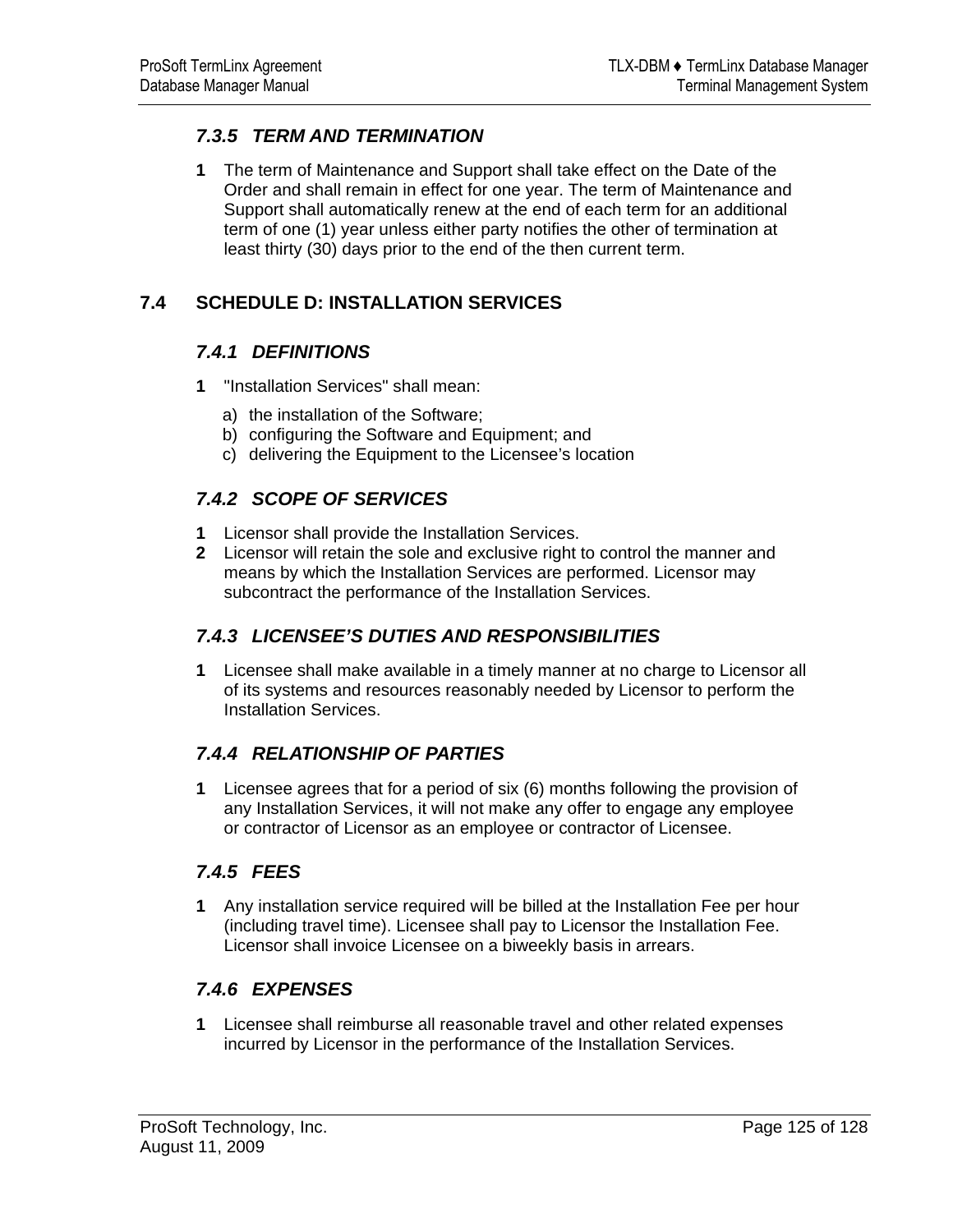### *7.4.7 TERM AND TERMINATION*

**1** The terms and conditions of this Schedule will take effect on the Date of the Order and will remain in effect until all of the Installation Services have been completed, unless terminated earlier in accordance with the Agreement.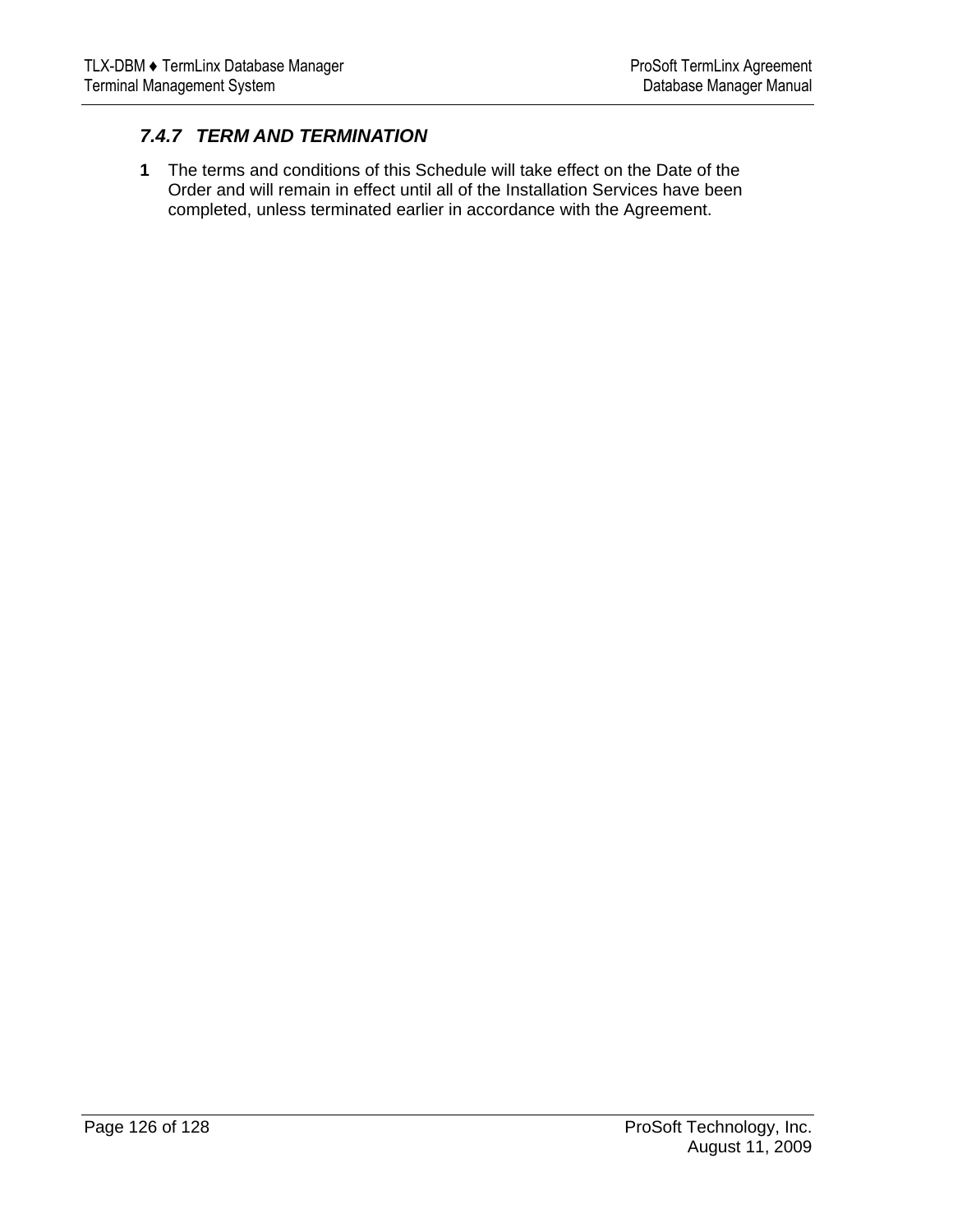Introduction • 104

LOCN-Location • 43

#### **M**

**L**

Maintaining the Database • 104 Manual Export • 114 Multi-Batch Transactions • 94

#### **N**

NADR-Name and Address • 34 Network Communications Protocol for Database Transfer • 92 Notes • 30

#### **O**

On Demand Reports • 112 Operational Database • 24

#### **P**

Platform • 92 PLC Interface File Structure & Program Tags • 85 PRDC-Product • 37 Printing TermLinx Reports • 112 Product Specifications • 5, 7 ProSoft Technology® Product Documentation • 2 ProSoft TermLinx Agreement • 5, 117 PVST-Province / State • 42

#### **Q**

QDCX-Dump-Quota-Carrier Cross-Reference • 52 QLCX-Lift-Quota-Carrier Cross-Reference • 51 QOTL-Lift Quota (account/allocation/booking) • 43 Quota Management • 93

#### **R**

Reference • 5, 85 RTRN-Report Transaction • 68 Running the Database Manager • 14 Running the Database Wizard • 101

#### **S**

Sample Database • 23 Saving a Report Template • 114 SCHEDULE A GENERAL TERMS AND CONDITIONS • 117 SCHEDULE B SOFTWARE LICENSE • 122 SCHEDULE C MAINTENANCE AND SUPPORT • 123 SCHEDULE D INSTALLATION SERVICES • 125 Seeding the Database • 14 Selecting a Site to Work on • 19 Setting up a Site • 14 SITE-Site • 32

# **Index**

#### **A**

Account Administrator • 9 Accounting Database • 25 Adding a New Dump Account • 108 Adding New Carriers • 107 Adding New Drivers • 111 Administrator Roles • 9 Auto Export • 115

#### **B**

BTCn-Batch n • 77

#### **C**

CARR-Carrier • 38 CCXR-Customer-Consignee Cross-Reference • 53 Changing User Names and Passwords • 22 CHXR-Carrier-Hirer Cross-Reference • 53 Color Fields • 103 Common Database Manager Tasks • 19 Communication Procedure • 92 Contents and Handling of TermLinx' • 90 CTRN-Current Transaction • 55

#### **D**

Daily Reports • 114 Database Administrator • 9 Database Refresh • 92 DCXR-Driver-Carrier Cross-Reference • 40 Detailed Description of the Four Databases • 29 Discussion Points • 82 DRVR-Driver • 39

#### **E**

Enable Transaction • 94 Example - Adding Multiple Carriers • 21, 83 Export / Import Database • 114

#### **F**

Functional Specifications • 7

#### **G**

Gate control • 85 General Table Maintenance Procedures - All Tables • 102 Guide to the - User Manual • 5

#### **I**

Import • 115 Internal Database Dependencies ( • 16